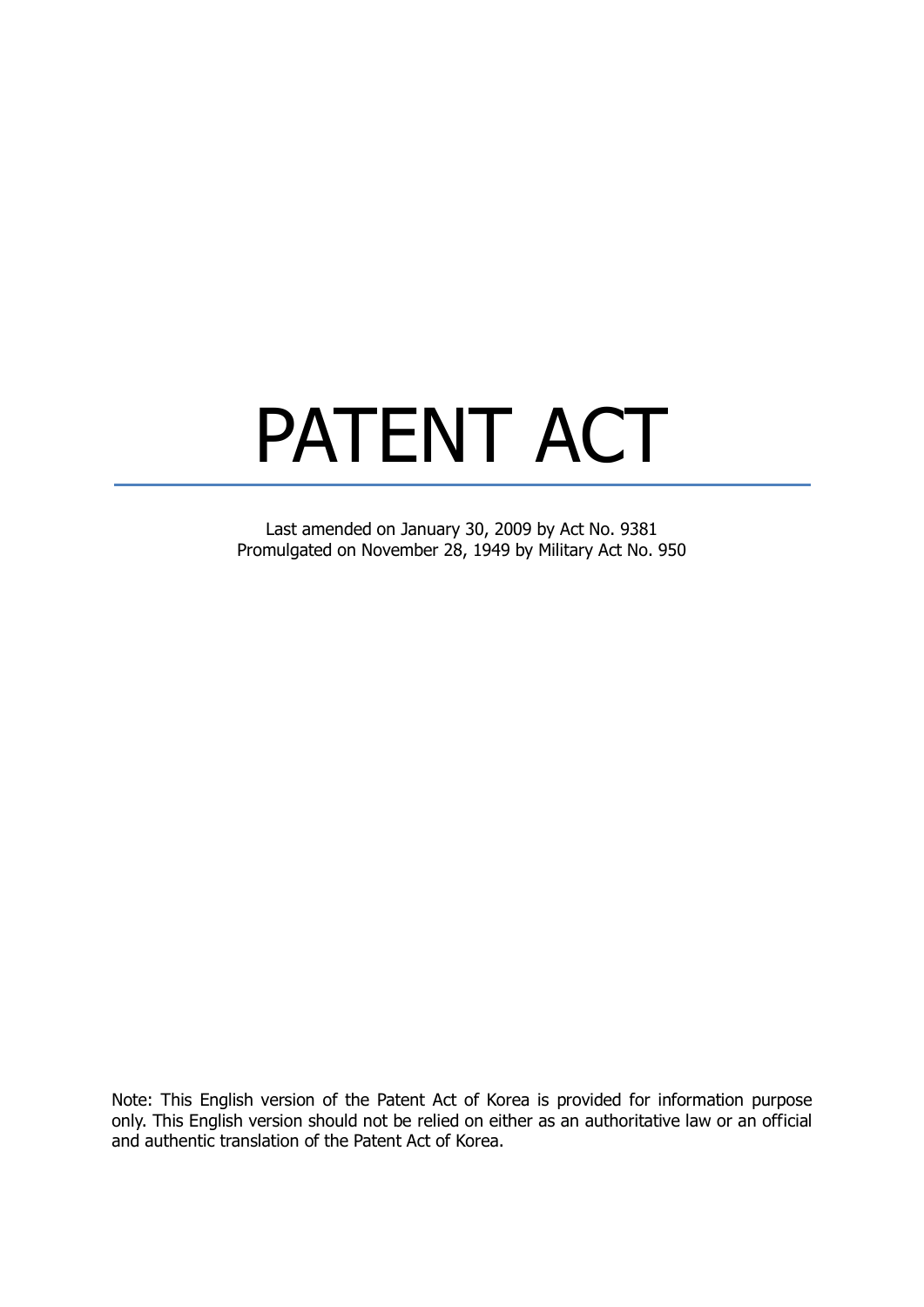# **CHAPTER I GENERAL PROVISIONS**

#### **Article 1**

#### **Purpose**

The purpose of this Act is, through protecting and encouraging inventions and promoting the utilization of inventions, to accelerate the development of technology, and thereby to contribute to the development of industry.

#### **Article 2**

#### **Definitions**

The definitions of terms used in this Act are as follows:

- (i) "invention" means the highly advanced creation of a technical idea using the law of nature;
- (ii) "patented invention" means an invention for which a patent has been granted; and
- (iii) "working" means any of the following acts:
	- (a) in the case of an invention of a product, acts of manufacturing, using, assigning, leasing, importing or offering for assignment or lease (including displaying for assignment or lease. The same shall apply hereinafter) of an invented product;
	- (b) in the case of an invention of a process, acts of using thereof; and
	- (c) in the case of an invention of a process for manufacturing a product, in addition to the acts mentioned in subparagraph (b), acts of using, assigning, leasing, importing or offering for assignment or lease of the product manufactured by the process for manufacturing a product.

#### **Article 3**

#### **Capacity of Minors etc.**

(1) Minors, quasi-incompetents and incompetents may not undertake a procedure for filing an application, a request, or any other procedure (referred to as "a patent-related procedure", hereinafter) unless represented by a legal representative. However, this provision shall not apply where a minor or quasi-incompetent can perform a legal act independently.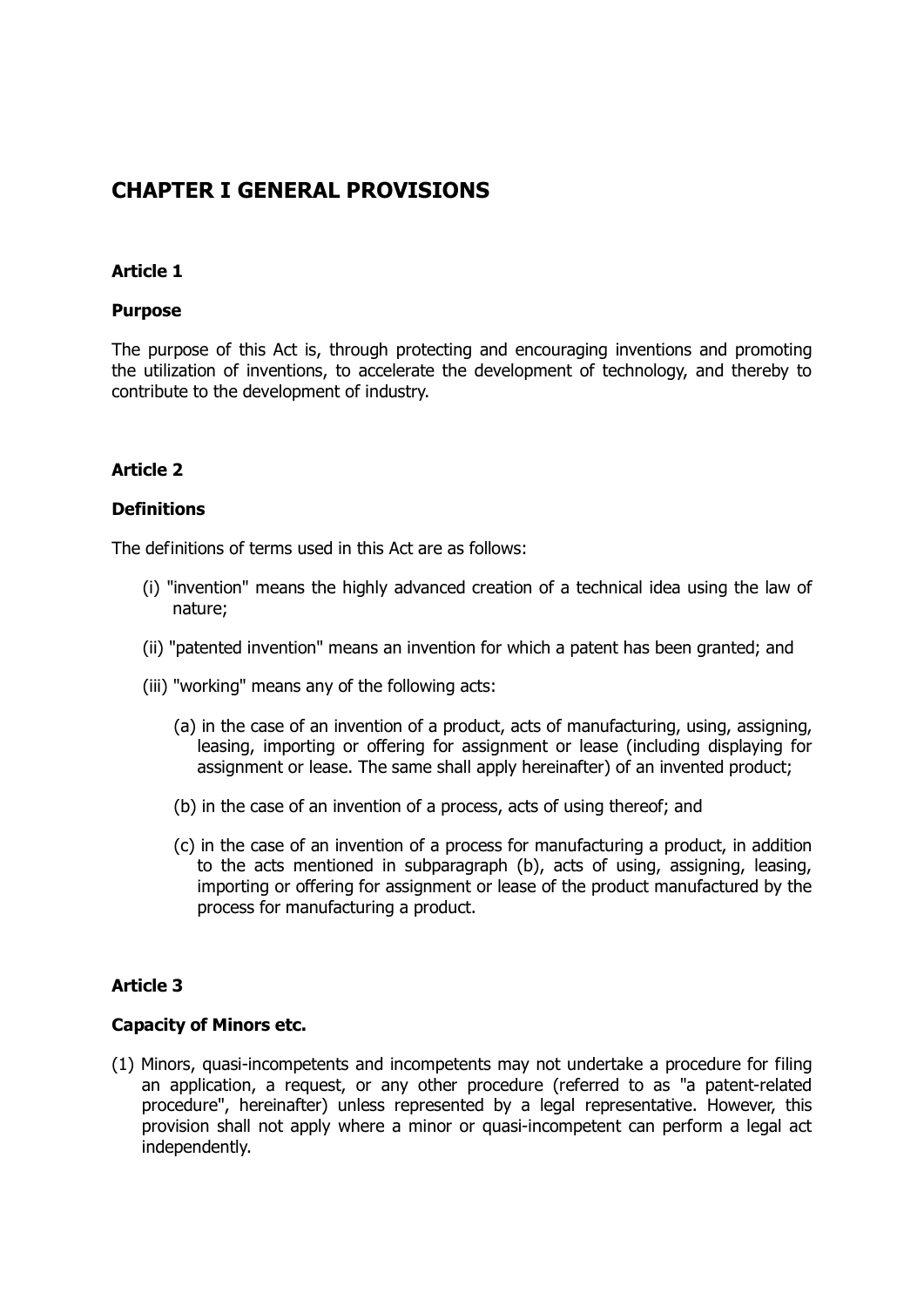- (2) The legal representative referred to in paragraph (1) may undertake procedures related to a trial or retrial procedure initiated by another party without the consent of the family council.
- (3) deleted

#### **Associations etc. which are Not Juridical Persons**

An association or a foundation which is not a juridical person but for which a representative or an administrator has been designated may file a request for examination of an application, a trial or a retrial and may become a defendant in a trial or a retrial in the name of the association or foundation.

# **Article 5**

#### **Patent Administrator for Overseas Residents**

- (1) A person who has neither a residential nor business address in the Republic of Korea (referred to as "a overseas resident", hereinafter) may not, except when the overseas resident (or a representative in the case of a juridical person) is sojourning in the Republic of Korea, undertake any patent-related procedure or institute action against measures taken by an administrative agency in accordance with this Act or any decree under this Act, unless the person is represented by a representative with a residential or business address in the Republic of Korea who is handling matters related to the person's patent (referred to as "a patent administrator", hereinafter)
- (2) A patent administrator shall, within the scope of authority of representation conferred on the patent administrator, represent the principal in all procedures related to a patent and in any litigation against measures taken by an administrative agency in accordance with this Act or any decree under this Act.
- (3) Deleted.
- (4) Deleted.

#### **Article 6**

#### **Scope of Authority of Representation**

Unless expressly empowered, a representative delegated to undertake a patent-related procedure before the Korean Intellectual Property Office (referred to as "KIPO ", hereinafter) by a person whose residential or business address is in the Republic of Korea may not convert, abandon or withdraw a patent application, withdraw an application to register an extension of the term of a patent right, abandon a patent right, withdraw a petition, withdraw a request, make or withdraw a priority claim under Article 55(1), request a trial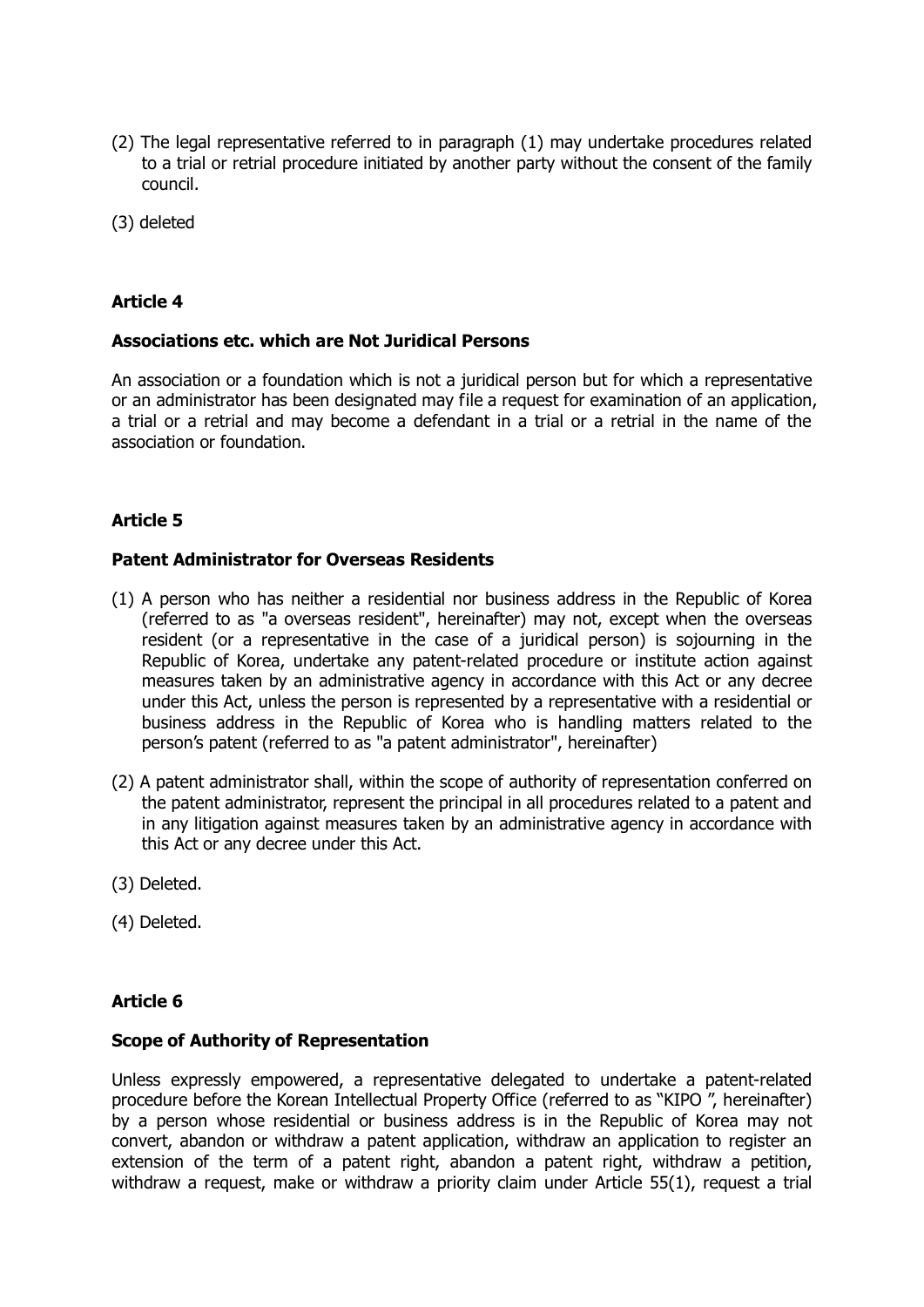under Article 132ter or appoint a subagent.

#### **Article 7**

#### **Proof of Authority of Representation**

The authority of representation of a representative (including a patent administrator. the same shall apply hereinafter) for the person who is undertaking a patent-related procedure shall be confirmed in writing.

#### **Article 7bis**

#### **Ratification Regarding Defect in Legal Capacity, etc.**

Where the correct party or legal representative ratifies any procedure undertaken by a person with no legal capacity or authority of legal representation or by a person to whom the authority required to undertake the patent-related procedure has been delegated defectively, the ratified procedure is deemed to have been undertaken at the time the procedure was originally initiated.

#### **Article 8**

#### **Non-extinction of Authority of Representation**

The authority of representation of a representative representing a person undertaking a patent-related procedure is not extinguished upon the death or loss of legal capacity of the principal, the extinguishment of a juridical persons as the principal due to a merger, the termination of the trust duty of a trustee as the principal, the death or loss of legal capacity of the legal representative or the extinguishment or modification of authority of representation of the legal representative.

#### **Article 9**

#### **Independence of Representation**

Where two or more representatives of a person undertaking a patent-related procedure have been designated, each of them may independently represent the principal before the KIPO or the Intellectual Property Tribunal ("IPT" hereinafter).

#### **Article 10**

#### **Replacement of Representatives etc.**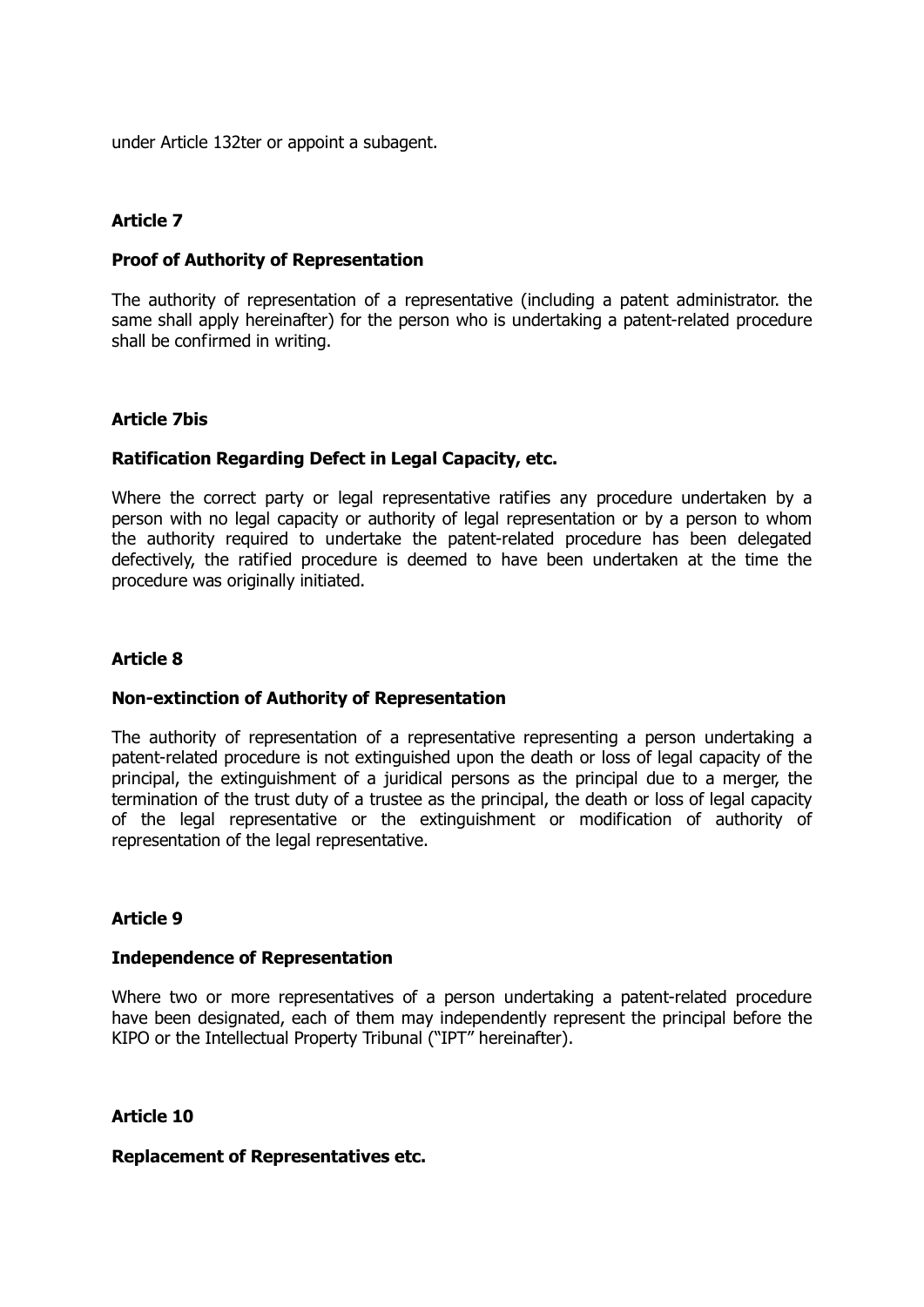- (1) Where the Commissioner of the KIPO or the presiding administrative patent judge considers that a person undertaking a patent-related procedure is not qualified to conduct the procedure or make oral statements in oral proceedings etc., the Commissioner or presiding administrative patent judge may order ex officio the appointment of a representative to conduct the procedure.
- (2) Where the Commissioner of the KIPO or the presiding administrative patent judge considers that a representative representing a person undertaking a patent-related procedure is not qualified to conduct the procedure or make oral statements in oral proceedings etc., the Commissioner or the presiding administrative patent judge may order ex officio the replacement of the representative.
- (3) The Commissioner of the KIPO or the presiding administrative patent judge may, in the case referred to in paragraphs (1) or (2) of this Article, order the appointment of a patent attorney to conduct the procedure.
- (4) The Commissioner of the KIPO or the presiding administrative patent judge may invalidate any procedure taken before the KIPO or the IPT by a person undertaking a patent- related procedure referred to in paragraph (1) of this Article or by a representative referred to in paragraph (2) of this Article before the appointment or the replacement of a representative referred to in paragraphs (1) or (2), respectively, after issuing the order under paragraphs (1) or (2).

#### **Representation of Two or More Persons**

- (1) Where two or more persons jointly undertake a patent-related procedure, any of them may represent the other or others except for actions falling under any of the following subparagraphs, unless they have appointed a representative and have notified the KIPO or the IPT of the appointment of the representative:
	- (i) convert, abandonment or withdrawal of a patent application or withdrawal of an application to register an extension of the term of a patent right;
	- (ii) withdrawal of a petition; claim or withdrawal of a priority claim under Article  $55(1)$ ;
	- (iii) withdrawal of a request; and
	- (iv) a request for a trial under Article 132ter.
- (2) Where a notification has been given under the proviso of paragraph (1), the appointment of the representative shall be confirmed in writing.

#### **Article 12**

#### **Mutatis Mutandis Application of the Civil Procedure Act**

With the exception of the provisions in this Act expressly related to representatives, Part I,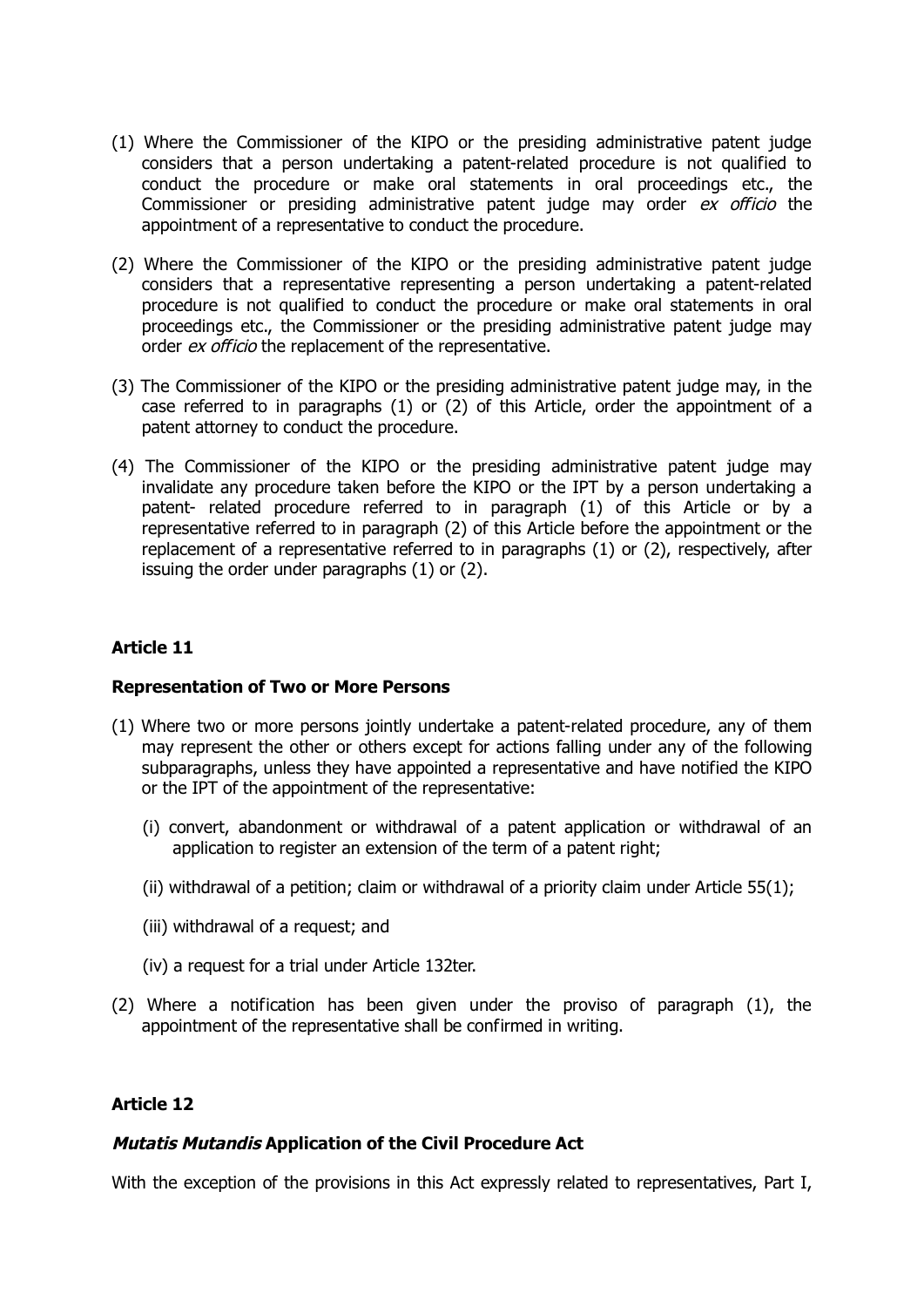Section 2, Subsection 4 of the Civil Procedure Act applies mutatis mutandis to representatives under this Act.

# **Article 13**

#### **Venue of Overseas residents**

If an overseas resident appoints a patent administrator to administer a patent right or other right related to a patent, the residential or business address of the patent administrator is regarded as the seat of the property under Article 11 of the Civil Procedure Act. Where a patent administrator has not been appointed, the location of the KIPO is regarded as the seat of the property under Article 11 of the Civil Procedure Act.

#### **Article 14**

#### **Calculation of Time Periods**

The calculation of time periods under this Act or in any decrees under this Act shall be made in accordance with the following provisions:

(i) the first day of the period is not counted unless the period starts at 00:00

hours;

- (ii) when the period is expressed in months or years, it is counted according to the calendar;
- (iii) Where the period is not calculated from the beginning of a month or a year, the period shall expire on the day before the day corresponding to the first day of the calculation in the last month or year; however, if no corresponding date occurs in the last month, the period expires on the last day of that month; and
- (iv) when the last day of a period for undertaking a patent-related procedure falls on an official holiday (including Saturday and Labor Day, as designated by the Labor Day Designation Act), the period expires on the first working day after the holiday.

#### **Article 15**

#### **Extension of Time Periods etc.**

- (1) The Commissioner of the KIPO or the President of the IPT may, upon request or  $ex$ officio, extend the period for requesting for a trial under Article 132ter for once and for up to 30 days. However, the number and period of extension may be further extended for a person residing in an area that is difficult to access.
- (2) The Commissioner of the KIPO, the President of the IPT, a presiding administrative patent judge or an examiner who has designated a period for a patent-related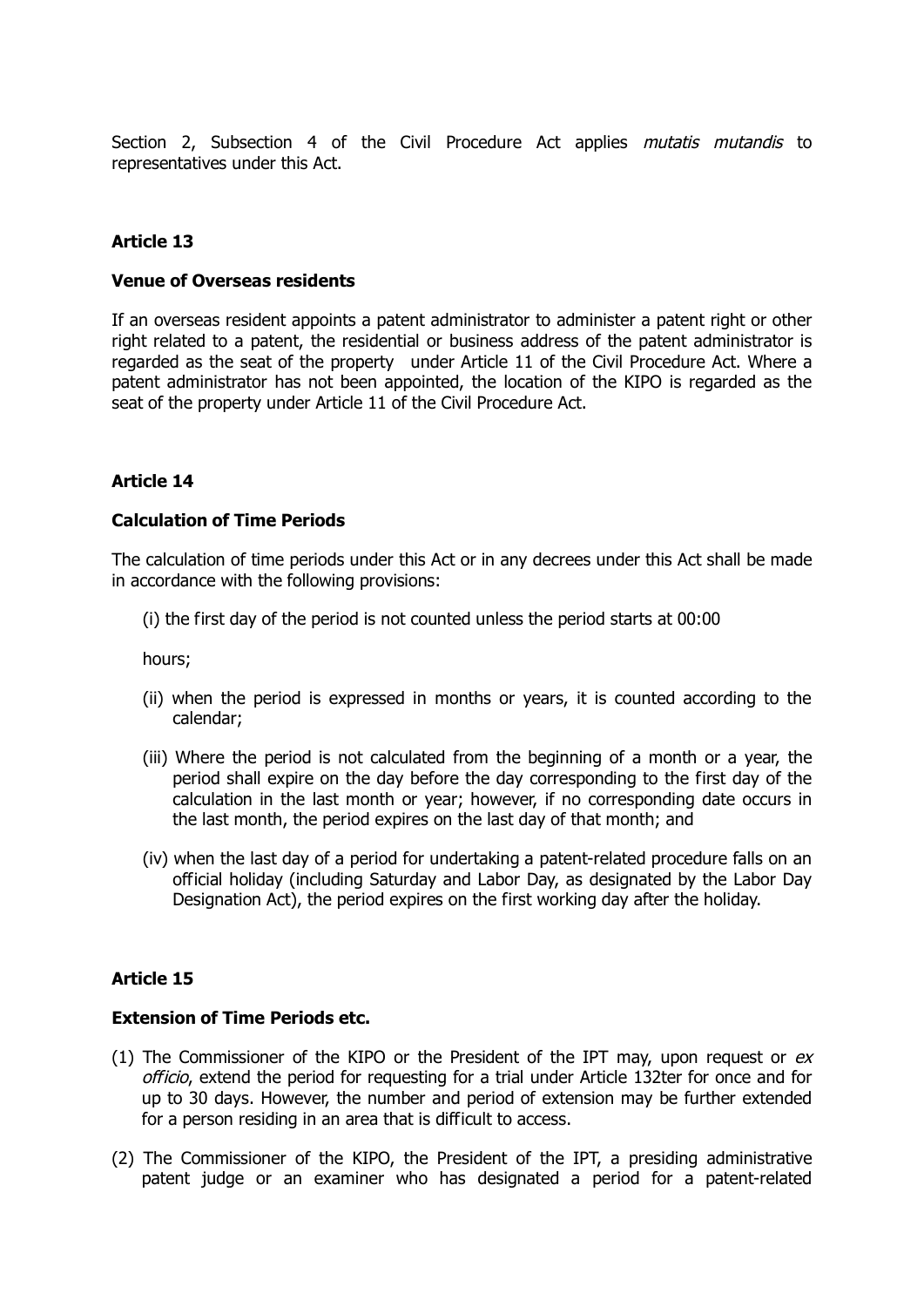procedure to be undertaken under this Act may shorten or extend the period upon a request or extend the period ex officio. In such cases, the Commissioner of the KIPO etc. shall decide whether to shorten or extend the period in a way that does not unlawfully violate the interests of the interested parties involved in the relevant procedure.

(3) A presiding administrative patent judge or an examiner who has designated a date for undertaking a patent-related procedure under this Act may change the date upon a request or ex officio.

# **Article 16**

#### **Invalidation of Procedure**

- (1) Where a person who has been ordered to make an amendment under Article 46 fails to do so within the designated period, the Commissioner of the KIPO or the President of the IPT may invalidate the patent-related procedure. However, where a person who has been ordered to make an amendment for not paying the fees for requesting an examination under Article 82(2) fails to pay the fees for requesting an examination, the Commissioner of the KIPO or the President of the IPT may invalidate the amendment to the description attached to a written patent application.
- (2) Where a patent-related procedure is invalidated under paragraph (1), if the delay is considered to have been caused by reasons not attributable to the person who has been ordered to make an amendment, the Commissioner of the KIPO or the President of the IPT may cancel the measure of invalidation at the request of the person who has been ordered to make the amendment, provided the request is made within fourteen days of the date on which the reasons for the delay cease to exist and not more than a year after the designated period expired.
- (3) Where the measure of invalidation is taken under the main sentence or proviso of paragraph (1), and where the measure of invalidation is cancelled under the main sentence of paragraph (2), the Commissioner of the KIPO or the President of the IPT shall issue a notification of measures to the person who has been ordered to make an amendment.

#### **Article 17**

#### **Subsequent Completion of Procedure**

Where a person who has undertaken a patent-related procedure fails to observe either the period for requesting a trial under Article 132ter or the period for requesting a retrial under Article 180(1) for non-attributable reasons, the person may complete the procedure within the fourteen-day period after the date on which the reasons cease to exist, if not more than one year has elapsed since the designated period expired.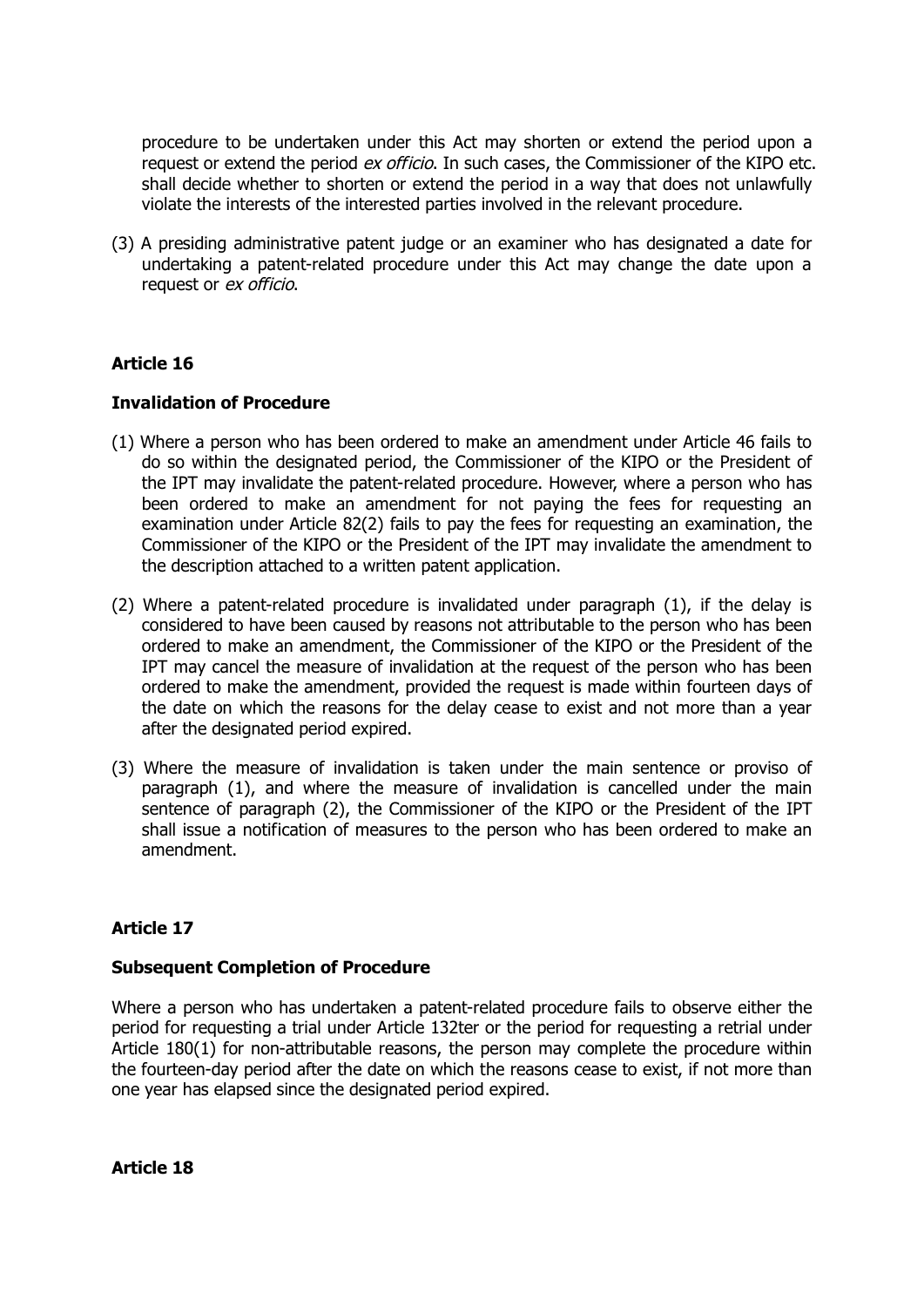#### **Succession of Procedural Effects**

The effects of the procedures relating to a patent right or a patent-related right to a patent shall extend to a successor of the patent right or the patent-related right.

#### **Article 19**

#### **Continuation of a Procedure**

Where a patent right or other patent-related right is transferred while a patent-related procedure is pending in the KIPO or the IPT, the Commissioner of the KIPO or the presiding administrative patent judge may require the successor of the patent right or the patentrelated right to continue the patent-related procedure.

#### **Article 20**

#### **Interruption of a Procedure**

A patent-related procedure pending in the KIPO or the IPT that falls under any of the following subparagraphs is interrupted. However, this shall not apply when a representative is delegated to conduct the procedure:

- (i) when the party involved has died;
- (ii) when the juridical person involved has ceased to exist due to a merger;
- (iii) when the party involved has lost the capacity to conduct the procedure;
- (iv) when the legal representative of the party involved has died or lost the authority of representation;
- (v) when the duty of a trustee given by the trust of the party involved has terminated;
- (vi) where the representative under the proviso of Article 11(1) has died or lost the legal qualification; or
- (vii) where a person who had been qualified as a party in his name on behalf of another as a bankruptcy trustee, etc. has lost his qualification or died.

#### **Article 21**

#### **Resumption of an Interrupted Procedure**

Where a procedure pending in the KIPO or the IPT is interrupted in the manner referred to in Article 20, a person who falls under any of the following subparagraphs shall resume the procedure: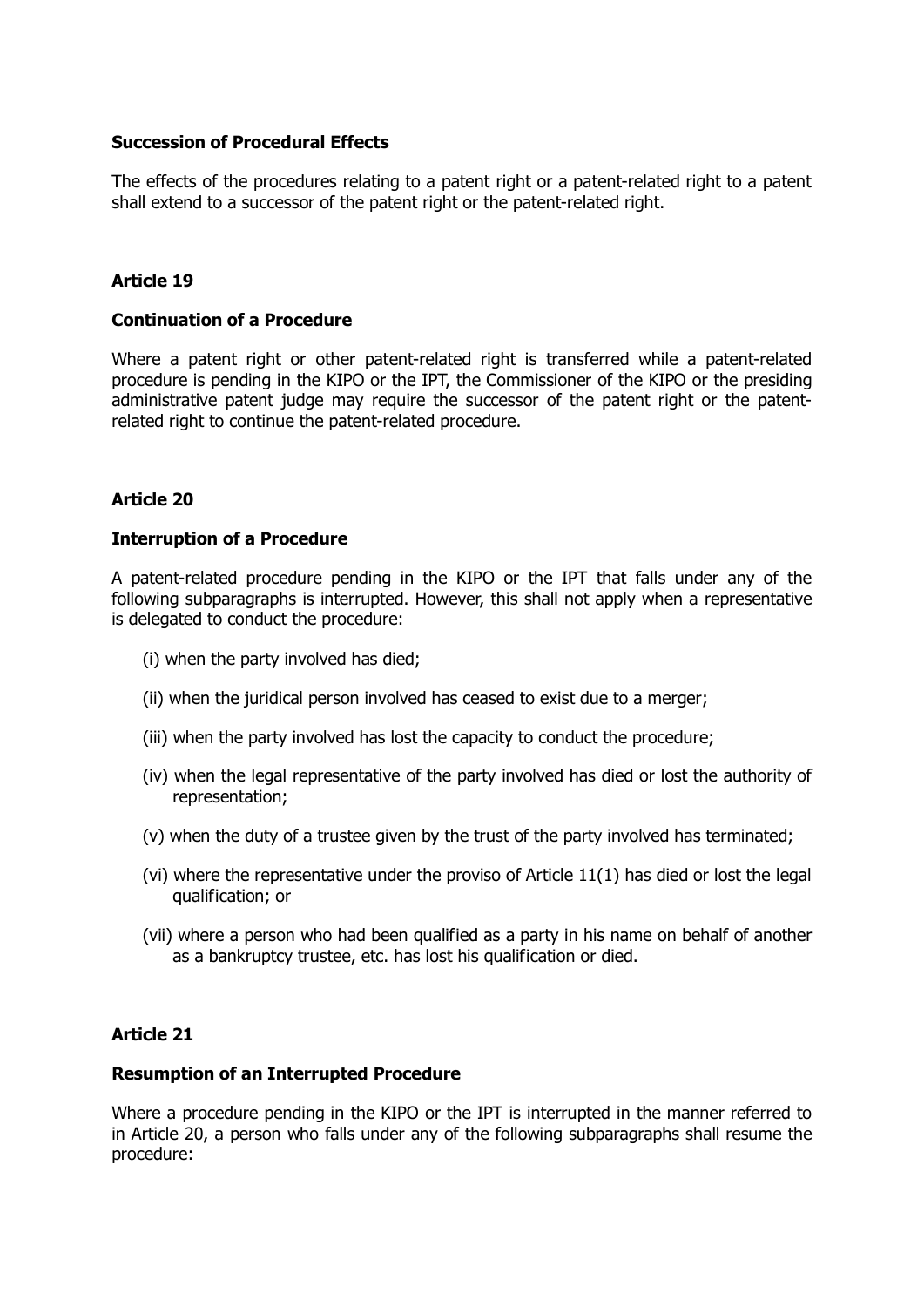- (i) under Article 20(i), a dead person's successor, administrator of inheritance or other person legally authorized to resume the procedure; however, a successor may not resume the procedure until the right to succession is no longer subject to renunciation;
- (ii) under Article 20(ii), the juridical person established by or existing after the merger;
- (iii) under Article 20(iii) and (iv), the party whose capacity to conduct the necessary procedure has been restored or any person who becomes the legal representative of the party;
- (iv) under Article 20(v), a new trustee;
- (v) under Article 20(vi), a new representative or each principal involved; or
- (vi) under Article 20(vii), a person with the same qualifications.

#### **Request for a Resumption**

- (1) An opposing party may request a resumption of an interrupted procedure under Article 20.
- (2) Where a request for the resumption of an interrupted procedure under Article 20 is made, the Commissioner of the KIPO or the presiding administrative patent judge shall notify the opposing party accordingly.
- (3) If no grounds are considered to exist for the resumption of an interrupted procedure under Article 20, the Commissioner of the KIPO or the administrative patent judge shall reject the request by a ruling after examining the request ex officio.
- (4) The Commissioner of the KIPO or the administrative patent judge shall decide, upon a request for resumption, whether to permit the resumption of a procedure interrupted after a certified copy of the ruling or trial decision has been sent.
- (5) If a person referred to in Article 21 does not resume an interrupted procedure, the Commissioner of the KIPO or the administrative patent judge shall ex officio order the resumption of the procedure within a designated period.
- (6) If no request for resumption is made within the period designated in paragraph (5), the resumption is deemed to have been made on the first day after the designated period expires.
- (7) Having deemed that resumption has been made in accordance with paragraph (6), the Commissioner of the KIPO or the presiding administrative patent judge shall notify the parties involved accordingly.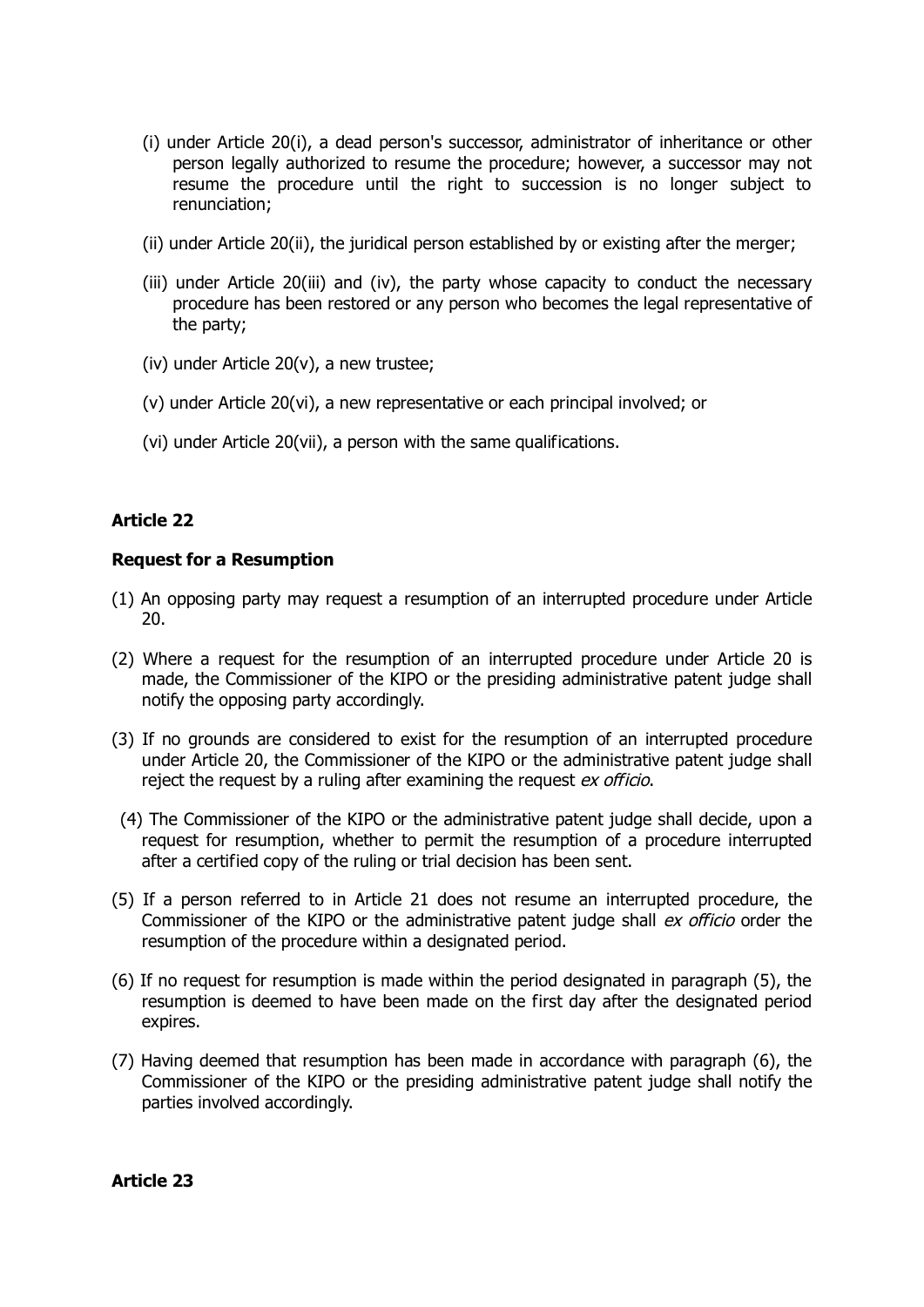#### **Suspension of a Procedure**

- (1) If the Commissioner of the KIPO or the administrative patent judge is unable to carry out duties due to a natural disaster or other unavoidable reasons, any procedure pending in the KIPO or the IPT is suspended until the impediments cease to exist.
- (2) If a party involved is unable to resume a procedure pending in the KIPO or the IPT on account of impediments of indefinite duration, the Commissioner of the KIPO or the administrative patent judge may order a suspension by a ruling.
- (3) The Commissioner of the KIPO or the administrative patent judge may cancel the ruling issued under paragraph (2).
- (4) If a procedure is suspended under paragraphs (1) or (2), or a ruling is canceled under paragraph (3), the Commissioner of the KIPO or the presiding administrative patent judge shall notify the parties involved accordingly.

# **Article 24**

# **Effects of an Interruption or Suspension**

The interruption or suspension of a patent-related procedure pending in the KIPO or the IPT suspends the running of a term and the entire term starts to run again from the date of the notification of the resumption of the procedure or pursuit of the procedure.

# **Article 25**

#### **Capacity of Foreigners**

Foreigners among overseas residents are not entitled to enjoy patent rights or other patentrelated rights, except under any of the following circumstances:

- (i) where their country allows nationals of the Republic of Korea to enjoy patent rights or other patent-related rights under the same conditions as its own nationals;
- (ii) where their country allows nationals of the Republic of Korea to enjoy patent rights or other patent-related rights under the same conditions as its own nationals when the Republic of Korea allows their country's nationals to enjoy patent rights or other patent-related rights; or
- (iii) where they may enjoy patent rights or other patent-related rights according to a treaty or the equivalent of a treaty (referred to as "a treaty", hereinafter).

**Article 26**

**Effects of a Treaty**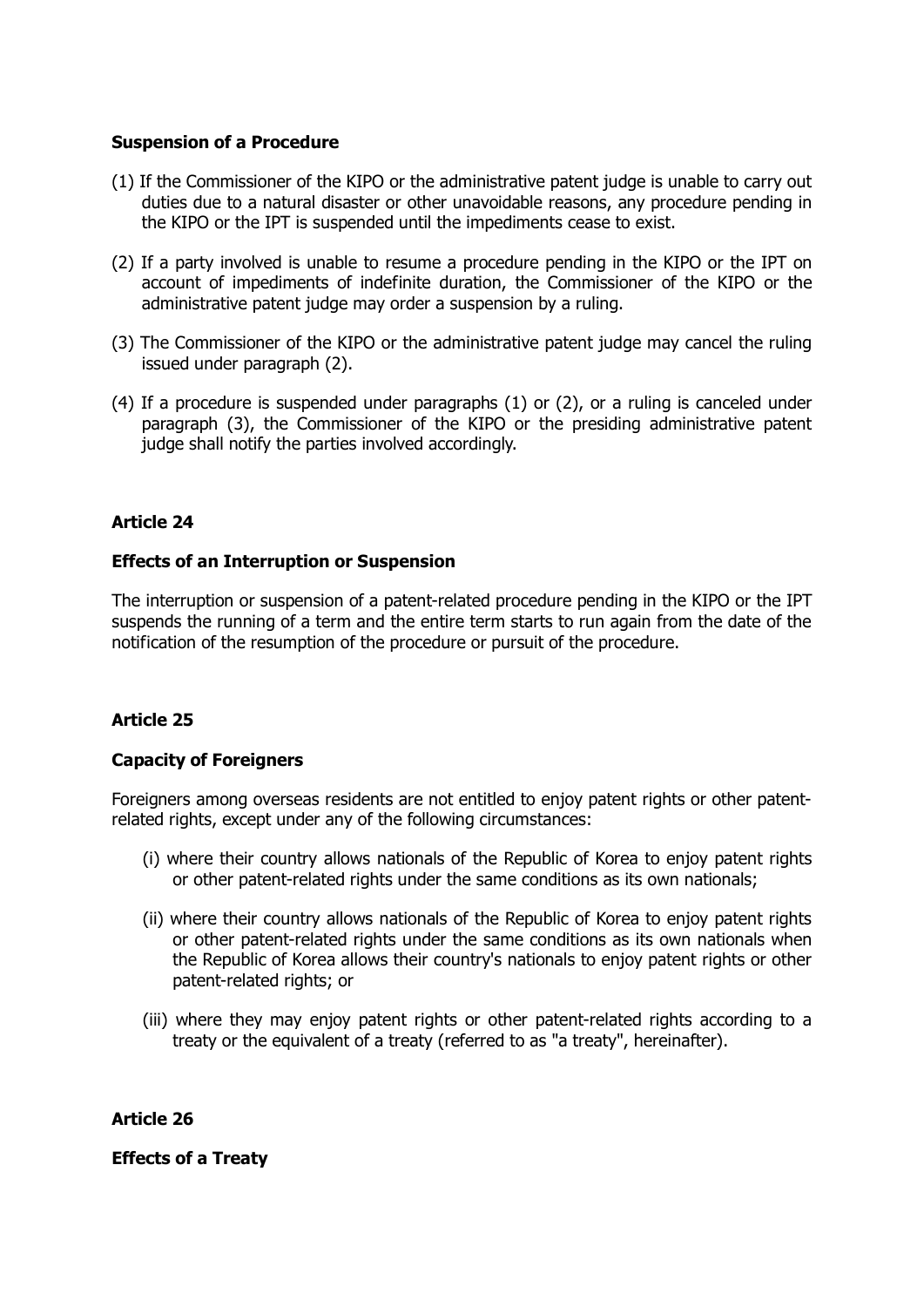Where a treaty contains a patent-related provision that differs from this Act, the treaty prevails.

#### **Article 27**

**Deleted**

#### **Article 28**

#### **Effective Date of Submitted Documents**

- (1) Written applications, written requests or other documents (which in this Article includes articles. The same applies in this article) submitted to the KIPO or the IPT under this Act, or any decree under this Act, are effective from the date on which they arrived to the KIPO or the IPT.
- (2) Where written applications, written requests or other documents are submitted by mail to the KIPO or the IPT, they are deemed to have arrived to the KIPO or the IPT on the date stamped by the mail service, if the date stamp is clear. Where the date stamp is unclear, they are deemed to have arrived on the date on which the mail was submitted to a post office, if the date is verified by a receipt. However, this provision shall not apply if documents for requesting registration of a patent right and other patent-related rights and documents relating to an international application under Article 2(vii) of the Patent Cooperation Treaty (referred to as "an international application", hereinafter) are submitted by mail.
- (3) Deleted.
- (4) Notwithstanding paragraphs (1) and (2), details concerning the delay of mail, loss of mail or the submission of documents due to the interruption of the mail service are prescribed by Ordinance of the Ministry of Knowledge Economy.

#### **Article 28bis**

#### **Entry of Identification Number**

- (1) A person who undertakes a patent-related procedure prescribed by Ordinance of the Ministry of Knowledge Economy (excluding any person to whom an identification number has already been granted under paragraphs (2) or (3)) shall apply to the KIPO or the IPT for an identification number.
- (2) Where a person applies for the identification number under paragraph (1), the Commissioner of the KIPO or the President of the IPT shall grant an identification number and notify the person accordingly.
- (3) Where a person who undertakes a patent-related procedure under paragraph (1) fails to apply for an identification number, the Commissioner of the KIPO or the President of the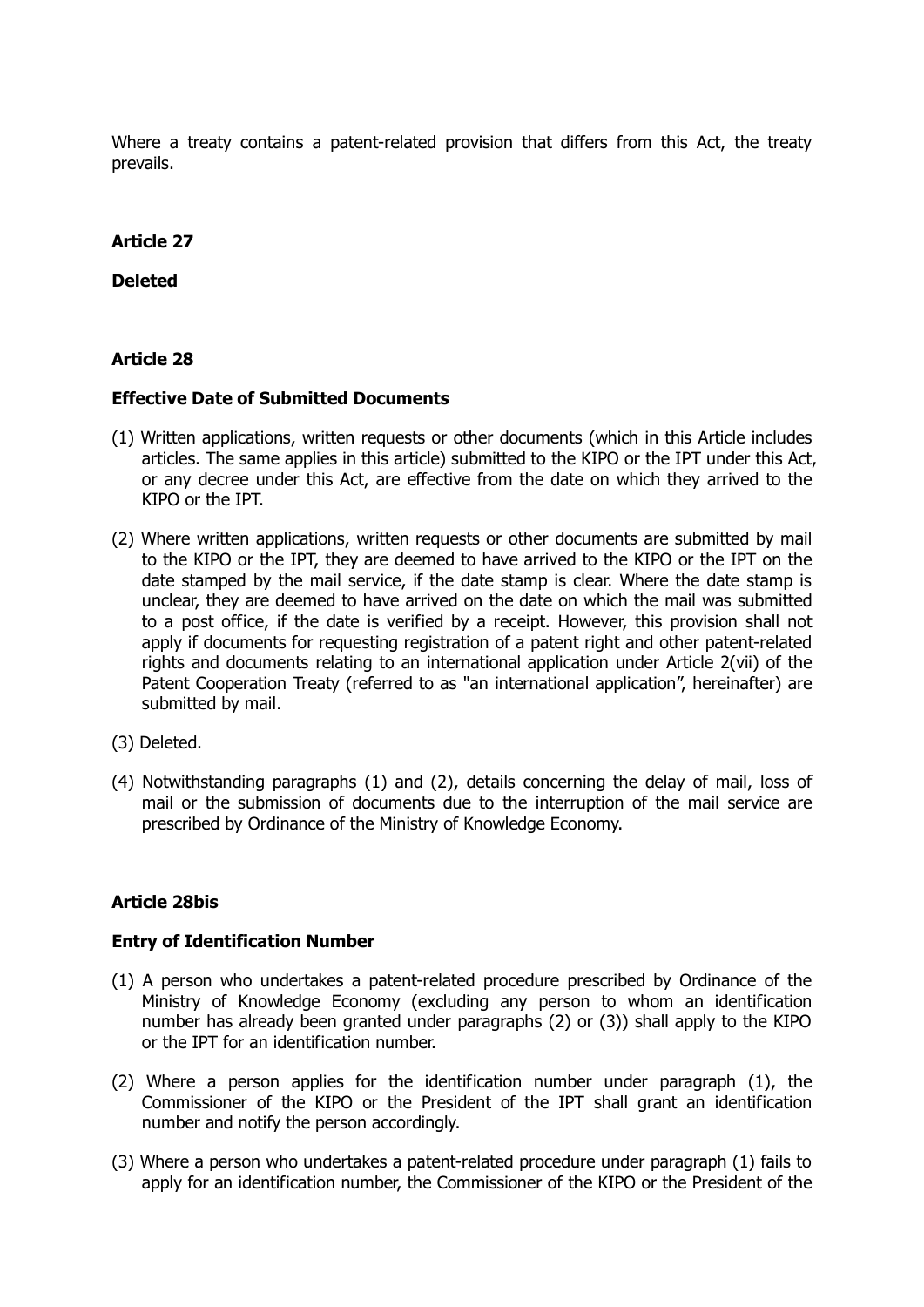IPT shall ex officio grant an identification number and notify the person accordingly.

- (4) Where a person to whom an identification number has been granted under paragraphs (2) or (3) undertakes a patent-related procedure, the person shall enter the identification number in any document prescribed by Ordinance of the Ministry of Knowledge Economy; in this case, notwithstanding this Act or any decree under this Act, the person may not enter a residential address (or a business address if a juridical person) in such a document.
- (5) Paragraphs (1) to (4) apply mutatis mutandis to a representative of a person who undertakes a patent-related procedure.
- (6) An application for the grant of an identification number, the grant and notification of the grant of an identification number or other necessary matters for an identification number are prescribed by Ordinance of the Ministry of Knowledge Economy.

# **Article 28ter**

# **Undertaking Patent-related Procedures by Electronic Documents**

- (1) A person who undertakes a patent-related procedure may, in accordance with the methods prescribed by Ordinance of the Ministry of Knowledge Economy, convert a written patent application or other documents presented to the Commissioner of the KIPO or the President of the IPT under this Act into an electronic document, and may present it by means of any information communication network or through electronic recording medium such as a floppy disk or laser disk etc.
- (2) An electronic document presented under paragraph (1) has the same effect as other documents presented under this Act.
- (3) The content of an electronic document presented through an information communication network under paragraph (1) is, if the presenter confirms a receipt number through the information communication network, deemed to be the same as the content of the receipted file saved on a computer system operated by the KIPO or the IPT.
- (4) The kinds of documents capable of being presented by electronic documents under paragraph (1) and the methods of such presentation or other necessary matters for presentation by electronic documents are prescribed by Ordinance of the Ministry of Knowledge Economy.

#### **Article 28quater**

#### **Report on Use of Electronic Documents and Electronic Signatures**

(1) A person who intends to undertake a patent-related procedure by means of electronic documents shall report in advance the intention of use of electronic documents to the Commissioner of the KIPO or the President of the IPT, and shall execute an electronic signature for identification.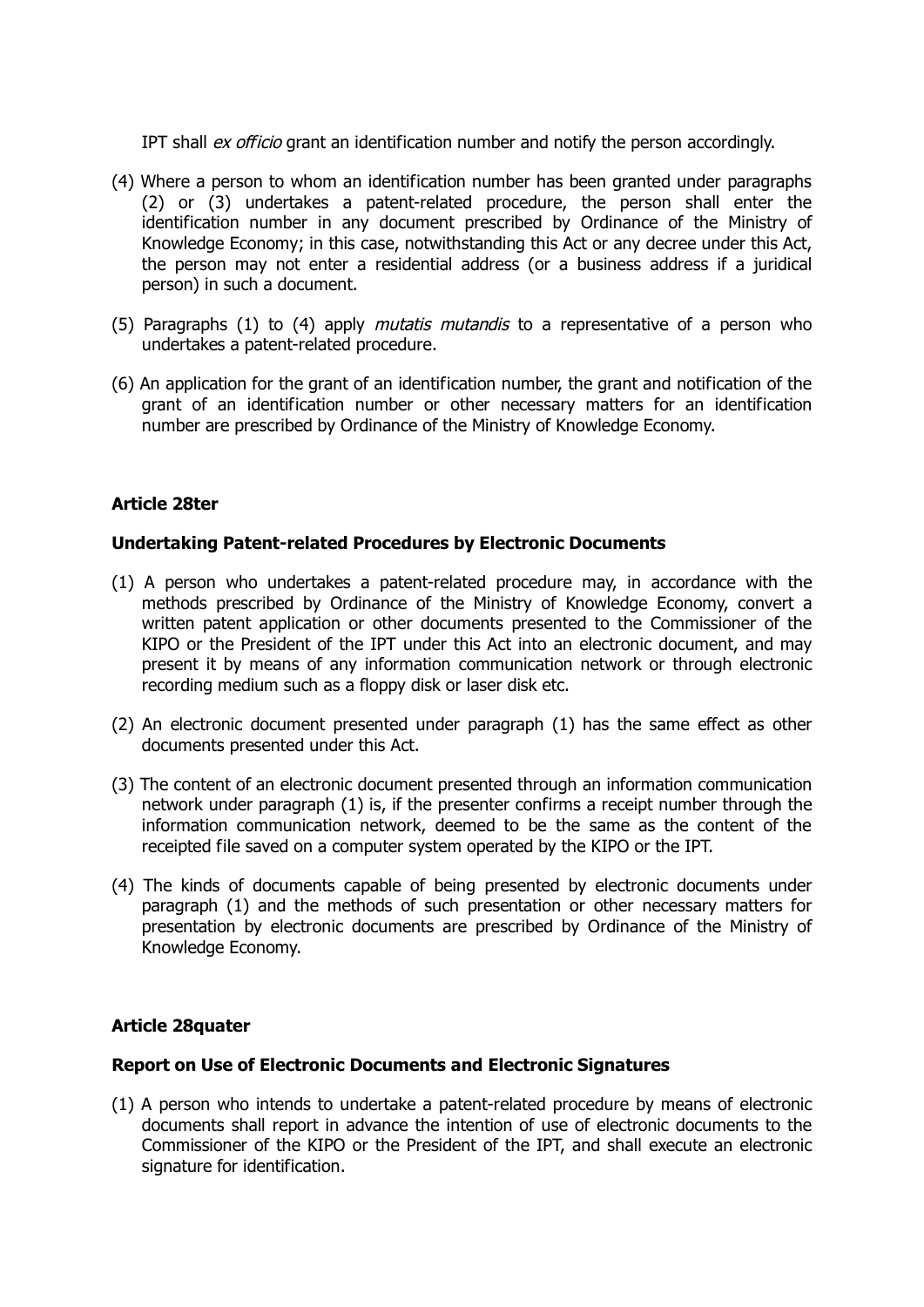- (2) An electronic document presented under Article 28ter is deemed to have been presented by the person who executes an electronic signature under paragraph (1).
- (3) Matters necessary for reporting procedure on the intention of use of electronic documents and the methods of executing the electronic signature, etc. prescribed under paragraph (1) are prescribed by Ordinance of the Ministry of Knowledge Economy.

#### **Article 28quinquies**

#### **Conduct of Notification etc. through an Information Communication Network**

- (1) When giving notification and delivery (referred to as "a notification", hereinafter) any pertinent documents to a person who reports the intention of use of electronic documents under Article 28quater(1), the Commissioner of the KIPO, the President of the IPT, a presiding administrative patent judge, a administrative patent judge, or an examiner may do so through a information communication network.
- (2) Notification of any pertinent documents through an information communication network under paragraph (1) has the same effect as notification given in writing.
- (3) Notification of any pertinent documents under paragraph (1) is deemed to be the same as the contents saved in a file of a computer system operated by the KIPO or the IPT for the delivery of documents at the time the notification of any pertinent documents is saved in a file of a computer system operated by a person who receives the notification.
- (4) Matters necessary for the classification and methods of notification through an information communication network under paragraph (1) are prescribed by Ordinance of the Ministry of Knowledge Economy.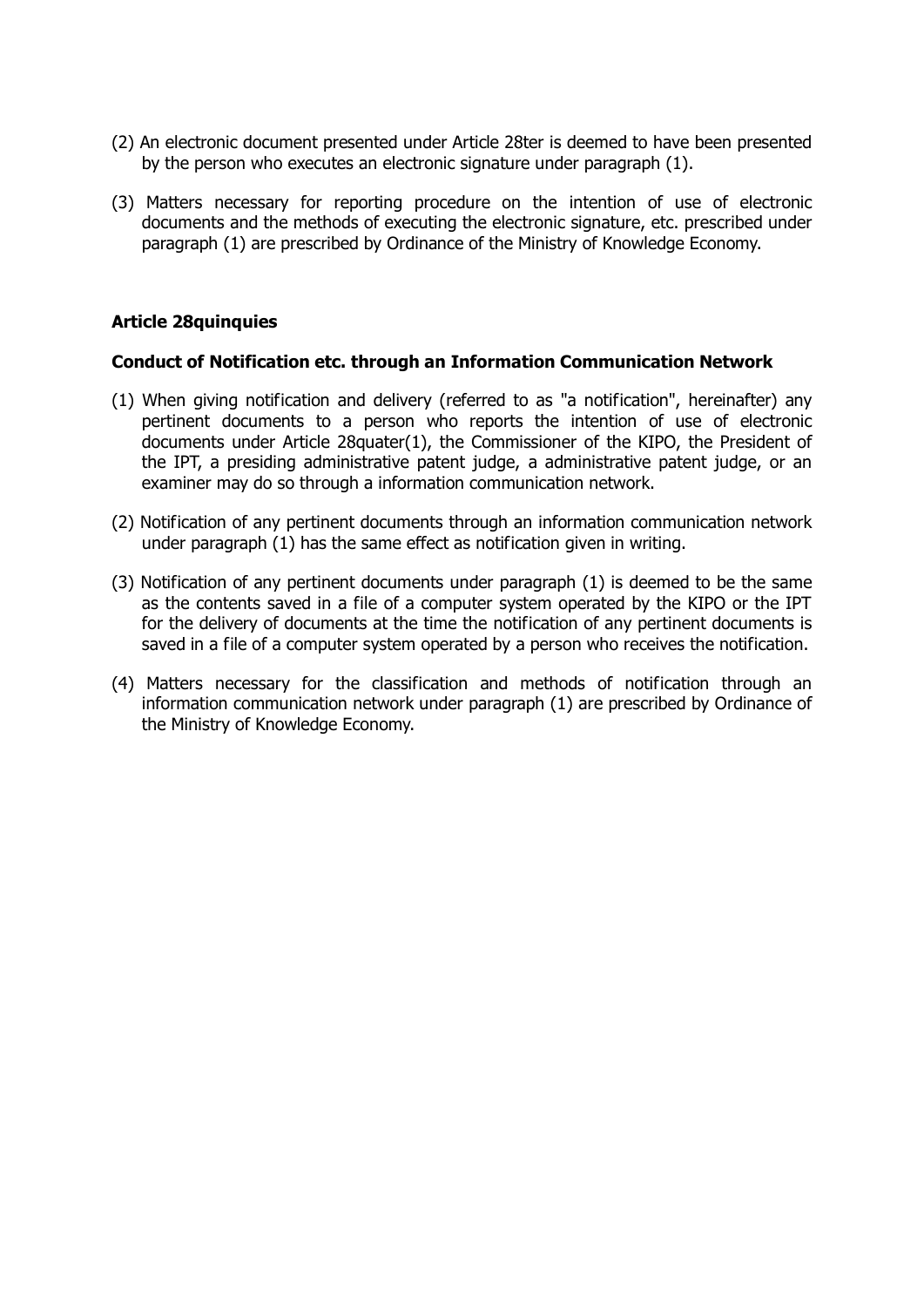# **CHAPTER II REQUIREMENTS FOR PATENT REGISTRATION AND PATENT APPLICATIONS**

# **Article 29**

#### **Requirements for Patent Registration**

- (1) Inventions that have industrial applicability are patentable unless they fall under either of the following subparagraphs:
	- (i) inventions publicly known or worked in the Republic of Korea or a foreign country before the filing of the patent application; or
	- (ii) inventions described in a publication distributed in the Republic of Korea or a foreign country, or inventions publicly available through telecommunication lines as prescribed by Presidential Decree, before the filing of the patent application.
- (2) Notwithstanding paragraph (1), where a person with ordinary skill in the art to which the invention pertains would have been able to easily make the invention based on the inventions prescribed in each subparagraph of paragraph (1) before the filing of the patent application, the patent shall not be granted for such an invention.
- (3) Notwithstanding paragraph (1), where a patent application is filed for an invention that is identical to an invention or device described in the description or drawing(s) originally attached to the written application of another application for a patent or a utility model registration that has been filed before the filing date of the patent application and laid open or published in the patent gazette after the filing of the patent application, the patent shall not be granted for such an invention. However, this shall not apply where the inventor of the concerned patent application and the inventor of the another application for a patent or utility model registration are the same person, or the applicant of the concerned patent application and the applicant of the another application for a patent or utility model registration are the same person at the time of filing of the concerned patent application.
- (4) In applying paragraph (3), where the another application for a patent or utility model registration falls under one of the following subparagraphs, "laid open" of paragraph (3) reads "laid open or published for an international publication under Article 21 of the Patent Cooperation Treaty", and "an invention or device described in the description or drawing(s) originally attached to the written application" reads, in case the international application was filed in Korean, "an invention or device described in the description, claim(s) or drawing(s) of the international application as of the international filing date" and, in case the international application was filed in a foreign language, "an invention or device described in the description, claim(s) or drawing(s) of both the international application as of the international filing date and its translation":
	- (i) the another application for a patent is an international application that is deemed to be a patent application according to Article 199(1) (including an international application that is deemed to be a patent application according to Article 214(4));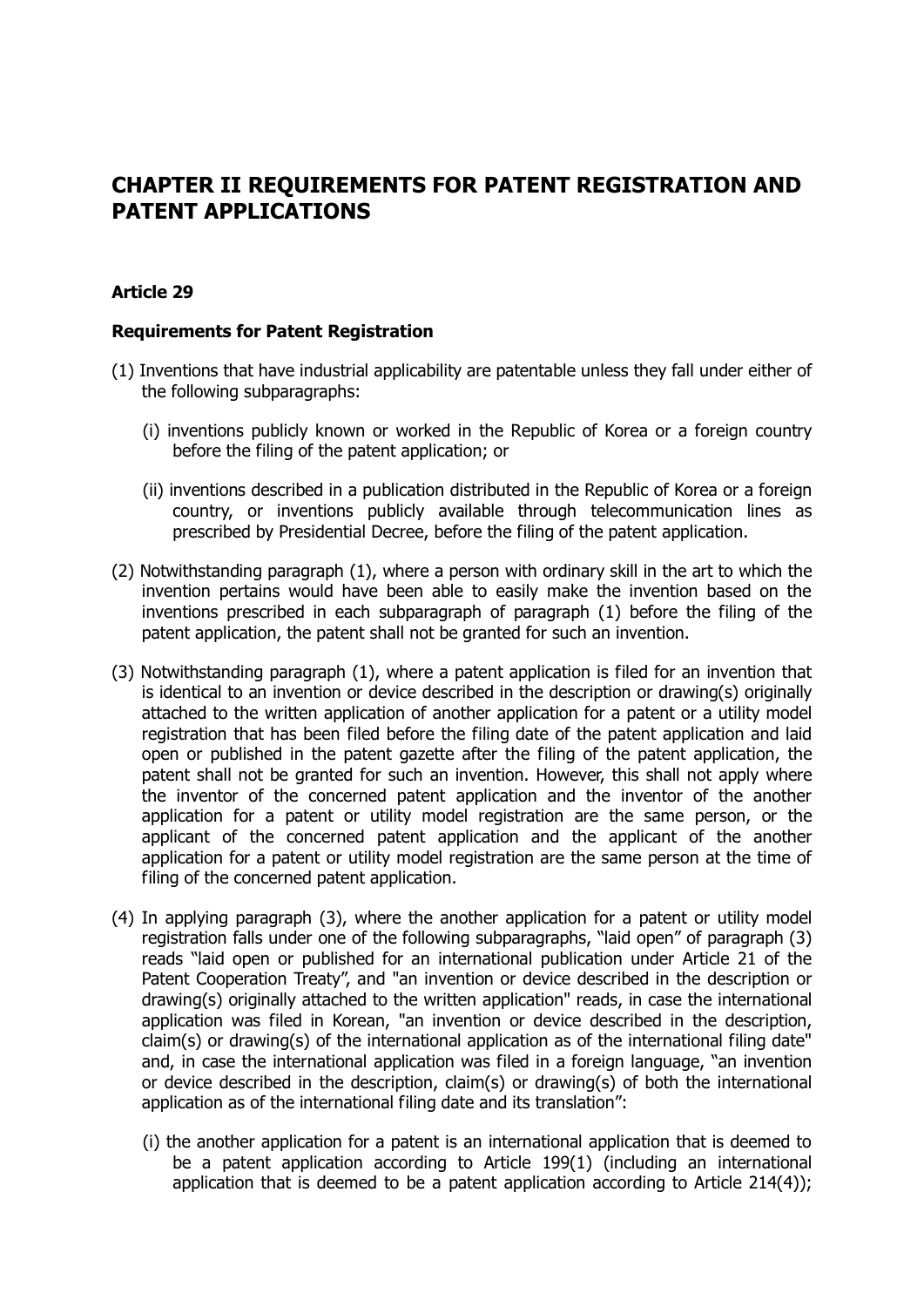and

(ii) the another application for a utility model registration is an international application that is deemed to be a utility model registration application according to Article 34(1) of the Utility Model Act (including an international application that is deemed to be a utility model registration application according to Article 40(4) of the Utility Model Act).

# **Article 30**

#### **Inventions Not Deemed to be Publicly Known etc.**

- (1) Where a person who has a right to obtain a patent files a patent application for an invention within six months of date on which the invention falls under any of the following subparagraphs, the invention is deemed not to fall under any of the subparagraphs of Article 29(1) when Article 29(1) or (2) applies to the invention:
	- (i) when a person with the right to obtain a patent causes the invention to fall under either subparagraph of Article 29(1); However, this provision shall not apply where a patent application is laid open or published in the patent gazette in the Republic of Korea or a foreign country under a treaty or law.
	- (ii) when, against the intention of a person with the right to obtain a patent, the invention falls under either subparagraph of Article 29(1).
	- (iii) deleted
- $(2)$  A person who intends to take advantage of paragraph  $(1)(i)$  shall state purport of such intention in the written patent application when filing a patent application; The person shall also submit a document proving the relevant facts to the Commissioner of the KIPO, within thirty days from the filing date of the patent application.

# **Article 31**

**Deleted**

# **Article 32**

#### **Unpatentable Inventions**

Notwithstanding Article 29(1) to (2), any invention that is liable to contravene public order or morality or to injure public health shall not be patented.

**Article 33**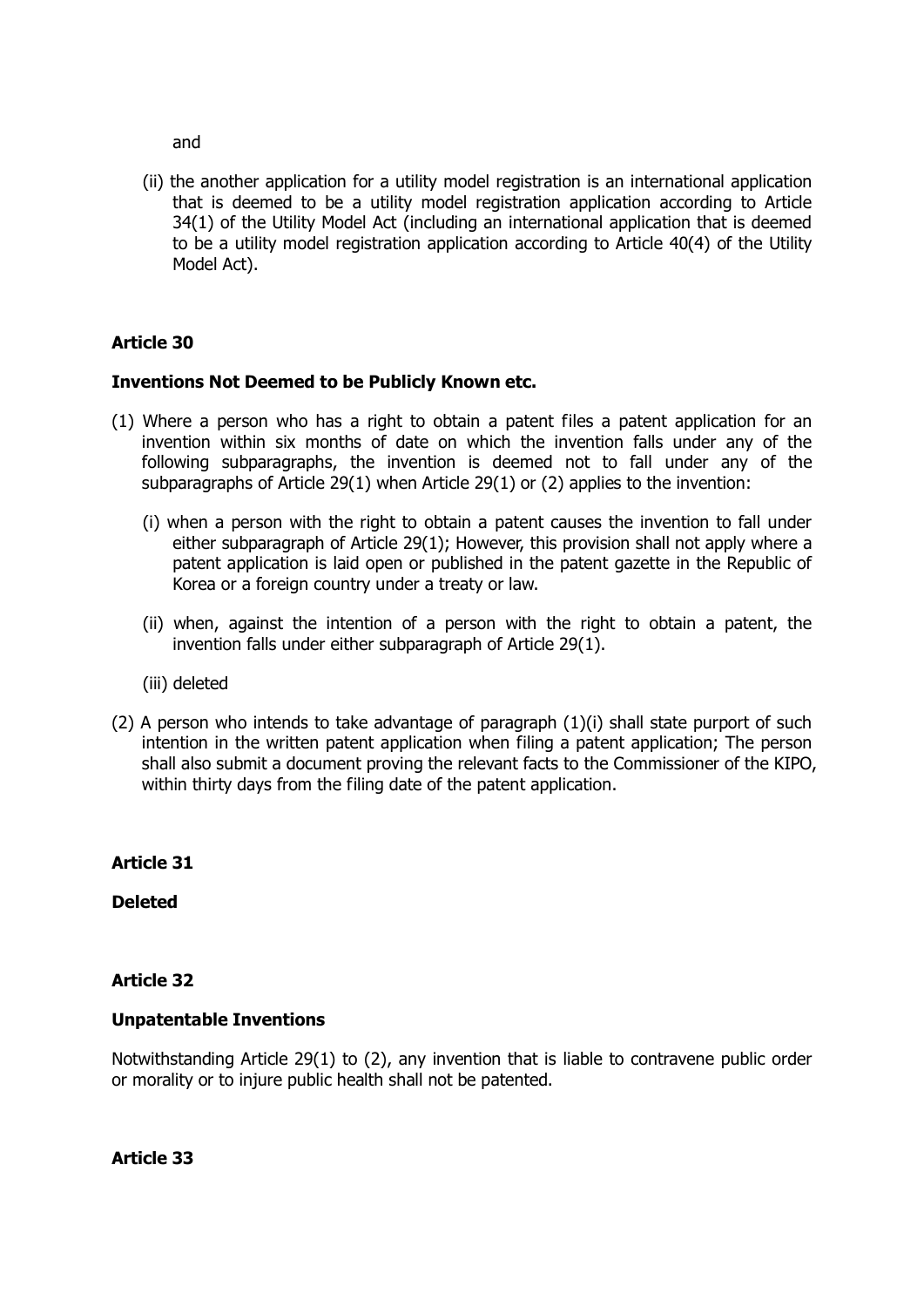#### **Persons Entitled to Obtain a Patent**

- (1) A person who makes an invention or the person's successor is entitled to have a right to obtain a patent under this Act. However, employees of the KIPO and the IPT may not obtain patents during their employment at the office or tribunal except by inheritance or bequest.
- (2) Where two or more persons jointly make an invention, they are entitled to jointly own the right to obtain a patent.

#### **Article 34**

#### **Patent Application Filed by an Unentitled Person and Protection of the Lawful Holder of a Right**

Where a patent cannot be granted because an application was filed by a person who is not the inventor or a successor to the right to obtain a patent (referred to as "an unentitled person", hereinafter) under the main sentence of Article 33(1) as prescribed in Article 62(ii), an application filed by the lawful holder of the right after the patent application of the unentitled person is deemed to have been filed on the filing date of the patent application filed by the unentitled person. This provision shall not apply, however, if the application is filed by the lawful holder of the right later than thirty days after the date on which the application filed by the unentitled person was rejected.

#### **Article 35**

#### **Patent Granted to an Unentitled Person and Protection of the Lawful Holder of a Right**

Where a trial decision to invalidate a patent becomes final and binding for lack of entitlement of the right to obtain a patent under the main sentence of Article 33(1) as prescribed in Article 133(1)(ii), an application filed by the lawful holder of the right after the patent application of the unentitled person is deemed to have been filed on the filing date of the invalidated patent. However, this provision shall not apply if the application is filed later than two years after the date of publication of registration of the patent or later than thirty days after the trial decision becomes final and binding.

#### **Article 36**

#### **First-to-File Rule**

- (1) Where two or more patent applications claiming identical inventions are filed on different dates, only the applicant of the patent application with the earlier filing date may obtain a patent for the invention.
- (2) Where two or more patent applications claiming identical inventions are filed on the same date, only the applicant agreed upon by all the applicants after consultation may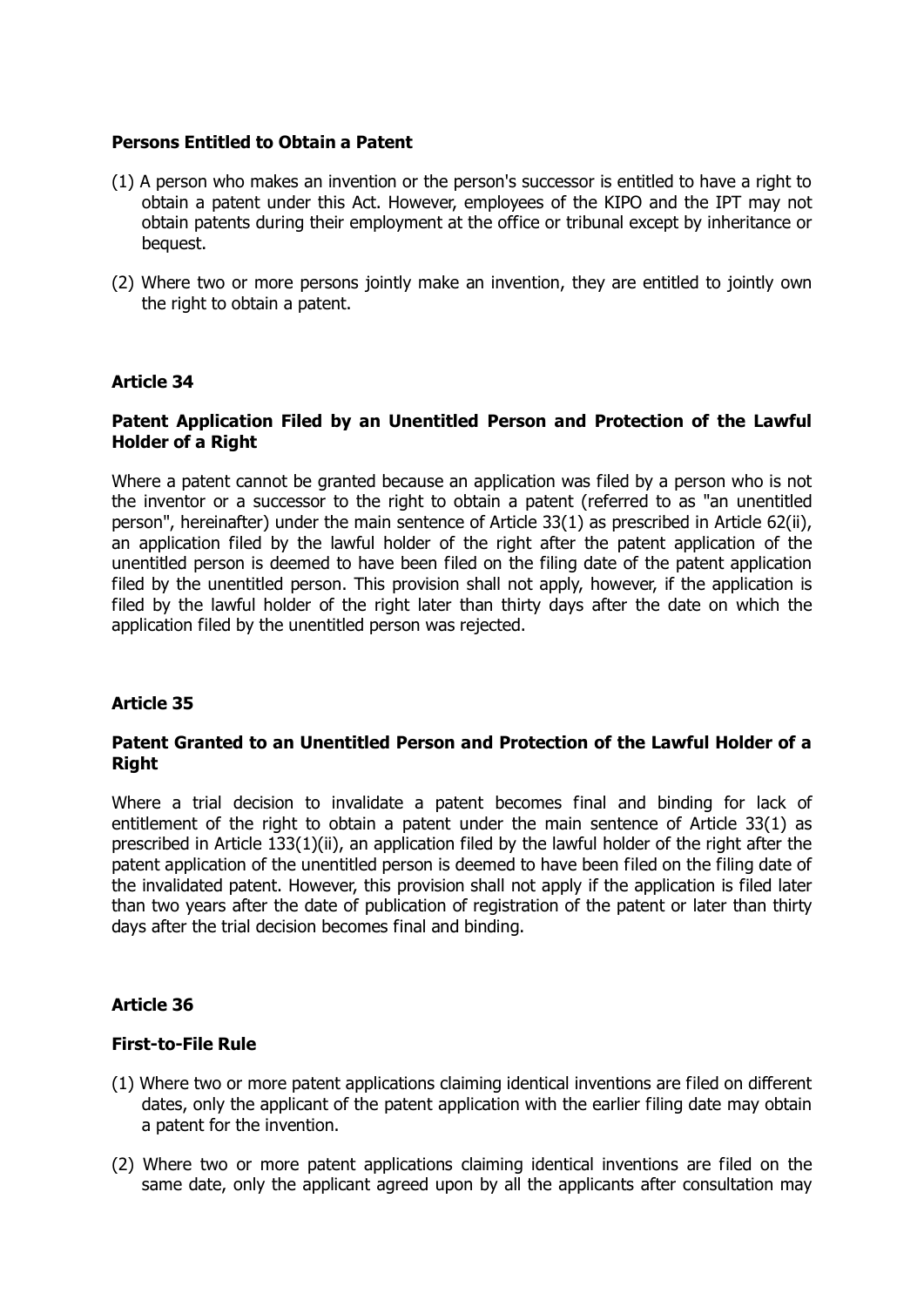obtain a patent for the invention. If no agreement is reached or no consultation is possible, none of the applicants may obtain a patent for the invention.

- (3) Where an invention of a patent application is the same as a device of a utility model registration application and the applications are filed on different dates, paragraph (1) applies *mutatis mutandis*. In addition, where the applications are filed on the same date, paragraph (2) applies *mutatis mutandis*.
- (4) Where a patent application or a utility model registration application is invalidated, withdrawn, or abandoned, or where a decision of rejection or a trial decision to reject the application has become final and binding, the patent application or utility model registration application is deemed to have never been filed in the application of paragraphs (1) to (3). However, this provision shall not apply where a decision of rejection or a trial decision to reject the patent application or the utility model registration application has become final and binding in accordance with the latter sentence of paragraph (2) (including cases in which the provision applies *mutatis* mutandis under paragraph (3)).
- (5) When paragraphs (1) to (3) apply, a patent application or utility model registration application filed by a person who is not the inventor, creator or successor in title to the right to obtain a patent or utility model registration is deemed never to have been filed.
- (6) When paragraph (2) applies, the Commissioner of the KIPO shall order the applicants to report on the results of the consultation within a designated period. If the report is not submitted to the Commissioner of the KIPO within the designated period, the applicants are deemed not to have reached an agreement prescribed in paragraph (2).

# **Article 37**

#### **Transfer of the Right to Obtain a Patent etc.**

- (1) The right to obtain a patent may be transferred.
- (2) The right to obtain a patent may not be the subject of a pledge.
- (3) Where a right to obtain a patent is jointly owned, the owners may not assign their individual share without the consent of the other owners.

#### **Article 38**

#### **Succession to the Right to Obtain a Patent**

- (1) Succession to the right to obtain a patent before filing the patent application is not effective against third parties unless the successor in title files the patent application.
- (2) Where two or more applications for a patent are filed on the same date on the basis of a right to obtain a patent for the same invention derived by succession from the same person, the succession to the right to obtain a patent by any person other than the person agreed upon by all the patent applicants is not effective.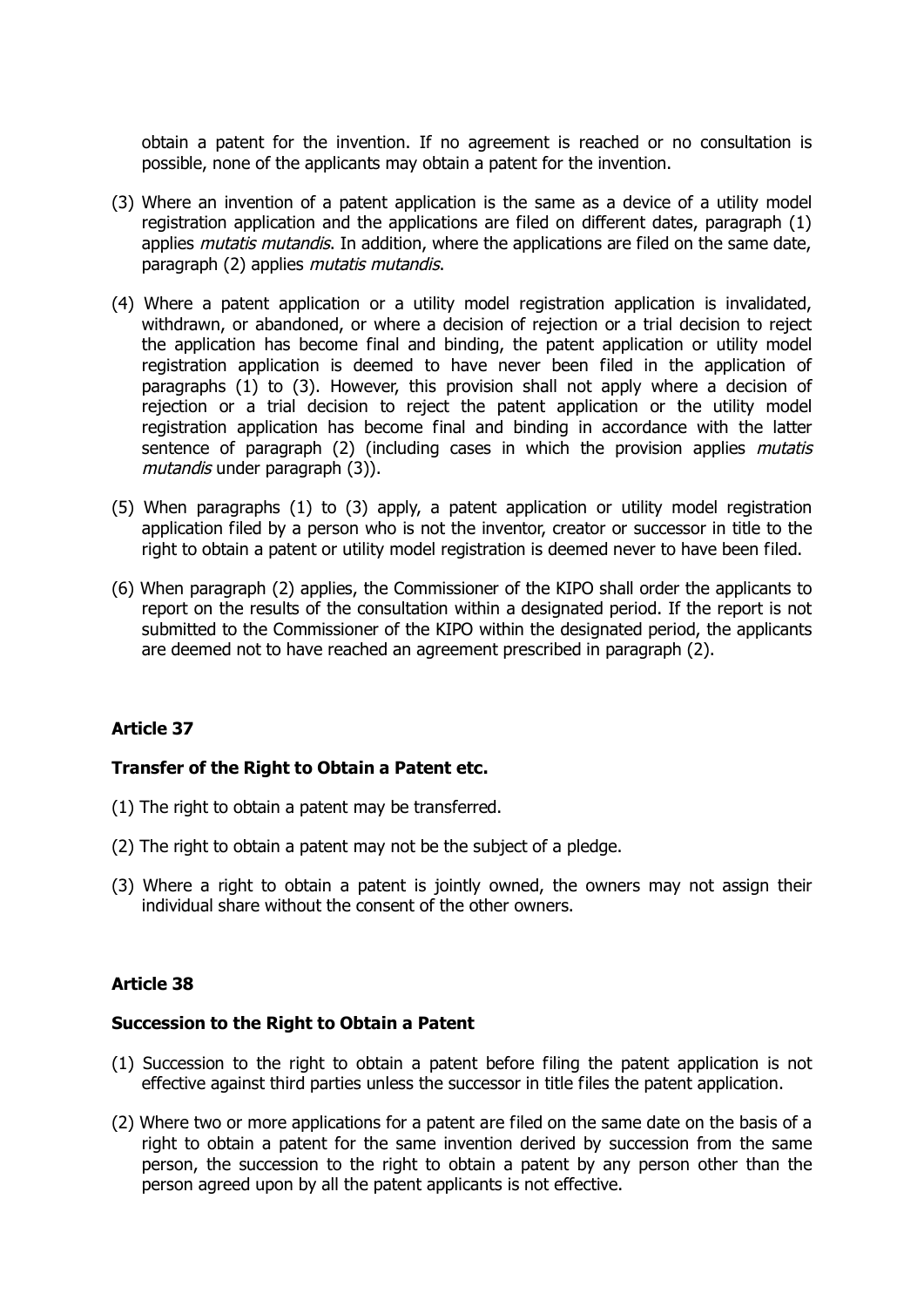- (3) Paragraph (2) also applies where a patent application and a utility model registration application are filed on the same date on the basis of the right to obtain a patent and utility model registration for the same invention and device derived by succession from the same person.
- (4) Succession to the right to obtain a patent after filing a patent application does not take effect unless a notice of change of applicant is filed, except for inheritance or other general succession.
- (5) Upon inheritance or other general succession of the right to obtain a patent, the successor in title shall immediately notify the Commissioner of the KIPO accordingly.
- (6) Where two or more notifications of change of applicant are made on the same date, on the basis of a right to obtain a patent for the same invention that has been derived by succession from the same person, a notification made by any person other than the person agreed upon after consultations among all the persons who made notifications is not effective.
- (7) Article 36(6) applies *mutatis mutandis* to the cases under paragraphs (2), (3) or (6).

**Deleted**

#### **Article 40**

**Deleted**

#### **Article 41**

#### **Inventions Necessary for National Defense etc.**

- (1) If an invention is necessary for national defense, the Government may order an inventor, an applicant or a representative not to file a patent application for the invention in the foreign patent offices concerned or to keep the invention confidential. However, if such persons obtain permission from the Government, they may file a patent application in foreign countries.
- (2) If an invention is considered necessary for national defense, the Government may refuse to grant a patent and, for reasons of national defense such as in time of war, uprising or other similar emergency, may expropriate the right to obtain a patent.
- (3) The Government shall pay reasonable compensation for losses arising from its prohibition of filing a patent application in a foreign country or from the maintenance of confidence under paragraph (1).
- (4) The Government shall pay reasonable compensation if a patent is not granted or the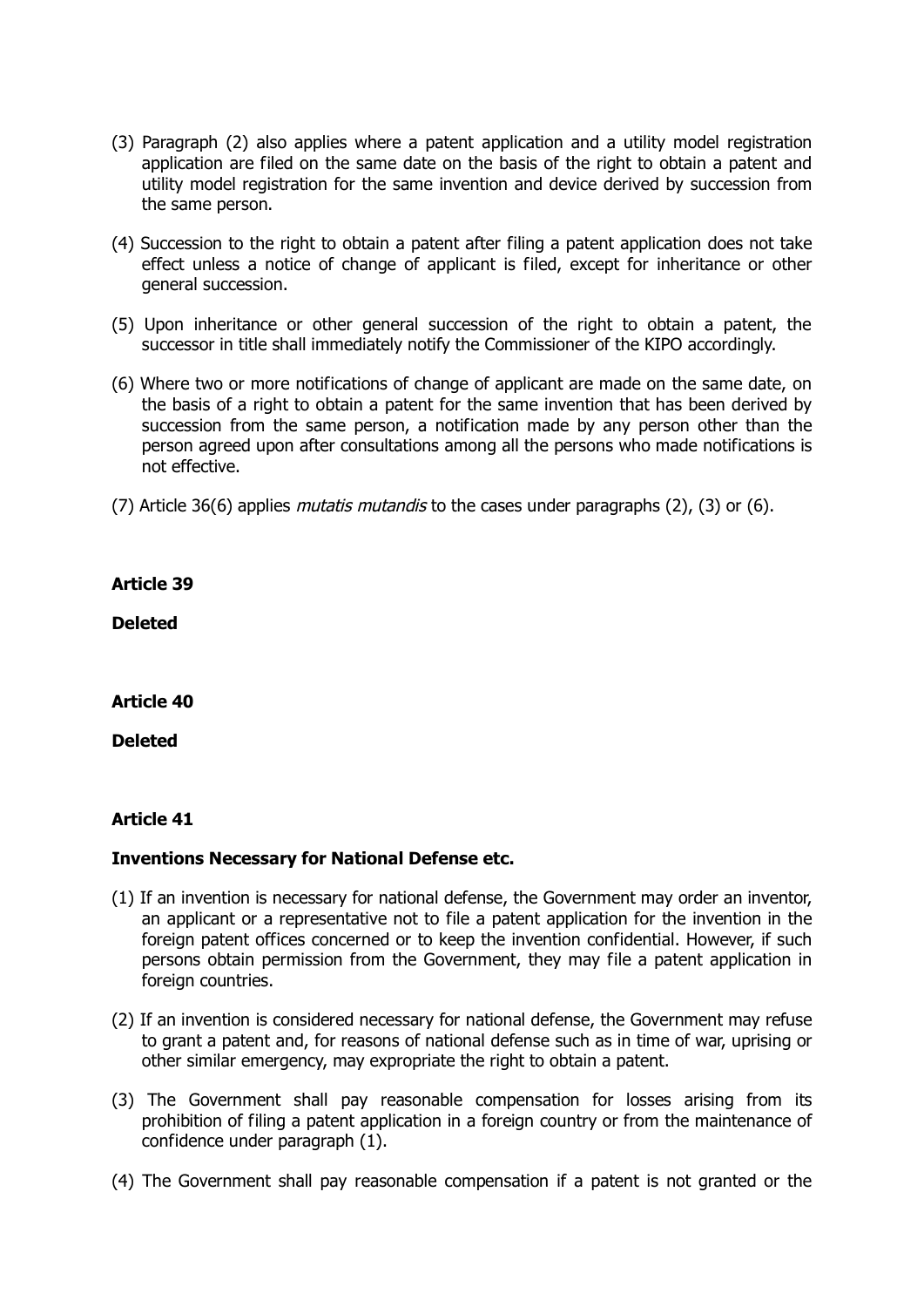right to obtain a patent is expropriated under paragraph (2).

- (5) When a person violates an order prohibiting the filing of an application for an invention in a foreign country or an order to maintain confidence under paragraph (1), the person's right to obtain a patent for that invention is deemed to be abandoned.
- (6) When a person violates an order to maintain confidence under paragraph (1), the person's right to request payment of compensation for the loss arising from maintaining confidence is deemed to be abandoned.
- (7) Matters related to such procedures as prohibiting the filing of a patent application in foreign countries and maintaining confidence under paragraph (1) or for expropriation or payment of compensation under paragraphs (2) to (4) are prescribed by Presidential Decree.

# **Article 42**

#### **Patent Application**

- (1) A person to obtain a patent shall file a written patent application with the Commissioner of the KIPO, stating the following:
	- (i) the name and residential address of the applicant (and, if the applicant is a juridical person, the name and business address );
	- (ii) the name and residential or business address of the representative, if any (and, if the representative is a patent juridical person, the name and business address of the patent juridical person and the name of the designated patent attorney);
	- (iii) deleted;
	- (iv) the title of the invention;
	- (v) the name and residential address of the inventor;
	- (vi) deleted.
- (2) A written patent application under paragraph (1) shall be accompanied by an abstract, drawing(s) (if necessary) and a description stating the following:
	- (i) the title of the invention;
	- (ii) a brief explanation of the drawing(s);
	- (iii) a detailed description of the invention; and
	- (iv) the scope of claims.
- (3) The detailed description of the invention referred to in paragraph (2)(iii) shall describe the invention clearly and in detail as prescribed by Ordinance of the Ministry of Knowledge Economy so that a person with ordinary skill in the art to which the invention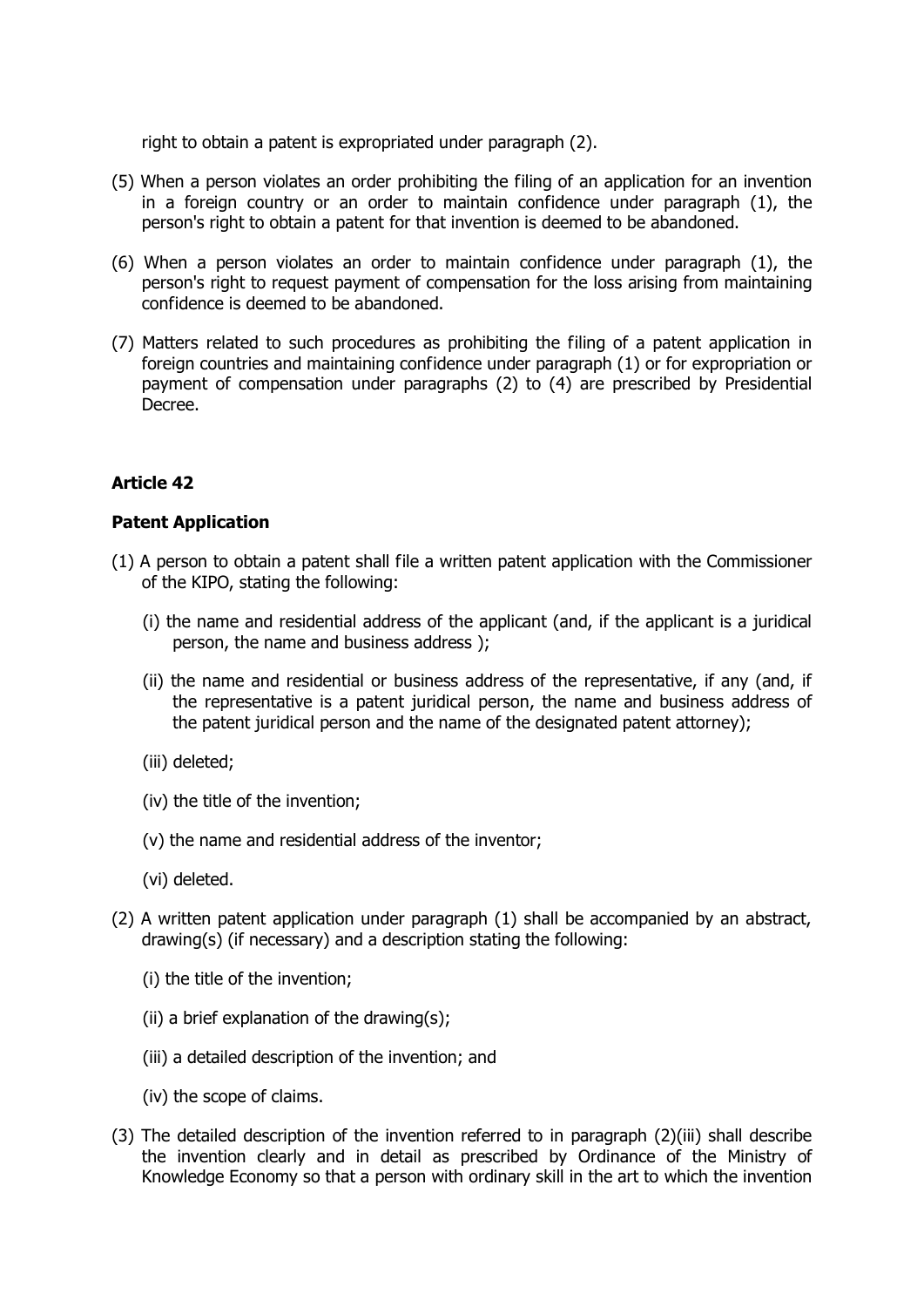pertains may easily work the invention.

- (4) The scope of claims under paragraph (2)(iv) shall describe the matter for which protection is sought in one or more claims (referred to as "claim(s)", hereinafter) and the claim(s) shall comply with each of the following subparagraphs:
	- (i) the claim(s) shall be supported by the detailed description of the invention;
	- (ii) the claim(s) shall define the invention clearly and concisely; and
	- (iii) deleted
- (5) Notwithstanding paragraph (2), a patent applicant may, at the time the application is filed, attach the description, from which the scope of claims under paragraph (2)(iv) are omitted, to the written patent application. In such cases, the applicant shall amend the description to include the scope of claims by either of the following deadlines:
	- (i) the date marking the elapse of one year and six months from the date that falls under any of the subparagraphs of Article 64(1); or
	- (ii) the date marking the elapse of three months from the date on which notification is given under Article 60(3) for a request to examine a patent application before the deadline stipulated in subparagraph (i) of this paragraph (however, where the notification is given more than one year and three months after the date that falls under any subparagraph of Article  $64(1)$ , the date marking the elapse of one year and six months from that date).
- (6) When stating the scope of claims under paragraph  $(2)(iv)$ , the applicant shall state the structure, method, functions, materials, or a combination thereof etc. which are deemed to be necessary for specifying the invention, for the purpose of clearly specifying the matters for which protection is sought.
- (7) Where a patent applicant has filed a patent application but fails to subsequently amend the description to include the scope of claims by the relevant deadline stipulated in subparagraph (5)(i) or (ii), the application is deemed to have been withdrawn on the date immediately following the relevant deadline.
- (8) Necessary matters concerning the manner of describing the scope of claims under paragraph 2(iv) are prescribed by Presidential Decree.
- (9) Necessary matters concerning the manner of describing the abstract under paragraph (2) are prescribed by Ordinance of the Ministry of Knowledge Economy.

#### **Article 43**

#### **Abstract**

The abstract under Article 42(2) may not be interpreted to define the scope of a patented invention but it serves as technical information.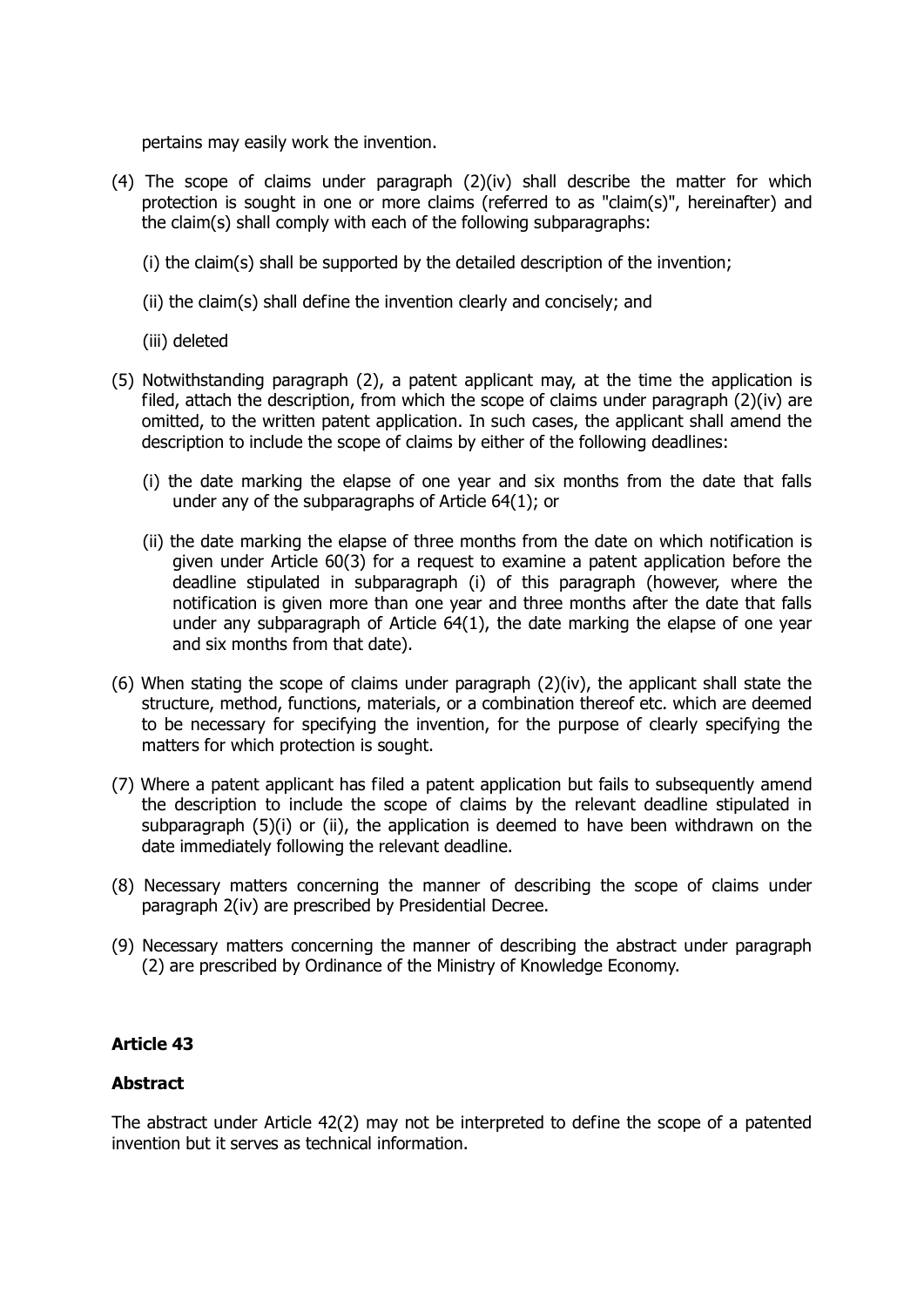#### **Joint Applications**

Where the right to obtain a patent is jointly owned under Article 33(2), the owners shall jointly file the patent application.

#### **Article 45**

#### **Scope of a Single Patent Application**

- (1) A patent application shall contain a single invention only. However, a group of inventions that form a single general inventive concept may be the subject of a single patent application.
- (2) The requirements for a single patent application under paragraph (1) are prescribed by Presidential Decree.

#### **Article 46**

#### **Amendment of Procedure**

The Commissioner of the KIPO or the President of the IPT shall order an amendment if the patent-related procedure falls under any of the following subparagraphs:

- (i) where the procedure does not comply with Articles 3(1) or 6;
- (ii) where the procedure does not comply with the formalities prescribed in this Act or Presidential Decree; or
- (iii) where fees under Article 82 have not been paid.

#### **Article 47**

#### **Amendment of Patent Application**

(1) An applicant may amend the description or drawing(s) attached to a written patent application within the period designated in any of the subparagraphs of Article 42(5) or before the examiner issues a certified copy of a decision to grant a patent under Article 66. However, after an applicant received a notification of the grounds for rejection under Article 63(1) (hereinafter "a notice of the grounds for rejection"), the applicant may only amend the description or drawing(s) within the periods (in the case of subparagraph (iii), at the time of a request for reexamination) designated in the following subparagraphs: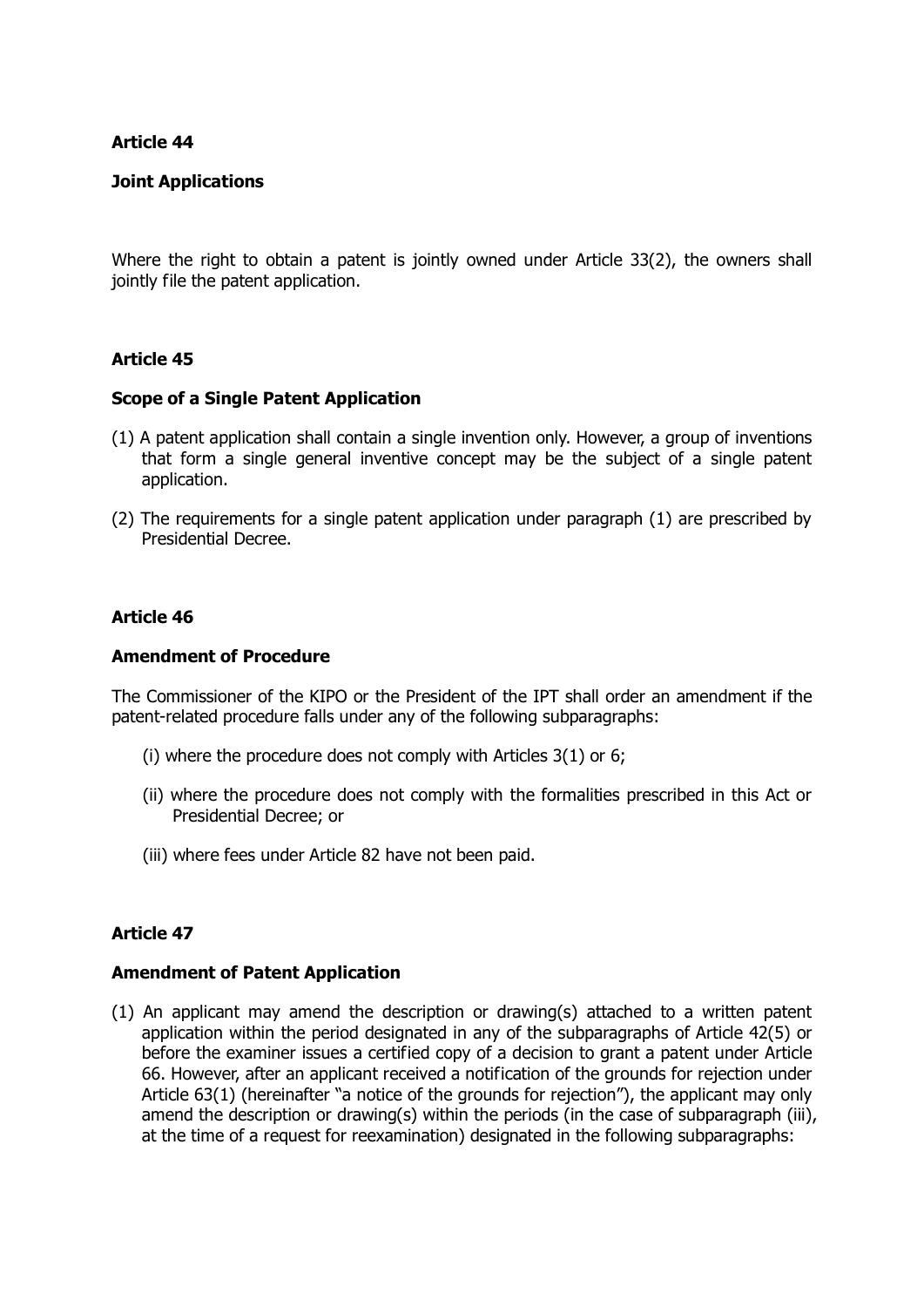- (i) where the applicant initially receives the notice of the grounds for rejection (except notices of the grounds for rejection occurring from an amendment according to a notice of the grounds for rejection) or receives a notice of grounds for rejection other than that of paragraph (ii), the period designated for submitting arguments in response to the notice of the grounds for rejection:
- (ii) where the applicant receives a notice of the grounds for rejection occurring from an amendment according to a notice of the grounds for rejection, the period designated for submitting arguments in response to the notice of the grounds for rejection; or
- (iii) when the applicant requests a reexamination under Article 67bis.
- (2) An amendment to the description or drawing(s) under paragraph (1) shall be made within the scope of the matters disclosed in the description or drawing(s) originally attached to the written patent application.
- (3) An amendment to the scope of claims under paragraphs  $(1)(ii)$  and  $(iii)$  can only be made in cases falling under one of the following subparagraphs:
	- (i) where the scope of claims is narrowed by specifying or deleting the claim, or adding an element to the claim;
	- (ii) where a clerical error is corrected; or
	- (iii) where an ambiguous description is clarified.
	- (iv) where the amendment is beyond the scope of paragraph (2), to amend the scope of claims so as to revert to the scope of claims before the amendment or to amend the scope of claims in accordance with subparagraphs (i) through (iii) while reverting.

**Article 48 Deleted Article 49 Deleted Article 50**

**Deleted**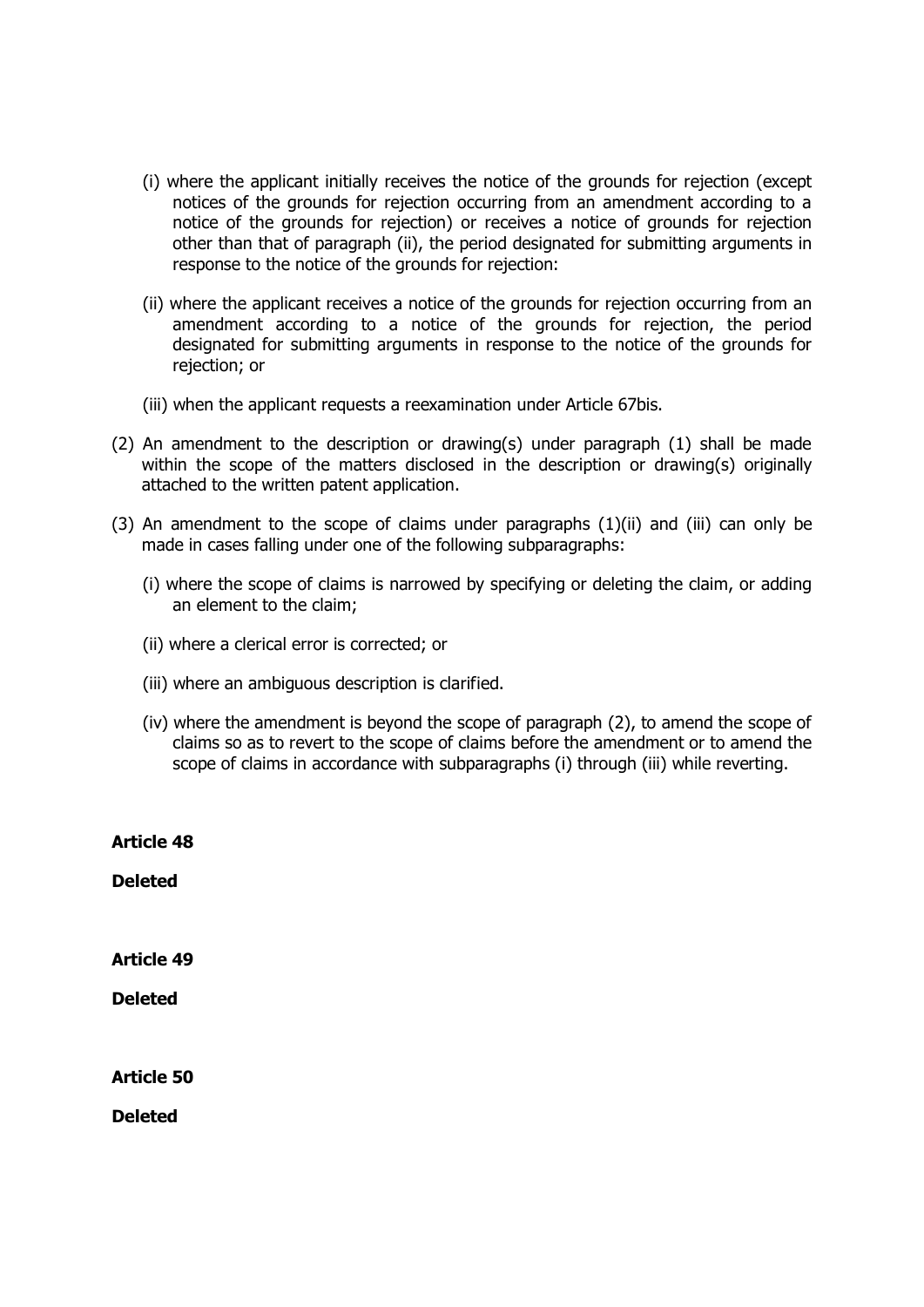#### **Dismissal of an Amendment**

- (1) Where an amendment under Article  $47(1)(ii)$  or (iii) violates paragraphs (2) or (3) of Article 47 or an examiner considers that the amendment (except an amendment to delete the claim among amendments under 47(3)(i) or (iv)) has caused a new ground for rejection, the examiner must dismiss the amendment by a ruling. However, where there is a request for reexamination under Article 67bis, this paragraph shall not apply to the amendment made before the request.
- (2) A ruling of dismissal under paragraph (1) shall be in writing and state the grounds for rejection.
- (3) An appeal may not be made against the ruling of dismissal under paragraph (1), except, in a trial against a decision to reject a patent application under Article 132ter, when the ruling of dismissal is one of the issues of the trial (except, when a request for reexamination under Article 67bis is made, the ruling of dismissal made before the request).

# **Article 52**

#### **Divisional Application**

- (1) An applicant who has filed a patent application comprising two or more inventions may divide the application into two or more applications within the scope of the matters disclosed in the description or drawing(s) originally attached to the written application of the patent application within one of the following periods:
	- (i) the amendment period prescribed under Article 47(1);
	- (ii) the period for requesting a trial under Article 132ter after the applicant received a certified copy of the decision to reject a patent application.
- (2) A divided patent application under paragraph (1) (referred to as "a divisional application", hereinafter) is deemed to have been filed when the original patent application was filed. However, when any of the following subparagraphs applies to the divisional application, the divisional application is deemed to have been filed when the divisional application was filed:
	- (i) where Article 29(3) of this Act or Article 4(3) of the Utility Model Act applies because the divisional application falls under another application for patent under Article 29(3) of this Act or a patent application under Article 4(3) of the Utility Model Act;
	- (ii) where Article 30(2) applies;
	- (iii) where Article 54(3) applies; or
	- (iv) where Article 55(2) applies.
- (3) A person who files a divisional application under paragraph (1) shall state the purport of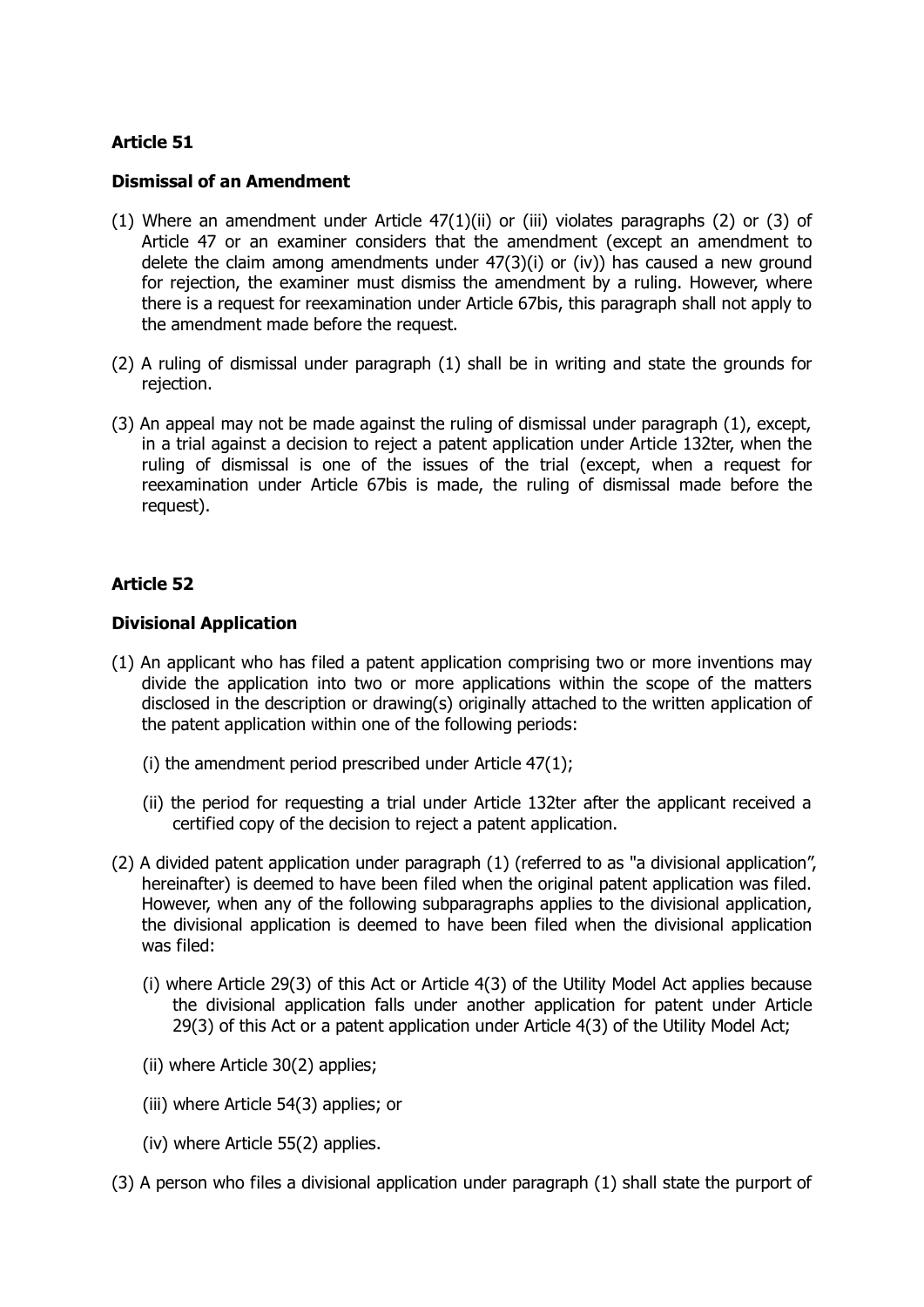the divisional application and indicate the patent application that forms the basis of the division in a written application of the divisional application.

(4) When filing a divisional application, an applicant claiming priority under Article 54 shall file the documents prescribed in paragraph (4) of Article 54 with the Commissioner of the KIPO within three months from the filing date of the divisional application, regardless of the period prescribed in paragraph (5) of Article 54.

# **Article 53**

#### **Converted Application**

- (1) An applicant who files a utility model registration application may convert the utility model registration application to a patent application within the scope of the matters disclosed in the description or drawing(s) originally attached to the written application of the utility model registration application. However, the applicant may not convert the application if thirty days have elapsed since the date on which the person received a certified copy of the first decision to reject the utility model registration application.
- (2) Any application that is converted under paragraph (1) of this Article (referred to as "a converted application", hereinafter) is deemed to have been filed on the date on which the utility model registration application was filed unless it falls under either of the following subparagraphs:
	- (i) where Article 29(3) of this Act or Article 4(3) of the Utility Model Act applies because the converted application falls under another application for patent under Article 29(3) of this Act or a patent application under Article 4(3) of the Utility Model Act;
	- (ii) where Article 30(2) applies;
	- (iii) where Article 54(3) applies; or
	- (iv) where Article 55(2) applies.
- (3) A person who files a converted application under paragraph (1) shall state the purport of the converted application and indicate the utility model registration application that forms the basis of the conversion in a written application of the converted application.
- (4) The utility model registration application that forms the basis of a converted application is deemed to be withdrawn when the converted application is filed.
- (5) Where the period stipulated in Article 132ter of this Act is extended under Article 15(1) of this Act, which applies *mutatis mutandis* under Article 3 of the Utility Model Act, the thirty-day period stipulated in the proviso of paragraph (1) is extended by the period of the extension given under Article 15(1).
- (6) In the case of the converted application, an applicant claiming priority under Article 54 shall file the documents prescribed in paragraph (4) of Article 54 with the Commissioner of the KIPO within three months from the filing date of the converted application, regardless of the period prescribed in paragraph (5) of Article 54.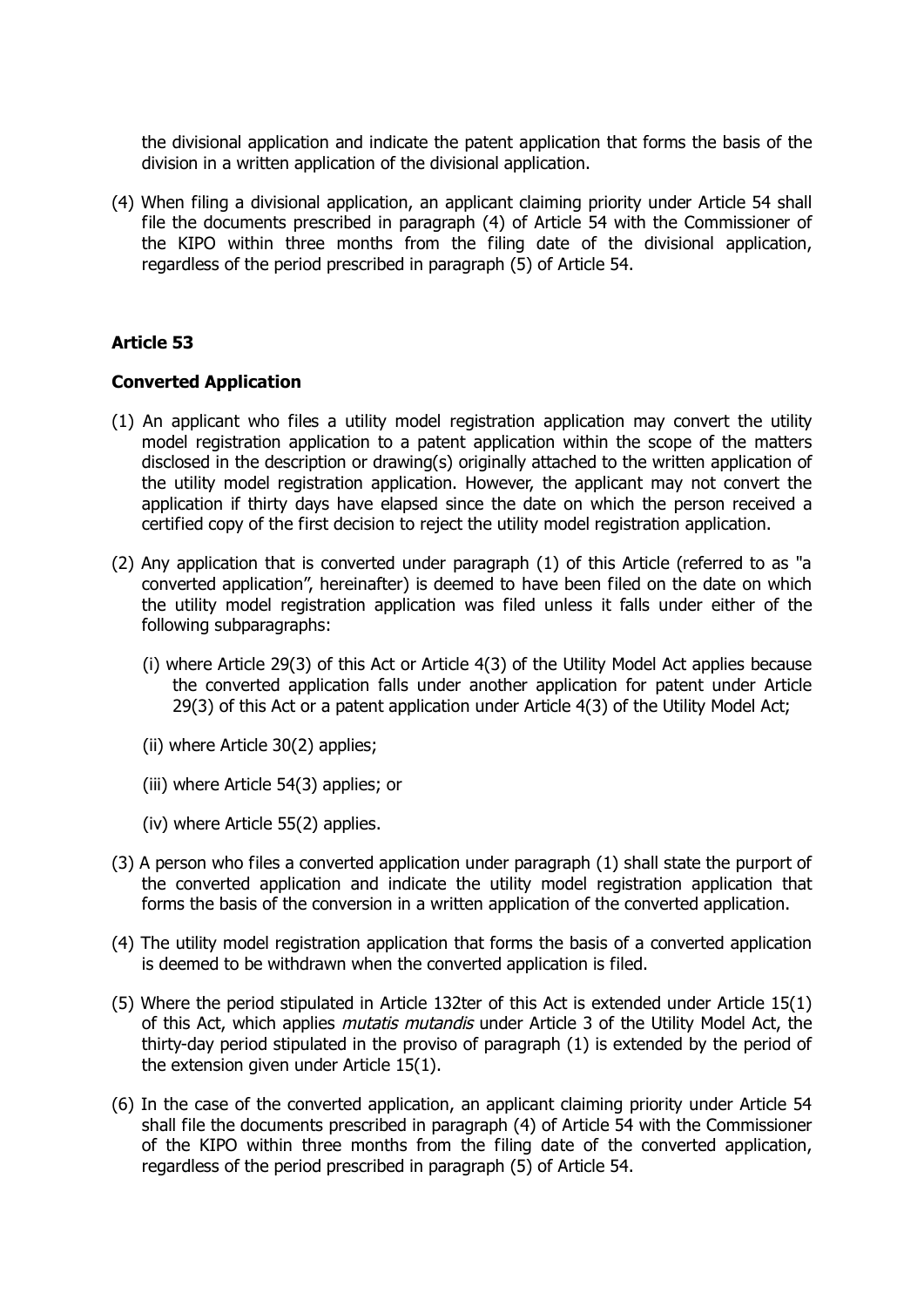#### **Priority Claim under Treaty**

- (1) If a national of a State party to the treaty that recognizes under the treaty the priority for a patent application filed by a national of the Republic of Korea has filed a patent application in the State party to the treaty or another State party to the treaty and makes a priority claim for a patent application filed in the Republic of Korea for the same invention, the filing date in the State party to the treaty is deemed to be the filing date in the Republic of Korea while applying Articles 29 and 36. Where a national of the Republic of Korea who has filed a patent application in the State party to the treaty that recognizes under the treaty the priority for patent applications filed by nationals of the Republic of Korea makes the priority claim for a patent application in the Republic of Korea for the same invention , this provision also applies.
- (2) A person making the priority claim under paragraph (1) shall file a patent application making the priority claim within one year from the filing date of the earliest application which forms a basis of the priority claim.
- (3) A person making the priority claim under paragraph (1) shall specify the purport of the priority claim, the name of the country in which the application was initially filed and the filing date of the application in the written patent application at the time of filing.
- (4) A person who has made the priority claim under paragraph (3) shall submit to the Commissioner of the KIPO the documents prescribed in paragraph (i) or the written statement prescribed in paragraph (ii). However, the written statement referred to in paragraph (ii) must be submitted only if the country is prescribed by Ordinance of the Ministry of Knowledge Economy:
	- (i) a written statement certified by the government of the country where the application was initially filed and setting forth the filing date of the patent application and a certified copy of the description and drawing(s) of the patent application; or
	- (ii) a written statement setting forth the application number of the patent application in the country where the application was initially filed.
- (5) Documents under paragraph (4) shall be submitted within one year and four months of the earliest date among those prescribed in the following subparagraphs:
	- (i) the date on which the application was initially filed in the State party to the treaty;
	- (ii) where the patent application contains other priority claims under Article 55(1), the filing date of the application that would be the basis for the priority claim; or
	- (iii) where a patent application contains other priority claims under paragraph (3), the filing date of the application that would be the basis for the priority claim.
- (6) Where a person who has made the priority claim under paragraph (3) fails to submit the document prescribed under paragraph (4) within the designated period under paragraph (5), the priority claim loses its effect.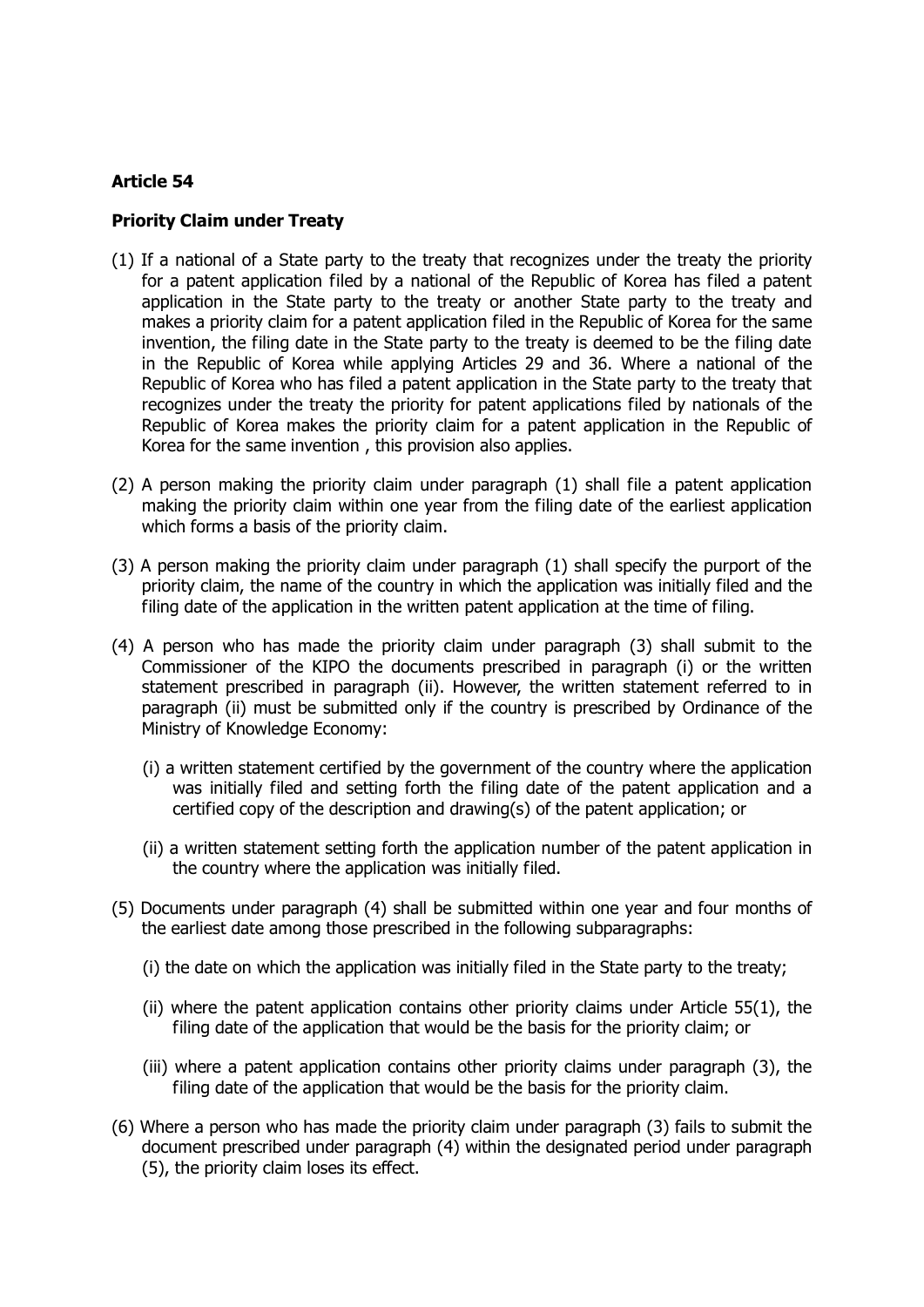(7) A person who complies with the requirements of paragraph (2) among the persons who have made the priority claim under paragraph (1) may amend or add the priority claim(s) within one year and four months from the earliest date among those prescribed under paragraph (5).

# **Article 55**

#### **Priority Claim Based on a Patent Application etc.**

- (1) An applicant for a patent may make the priority claim based on a invention disclosed in the description or drawing(s) originally attached to a written application of an earlier application for a patent or utility model registration (referred to as "an earlier application", hereinafter), for which the applicant has the right to obtain a patent or utility model registration. However, this shall not apply to the cases which fall under any of the following subparagraphs:
	- (i) where the patent application is filed more than one year after the filing date of the earlier application;
	- (ii) where the earlier application is a divisional application under Article 52(2) (including those cases to which this Article applies *mutatis mutandis* under Article 11 of the Utility Model Act) or a converted application under Article 53 of this Act or Article 10 of the Utility Model Act;
	- (iii) where the earlier application has been abandoned, invalidated, or withdrawn when the patent application is filed;
	- (iv) where an examiner's decision to grant or reject the earlier application or a trial decision thereto has become final and binding, when the patent application is filed.
- (2) A person making the priority claim under paragraph (1) shall state the purport of the priority claim and indicate the earlier application in the written patent application when the patent application is filed.
- (3) A patent application that contains a priority claim under paragraph (1) is deemed to have been filed when the earlier application was filed when Articles 29(1) or (2), and (3) (main sentence), 30(1), 36(1) to (3), 96(1)(iii), 98, 103, 105(1) and (2), 129, and 136(4) (including those cases to which Article 136(4) applies *mutatis mutandis* under Article 133bis(4)) of this Act, Article 7(3) and (4) and 25 of the Utility Model Act and Articles 45 and 52(3) of the Design Law are applied to an invention that is identical to the invention that have been disclosed in the description or drawing(s) originally attached to a written application of the earlier application that is the basis for the priority claim.
- (4) In applying the main sentence of Article 29(3) of this Act and the main sentence of Article 4(3) of the Utility Model Act, an invention disclosed in the description or drawing(s) originally attached to a written application of a patent application containing a priority claim under paragraph (1), that is identical to an invention disclosed in the description or drawing(s) originally attached to a written application of an earlier application that is the basis for the priority claim, is deemed to have been laid open with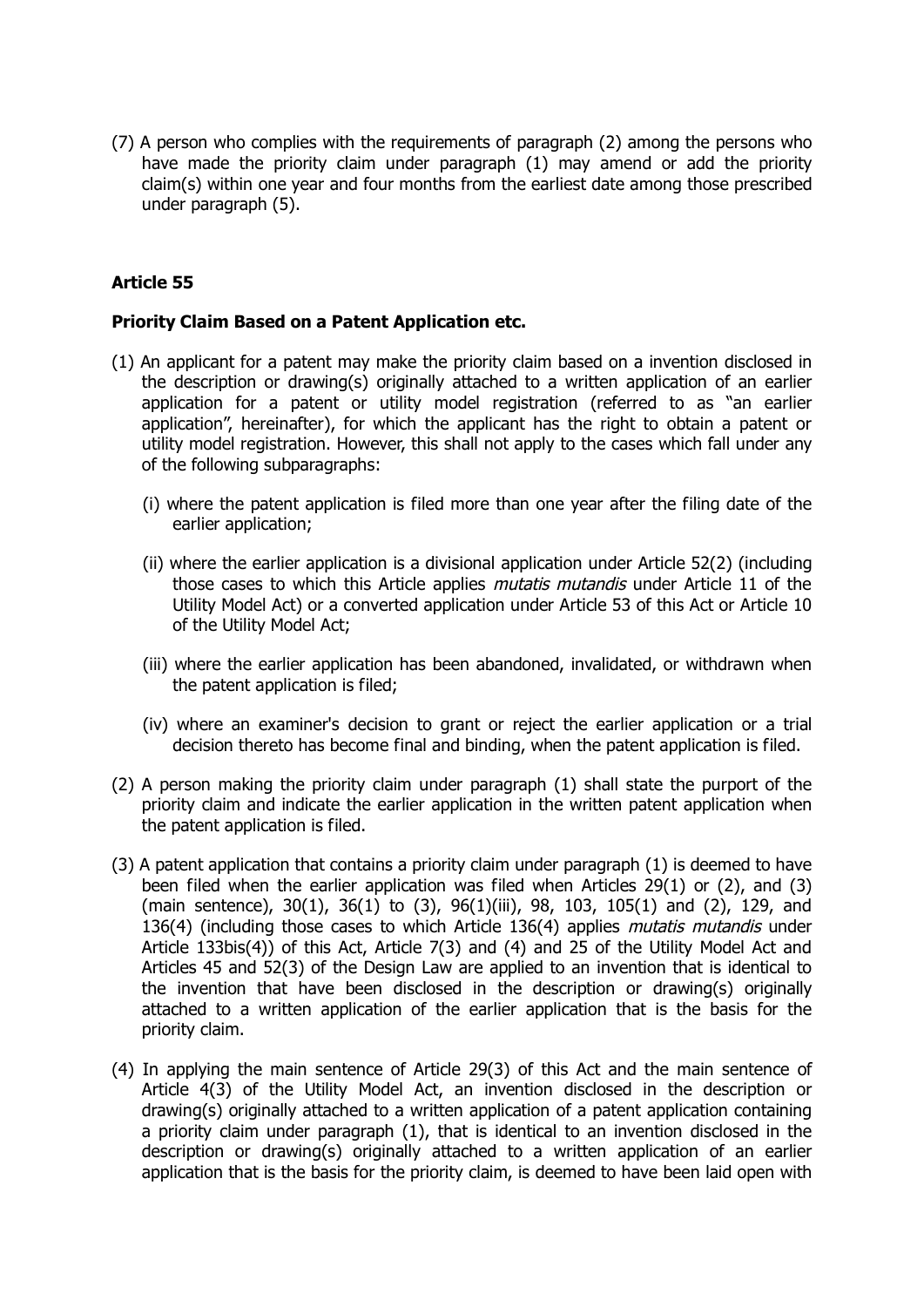regard to the earlier application that is the basis for the priority claim at the time when the application is laid open or at the time of publication of registration.

- (5) Where the earlier application falls under any of the following subparagraphs, paragraphs (3) and (4) of this Article shall not apply to an invention, among inventions disclosed in a description or drawing(s) originally attached to a written application of the earlier application, disclosed in a description or drawing(s) at the time of filing of a patent application that forms the basis of priority claim with regard to the earlier application:
	- (i) the earlier application contains a priority claim under paragraph (1); or
	- (ii) the earlier application contains a priority claim under Article 4D(1) of the Paris Convention for the Protection of Industrial Property.
- (6) In applying paragraph (4), where the earlier application falls under one of the following subparagraphs, "an invention or device described in the description, claim(s) or drawing(s) of both the international application as of the international filing date and its translation" in Article 29(4) reads "an invention or device described in the description, claim(s) or drawing(s) of the international application as of the international filing date":
	- (i) the earlier application is an international application that is deemed to be a patent application in accordance with Article 199(1) (including an international application that is deemed to be patent application in accordance with Article 214(4)); or
	- (ii) the earlier application is an international application that is deemed to be a utility model registration application in accordance with Article 34(1) of the Utility Model Act (including an international application that is deemed to be a utility model registration application in accordance with Article 40(4) of the Utility Model Act).
- (7) A person who makes the priority claim and complies with the requirements under paragraph (1) may amend or add the priority claim(s) within one year and four months from the filing date of the earlier application (the earliest filing date if two or more earlier applications exist).

# **Article 56**

#### **Withdrawal of an Earlier Application etc.**

- (1) An earlier application which is the basis of the priority claim under Article 55(1) is deemed to have been withdrawn when more than one year and three months has elapsed after the filing date of the earlier application. However, this shall not apply where the earlier application falls under any of the following subparagraphs:
	- (i) if the earlier application has been abandoned, invalidated, or withdrawn;
	- (ii) if an examiner's decision to grant or reject the earlier application or a trial decision thereto has become final and binding;
	- (iii) if priority claims based on the concerned earlier application have been withdrawn; or
	- (iv) deleted.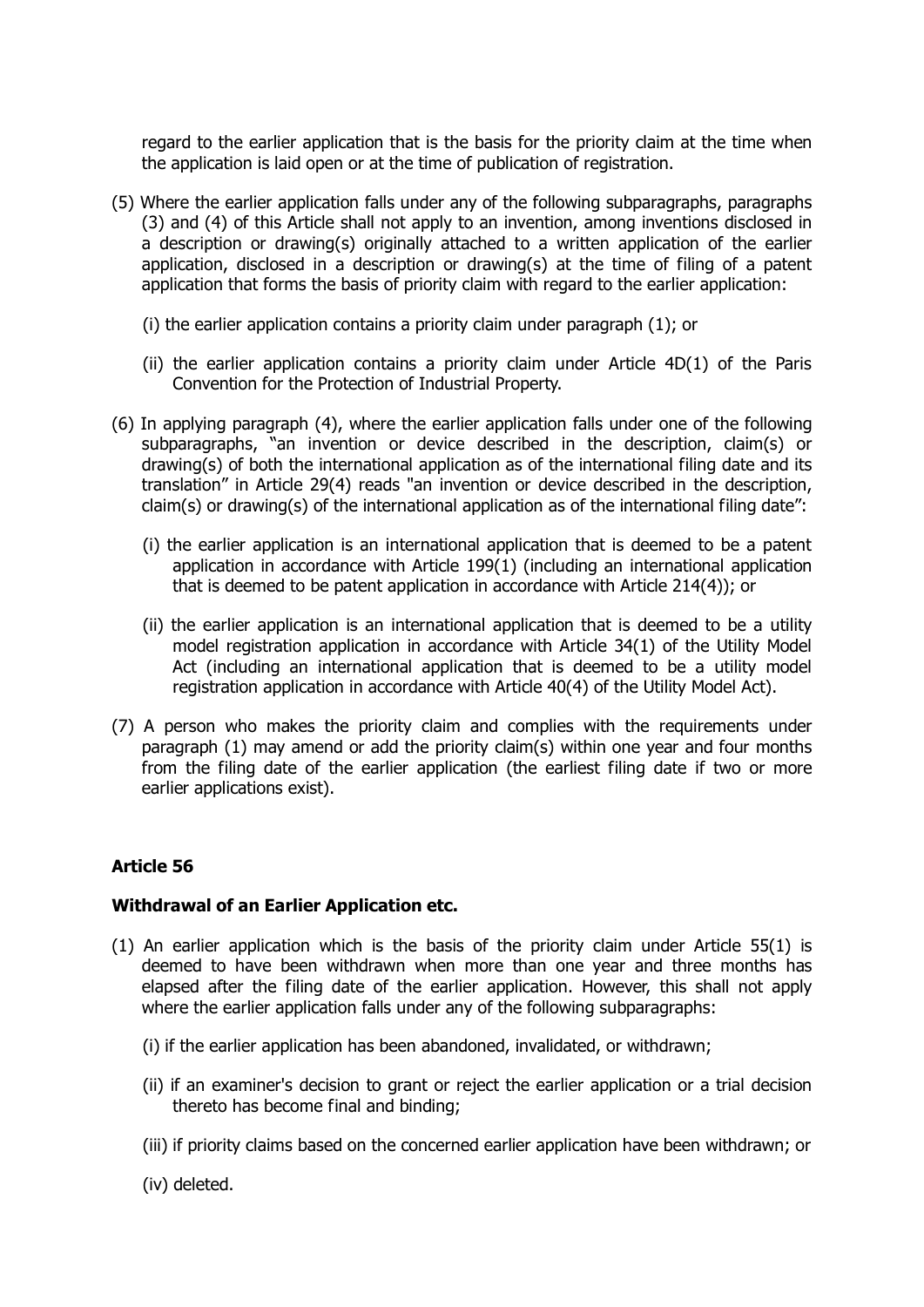- (2) The applicant of a patent application containing a priority claim under Article 55(1) may not withdraw the priority claim more than one year and three months after the filing date of the earlier application.
- (3) Where a patent application containing a priority claim under Article 55(1) is withdrawn within one year and three months after the filing date of an earlier application, the priority claim is deemed to have been withdrawn simultaneously.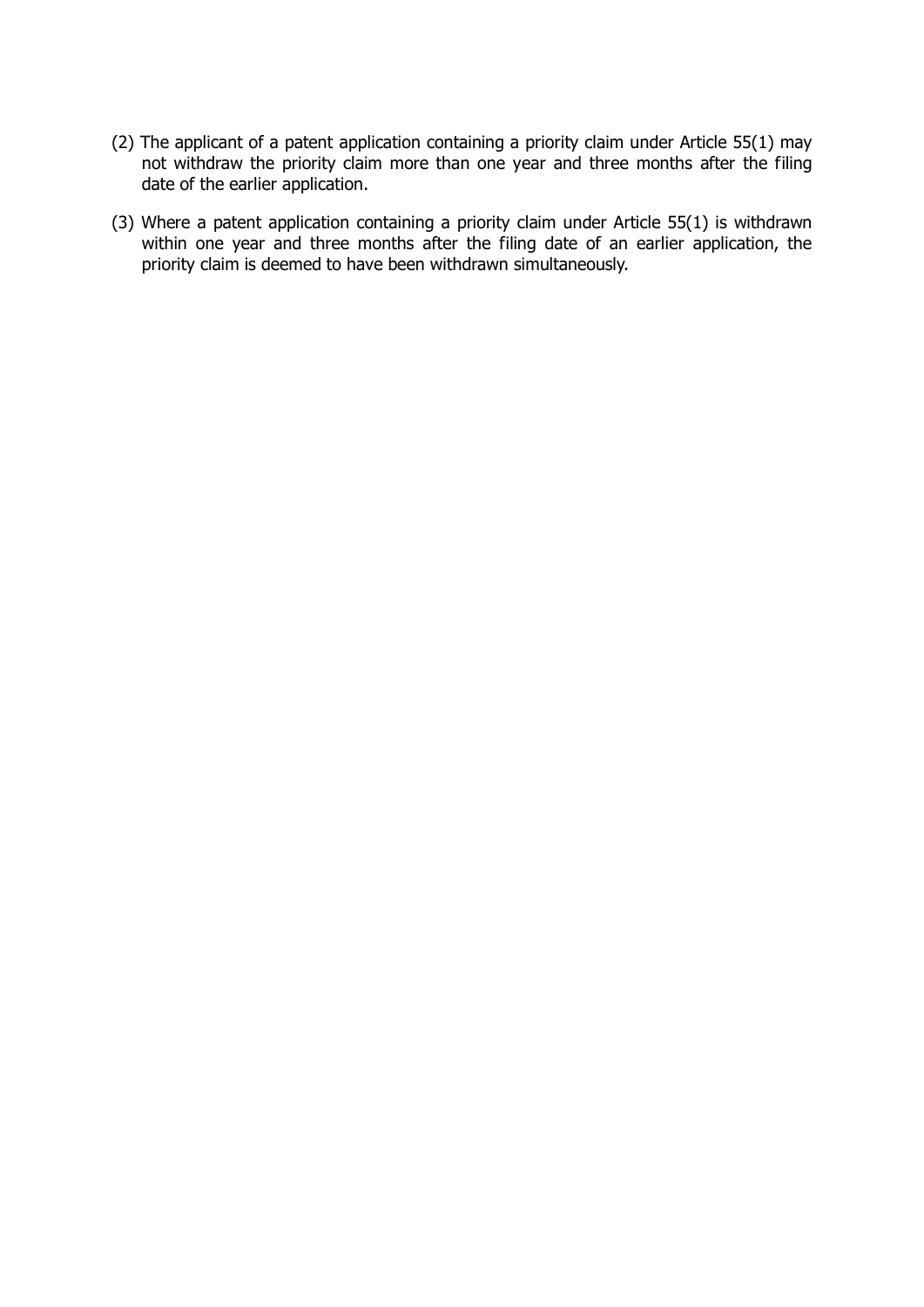# **CHAPTER III EXAMINATION**

# **Article 57**

#### **Examination by Examiner**

- (1) The Commissioner of the KIPO shall have patent applications examined by an examiner.
- (2) Necessary matters concerning the qualifications for examiners are prescribed by Presidential Decree.

#### **Article 58**

#### **Search for Prior Art etc.**

- (1) If considered necessary for examination of a patent application (including an international search or international preliminary examination), the Commissioner of the KIPO may designate a specialized organization and request it to search for prior art, make an international patent classification, and conduct other tasks prescribed by Presidential Decree.
- (2) If considered necessary for the examination process, the Commissioner of the KIPO may request the cooperation and advice of a government agency, an organization specialized in the technology concerned or an expert with profound knowledge and experience in patent matters, and may pay them allowances or expenses for their cooperation or advice within the limits of the budget of the KIPO.
- (3) Necessary matters concerning the designation of specialized organizations, such as the standards for designation, and assigning procedures, such as those related to prior art searches and the making of international patent classifications, under paragraph (1) are prescribed by Presidential Decree.

#### **Article 58bis**

#### **Cancellation of the Designation of a Specialized Organization**

- (1) Where a specialized organization designated in accordance with Article 58(1) falls under subparagraph (1) of this paragraph, the Commissioner of the KIPO shall cancel the designation; furthermore, if such an organization falls under subparagraph (2) of this paragraph, the Commissioner shall cancel the designation or order a suspension of the organization's business within a designated period less than six months:
	- (i) where the specialized organization obtained designation through false or unfair means;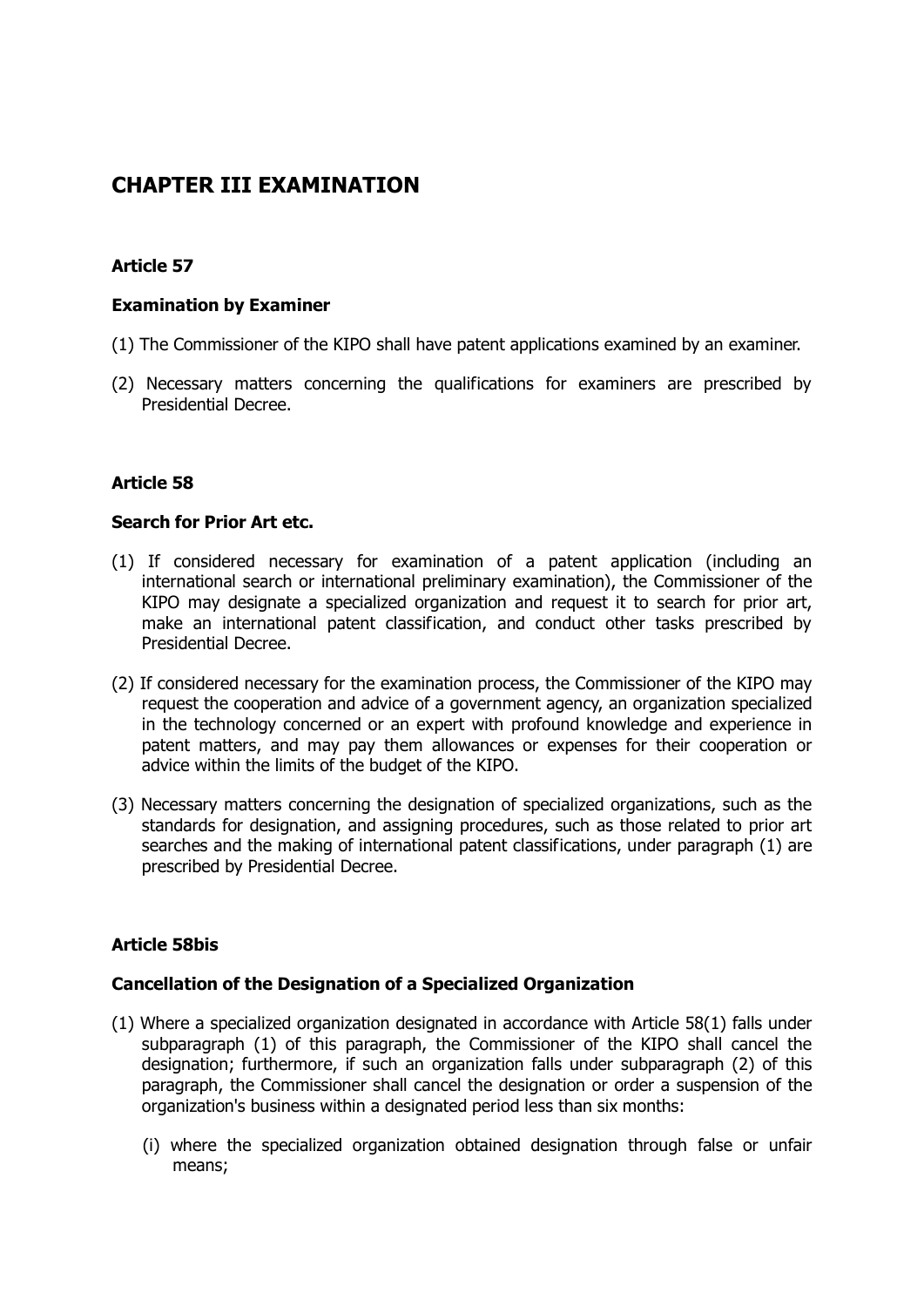- (ii) where the specialized organization fails to comply with the designation standards referred to in Article 58(3).
- (2) When intending to cancel the designation of a specialized organization, the Commissioner of the KIPO shall hold a public hearing.
- (3) Necessary matters concerning the standards and procedures for canceling the designation of a specialized organization or suspending its business are prescribed by Ordinance of the Ministry of Knowledge Economy.

#### **Request for an Examination of a Patent Application**

- (1) A patent application is examined only when a request for an examination is filed.
- (2) Where a patent application has been filed, any person may request the Commissioner of the KIPO for an examination of the patent application within five years from the filing date of the application. However, a patent applicant may request an examination of a patent application only when a description with the scope of claims is attached to the written application.
- (3) For a divisional application under Article 52(2) or a converted application under Article 53(2), a person may request an examination within thirty days from the filing date of the divisional application or the converted application, even after the expiry of the period prescribed in paragraph (2).
- (4) A request for an examination may not be withdrawn.
- (5) Where a request for an examination has not been made within the periods prescribed in paragraphs (2) or (3), the patent application concerned is deemed to have been withdrawn.

# **Article 60**

#### **Procedure for Requesting an Examination**

- (1) A person requesting an examination of an application shall submit a written request to the Commissioner of the KIPO, stating the following:
	- (i) the name and residential address of the person making the request (and, if the person is a juridical person, the name and business address);
	- (ii) deleted; and
	- (iii) the indication of the patent application for which the request for an examination is made.
- (2) Where a request for an examination has been made before the laying open of the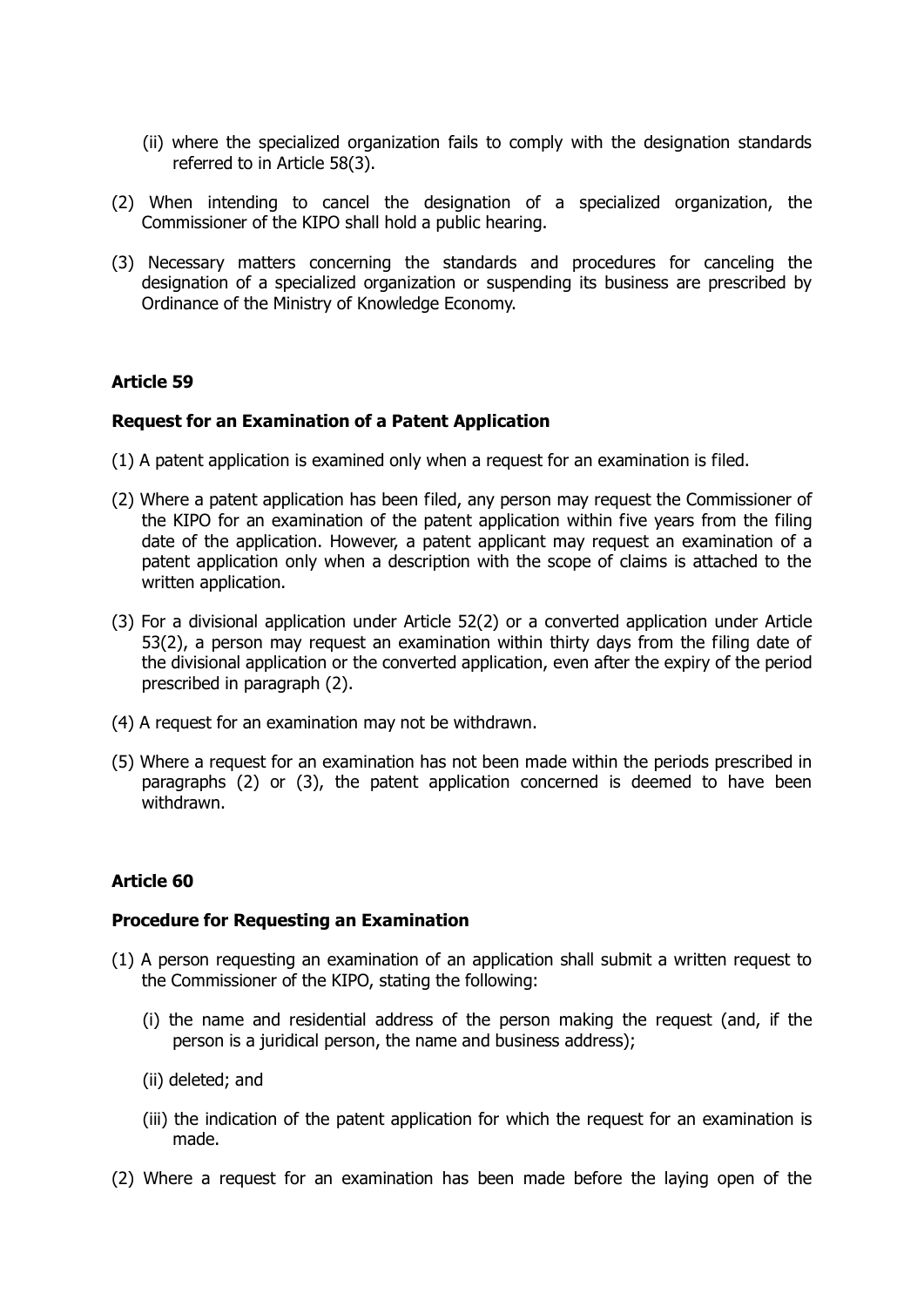application, the Commissioner of the KIPO shall notify the indication of the request in the Patent Gazette when the application is laid open. Where a request for an examination has been made after the laying open of the application, the Commissioner shall immediately notify the indication of the request in the Patent Gazette.

(3) Where a request for an examination has been made by a person other than the applicant, the Commissioner of the KIPO shall notify the patent applicant accordingly.

#### **Article 61**

#### **Accelerated Examination**

The Commissioner of the KIPO may have an examiner examine an application in preference to others if the former falls under either of the following subparagraphs:

- (i) where a person other than the applicant is considered to work the invention claimed in the patent application as a business after the laying open of the application; or
- (ii) where urgent processing of the patent application is considered necessary as prescribed by Presidential Decree.

#### **Article 62**

#### **Decision to Reject a Patent Application**

An examiner shall make a decision to reject a patent application for any of the following grounds (referred to as "the grounds for rejection", hereinafter):

- (i) where the invention is unpatentable under Articles 25, 29, 32, 36(1) to (3) or 44;
- (ii) where the application is filed by a person who does not have the right to obtain a patent under the main sentence of Article 33(1) or where the invention is unpatentable under the proviso of Article 33(1);
- (iii) where the application violates a treaty;
- (iv) where the application does not comply with the requirements of Articles 42(3), (4), (8) or 45;
- (v) where the application is amended beyond the scope of Article 47(2);
- (vi) where the application is divided beyond the scope of Article 52(1); or
- (vii) where the application is converted beyond the scope of Article 53(1).

#### **Article 63**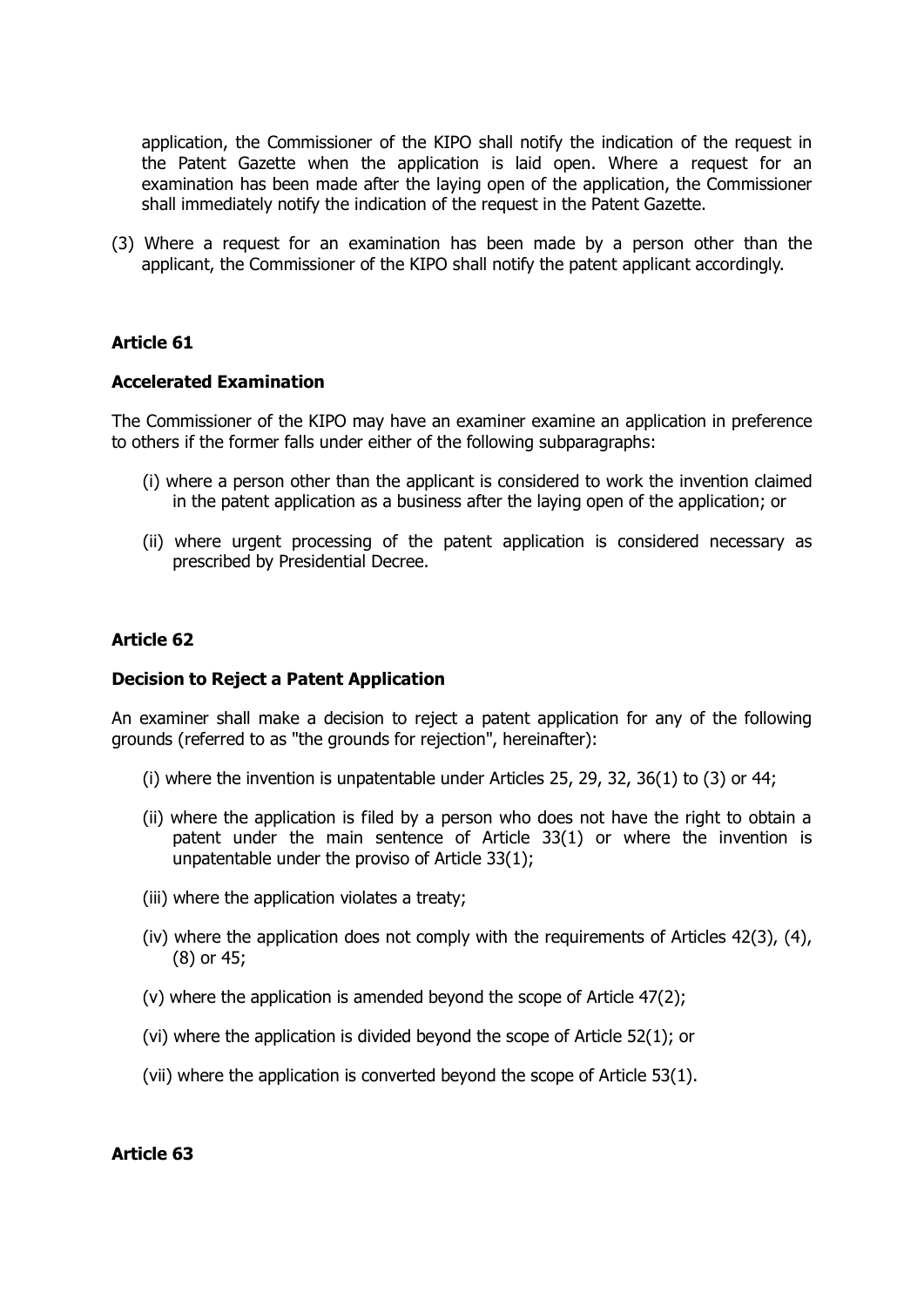#### **Notification of Grounds for Rejection**

- (1) An examiner who rejects a patent application under Article 62 shall notify the patent applicant of the grounds and give the applicant an opportunity to submit an argument within a designated period. However, this provision shall not apply where a ruling of dismissal is made under Article 51(1).
- (2) When an examiner notifies a patent applicant of the grounds for rejecting a patent application with two or more claims under the main sentence of paragraph (1), the examiner shall specify the claim(s) rejected and state the grounds for rejection in detail.

#### **Article 63bis**

#### **Provision of Information on Patent Applications**

After a patent application has been filed, any person may provide the Commissioner of the KIPO with information and evidence of a ground for rejecting the patent application. However, this provision may not apply if the requirements stipulated in Articles 42(8) and 45 are not satisfied.

# **Article 64**

#### **Laying Open of Application**

- (1) By Ordinance of the Ministry of Knowledge Economy, the Commissioner of the KIPO shall lay open a patent application in the Patent Gazette later than one year and six months after the date prescribed in any of the following subparagraphs or, upon request of the applicant, within one year and six months from the prescribed date; however, this provision shall not apply if, in accordance with the former sentence of Article 42(5), excluding each subparagraph of that article, the scope of claims was not included in the description that accompanied the patent application, or if the publication of registration was made in accordance with Article 87(3).
	- (i) where a patent application contains a priority claim under Article 54(1), the priority date;
	- (ii) where a patent application contains a priority claim under Article 55(1), the filing date of the earlier application as prescribed in Article 55(1);
	- (iii) the earliest filing date among the filing dates of two or more applications that are the basis for priority claims in a patent application under Articles 54(1) or 55(1); or
	- (iv) where a patent application does not fall under any of subparagraphs (i) to (iii), the filing date of the patent application.
- (2) Deleted.
- (3) Article 87(4) applies *mutatis mutandis* to the laying open of application under paragraph (1).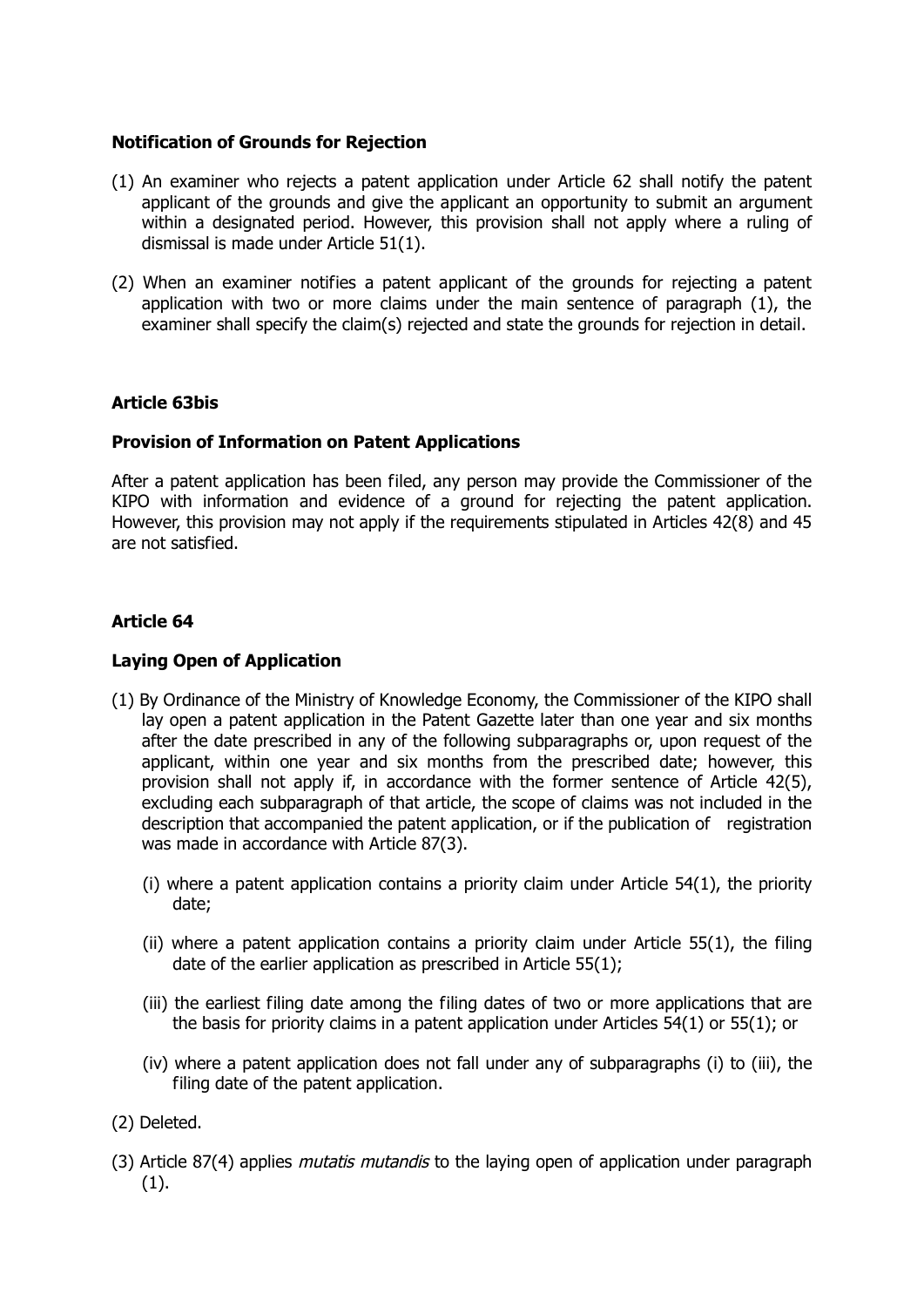(4) Matters to be published in the Patent Gazette for the laying open of application under paragraph (1) are prescribed by Presidential Decree.

# **Article 65**

#### **Effects of Laying Open of Application**

- (1) After an application is laid open, a patent applicant may warn a person who has worked the filed invention as a business, in writing indicating that a patent application for the invention has been filed.
- (2) An applicant may demand a person who has worked the filed invention as a business, after being warned as provided in paragraph (1) or knowing that the invention has been laid open, to pay compensation in an amount equivalent to what the applicant would have normally received for working the invention from the date of the warning or the date on which the person knew that the patent application of the invention had been laid open to the date on which a registration of establishment of the patent right was made.
- (3) The right to demand compensation as provided in paragraph (2) may be exercised only after the registration for establishment of the patent right.
- (4) Exercising the right to demand compensation under paragraph (2) does not preclude exercising the patent right.
- (5) Articles 127, 129 and 132 of this Act, or Articles 760 and 766 of the Civil Act apply mutatis mutandis to the exercise of the right to demand compensation under paragraph (2). In such a case, "the date when the damaged party or his legal representative became aware of such damage and of the identity of the person causing it" in Article 766(1) of the Civil Act reads "the date of registration of establishment of the patent right concerned."
- (6) Where a patent application is abandoned, invalidated or withdrawn after the laying open of the application, or a decision to reject a patent application or a trial decision to invalidate a patent under Article 133 (excluding the cases under subparagraph (iv) of Article 133(1)) has become final and binding, the right to demand compensation under paragraph (2) is deemed never to have existed.

#### **Article 66**

#### **Decision to Grant a Patent**

Where an examiner does not find any ground to reject a patent application, the examiner shall make a decision to grant a patent.

**Article 66bis**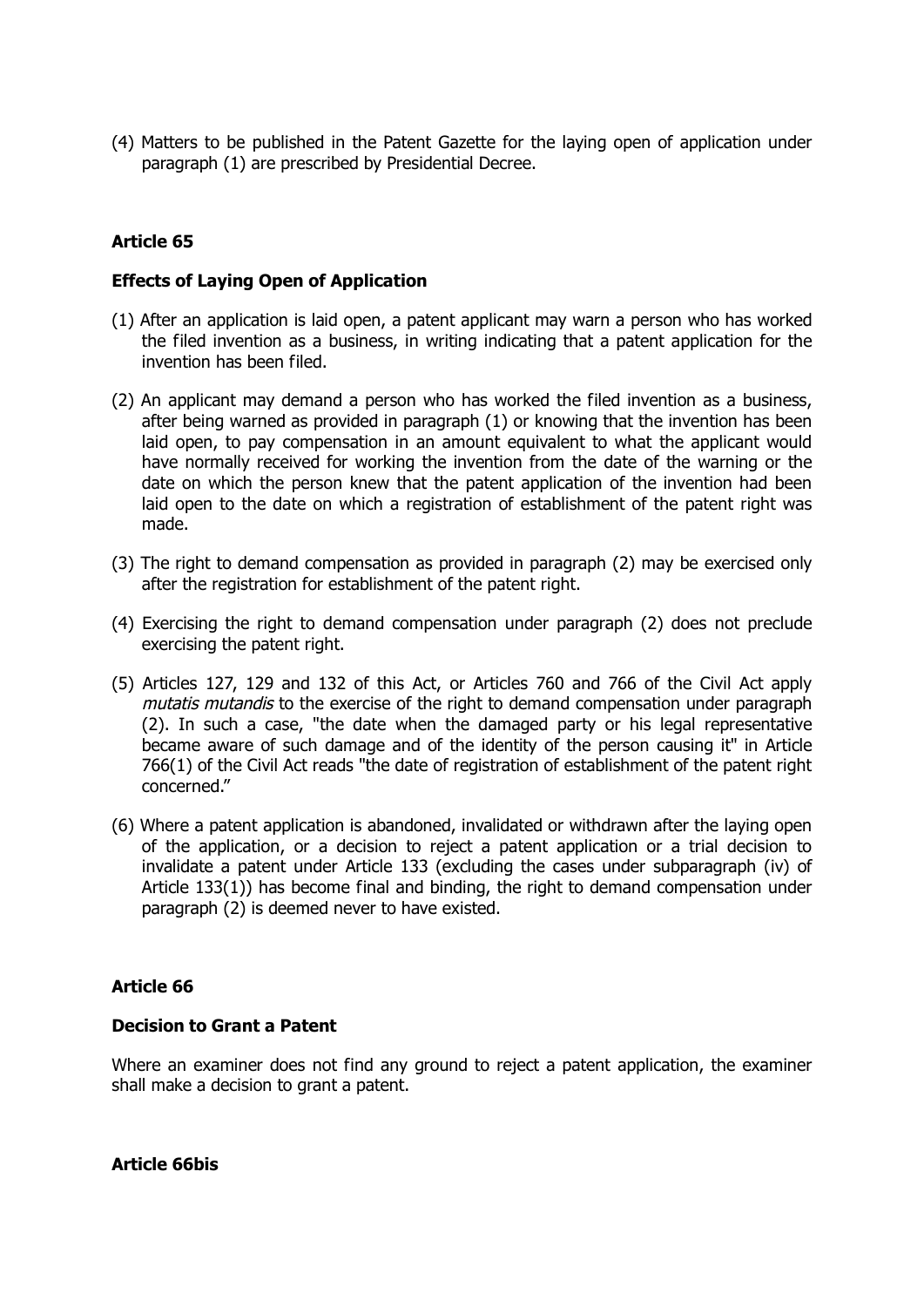#### **Amendment Ex officio**

- (1) When making a decision to grant a patent, an examiner may amend  $ex$  officio the matters in the description, drawing(s) or abstract attached to a written patent application that is clearly erroneous ("amendment ex officio", hereinafter).
- (2) When the examiner intends to make an amendment  $ex$  officio under paragraph (1), the examiner shall notify the applicant of the matters to be amended *ex officio* along with the delivery of a certified copy of the decision to grant a patent under Article 67(2).
- (3) If the applicant cannot accept a part or whole of the matters to have been amended  $ex$ officio, the applicant shall submit an argument on the amendment ex officio to the Commissioner of the KIPO by the time for paying patent fees under Article 79(1).
- (4) If the applicant submits an argument under paragraph (3), the relevant part or whole of the matters amended ex officio shall be deemed not to have been amended.
- (5) When an amendment ex officio has been made to a matter that is not clearly erroneous, the amendment *ex officio* is deemed not to have been made.

# **Article 67**

#### **Formalities for a Decision of Patentability**

- (1) A decision to either grant or reject a patent application (referred to as "a decision of patentability", hereinafter) shall be made in writing and shall state the grounds for the decision.
- (2) Where a decision of patentability has been made, the Commissioner of the KIPO shall deliver a certified copy of the decision to the patent applicant.

#### **Article 67bis**

#### **Request for Reexamination**

- (1) Within 30 days from the date of receiving a certified copy of the decision to reject a patent application (or where the period under Article 132ter is extended according to Article 15(1), within the extended period), the applicant may amend the description or drawing(s) attached to the written patent application of the patent application to request reexamination of the application (referred to as "reexamination", hereinafter). However, this paragraph shall not apply where there is a decision of rejection made after reexamination or where there is a request for a trial under Article 132ter.
- (2) Where there is a request for reexamination according to paragraph (1), the decision to reject the patent application made prior to the request shall be deemed to have been canceled.
- (3) A request for reexamination under paragraph (1) may not be withdrawn.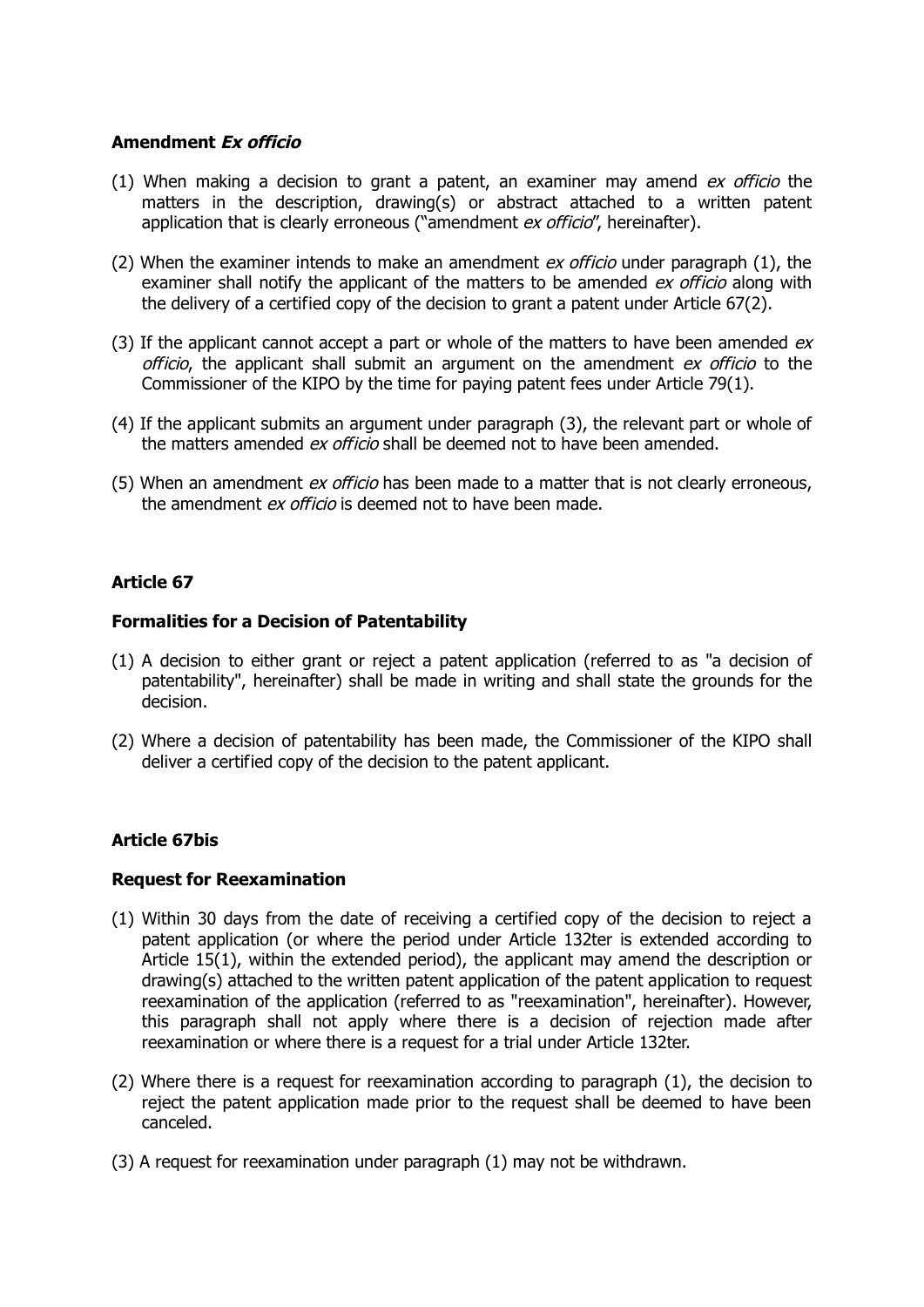# **Mutatis Mutandis Application of Provisions Concerning Trial to Examination**

Article 148(i) to (v) and (vii) applies *mutatis mutandis* to the examination of a patent application.

| <b>Article 69</b> |  |  |  |
|-------------------|--|--|--|
| <b>Deleted</b>    |  |  |  |
|                   |  |  |  |
| <b>Article 70</b> |  |  |  |
| <b>Deleted</b>    |  |  |  |
|                   |  |  |  |
| <b>Article 71</b> |  |  |  |
| <b>Deleted</b>    |  |  |  |
|                   |  |  |  |
| <b>Article 72</b> |  |  |  |
| <b>Deleted</b>    |  |  |  |
|                   |  |  |  |
| <b>Article 73</b> |  |  |  |
| <b>Deleted</b>    |  |  |  |
|                   |  |  |  |
| <b>Article 74</b> |  |  |  |
| <b>Deleted</b>    |  |  |  |
|                   |  |  |  |
| <b>Article 75</b> |  |  |  |
| <b>Deleted</b>    |  |  |  |
| <b>Article 76</b> |  |  |  |
|                   |  |  |  |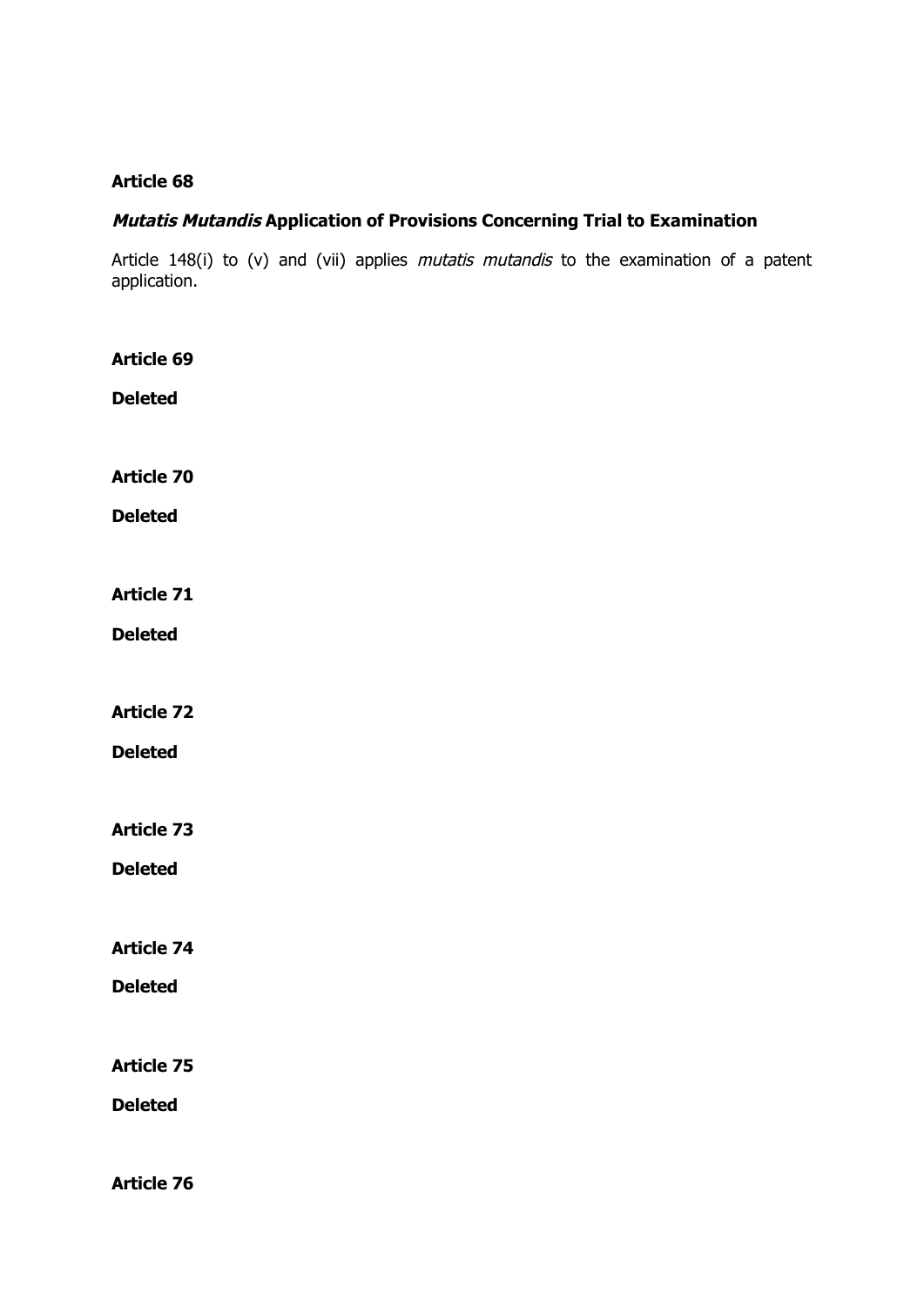**Deleted**

# **Article 77**

**Deleted**

# **Article 78**

#### **Suspension of Examination or Litigation Procedures**

- (1) The examination procedure of a patent application may, if necessary, be suspended until a trial decision becomes final and binding or litigation procedures have been completed.
- (2) The court may, if necessary, suspend the litigation procedures until the examiner's decision on a patent application becomes final and binding.
- (3) An appeal may not be made against a suspension under paragraphs (1) and (2).

#### **Article 78bis**

**Deleted**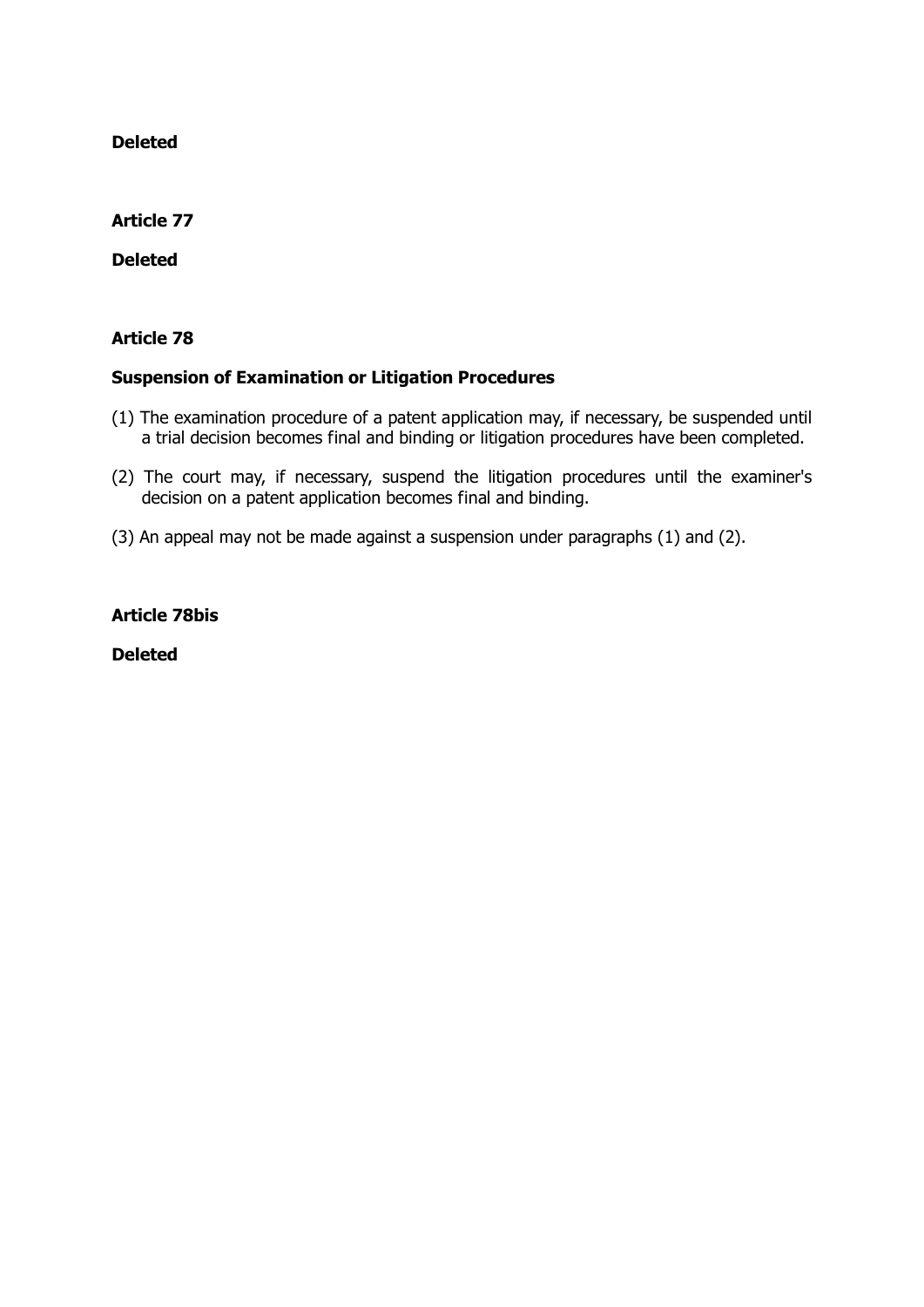# **CHAPTER IV PATENT FEES AND PATENT REGISTRATIONS ETC.**

## **Article 79**

## **Patent Fees**

- (1) A person who seeks to register establishment of a patent right under Article 87(1) shall pay a patent fee for a period of three years from the date sought for registration of establishment of a patent right (referred to as "registration date of establishment" , hereinafter), and a patentee shall pay every annual patent fee from the registration date of establishment of the patent right concerned every year.
- (2) Notwithstanding paragraph (1), a patentee may pay the patent fee for multiple years in the order of or for the entire term of the patent right.
- (3) The patent fees, method of payment, period for payment and other necessary matters under paragraph (1) and (2) are prescribed by Ordinance of the Ministry of Knowledge Economy.

## **Article 80**

## **Payment of Patent Fees by Interested Party**

- (1) Regardless of the intent of a person liable to pay patent fees, any interested party may pay the patent fees.
- (2) An interested party who has paid the patent fees under paragraph (1) may demand reimbursement of the expenses to the extent that the person liable to pay is currently making a profit.

## **Article 81**

## **Late Payment of Patent Fees etc.**

- (1) A patentee or a person seeking to register establishment of a patent right has a period of six months after the expiry of the payment period prescribed under Article 79(3) to pay the patent fees late.
- (2) Where the patentee or the person seeking to register establishment of a patent right pays patent fees late under paragraph (1), the patentee or person must pay an amount prescribed by Ordinance of the Ministry of Knowledge Economy, but not more than twice the patent fees to be paid.
- (3) Where a patentee or a person seeking to register establishment of a patent right fails to pay the patent fees within the period under paragraph (1) (or fails to pay the remaining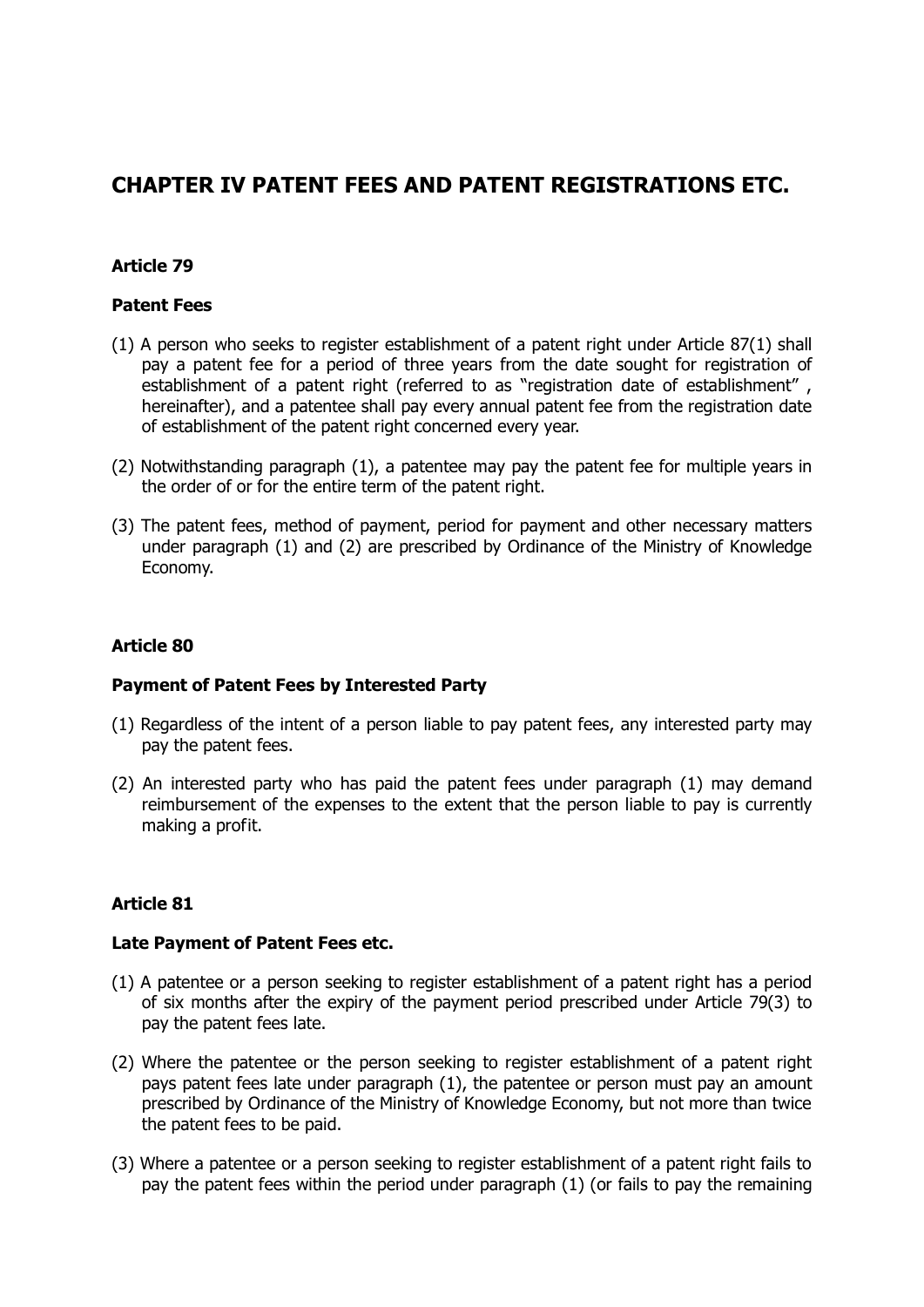portion within the period of remainder payment when the period for late payment has expired but the period of remainder payment designated in Article 81bis(2) has not expired), the patent application is deemed to have been abandoned, and the patent right concerned is deemed to have been extinguished retroactively from the next day of the expiry date of the period for the patent fees paid under Article 79(1) or (2).

## **Article 81bis**

## **Remainder Payment of Patent Fees**

- (1) Where a patentee or a person seeking to register establishment of a patent right fails to pay any portion of the patent fees within the period of payment under Articles 79(3) or 81(1), the Commissioner of the KIPO shall order payment of the remaining portion.
- (2) A person ordered to pay the remaining portion under paragraph (1) has a period of one month after the date on which the order was received to pay the remaining portion of the patent fees.
- (3) A person who pays the remaining portion under paragraph (2) shall pay an amount prescribed by Ordinance of the Ministry of Knowledge Economy, but not more than twice the remaining portion when the remainder payment falls under either of the following subparagraphs:
	- (i) where the remaining portion of the patent fees is paid after the expiry of the payment period under Article 79(3); or
	- (ii) where the remaining portion of the patent fees is paid after the expiry of the late payment period under Article 81(1).

## **Article 81ter**

## **Restoration etc. of a Patent Application and Patent Right by Late Payment or Remainder Payment of Patent Fees**

- (1) Where a patentee or a person seeking to register establishment of a patent right fails to pay the patent fees within the period of late payment under Article 81(1) or fails to pay the remaining portion within the period of remainder payment under Article 81bis(2) for non-attributable reasons, the patentee or the person may pay late patent fees or pay the remaining portion within fourteen days of the date on which the reasons cease to exist, but not later than six months after the expiry date for either the period of late payment or the period of remainder payment, whichever comes later.
- (2) Notwithstanding Article 81(3), a person who has paid late patent fees or paid the remaining portion under paragraph (1) is deemed not to have abandoned the patent application, and the patent right concerned is deemed to have continuously existed
- (3) Where the patent right of a patented invention that is being worked is extinguished because of a failure to pay the patent fees within the period of late payment under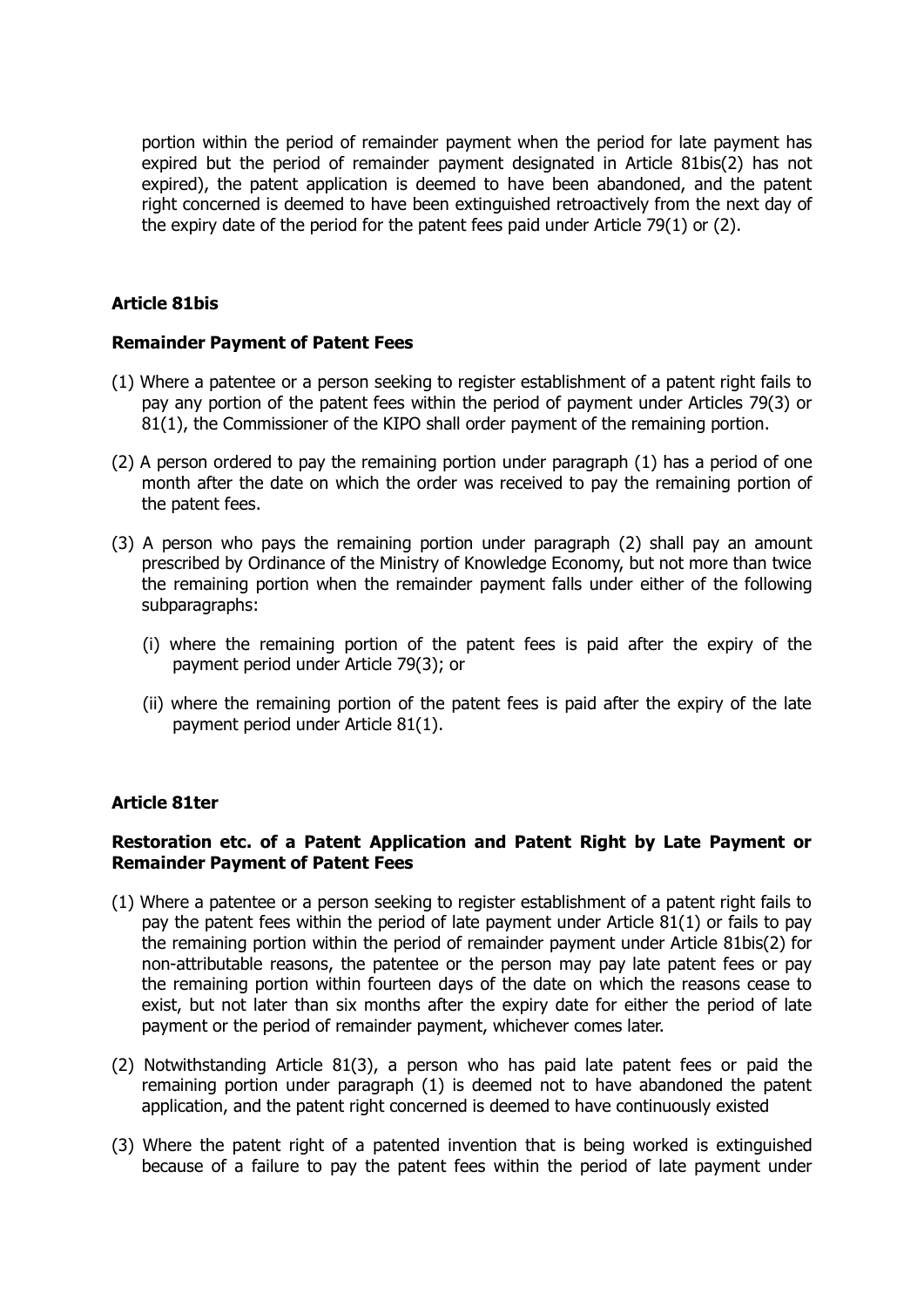Article 81(1) or the remaining portion of fees within the period of remainder payment under Article 81bis(2), the patentee may apply to restore the extinguished right by paying three times the patent fees referred to in Article 79 within three months of the expiry of the period of late payment or the period of remainder payment. In such cases, the patent right is deemed to have continuously existed.

- (4) The effects of a patent application or a patent right under paragraph (2) or paragraph (3) do not extend to another person's working of the patented invention in the period from the date on which the period for late payment of the patent fees expires to the date of the payment or remainder payment of the patent fees (referred to as "the period of limited effect", hereinafter).
- (5) During the period of limited effect, where a person has been working as a business or making preparations to work an invention in good faith in the Republic of Korea and the invention pertains to a patent application or patent right referred to in paragraph (2) or paragraph (3), the person is entitled to have a non-exclusive license for the patent that pertains to the invention of the patent application, within the scope of the objective of the invention or the business related to the invention that the person is working or making preparations to work.
- (6) A person granted a non-exclusive license under paragraph (5) shall pay reasonable remuneration to the patentee or exclusive licensee.

## **Article 82**

## **Official Fees**

- (1) A person undertaking a patent-related procedure shall pay the official fees.
- (2) Where the number of claims is increased because of amendments to the description attached to the written patent application after a request for examination made by a person other than the applicant, the applicant shall pay the fees for the request for examination corresponding to the increased number of claims.
- (3) The official fees under paragraph (1), the method and period for payment and other necessary matters are prescribed by Ordinance of the Ministry of Knowledge Economy.

## **Article 83**

## **Reduction or Exemption of Patent Fees or Official Fees**

- (1) Notwithstanding Articles 79 and 82, the Commissioner of the KIPO shall grant an exemption from the payment of patent fees or official fees in the following cases:
	- (i) official fees or patent fees that correspond to patent applications or patent rights belonging to the State; or
	- (ii) fees related to requests for an invalidation trial made by an examiner under Articles 133(1), 134(1) or 137(1).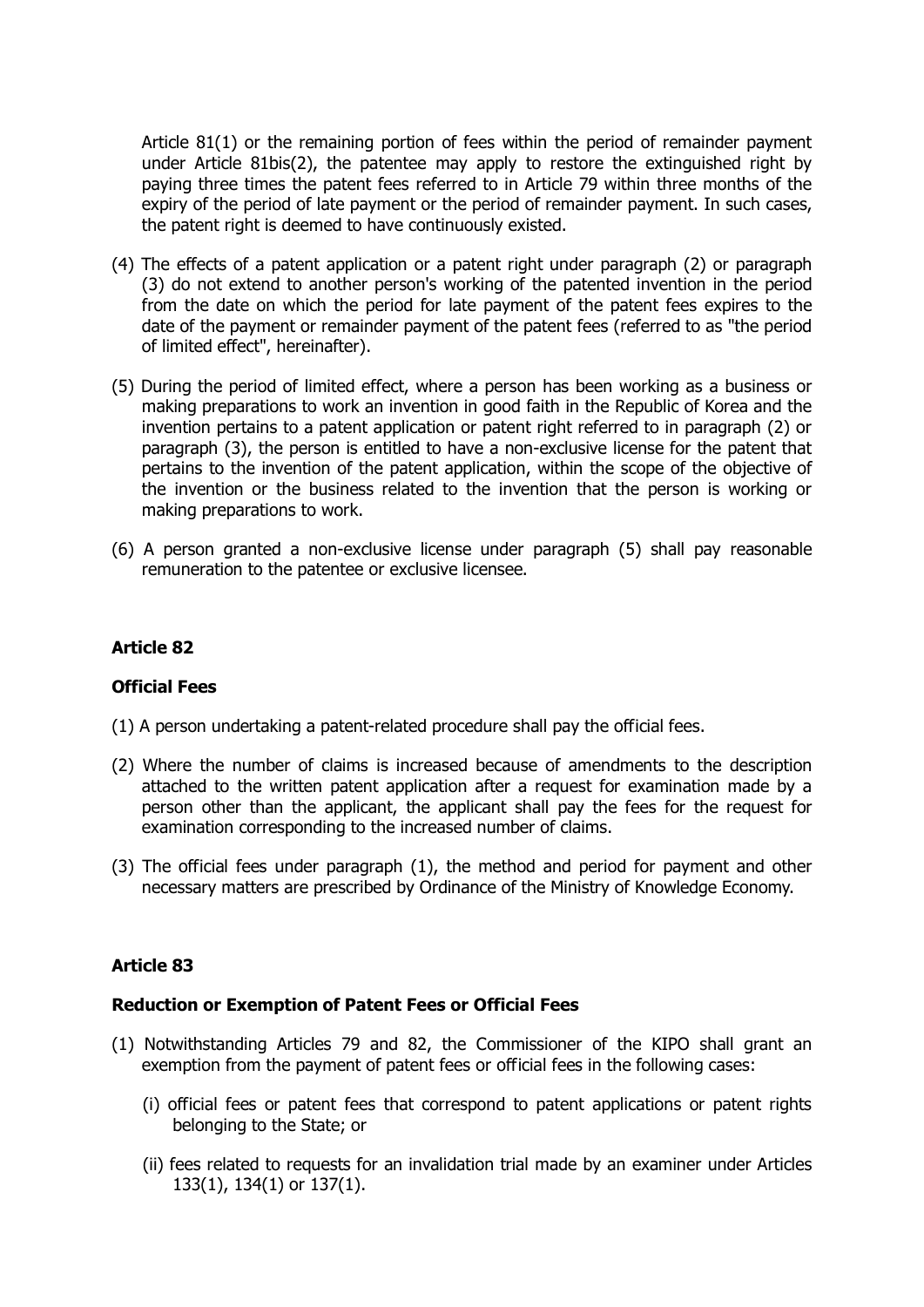- (2) Notwithstanding Articles 79 and 82, where a patent application related to the invention of an entitled person under Article 5 of the National Basic Livelihood Security Law or a person prescribed by Ordinance of the Ministry of Knowledge Economy has been filed, the Commissioner of the KIPO may reduce or exempt from payment the fees prescribed by Ordinance of the Ministry of Knowledge Economy and the patent fees for the first three years.
- (3) A person taking advantage of the reduction or exemption of patent fees or official fees under paragraph (2) shall submit the documents prescribed by Ordinance of the Ministry of Knowledge Economy to the Commissioner of the KIPO.

## **Refund of Patent Fees etc.**

- (1) Patent fees and official fees that have been paid may not be refunded unless requested by a person who has paid the fees in any of the following cases:
	- (i) the patent fees or official fees paid by mistake;
	- (ii) a portion corresponding to the patent fees for the years after the year in which a trial decision to invalidate the patent became final and binding;
	- (iii) a portion corresponding to the patent fees for the years after the year in which a trial decision to invalidate the registration of extension of the term of a patent right became final and binding; or
	- (iv) the patent application fees and the fees for requesting an examination for a patent application that was withdrawn or abandoned within one month from the filing of the patent application (excluding a divisional application, a converted application and a patent application with a request for an accelerated examination).
- (2) Where there is a case which falls under any subparagraph of paragraph (1), the Commissioner of the KIPO shall issue a notification to the person who has made the payment.
- (3) A person may not request a refund under the proviso of paragraph (1) of this Article if more than three years have elapsed since the person received the notification referred to in paragraph (2) of this Article.

## **Article 85**

## **Patent Register**

- (1) The Commissioner of the KIPO shall keep the Patent Register at the KIPO and shall register the following matters:
	- (i) the establishment, transfer, extinguishment, restoration, restriction on disposal or extension of the term of a patent right;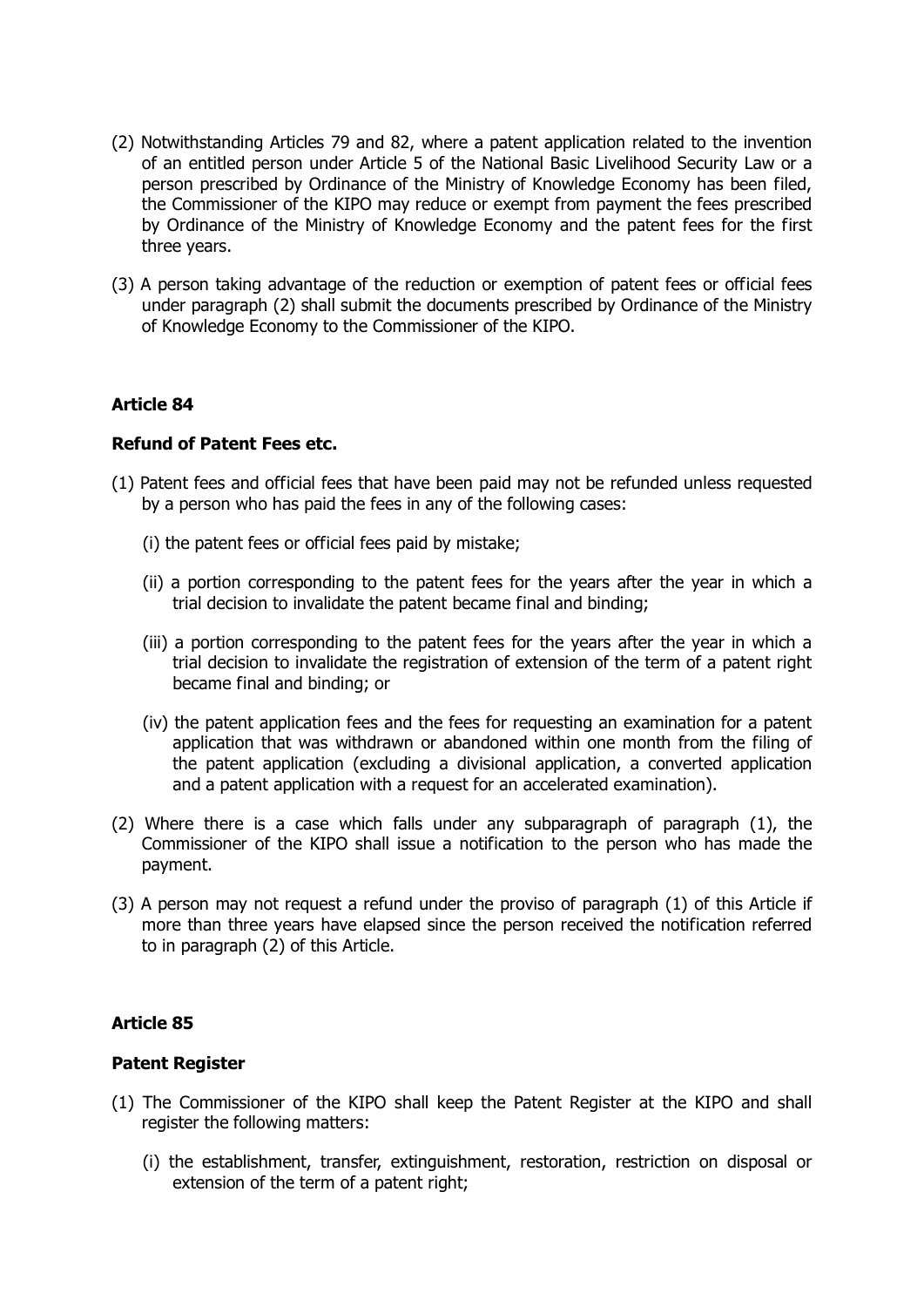- (ii) the establishment, maintenance, transfer, modification, extinguishment, or restriction on disposal of an exclusive or non-exclusive license; and
- (iii) the establishment, transfer, modification, extinguishment or restriction on the disposal of a pledge on a patent right or on an exclusive or non-exclusive license.
- (2) All or parts of the Patent Register under paragraph (1) may be stored on magnetic tapes etc..
- (3) Necessary matters concerning the items, procedures etc. of registration not stipulated in paragraphs (1) or (2) are prescribed by Presidential Decree.
- (4) The description and drawing(s) of a patented invention and documents prescribed by Presidential Decree are deemed to be part of the Patent Register.

## **Issuance of a Patent Registration Certificate**

- (1) When a patent right has been registered, the Commissioner of the KIPO shall issue a patent registration certificate to the patentee.
- (2) Where a patent registration certificate does not coincide with the patent register or other documents, the Commissioner of the KIPO shall reissue the patent registration certificate with amendments, or issue new patent registration certificate upon request or ex officio.
- (3) When a trial decision for a correction under Article 136(1) has become final and binding, the Commissioner of the KIPO shall issue a new patent registration certificate in accordance with the trial decision.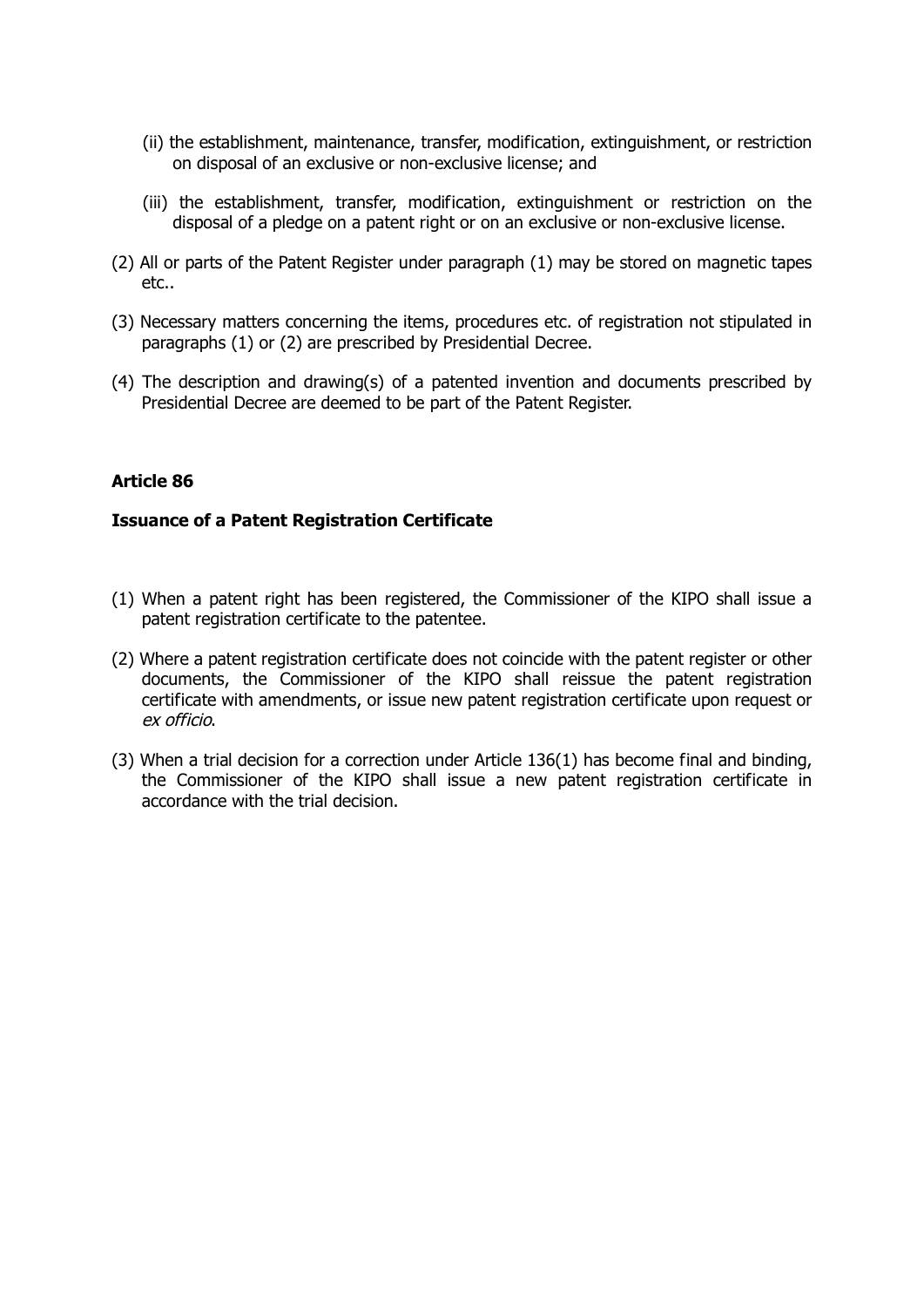# **CHAPTER V PATENT RIGHT**

## **Article 87**

## **Registration of Establishment of a Patent Right and the Publication of Registration**

- (1) A patent right enters into effect upon registration of establishment.
- (2) The Commissioner of the KIPO shall register establishment of a patent right in any of the following cases:
	- (i) when the patent fees have been paid under Article 79(1);
	- (ii) when the patent fees have been paid late under Article 81(1);
	- (iii) when the remaining portion of the patent fees has been paid under Article 81bis(2);
	- (iv) when the patent fees have been paid or the remaining portion of the patent fees has been paid under Article 81ter(1); or
	- (v) when an exemption has been granted for the payment of patent fees under Article 83(1)(i) and (ii).
- (3) Where a registration has been made under paragraph (2), the Commissioner of the KIPO shall make a publication of registration of the patent in the Patent Gazette.
- (4) The publication of registration for a patented invention required to be maintained confidentially shall be reserved until the invention is declassified; upon declassification, the publication of registration shall be made immediately.
- (5) The Commissioner of the KIPO shall provide the application documents and the attached application materials for public inspection for the three-month period after the date on which the registration is published.
- (6) Matters to be published in the Patent Gazette concerning the publication of registration under paragraph (3) are prescribed by Presidential Decree.

## **Article 88**

## **The Term of a Patent Right**

- (1) The term of a patent right commences upon registration of establishment of the patent right under Article 87(1) and ends twenty years after the filing date of the patent application.
- (2) Where a patent is granted to the application of the lawful holder of the right to obtain a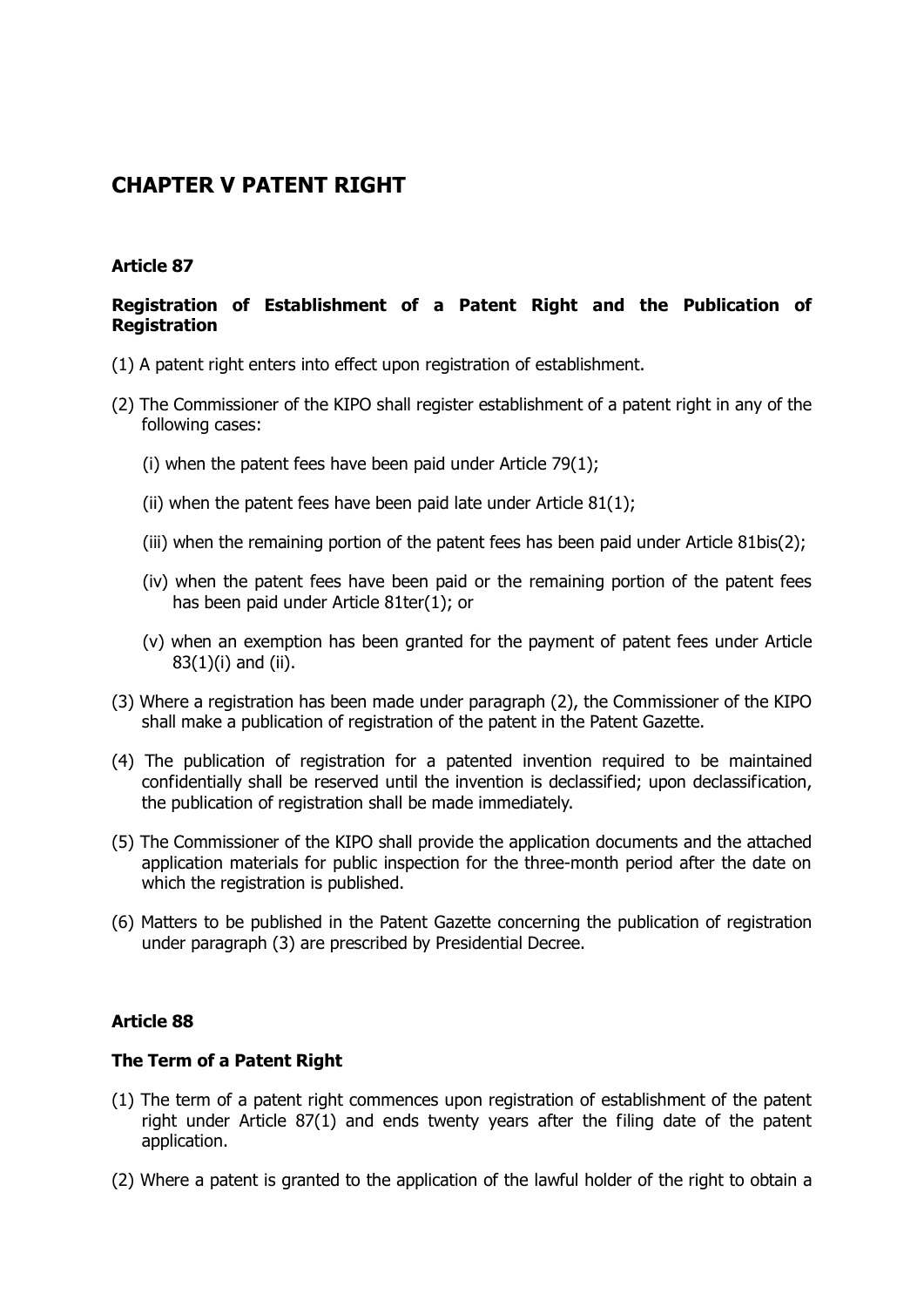patent under Articles 34 and 35, the term of the patent right under paragraph (1) is reckoned from the day after the date on which the unentitled person files the patent application.

- (3) Deleted.
- (4) Deleted.

## **Article 89**

#### **Extension of the Term of a Patent Right**

Notwithstanding Article 88(1), where authorization or registration under other laws or regulations is required to work a patented invention and an extended period has been taken to complete the activity tests, safety test etc. necessary to obtain the authorization or registration (referred to as "an authorization etc.", hereinafter), and where the patented invention is prescribed by Presidential Decree, the term of the patent right may be extended by a period up to five years during which the patented invention could not have been worked.

## **Article 90**

#### **Application to Register an Extension of the Term of a Patent Right**

- (1) A person seeking to register an extension of the term of a patent right under Article 89 (referred to as "an applicant for registration of extension", hereinafter) shall submit a written application to register an extension of the term of a patent right to the Commissioner of the KIPO, stating the following:
	- (i) the name and residential address of the applicant for registration of extension (and, if the applicant is a juridical person, the name and business address);
	- (ii) the name and residential or business address of the representative, if any (and, if the representative is a patent juridical person, the name and business address of the patent juridical person and the name of the designated patent attorney);
	- (iii) the patent number for which the extension is sought and the indication of the scope of claims of that patent;
	- (iv) the term of extension sought;
	- (v) the matters for authorization etc. under Article 89; and
	- (vi) the grounds for extension as prescribed by Ordinance of the Ministry of Knowledge Economy (accompanied by materials substantiating the grounds).
- (2) An application to register an extension of the term of a patent right shall be filed within three months after the date on which the authorization etc. under Article 89 was obtained; however, the application may not be filed when the unexpired period of the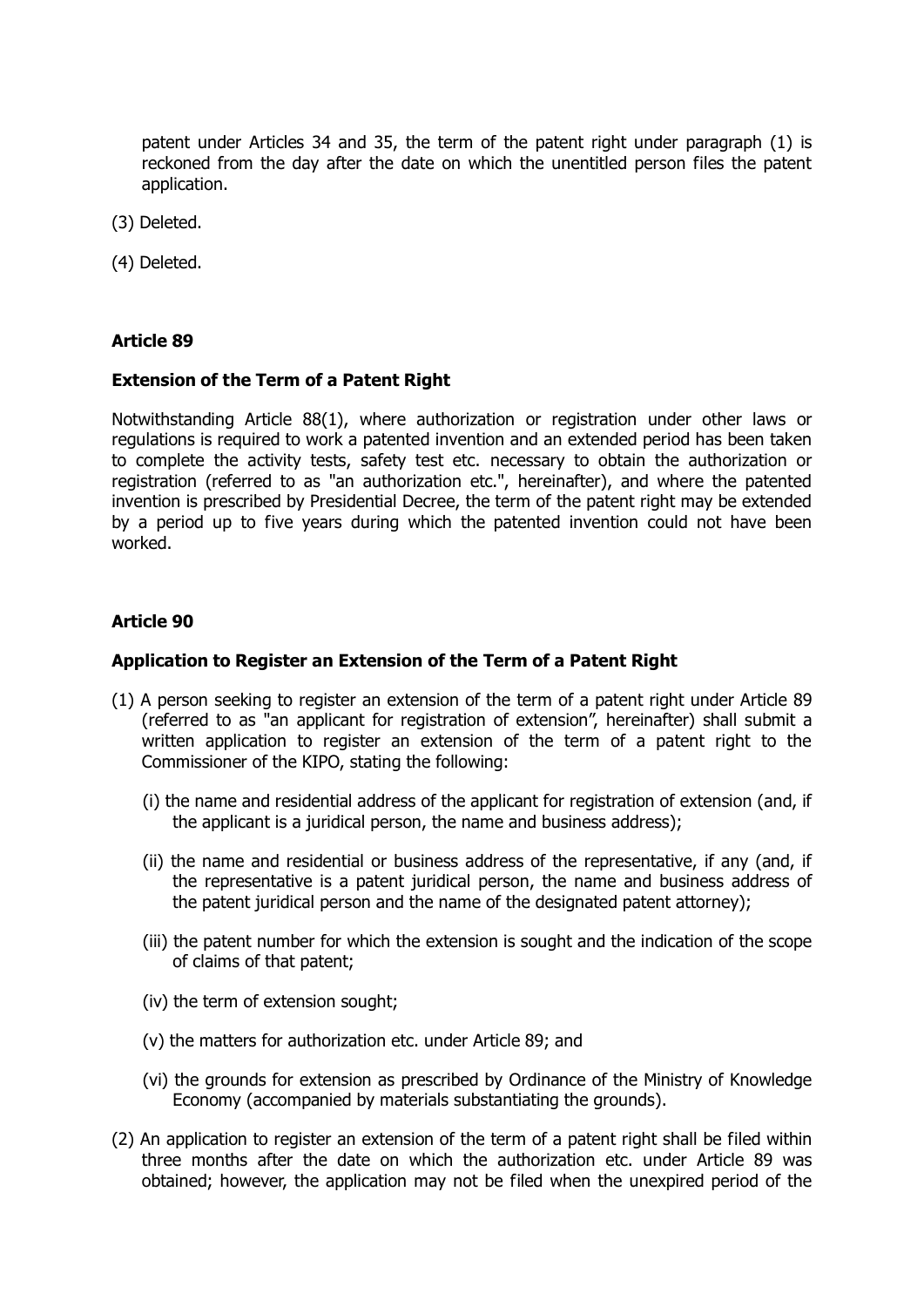term prescribed in Article 88 is less than six months.

- (3) Where a patent is jointly owned, an application to register an extension of the term of a patent right shall be jointly filed by all owners.
- (4) Where an application to register an extension of the term of a patent right has been filed, the term is deemed to have been extended, unless a decision to reject an application to register an extension of the term of a patent right under Article 91(1) has become final and binding.
- (5) Where an application to register an extension of the term of a patent right has been filed, the Commissioner of the KIPO shall publish the matters prescribed in paragraph (1) in the Patent Gazette.
- (6) An applicant for registration of extension may amend the matters of paragraph (1)(iii) to (vi) in the written application to register an extension (except the patent number of the patent right to be extended, as referred to in subparagraph (iii)) if the amendment is made before the examiner delivers a certified copy of the decision of granting or rejecting of the application to register an extension. However, after receiving a notification of the grounds for rejection in which *mutatis mutandis* application results under Article 93, the applicant for registration of extension may only make amendment during the period for submitting arguments to the notification of the grounds for rejection.

## **Article 91**

## **Decision to Reject an Application to Register an Extension of the Term of a Patent Right**

- (1) An examiner shall reject an application to register an extension of the term of a patent right when it falls under any of the following subparagraphs:
	- (i) where an authorization etc. under Article 89 is considered unnecessary for working a patented invention;
	- (ii) where a patentee or a person who has an exclusive or registered non-exclusive license under the patent right has not obtained the authorization etc. under Article 89;
	- (iii) where the term of extension sought exceeds the period in which the patented invention could not have been worked;
	- (iv) where the applicant for registration of extension is not the patentee; or
	- (v) where the application to register an extension violates Article 90(3);
	- (vi) deleted.
- (2) The period referred to in paragraph (1)(iii) does not include any period that has elapsed for reasons attributable to the patentee.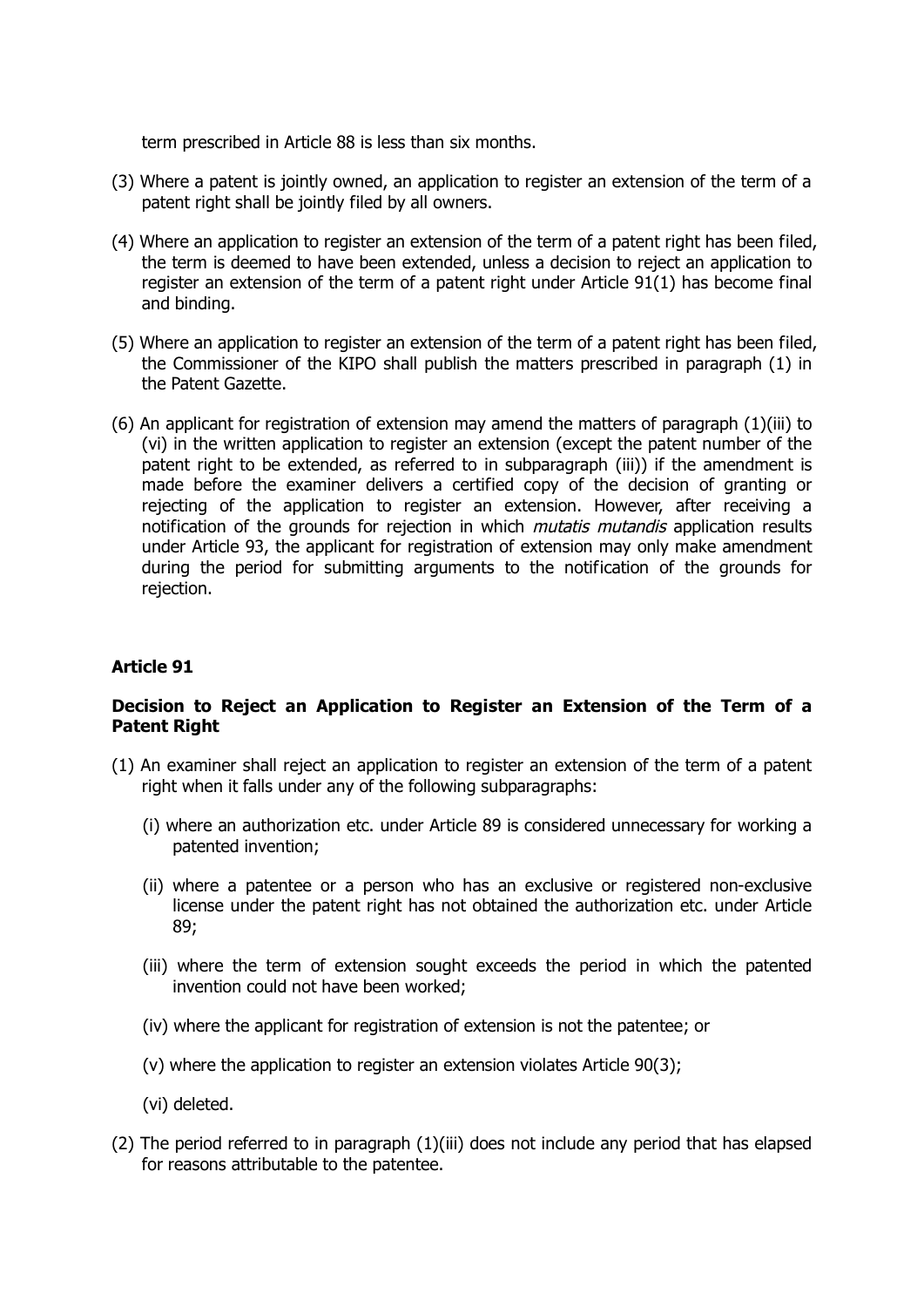#### **Decision etc. to Register an Extension of the Term of a Patent Right**

- (1) Where an examiner finds no grounds under any subparagraph of Article 91(1) to reject an application to register an extension of the term of a patent right, the examiner shall make a decision to register the extension.
- (2) Where a decision to register the extension has been made under paragraph (1), the Commissioner of the KIPO shall register the extension of the term of the patent right in the Patent Register.
- (3) Where the registration under paragraph (2) has been made, the matters prescribed in the following subparagraphs shall be published in the Patent Gazette:
	- (i) the name and residential address of the patentee (if the patentee is a juridical person, the title and business address);
	- (ii) the patent number;
	- (iii) the date of registration of the extension;
	- (iv) the term of the extension; and
	- (v) the matters for authorization etc. under Article 89.

## **Article 93**

## **Mutatis Mutandis Application of Provisions**

Articles 57(1), 63, 67 and 148(i) to (v) and (vii) apply *mutatis mutandis* to the examination of an application to register an extension of the term of a patent right.

## **Article 94**

#### **Effects of Patent Right**

A patentee shall have the exclusive right to work the patented invention as a business; provided, however, that where an exclusive license regarding the patent right is granted to a licensee, this shall not apply to the extent that the exclusive licensee is licensed to exclusively work the patented invention under Article 100(2).

## **Article 95**

#### **Effects of Patent Right with an Extended Term**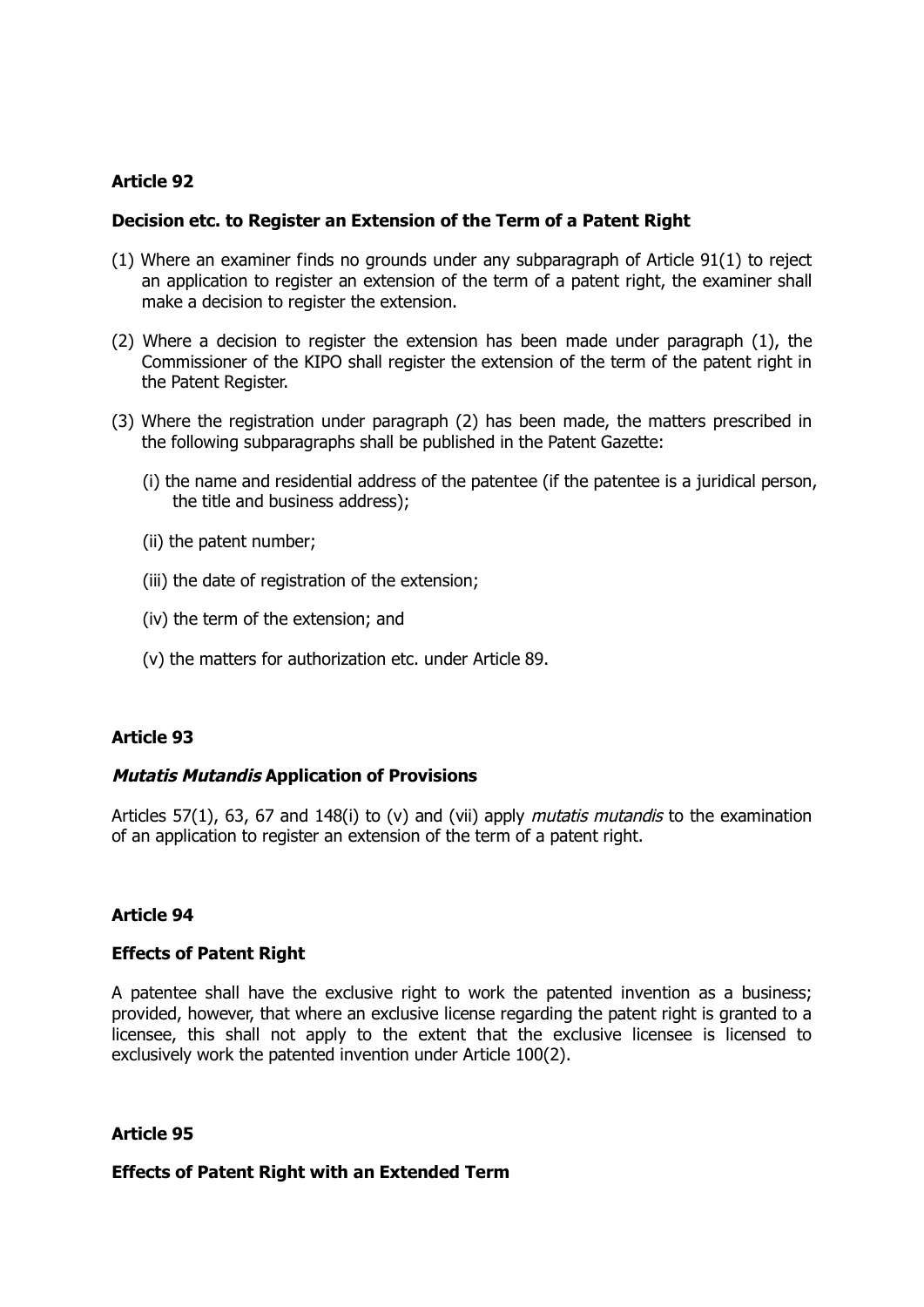The effects of a patent right whose term has been extended do not extend to any other acts except working the patented invention for products whose authorization etc. was the basis for registering the extension (where the authorization etc. was obtained for a specific use of the product, for products applied to the specific use).

## **Article 96**

#### **Limitations on a Patent Right**

(1) The effect of a patent right does not extend to any of the following subparagraphs:

- (i) working a patented invention for research or experimental purposes (including researches and experiments for item permits and reports of medical supplies under the Pharmaceutical Affairs Act and for registration of agrochemicals under the Agrochemical Management Act);
- (ii) vessels, aircraft or vehicles merely passing through the Republic of Korea, or machinery, instruments, equipment or other accessories used thereon; or
- (iii) products existing in the Republic of Korea prior to the time of filing of the patent application.
- (2) The effects of a patent right for the invention of medicines used for diagnosis, therapy, alleviation, medical treatment or prevention of human disease (referred to as "medicines", hereinafter) that are manufactured by mixing two or more medicines, or for the invention of processes for manufacturing medicines by mixing two or more medicines, do not extend to acts of dispensing medicines under the Pharmaceutical Affairs Act or to medicines manufactured by such acts.

## **Article 97**

#### **Scope of Protection of Patented Invention**

The scope of protection conferred by a patented invention shall be determined by the subject matter described in the scope of claims.

## **Article 98**

#### **Relation to Patented Invention etc. of Another Person**

Where a patented invention would use another person's patented invention, registered utility model or registered design or similar design derived from an application filed before the filing date of the patent application concerned, or where a patent right conflicts with another person's design right or trademark right derived from an application filed before the filing date of the patent application concerned, the patentee, exclusive licensee or nonexclusive licensee may not work the patented invention as a business without a permission from the owner of the patent right, utility model right, design right or trademark right.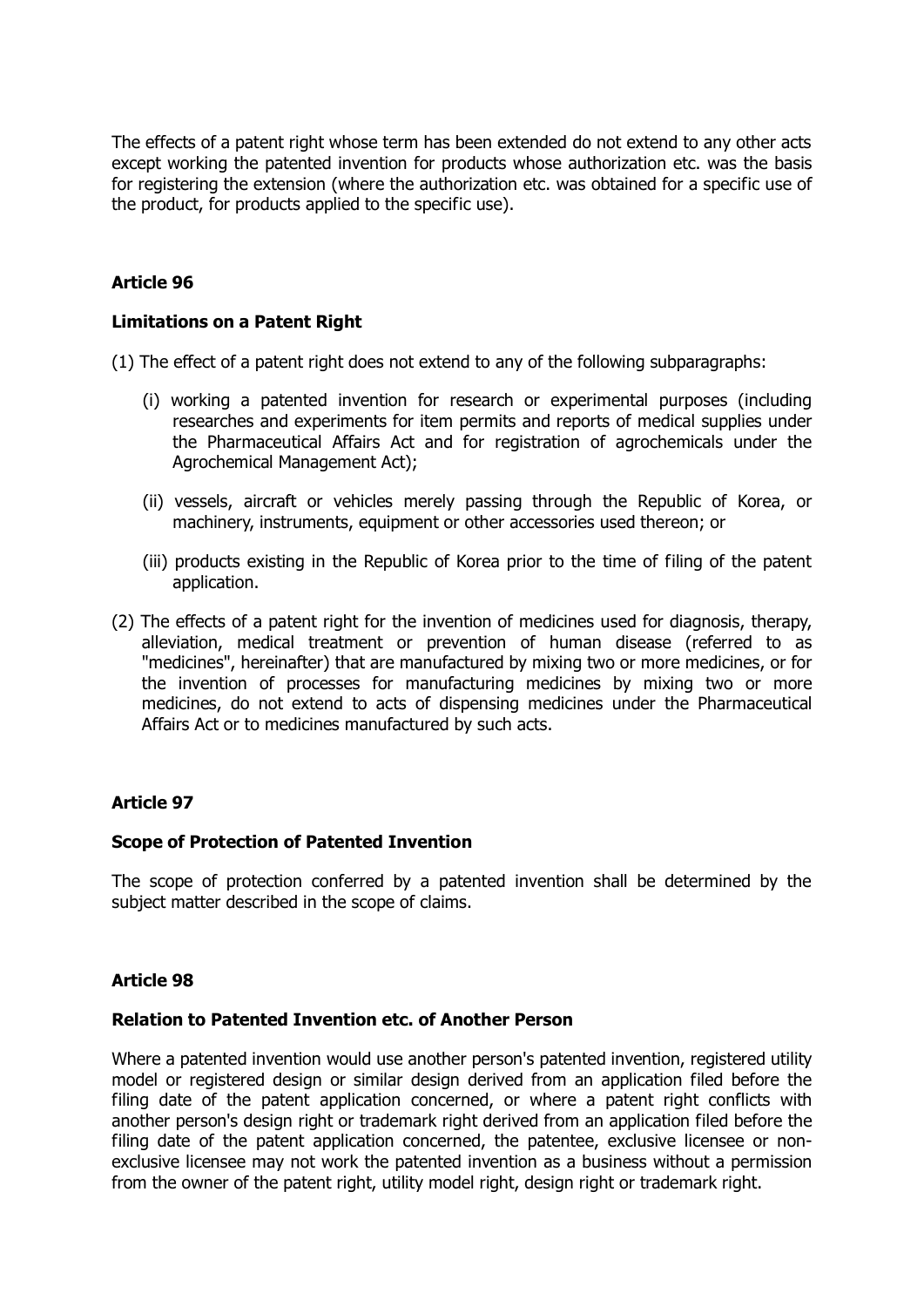## **Transfer and Joint Ownership of a Patent Right**

- (1) A patent right may be transferred.
- (2) Where a patent right is jointly owned, the owners may not transfer or establish a pledge their individual share without the consent of the other owners.
- (3) Where a patent right is jointly owned, and unless otherwise agreed in a contract of the owners, each owner may individually work the patented invention without the consent of the other owners.
- (4) Where a patent right is jointly owned, an owner may not grant an exclusive license or a non-exclusive license of the patent right without the consent of the other owners.

## **Article 100**

#### **Exclusive License**

- (1) A patentee may grant an exclusive license on the patent right to others.
- (2) An exclusive licensee to whom an exclusive license under paragraph (1) is granted, has the exclusive right to work the patented invention as a business to the extent allowed in the license contract.
- (3) Except when an exclusive license is transferred with the underlying business or by inheritance or other general succession, an exclusive licensee may not transfer the license without the consent of the patentee.
- (4) An exclusive licensee may not establish a pledge or grant a non-exclusive license on an exclusive license without the consent of the patentee.
- (5) Article 99(2) to (4) applies *mutatis mutandis* to an exclusive license.

## **Article 101**

## **Effects of Registration of a Patent Right and an Exclusive License**

- (1) Unless registered, the following patent-related matters have no effect:
	- (i) the transfer (except through inheritance or other general succession) or extinguishment by abandonment, or restriction on disposal of a patent right;
	- (ii) the establishment, transfer (except through inheritance or other general succession), modification, extinguishment (except through confusion) or restriction on disposal of a exclusive license; or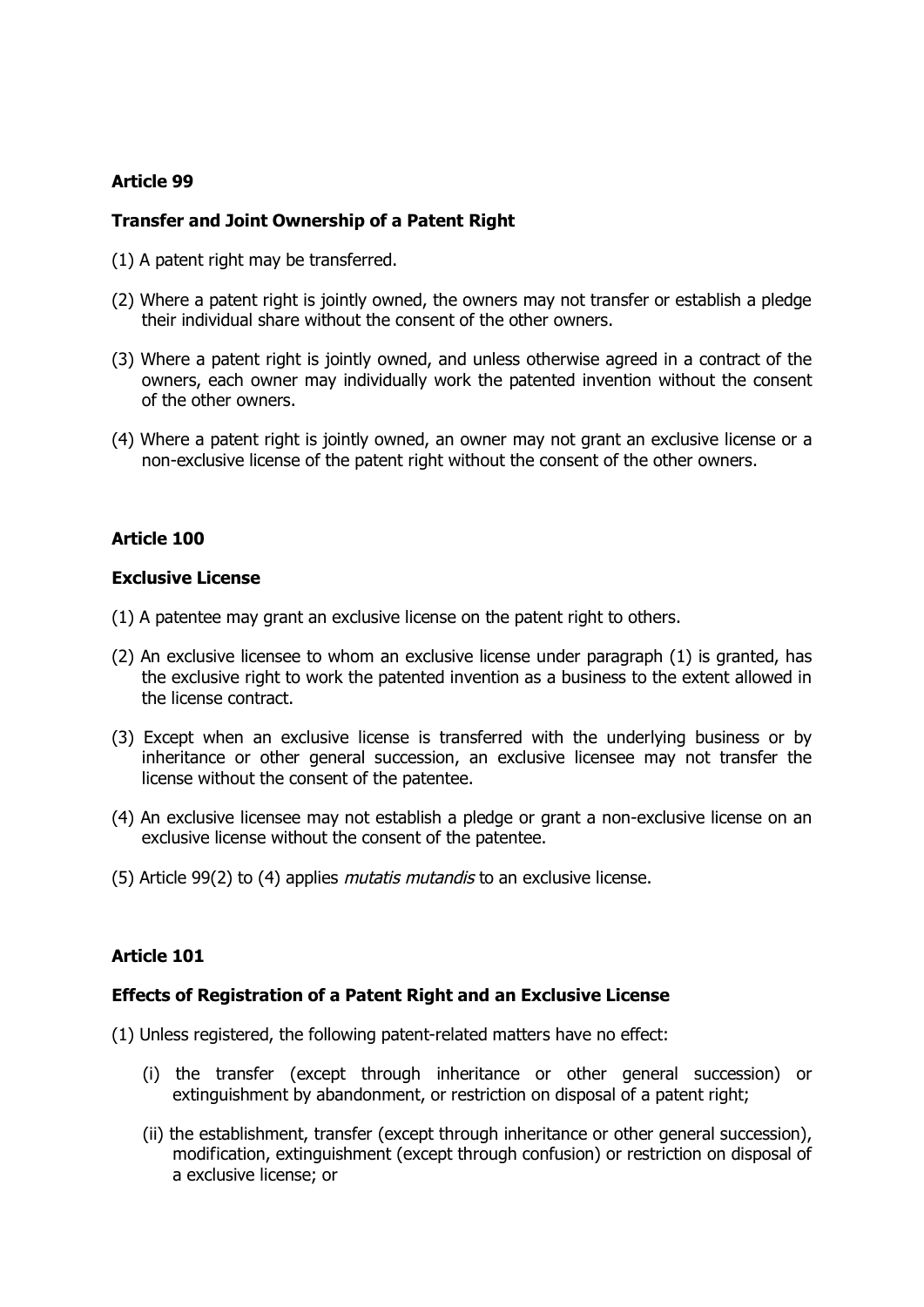- (iii) the establishment, transfer (except through inheritance or other general succession), modification, extinguishment (except through confusion) or restriction on disposal of a pledge on a patent right or exclusive license.
- (2) An inheritor or a general successor shall immediately notify The Commissioner of the KIPO of the inheritance or other general succession related to a patent right, an exclusive license or a pledge under paragraph (1).

#### **Non-exclusive License**

- (1) A patentee may grant to others a non-exclusive patent license on the patent right.
- (2) A non-exclusive licensee is entitled to work the patented invention as a business to the extent prescribed in this Act or allowed in the license contract.
- (3) A non-exclusive license granted under Article 107 shall be transferred with the underlying business.
- (4) A non-exclusive license under Article 138 of this Act, Article 32 of the Utility Model Act or Article 70 of the Industrial Design Act shall be transferred with the patent right, utility model right or design right concerned and is extinguished when the concerned patent, utility model or design right concerned is extinguished.
- (5) A non-exclusive license other than those described in paragraphs (3) and (4) may not be transferred without the consent of the patentee (or the patentee and the exclusive licensee for a non-exclusive license on an exclusive license), unless the transfer is made with the underlying business or through inheritance or other general succession.
- (6) A pledge may not be established on a non-exclusive license other than those under paragraphs (3) and (4) without the consent of the patentee (or the patentee and the exclusive licensee for a non-exclusive license on an exclusive license).
- (7) Article 99(2) and (3) applies *mutatis mutandis* to a non-exclusive license.

## **Article 103**

## **Non-exclusive License by Prior Use**

A person who, without knowledge of the content of an invention claimed in a patent application, made an invention identical to the said invention or learned the invention from a person who made an invention identical to the said invention, and has been working the invention or making preparations to work the invention in the Republic of Korea at the time of the filing of the patent application, is entitled to have a non-exclusive license on the patent right for which the patent application was filed, within the scope of the objective of the invention or the business related to the invention that the person is working or making preparations to work.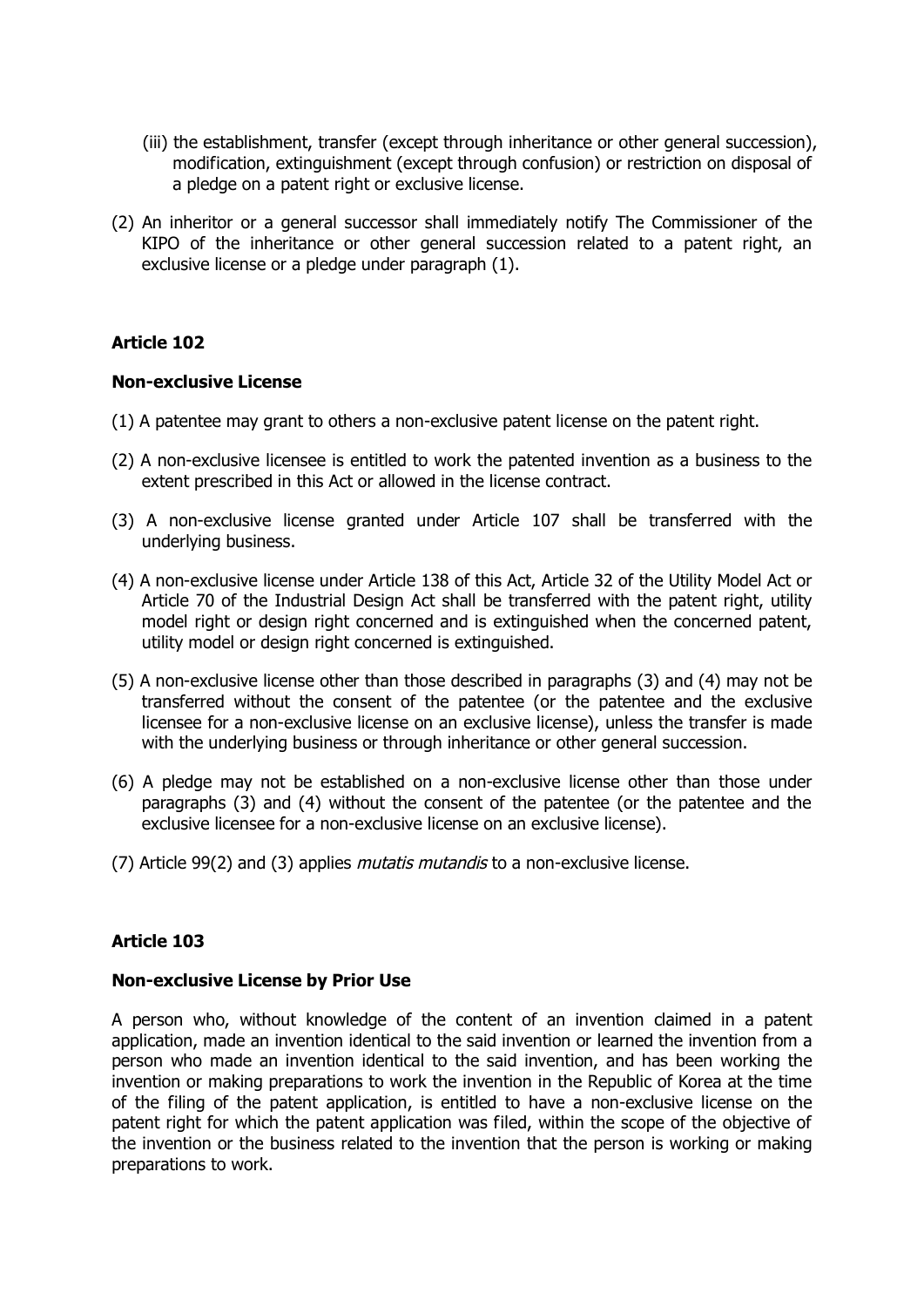## **Non-exclusive License Due to Working before Registration of a Request for an Invalidation Trial**

- (1) Where a person under any of the following subparagraphs has been working a patented invention as a business in the Republic of Korea, or has been making preparations to work the patented invention, before the registration of a request for an invalidation trial of the concerned patent or utility model, without knowing that the patented invention is subject to invalidation, the person is entitled to have a non-exclusive license on that patent right or a non-exclusive license on the exclusive license to the patent right existing when the patent or utility model registration was invalidated, within the scope of the objective of the invention or device and the business related to the invention that the person is working or making preparations to work:
	- (i) the original patentee, where one of two or more patents granted for the same invention has been invalidated;
	- (ii) the original owner of a utility model right, where a patented invention and a device registered as a utility model are the same and the utility model registration has been invalidated;
	- (iii) the original patentee, where the patent has been invalidated and a patent for the same invention has been granted to a lawful holder;
	- (iv) the original owner of a utility model right, where the utility model registration has been invalidated and a patent for the same invention as the device has been granted to a lawful holder; or
	- (v) in the cases referred to in subparagraphs (i) to (iv), a person who, at the time of registering a request for an invalidation trial of the invalidated patent right or utility model right, has been granted and registered an exclusive license, a non-exclusive license or a non-exclusive license on the exclusive license; however, a person falling under Article 118(2) is not required to register the license.
- (2) A person entitled to have a non-exclusive license under paragraph (1) shall pay reasonable remuneration to the patentee or exclusive licensee.

## **Article 105**

## **Non-exclusive License after a Term of a Design Right Expires**

(1) Where a design right under an application that was filed prior to or on the filing date of a patent application and resulted in the granting of a registration conflicts with the patent right and the term of the design right has expired, the owner of the design right is entitled, to the extent of the design right, to have a non-exclusive license on the patent right concerned or the exclusive license existing at that time when the design right expired.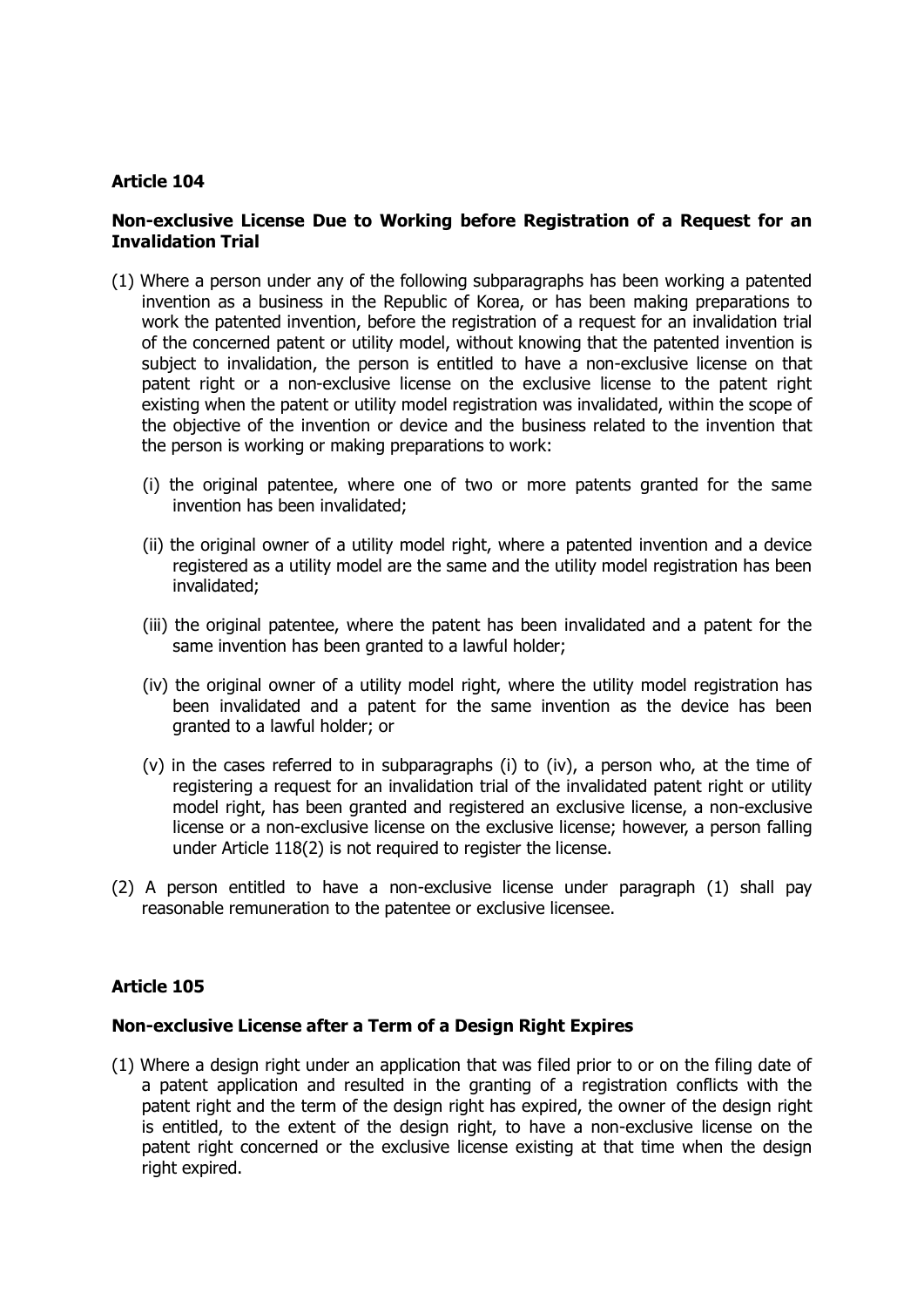- (2) Where a design right under an application that was filed prior to or on the filing date of a patent application and resulted in the granting of a registration conflicts with the patent right and the term of the design right has expired, a person who has an exclusive license on the design right existing at the expiry or a non-exclusive license which is effective under Article 118(1) of this Act, which applies *mutatis mutandis* under Article 61 of the Design Law related with the design right or the exclusive license, is entitled to have a non-exclusive license on the patent right concerned or on the exclusive license existing at that time when the design right expired, to the extent of the expired right.
- (3) A person entitled to have a non-exclusive license under paragraph (2) shall pay reasonable remuneration to the patentee or exclusive licensee.

## **Expropriation of Patent Right etc.**

- (1) Where a patented invention falls under either of the following subparagraphs in time of war, uprising, or other similar emergency, the Government may expropriate the patent right (in the case of subparagraph (i) only), work the patented invention or require a person other than the Government to work the patented invention:
	- (i) where the working of the patented invention is necessary for national defense; or
	- (ii) where the noncommercial working of the patented invention is necessary for the public interest.
- (2) Where a patent right is expropriated, the rights to the patented invention other than the patent right are extinguished.
- (3) If the Government expropriates a patent right, or the Government or a person other than the Government works the patented invention under paragraph (1), the Government or that person shall pay reasonable remuneration to the patentee, exclusive licensee or non-exclusive licensee.
- (4) Matters necessary concerning expropriating and working a patent right as well as payment of remuneration are prescribed by Presidential Decree.

## **Article 107**

#### **Award for the Grant of a Non-exclusive License**

(1) Where a patented invention falls under any of the following subparagraphs, a person who intends to work the patented invention may request the Commissioner of the KIPO to make an award (referred to as "an award", hereinafter) for the establishment of a non-exclusive license, provided no agreement is reached despite having a consultation (referred to as "a consultation" in this Article) under reasonable conditions with the patentee or exclusive licensee on the grant of a non-exclusive license for the patented invention or a consultation is impossible to arrange; however, the person may request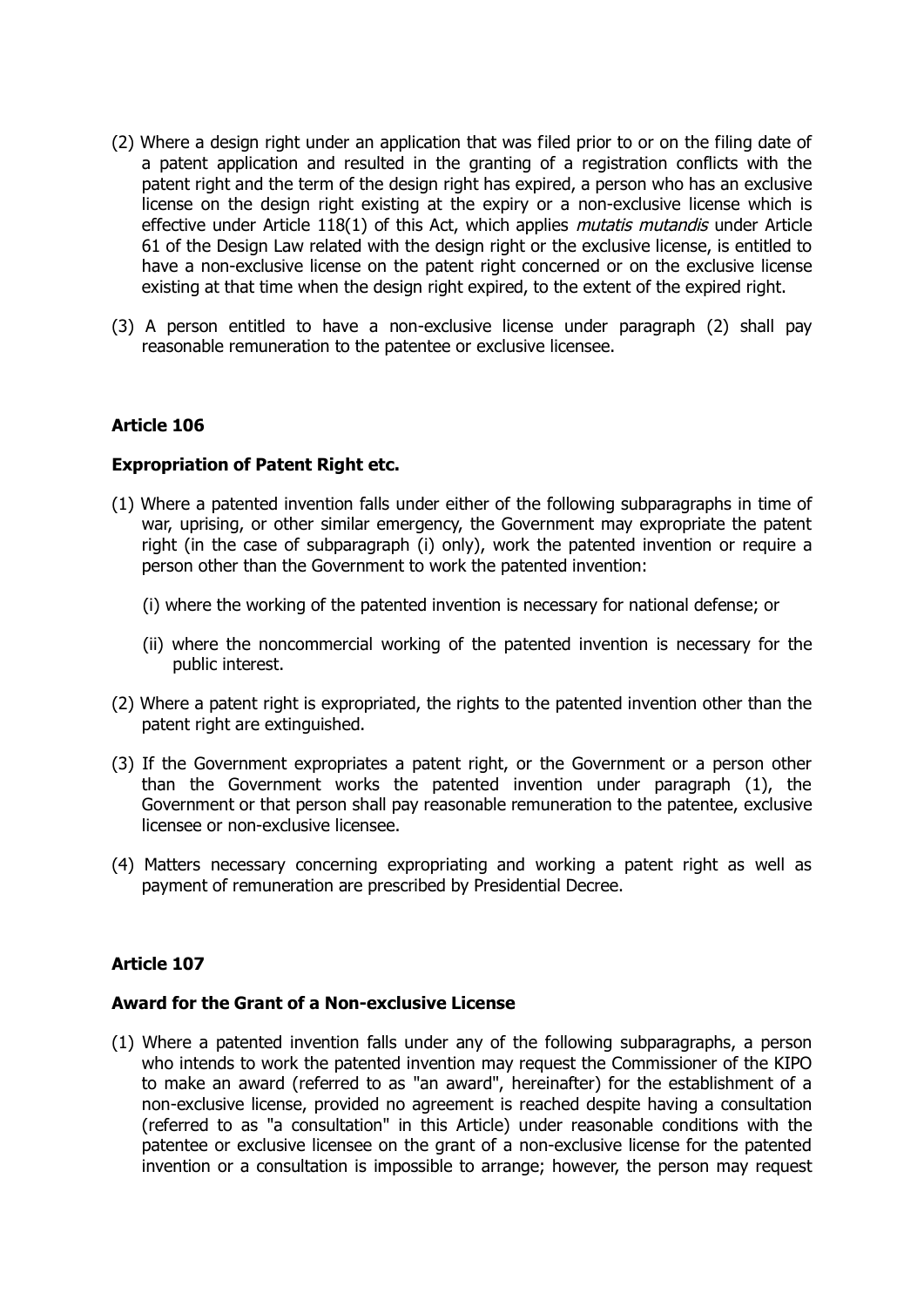an award even in the absence of a consultation if the patented invention is to be worked noncommercially for the interests of the public or in any case that falls under subparagraph (iv):

- (i) where the patented invention has not been worked for more than three consecutive years in the Republic of Korea, except for natural disasters, unavoidable circumstances or other justifiable reasons prescribed by Presidential Decree;
- (ii) where the patented invention has not continuously been worked commercially or industrially in the Republic of Korea on a substantial scale during a period of three years or more without justifiable reasons, or where the domestic demand for the patented invention has not been satisfied to an appropriate extent and under reasonable conditions;
- (iii) where working the patented invention noncommercially is necessary for the interests of the public; or
- (iv) where working the patented invention is necessary to remedy a practice determined to be unfair by the judicial or administrative process;
- (v) where working the patented invention is necessary for the export of medicine to a country (referred to as "an importing country" in this article) that intends to import the medicine (including effective ingredients that are necessary for the production of the medicine and diagnostic kits necessary for the use of the medicine) in order to treat diseases that threaten the health of the majority of its citizens.
- (2) Paragraph (1)(i) and (ii) of this Article shall not apply unless a period of four years has elapsed after the filing date of the application for the patented invention.
- (3) In making an award, , the Commissioner of the KIPO shall consider the necessity of each request.
- (4) When the Commissioner of the KIPO makes an award under subparagraphs (i) to (iii) or (v) of paragraph (1), the following conditions apply to the person for whom the award was made:
	- (i) where the award is made under subparagraphs (i) to (iii) of paragraph (1), the nonexclusive license must be implemented for the primary purpose of meeting domestic demand; and
	- (ii) where the award is made under subparagraph  $(v)$  of paragraph  $(1)$ , all the medicine produced under the terms of the award must be exported to importing countries.
- (5) The Commissioner of the KIPO shall ensure that reasonable remuneration is given to every award. When making an award under subparagraph (iv) or (v) of paragraph (1), the Commissioner of the KIPO may consider the factors in each of the following subparagraphs:
	- (i) where an award is made under subparagraph (iv) of paragraph (1), the purport to rectify unfair transactions; and
	- (ii) where an award is made under subparagraph  $(v)$  of paragraph  $(1)$ , the economic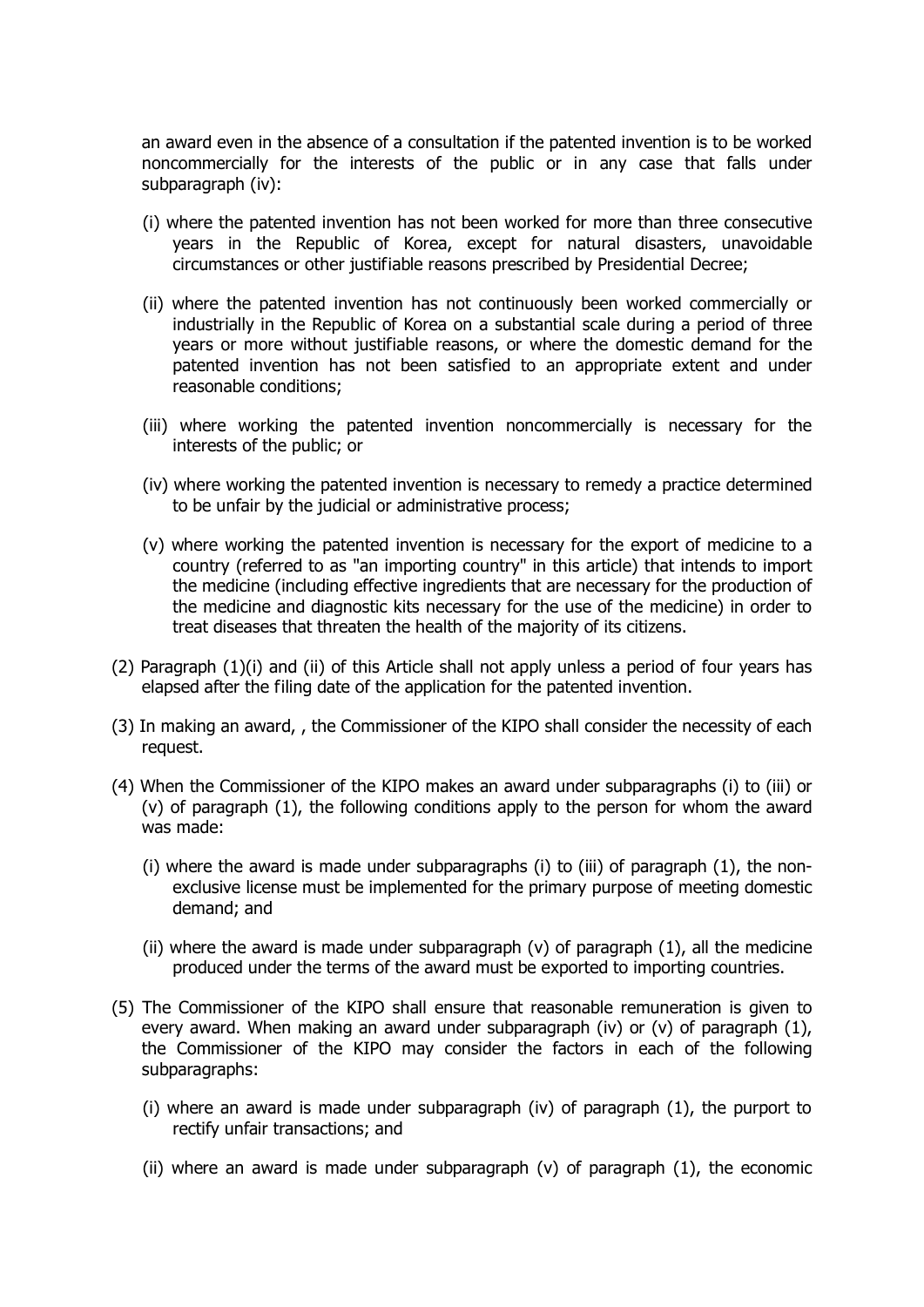value generated in importing countries by the working of the patented invention.

- (6) For semiconductor technology, a request for award may be made only in the cases set forth in subparagraph (1)(iii) (where the noncommercial working of the patented invention is permitted in a limited way for the interests of the public) and  $(1)(iv)$ .
- (7) An importing country is limited to a country which is either a World Trade Organization (WTO) member country that has notified the WTO of the following particulars or a non-WTO member country listed in a Presidential decree, and which has notified the Republic of Korea of the following particulars:
	- (i) the name of the medicine and the quantity required by an importing country;
	- (ii) where the importing country is not one of the least developed countries listed in a resolution of the General Assembly of the United Nations, confirmation by the importing country that it has insufficient or no manufacturing capability to produce the medicine concerned; and
	- (iii) where the medicine concerned is patented in the importing country, confirmation by the importing country that it has granted or intends to grant a compulsory license.
- (8) The term medicine in paragraph  $(1)(v)$  of this Article refers to any of the definitions in the following subparagraphs:
	- (i) patented medicine;
	- (ii) medicine manufactured by means of a patented process ;
	- (iii) patented effective ingredients necessary for the production of the medicine; or
	- (iv) patented diagnostic kits necessary for the production of the medicine.
- (9) The documents for submission and other necessary matters concerning a request for award are prescribed by Presidential Decree.

## **Article 108**

## **Submission of Response**

Where a request for an award has been made, the Commissioner of the KIPO shall delivers a copy of the written request to the patentee or exclusive licensee mentioned in the request and to any other persons with a registered right related to the patent, and shall give them an opportunity to submit a response within a designated period.

## **Article 109**

**Hearing of Opinion of the Intellectual Property Rights Dispute Committee and the Heads of Relevant Authorities**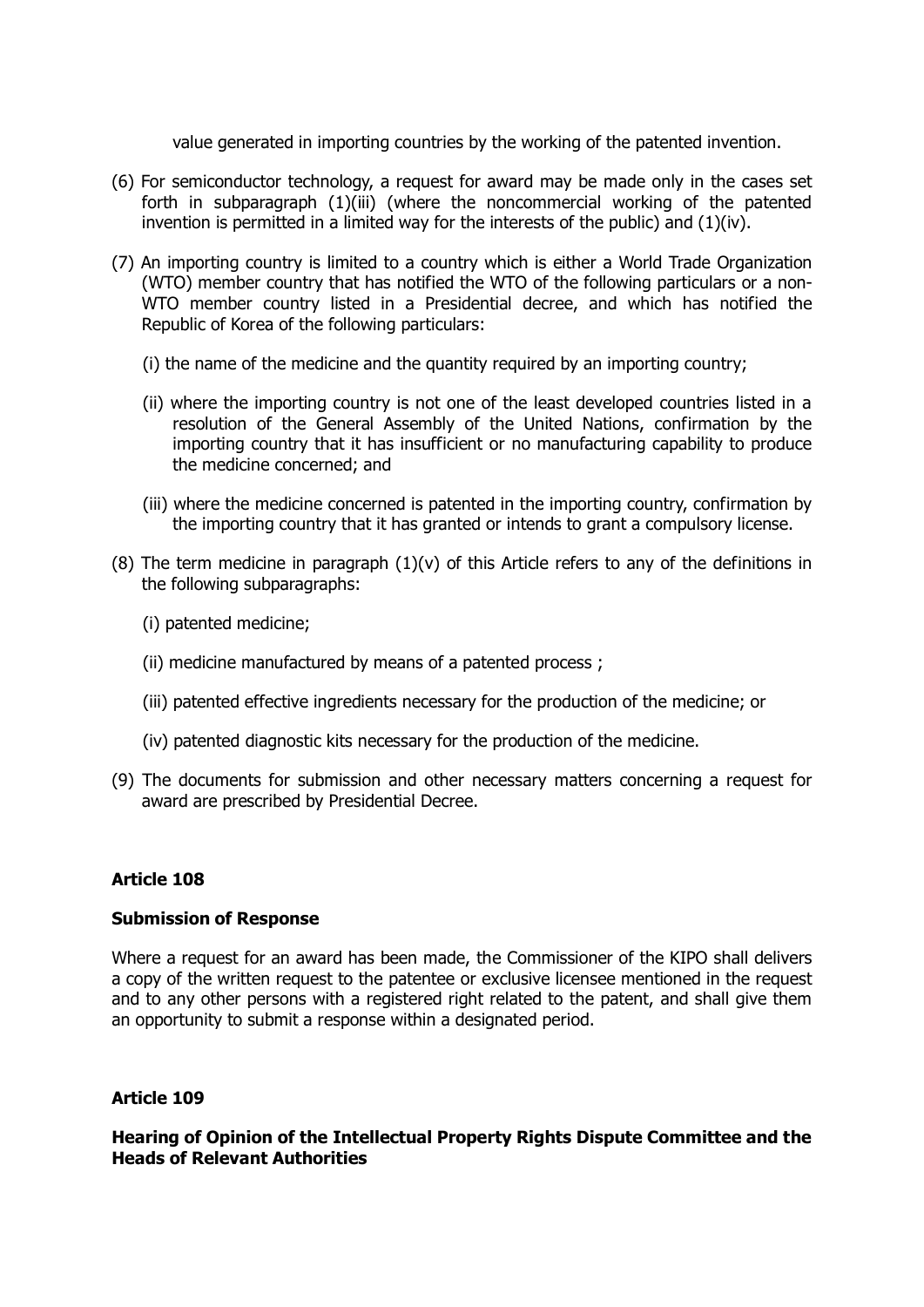Before making an award, the Commissioner of the KIPO may hear an opinion of the Intellectual Property Rights Dispute Committee established under Article 41 of the Invention Promotion Act and the heads of relevant authorities and seek assistance from relevant administrative authorities or interested parties.

## **Article 110**

#### **Formalities etc. of Award**

- (1) An award must be in writing and must state the reasons for the award.
- (2) The following matters must be specified in an award under paragraph (1):
	- (i) the scope and duration of the non-exclusive license; and
	- (ii) the remuneration for the license and the method and time of payment
	- (iii) where the award is made under Article  $107(1)(v)$ , the address of a Web site that publishes information on the following: the patented invention the medicine supplied by the patentee, exclusive licensee, or non-exclusive licensee (unless the license is granted by an award) any externally discernable packaging and markings and any other matters decided in the award; and
	- (iv) where a person who is the subject of an award works the patented invention, any other matters of compliance with laws or treaties.
- (3) Except in justifiable circumstances, the Commissioner of the KIPO shall decide on an award within six months of the request date for an award.
- (4) Except for justifiable reasons, where a request for award under Article  $107(1)(v)$  falls under paragraphs (7) and (8) of Article 107 and all the documents stipulated in Article 107(9) have been submitted, the Commissioner of the KIPO shall make an award for the establishment of a non-exclusive license.

## **Article 111**

## **Delivery of Certified Copies of Award**

- (1) Where an award is made, the Commissioner of the KIPO shall deliver a certified copy of the award to the parties and to any other persons with a registered right related to the patent.
- (2) Where a certified copy of an award has been delivered to the parties under paragraph (1), a consultation on the terms as specified in the award is deemed to have been held by the parties.

#### **Article 111bis**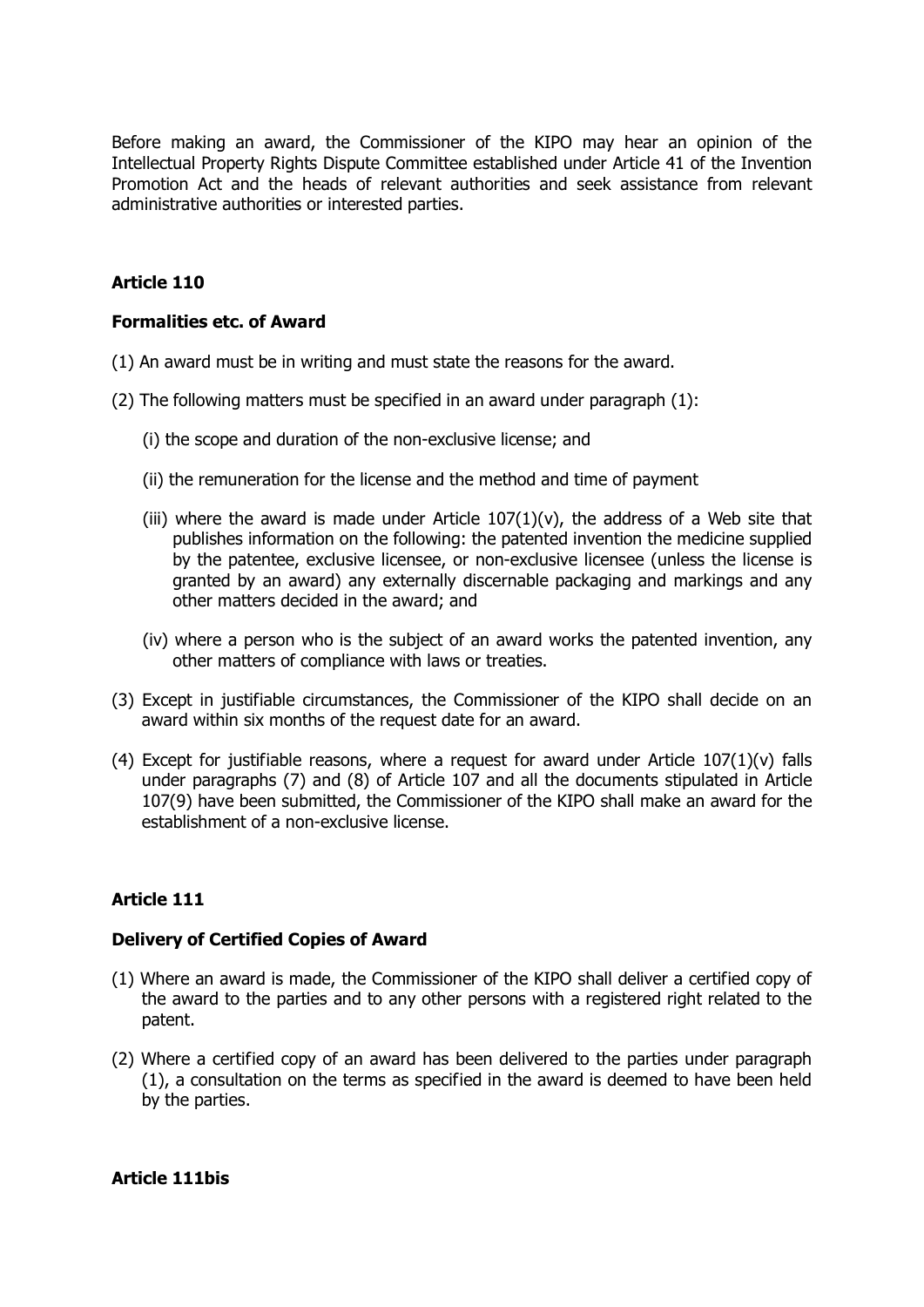## **Changes of the Award Document**

- (1) Where any change is required in the award document regarding the matters referred to in Article 110(2)(iii), the person who requested the award may submit to the Commissioner of the KIPO a request for the change and any evidentiary documents that confirm the reasons for the change.
- (2) Where the Commissioner of the KIPO acknowledges the reasonableness of a request made under paragraph (1) for a change in the award document, the Commissioner may change the matter specified in the award document. In such cases, the Commissioner shall hear the opinions of the interested parties.
- (3) Article 111 of this Act applies *mutatis mutandis* to paragraph (2) of this Article.

## **Article 112**

## **Deposit of Remuneration**

Under any of the following circumstances, a party obligated to pay remuneration under Article 110(2)(ii) shall deposit the remuneration:

- (i) where the party entitled to receive the remuneration refuses the remuneration or is unable to receive it;
- (ii) where an action under Article 190(1) has been brought concerning the remuneration; or
- (iii) where the patent right or exclusive license is the subject of a pledge, unless the pledgee has consented.

## **Article 113**

## **Lapse of Award**

Where a person granted an award on an authorization fails to pay or deposit the remuneration (or the first installment of the payment, if the payment is to be made periodically or by installments) under Article 110(2)(ii) by the time the payment is due, the award loses its effect.

## **Article 114**

## **Cancellation of an Award**

(1) Where a person who is granted an award falls under any of the following subparagraphs, the Commissioner of the KIPO may cancel the award ex officio or upon the request of any interested party. However, for subparagraph (ii), such action must protect the nonexclusive licensee's lawful interests: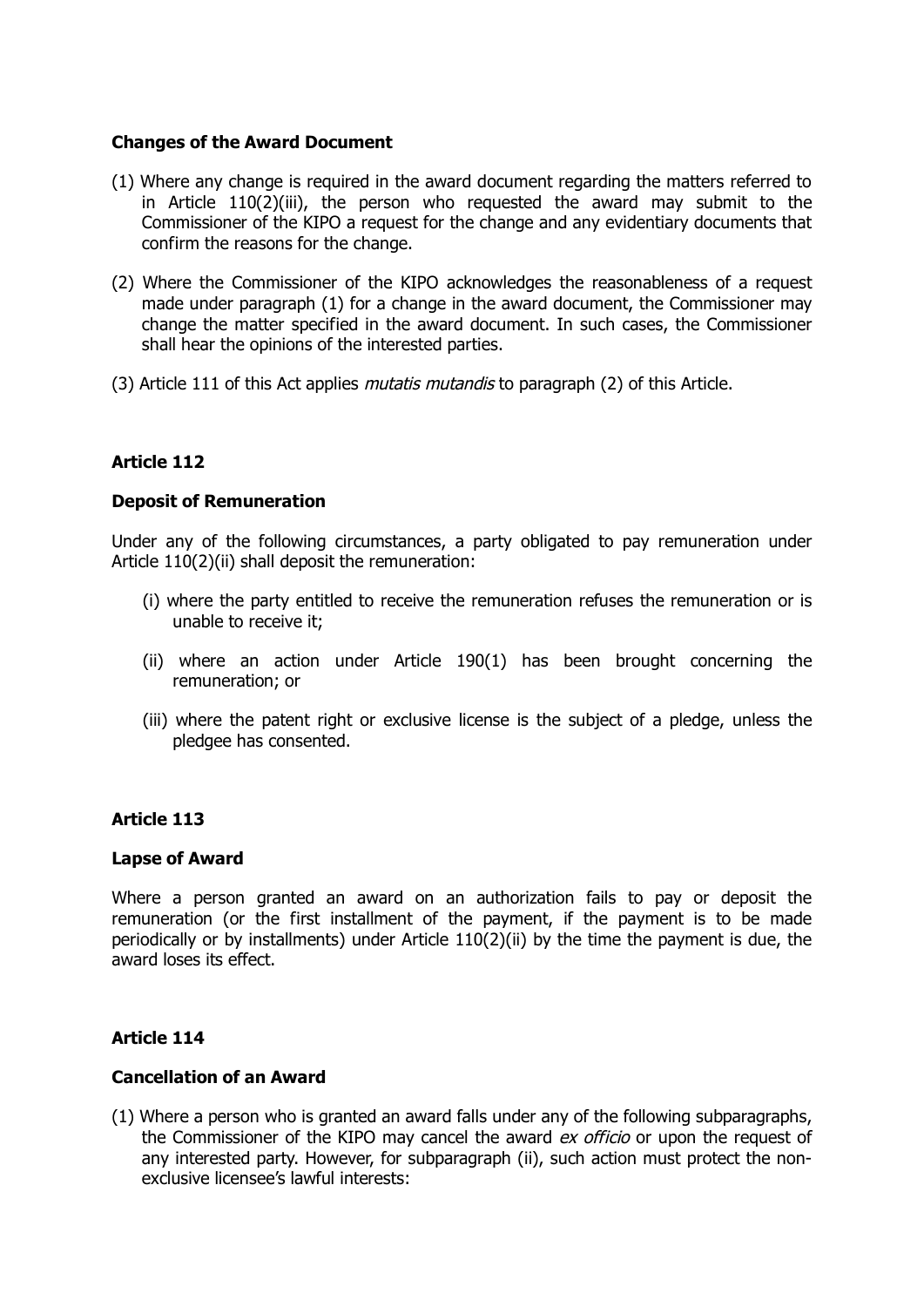- (i) where working the patented invention is not within the purpose of the award;
- (ii) where the grounds for granting the award of a non-exclusive license disappear and are considered unlikely to reoccur ; or
- (iii) where the matters stated in the award document under Article  $110(2)$ (iii) or (iv) are violated without justifiable reasons.
- (2) Articles 108, 109, 110(1) and 111(1) apply *mutatis mutandis* to paragraph (1) of this Article.
- (3) Where the award is canceled under paragraph (1) of this Article, the non-exclusive license shall be extinguished from the time of cancellation.

## **Restriction on Reasons for Objections to an Award**

Where a request for an administrative trial has been filed under the Administrative Trial Act or a revocation action has been brought under the Administration Litigation Act for an award, the remuneration determined in the award shall not be a basis for objection.

## **Article 116**

## **Cancellation of a Patent Right**

- (1) Where a patented invention has not been continuously worked in the Republic of Korea for a period of two years or more from the date of the award under Article 107(1)(i), the Commissioner of the KIPO may cancel the patent right, ex officio, or upon the request of any interested party.
- (2) Articles 108, 109, 110(1) and 111(1) apply *mutatis mutandis* to paragraph (1) of this Article.
- (3) When a patent right is cancelled under paragraph (1) of this Article, the patent right is extinguished from the time of cancellation.

## **Article 117**

**Deleted**

## **Article 118**

## **Effects of Registration of a Non-exclusive License**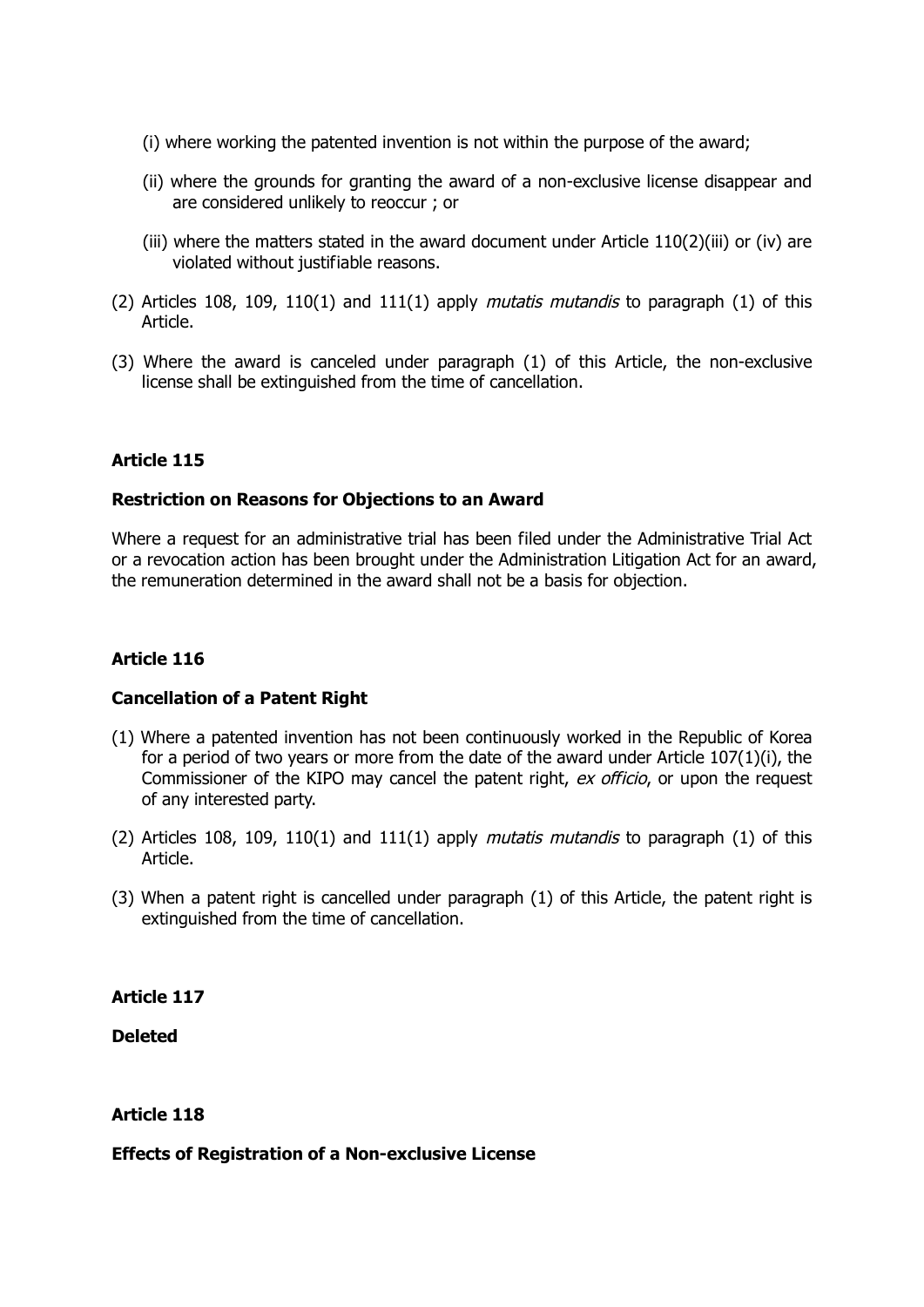- (1) When a non-exclusive license has been registered, it is also effective against any person who acquires the patent right or an exclusive license after the registration.
- (2) A non-exclusive license granted under Articles 81ter(5), 103 to 105, 122, 182 and 183 of this Act and Article 10(1) of the Invention Promotion Act has the same effect as prescribed under paragraph (1) of this Article even if it has not been registered.
- (3) The transfer, modification, extinguishment or restriction on disposal of a non-exclusive license or the establishment, transfer, modification, extinguishment or restriction on disposal of a pledge related to a non-exclusive license is not effective against a third party unless it is registered.

## **Restriction on Abandonment of a Patent Right etc.**

- (1) A patentee shall not abandon a patent right without the consent of the exclusive licensee, pledgee or non-exclusive licensee under Articles 100(4) or 102(1) of this Act and Article 10(1) of the Invention Promotion Act.
- (2) An exclusive licensee shall not abandon an exclusive license without the consent of the pledgee or non-exclusive licensee under Article 100(4).
- (3) A non-exclusive licensee shall not abandon a non-exclusive license without the consent of the pledgee.

## **Article 120**

## **Effects of Abandonment**

When a patent right or an exclusive or non-exclusive license is abandoned, the patent right or the license is extinguished from the time of abandonment.

## **Article 121**

## **Pledge**

Where a patent right or an exclusive or non-exclusive license is the subject of a pledge, the pledgee may not work the patented invention except as otherwise provided by a contract.

## **Article 122**

## **Non-exclusive License Incidental to Transfer of Patent Right by Exercise of a Pledge**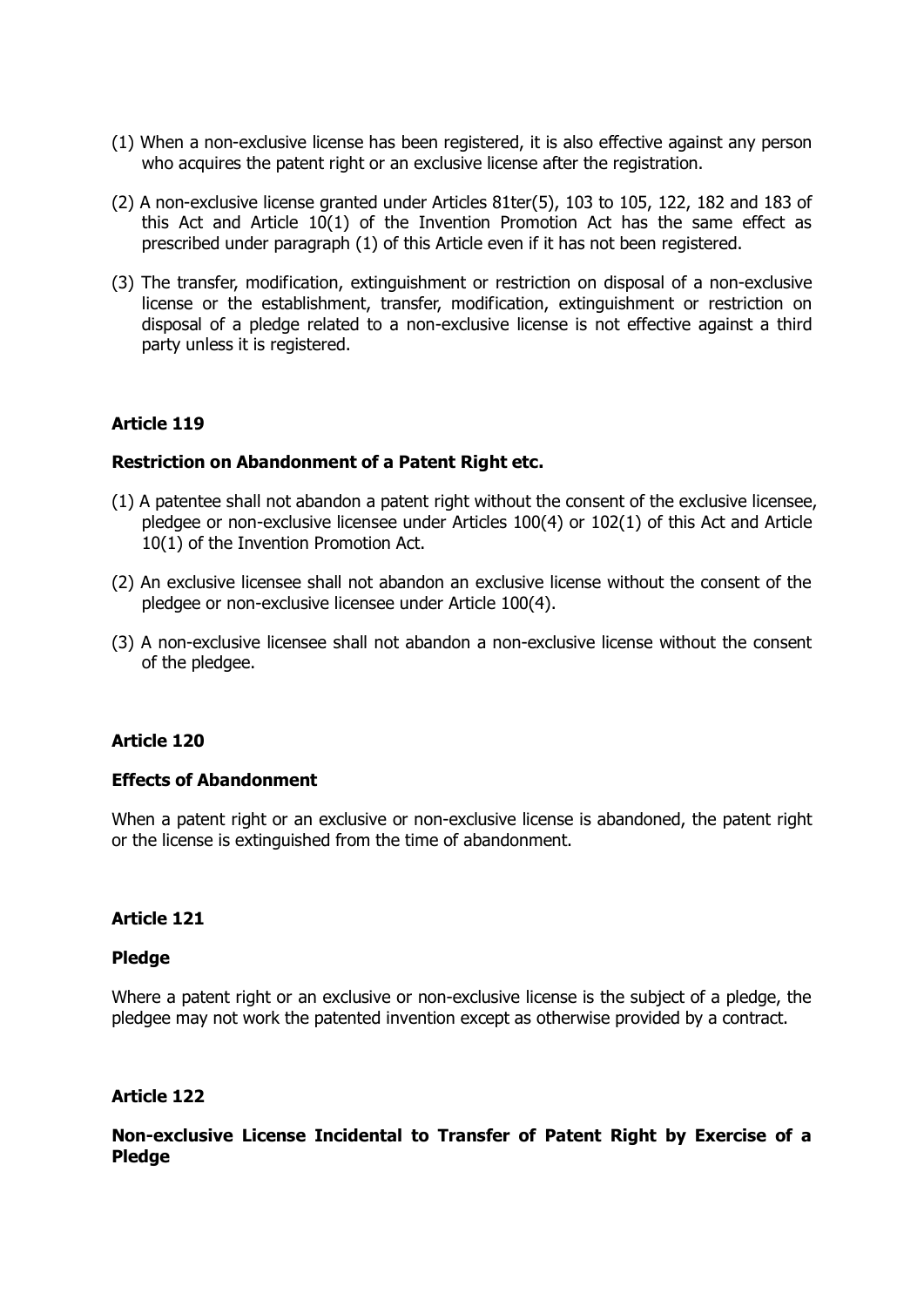If a patentee works a patented invention before the establishment of a pledge on the patent right, the patentee is entitled to have a non-exclusive license on the patented invention even if the patent right is transferred by an auction etc.; in such a case, the patentee shall pay reasonable remuneration to the person to whom the patent right is transferred by the auction etc.

## **Article 123**

## **Subrogation of Pledge**

A pledge may be exercised against the remuneration under this Act or against remuneration or goods to be received for working the patented invention; however, a pledgee shall attach the remuneration or goods before the payment or delivery of the remuneration or goods.

## **Article 124**

#### **Extinguishment of a Patent Right in the Absence of a Successor**

A patent right shall be extinguished if no successor exists at the time of succession.

## **Article 125**

#### **Report on Working a Patent**

The Commissioner of the KIPO may require a patentee, exclusive licensee or non-exclusive licensee to report whether the patented invention has been worked, the extent of such working etc..

#### **Article 125bis**

#### **The Title of Execution on Amount of Compensation and Remuneration**

A final and binding ruling by the Commissioner of the KIPO on the amount of the compensation or remuneration to be paid under this Act has the same effect as an enforceable title of execution. In such a case, a public official of the KIPO shall give the enforceable writ, which has the force of execution.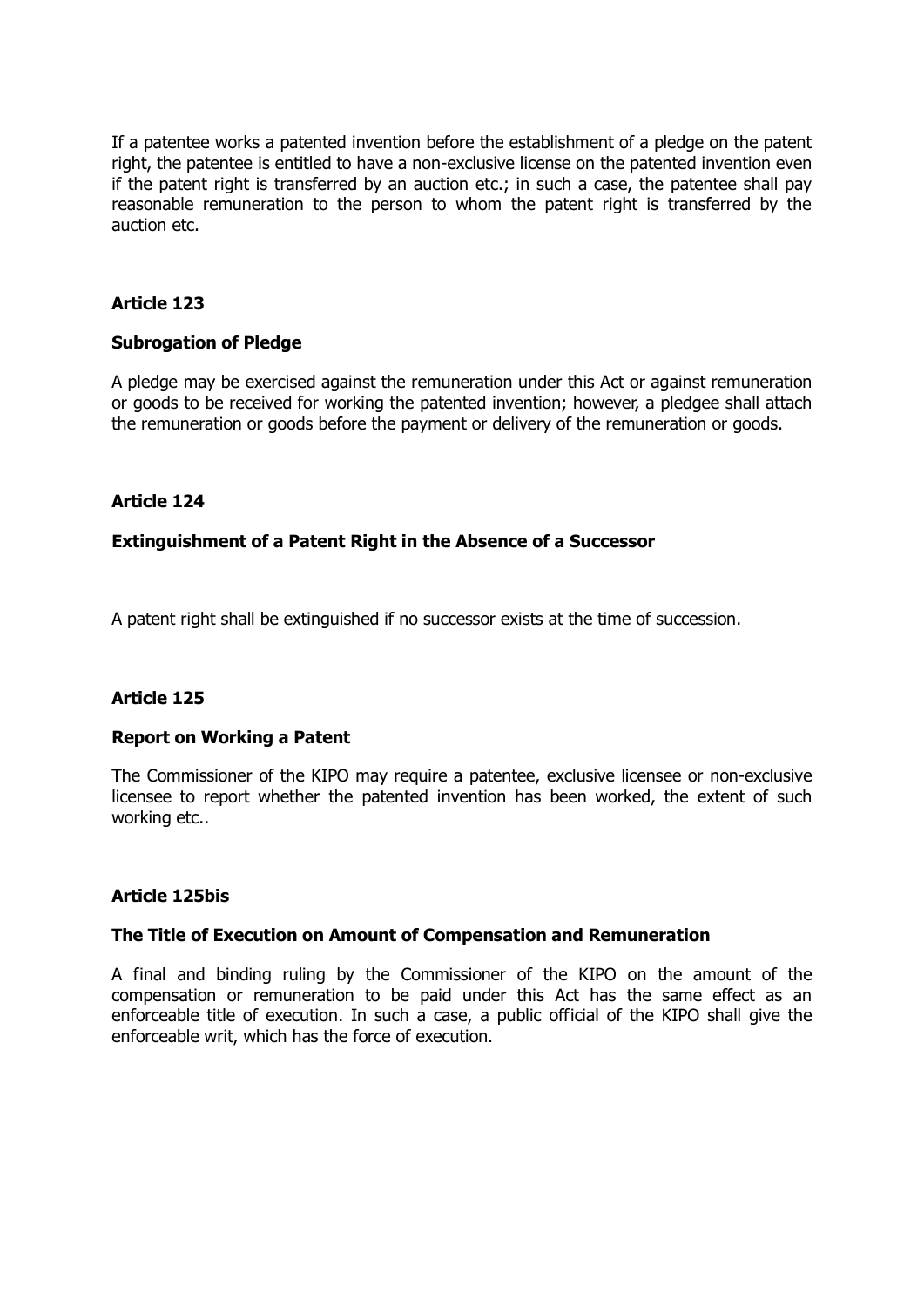# **CHAPTER VI PROTECTION OF PATENTEE**

## **Article 126**

## **Right to Seek Injunction etc. against an Infringement**

- (1) A patentee or exclusive licensee may demand a person who is infringing or is likely to infringe on a patent right of the patentee or exclusive licensee to discontinue or prevent the infringement.
- (2) A patentee or an exclusive licensee acting under paragraph (1) may demand the destruction of products by which an act of infringement was committed (including products obtained by the act of infringement in cases of a invention of a process for manufacturing the products), the removal of the facilities used for the act of infringement, or other measures necessary to prevent the infringement.

## **Article 127**

## **Acts Deemed to be Infringement**

Where anyone performs either of the following acts as a business, it is deemed that he/she infringes a patent right or an exclusive license:

- (i) In the case of an invention of a product, acts of manufacturing, assigning, leasing, importing or offering for assignment or lease any product used exclusively for manufacturing the said product; or
- (ii) In the case of an invention of process, acts of manufacturing, assigning, leasing, importing or offering for assignment or lease any product used exclusively for working the said process.

## **Article 128**

## **Presumption etc. of the Amount of Damages**

(1) Where a patentee or exclusive licensee claims compensation for damages from a person who has intentionally or negligently infringed a patent right or exclusive license by the infringer's assignment of products causing an infringing act, the amount of damages may be calculated as the number of assigned products multiplied by the profit per unit of the products that the patentee or exclusive licensee might have sold in the absence of the infringement. In such a case, the compensation may not exceed the amount calculated as follows: the estimated profit per unit multiplied by the number of products that the patentee or exclusive licensee could have produced subtracted by the number of products sold. However, where the patentee or exclusive licensee was unable to sell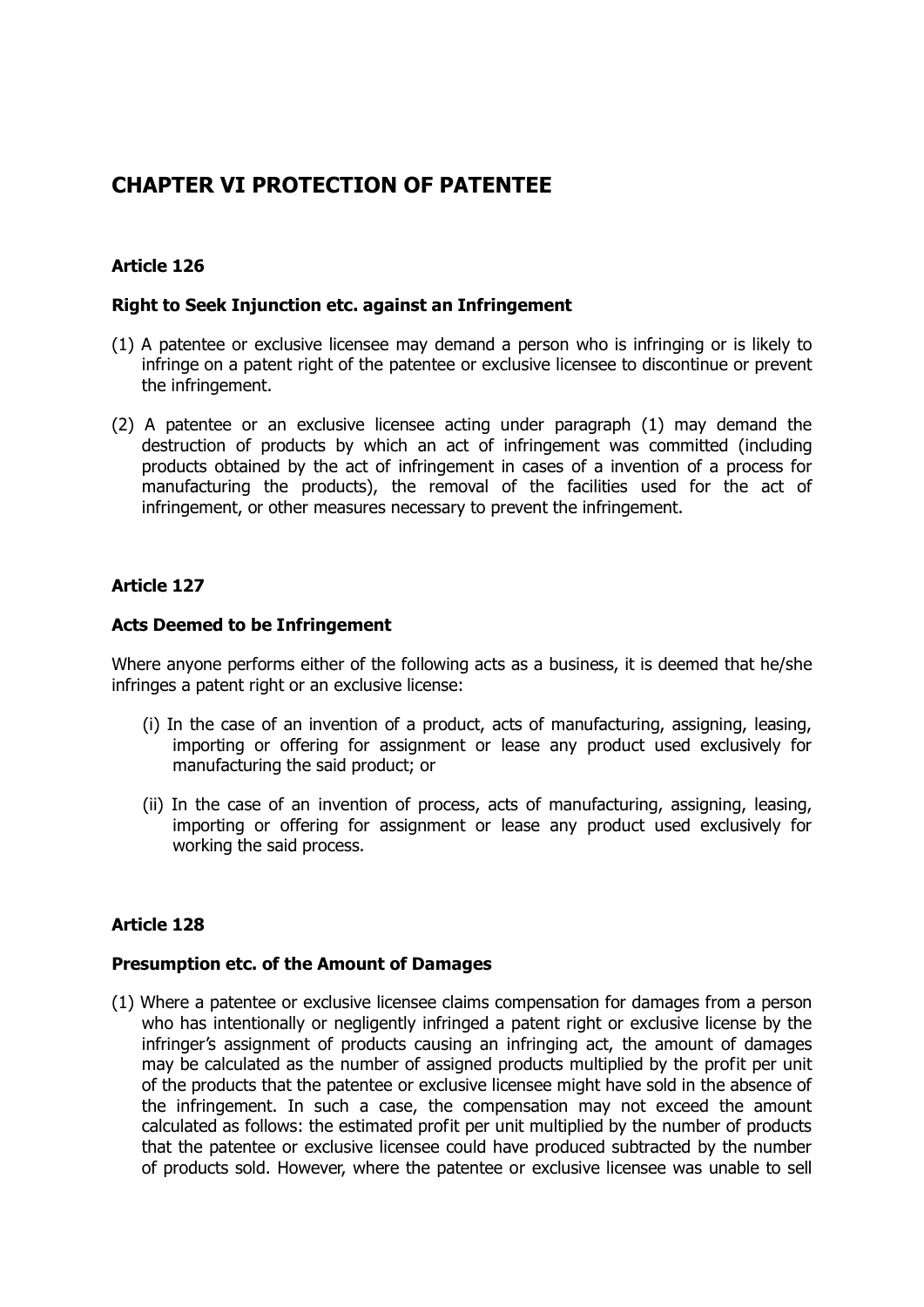the product for circumstances other than infringement, a sum based on the number of products subject to these circumstances shall be deducted.

- (2) Where a patentee or exclusive licensee claims compensation for damages from a person who has intentionally or negligently infringed a patent right or exclusive license, the profits gained by the infringer as a result of the infringement are presumed to be the amount of damage suffered by the patentee or exclusive licensee.
- (3) Where a patentee or exclusive licensee claims compensation for damages from a person who has intentionally or negligently infringed a patent right or exclusive license, the amount corresponding to what the patentee would have normally received for working the patented invention may be claimed as the amount of damage suffered by the patentee or exclusive licensee.
- (4) Notwithstanding paragraph (3), where the amount of damages exceeds the amount referred to in paragraph (3), the amount in excess may also be claimed as compensation for damage. In such a case, where the infringer committed the infringement of the patent right or exclusive license without intent or gross negligence, the court may take these circumstances into consideration in determining the amount of damages.
- (5) In litigation related to the infringement of a patent right or exclusive license, where the court recognizes that the occurrence of damages is acknowledged, but the nature of the case makes it very difficult to provide evidence proving the amount of damage that has occurred, notwithstanding paragraphs (1) to (4), the court may determine a reasonable amount based on an examination of the evidence and on a review of all the arguments.

## **Article 129**

## **Presumption of the Process for Manufacturing**

Where a product is identical to another product manufactured by a patented process, the former is presumed to have been manufactured by the patented process unless the product falls under either of the following subparagraphs:

- (i) a product publicly known or worked in the Republic of Korea before the filing of the patent application; or
- (ii) a product described in a publication distributed in the Republic of Korea or a foreign country, or a product publicly available through telecommunication lines as prescribed by Presidential Decree, before the filing of the patent application.

## **Article 130**

## **Presumption of Negligence**

A person who has infringed a patent right or exclusive license of another person shall be presumed to have been negligent regarding the act of infringement.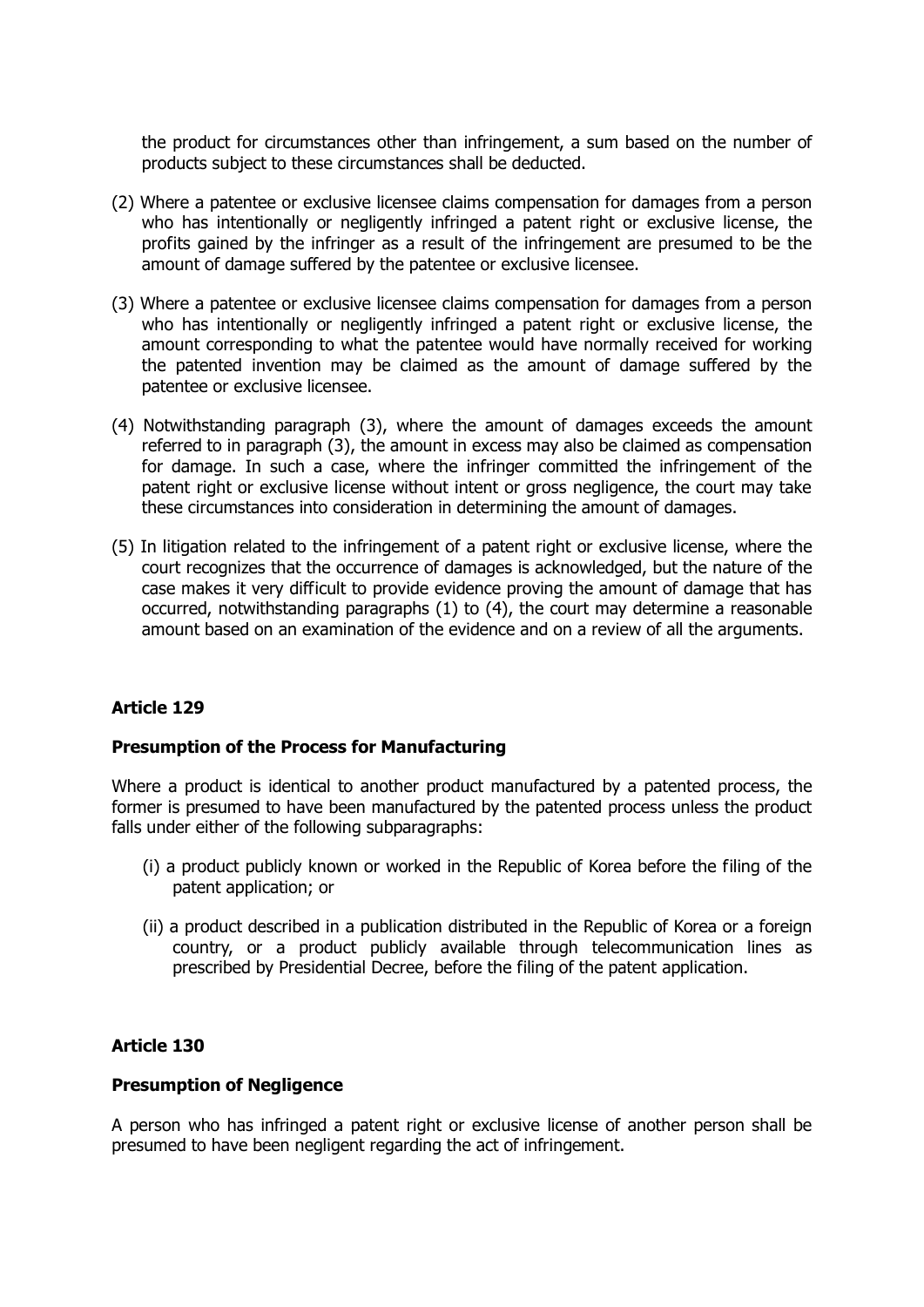#### **Recovery of the Reputation of a Patentee etc.**

Upon the request of a patentee or exclusive licensee, the court may, in lieu of damages or in addition to the damages, order the person who has injured the business reputation of the patentee or exclusive licensee by intentionally or negligently infringing the patent right or exclusive license to take necessary measures to recover the business reputation of the patentee or exclusive licensee.

## **Article 132**

#### **Submission of Documents**

In litigation related to the infringement of a patent right or exclusive license, the court may, upon the request of a party, order the other party to submit documents necessary for assessing the damages caused by the infringement, unless the person possessing the documents has a justifiable reason for refusing to submit the documents.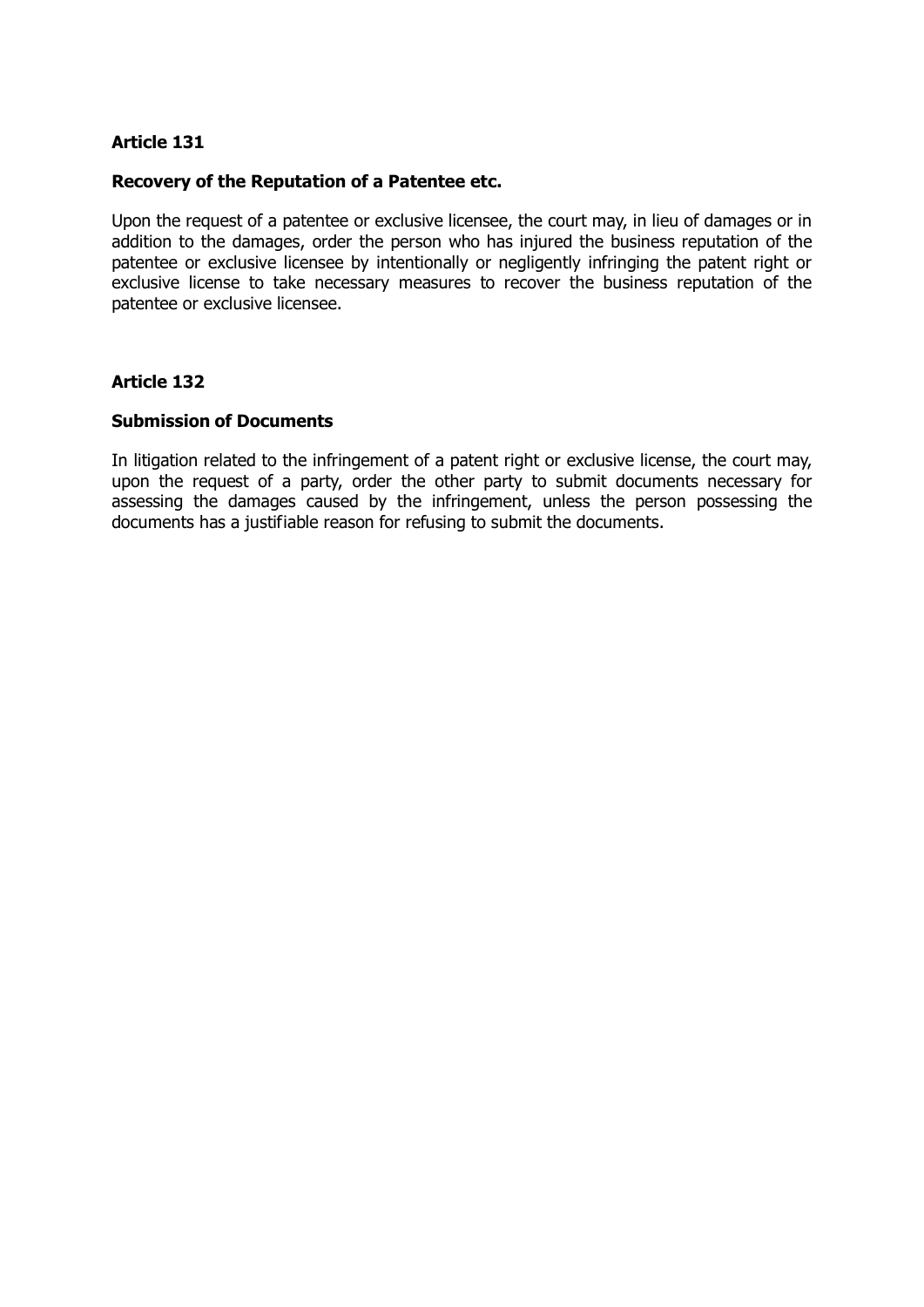# **CHAPTER VII TRIAL**

## **Article 132bis**

## **The Intellectual Property Tribunal**

- (1) The IPT is established under the jurisdiction of the Commissioner of the KIPO to be responsible for trials and retrials for patents, utility models, designs and trademarks as well as the investigation and research for the trials and retrials.
- (2) The IPT is composed of the President and administrative judges.
- (3) Necessary matters concerning the organization, personnel and operation of the IPT are determined by Presidential Decree.

## **Article 132ter**

## **Trial against a Decision to Reject a Patent Application etc.**

Where a person has received a decision to reject a patent application or a decision to reject an application to register an extension of the term of a patent right under Article 91, the person may request a trial within 30 days from the date of receipt of the certified copy of the decision.

## **Article 132quater**

**Deleted**

## **Article 133**

## **Invalidation Trial of a Patent**

- (1) Where a patent falls under any of the following subparagraphs, an interested party or an examiner may request a trial to invalidate the patent. In such a case, if the patent contains two or more claims in the scope of claims, a request for an invalidation trial may be made for each claim. However, any person may request an invalidation trial on the grounds that the patent falls under any of the following subparagraphs (except subparagraph (ii)), provided the request is made after the registration date of establishment of the patent right and not more than three months after the publication date of the registration of the patent right:
	- (i) where the patent has been granted in violation of Articles 25, 29, 32, 36(1) to (3), 42(3), (4);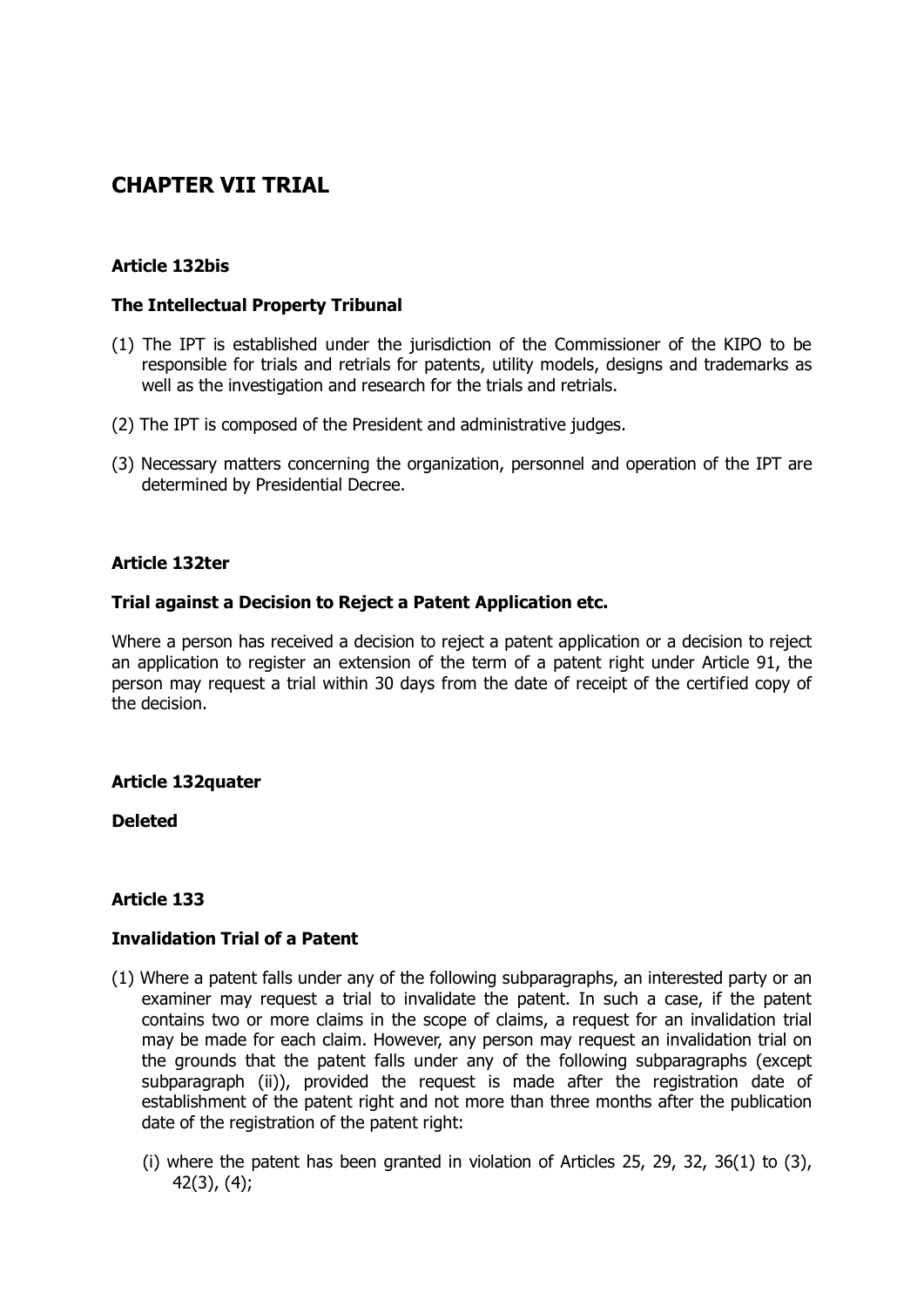- (ii) where the patent has been granted to a person who is not entitled to obtain the patent under the main sentence of Article 33(1), or in violation of Article 44;
- (iii) where the patent has been granted to a person who is unable to obtain the patent under the proviso of Article 33(1);
- (iv) where, after the grant of a patent, the patentee is no longer capable of enjoying the patent right under Article 25, or the patent no longer complies with a treaty;
- (v) where the patent cannot be granted in violation of a treaty;
- (vi) where the patent application related with the patent has been amended beyond the scope of Article 47(2);
- (vii) where the patent application related with the patent has been a divisional application beyond the scope of Article 52(1); or
- (viii) where the patent application has been a converted application beyond the scope of Article 53(1).
- (2) A trial under paragraph (1) of this Article may be requested even after the patent right is extinguished.
- (3) Where a trial decision invalidating a patent has become final and binding, the patent right shall be deemed never to have existed; however, where a patent falls under paragraph (1)(iv) of this Article and a trial decision invalidating the patent has become final and binding, the patent right shall be deemed not to have existed from the time when the patent became subject to paragraph (1)(iv) of this Article.
- (4) Where a trial under paragraph (1) of this Article has been requested, the presiding administrative patent judge shall notify the exclusive licensee of the patent right and any other persons with registered rights related to the patent accordingly.

## **Article 133bis**

## **Correction of a Patent during an Invalidation Trial**

- (1) A defendant under Article 133(1) may request a correction to the description or drawing(s) of a patented invention during the course of an invalidation trial, provided that the correction falls under any of the subparagraphs under Article 136(1), within the period designated under Article 147(1) or the latter sentence of Article 159(1). Where a presiding administrative patent judge acknowledges the need to approve a request for the correction due to the evidentiary documents submitted by the requester, the presiding administrative patent judge may, even after the elapse of the period designated in Article 147(1), designate another time period and approve the request for correction within the period.
- (2) Where there is a request for correction under paragraph (1), earlier request(s) for correction submitted in the course of the validation trial concerned is deemed to have been withdrawn.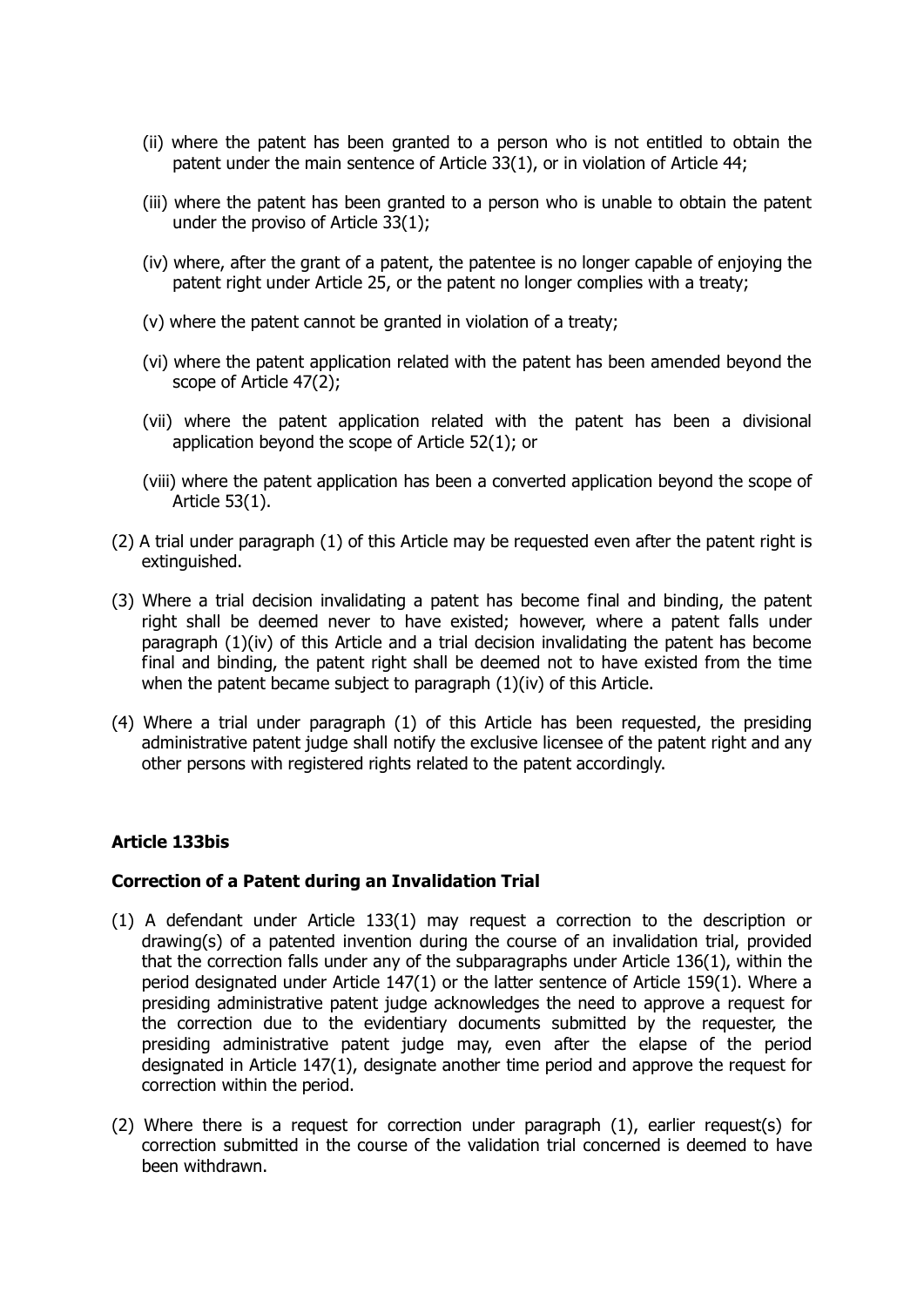- (3) When a correction has been requested under paragraph (1), the presiding administrative patent judge shall deliver a copy of the written request to the requester under Article 133(1).
- (4) Articles 136(2) to (5), (7) to (11), 139(3) and 140(1), (2), (5) apply *mutatis mutandis* to a request for a correction under paragraph (1). In their application, the provision "before issuance of a notification of closure of the trial proceedings under Article 162(3) (where the trial proceedings is reopened under Article 162(4), before a subsequent notification of the closure of the trial proceedings is issued under Article 162(3))" in Article 136(9) shall read "within the designated period where it would be noticed under Article 136(5)".
- (5) Where paragraph (4) applies, Article 136(4) shall not apply mutatis mutandis to the correction of a claim for which a patent invalidation trial has been requested under Article 133(1).

## **Invalidation Trial of Registration of Extension of the Term of a Patent Right**

- (1) Where a registration of extension of the term of a patent right falls under any of the following subparagraphs, an interested party or an examiner may request a trial to invalidate the registration of extension of the term of a patent right:
	- (i) where the extension has been registered for an application that did not require any authorization etc. under Article 89 to work the patented invention;
	- (ii) where the extension has been registered for an application, for which a patentee or a person who has an exclusive or registered non-exclusive license under the patent right has not obtained the authorization etc. under Article 89 ;
	- (iii) where the term extended by the registration of extension exceeds the period during which the patented invention could not be worked;
	- (iv) where the registration of an extension has been effected on an application made by a person other than the patentee;
	- (v) where the registration of an extension has been effected on an application that was in violation of Article 90(3); or
	- (vi) deleted.
- (2) Articles 133(2) and (4) apply mutatis mutandis to a request for a trial under paragraph (1) of this Article.
- (3) Where a trial decision invalidating the registration of extension has become final and binding, the registration of extension of the term shall be deemed to have never existed. However, where the registration of extension falls under paragraph (1)(iii), an extension of the term exceeding the period during which the patented invention could not be worked shall be deemed to be not effective.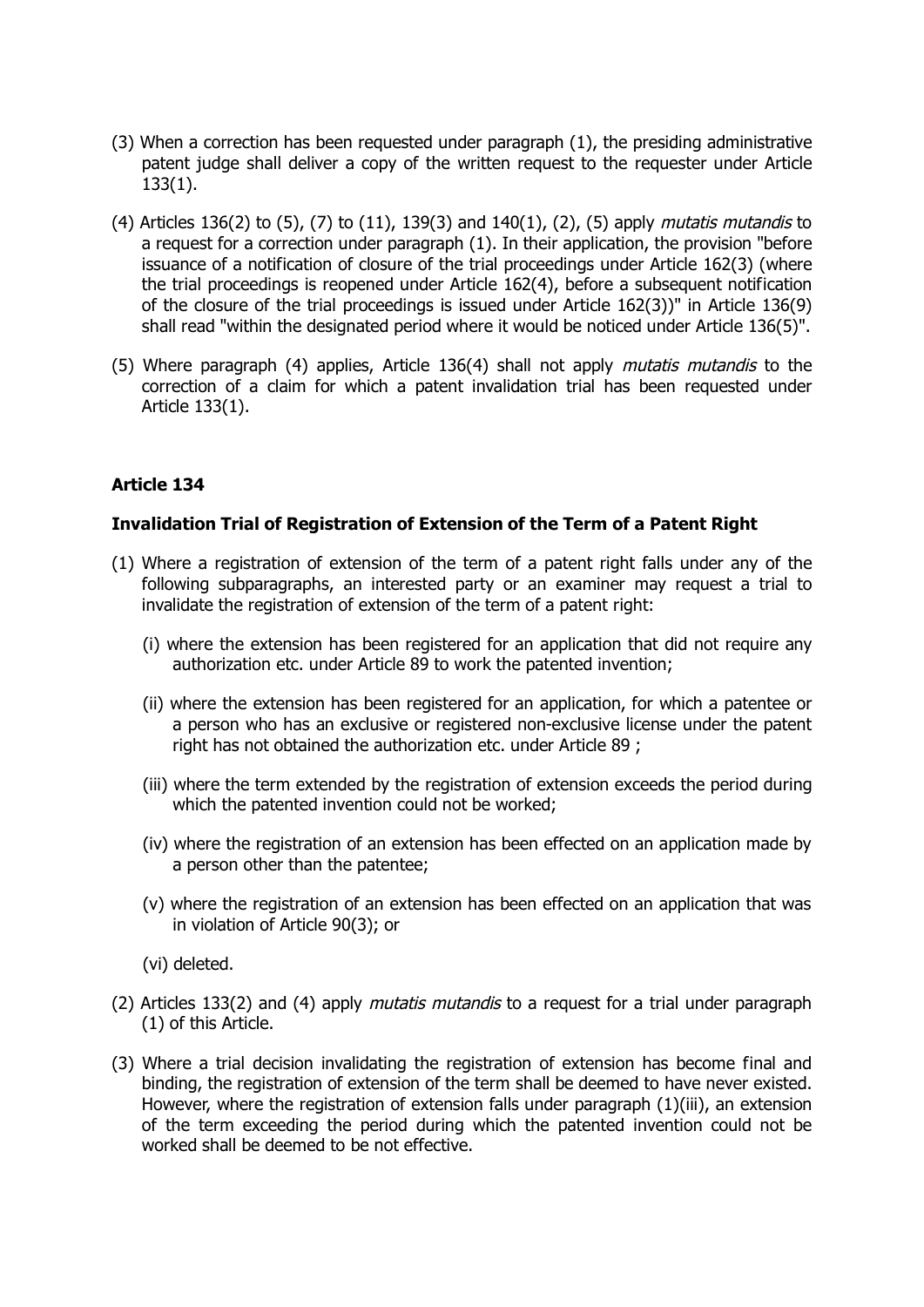## **Trial to Confirm the Scope of a Patent Right**

- (1) A patentee, an exclusive licensee or an interested party may request a trial to confirm the scope of a patent right.
- (2) When requesting a trial under paragraph (1) to confirm the scope of a patent right, if the patent right contains two or more claims in the scope of claims, a request for a trial to confirm the scope of a patent right may be made for each claim.

## **Article 136**

## **Trial for a Correction**

- (1) A patentee may request a trial to correct the description or drawing(s) of a patented invention in cases falling under any of the following subparagraphs. However, this shall not apply when an invalidation trial against the patent is pending in the IPT.
	- (i) where the scope of claims is narrowed;
	- (ii) where a clerical error is corrected;
	- (iii) where an ambiguous description is clarified.
- (2) A correction to the description or drawing(s) under paragraph (1) shall be made within the scope of the matters disclosed in the description or drawing(s) of the patented invention. However, where a clerical error is corrected under subparagraph (1)(ii), the correction shall be made within the scope of the matters of the description or drawing(s) originally attached to a written application.
- (3) The scope of claims shall neither be substantially extended nor modified by a correction of the description or drawing(s) under paragraph (1).
- (4) Corrections under subparagraph (1)(i) or (ii) may only be made when the matters described in the scope of claims after the correction are patentable at the time of filing.
- (5) Where a request for a trial for a correction under paragraph (1) does not fall under any of subparagraphs of paragraph (1), extends beyond the scope under paragraph (2) or violates paragraphs (3) or (4), the administrative patent judge shall notify the requester of the reasons for dismissing the request and give the requester an opportunity to submit written arguments within a designated period.
- (6) A trial for a correction under paragraph (1) may be requested even after a patent right has been extinguished, unless the patent has been invalidated by a trial decision.
- (7) A patentee may not request a trial for a correction under paragraph (1) without the consent of an exclusive licensee, a pledgee or a non-exclusive licensee under Articles 100(4) or 102(1) of this Act and Article 10(1) of the Invention Promotion Act.
- (8) Where a trial decision allowing the description or drawing(s) of a patented invention to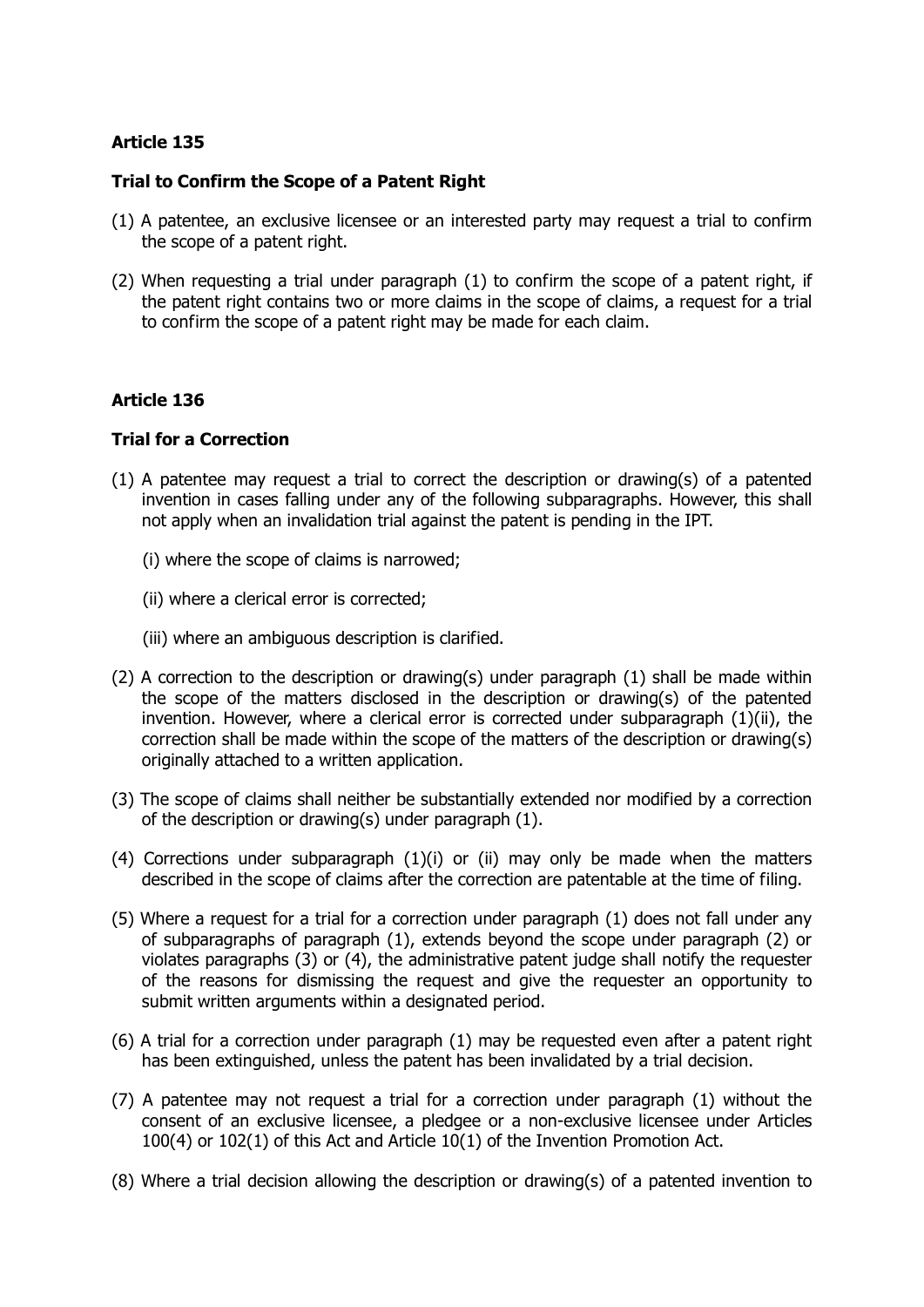be corrected becomes final and binding, the patent application, the laying open of the application, the decision to grant the patent or trial decision, and the registration for establishment of the patent right are deemed to have been made on the basis of the corrected description or drawing(s).

- (9) A requester may amend the corrected description or drawing attached to the request for a trial prescribed in Article 140(5) only before issuance of a notification of closure of the trial proceedings under Article 162(3) (where the trial proceedings are reopened under Article 162(4) before a subsequent notification of closure of the trial proceedings is issued under Article 162(3)).
- (10) Where a trial decision has been made to accept the correction of the description or drawing(s) of a patented invention, the President of the IPT shall notify the Commissioner of KIPO of the trial decision.
- (11) Where there is the notification under paragraph (10), the Commissioner of KIPO shall publish it in the Patent Gazette.

## **Article 137**

#### **Trial for Invalidation of Correction**

- (1) An interested party or an examiner may request a trial for an invalidation of a correction, where the correction of the description or drawing(s) of a patented invention under Articles 133bis(1) or 136(1) has violated any of the following subparagraphs:
	- (i) any of the subparagraphs of Article 136(1); or
	- (ii) Article 136(2) to (4) (including a mutatis mutandis application under Articles 133bis(4)).
- (2) Article 133(2) and (4) applies *mutatis mutandis* to a request for a trial under paragraph (1) of this Article.
- (3) A defendant in an invalidation trial under paragraph (1) may request a correction to the description or drawing(s) of a patented invention under any of the subparagraphs of Article 136(1) within the period designated under Article 147(1) or the latter sentence of Article 159(1).
- (4) Article 133bis(3) and (4) applies *mutatis mutandis* to a request for a correction under paragraph (3). In such cases, "Article 133(1)" in Article 133bis(3) shall read "Article  $137(1)$ ."
- (5) Where a trial decision to invalidate a correction under paragraph (1) has become final and binding, the correction is deemed never to have been made.

## **Article 138**

#### **Trial for Granting a Non-exclusive License**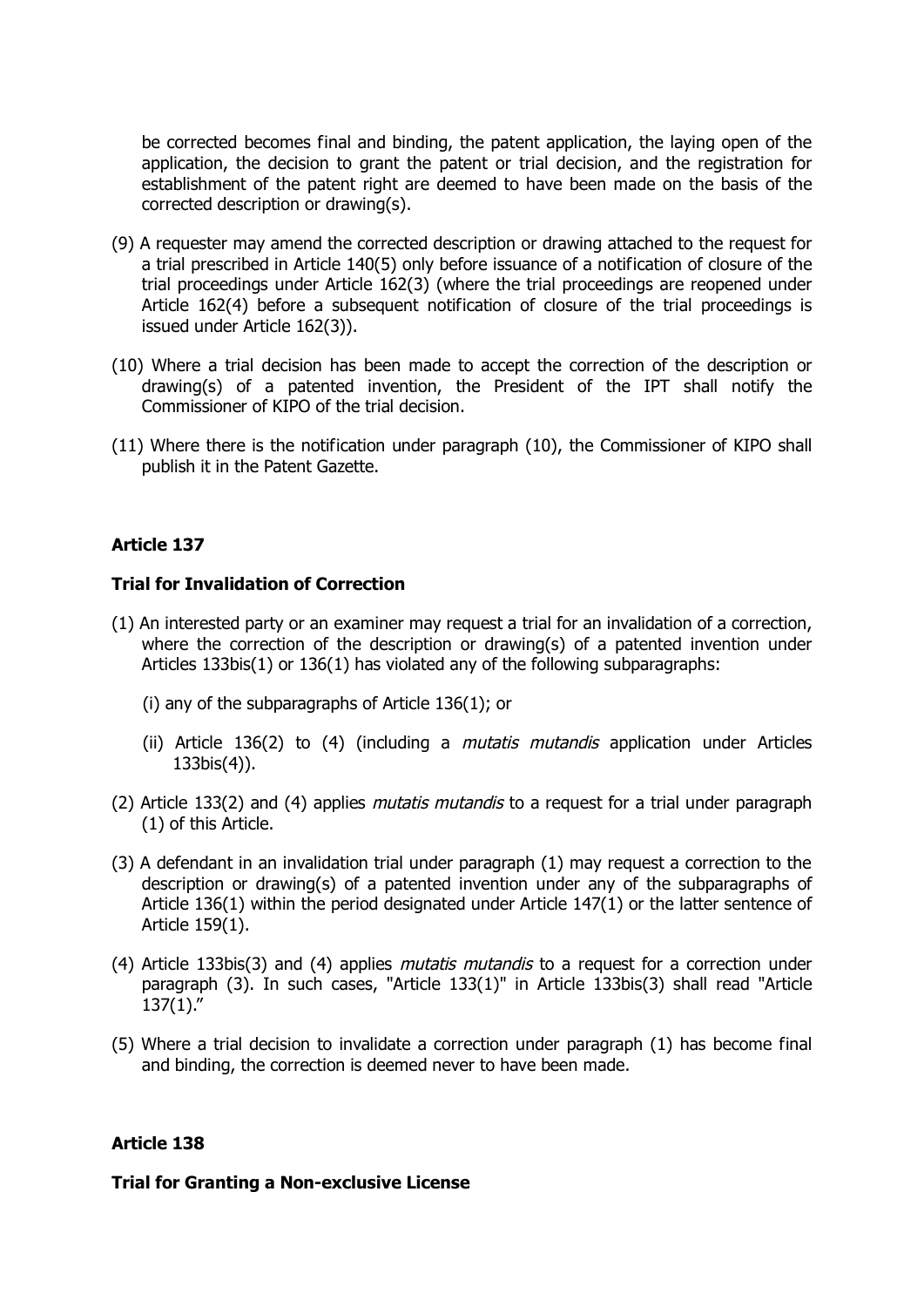- (1) where a patentee, exclusive licensee or non-exclusive licensee seeks permission to work the patented invention according to Article 98, if the other party concerned refuses permission without justifiable reasons or it is impossible to obtain such permission, the patentee, exclusive licensee or non-exclusive licensee may request a trial for the grant of a non-exclusive license within the scope necessary to work the patented invention.
- (2) Where the request under paragraph (1) has been made, a non-exclusive license shall be granted only where the patented invention of the later application constitutes an important technical advance with substantial economical value in comparison with the other party's patented invention or registered utility model for which an application was filed before the filing date of the later application.
- (3) If a person who has granted a non-exclusive license under paragraph (1) needs to work the patented invention of the person who has been granted the non-exclusive license, and if the latter refuses to give permission or if it is impossible to obtain such permission, the former may request a trial for the grant of a non-exclusive license within the scope of the patented invention to be worked.
- (4) A non-exclusive licensee who was granted a non-exclusive license under paragraphs (1) or (3) of this Article shall remunerate the patentee, the owner of the utility model right, the owner of the design right or the exclusive licensee. In the case where payment is not possible for non-attributable reasons, the remuneration shall be deposited.
- (5) A non-exclusive licensee under paragraph (4) shall not work a patented invention, registered utility model, registered design or similar design without paying remuneration or depositing the payment.

## **Request for a Joint Trial etc.**

- (1) Where two or more persons request an invalidation trial under Articles 133(1), 134(1) or 137(1) or a trial to confirm the scope of a patent right under Article 135(1), all persons may jointly make the request.
- (2) Where a trial is requested against any of the joint owners of a patent right, the request shall be made against all the joint owners.
- (3) Where the joint owners of a patent right or of a right to obtain a patent request a trial concerning the right under joint ownership, all of the owners shall jointly make the request.
- (4) Where there are grounds for the interruption or suspension of trial proceedings that apply to one of the requesters under paragraphs (1) or (3) or one of the defendants under paragraph (2), the interruption or suspension is effective against all of them.

## **Article 140**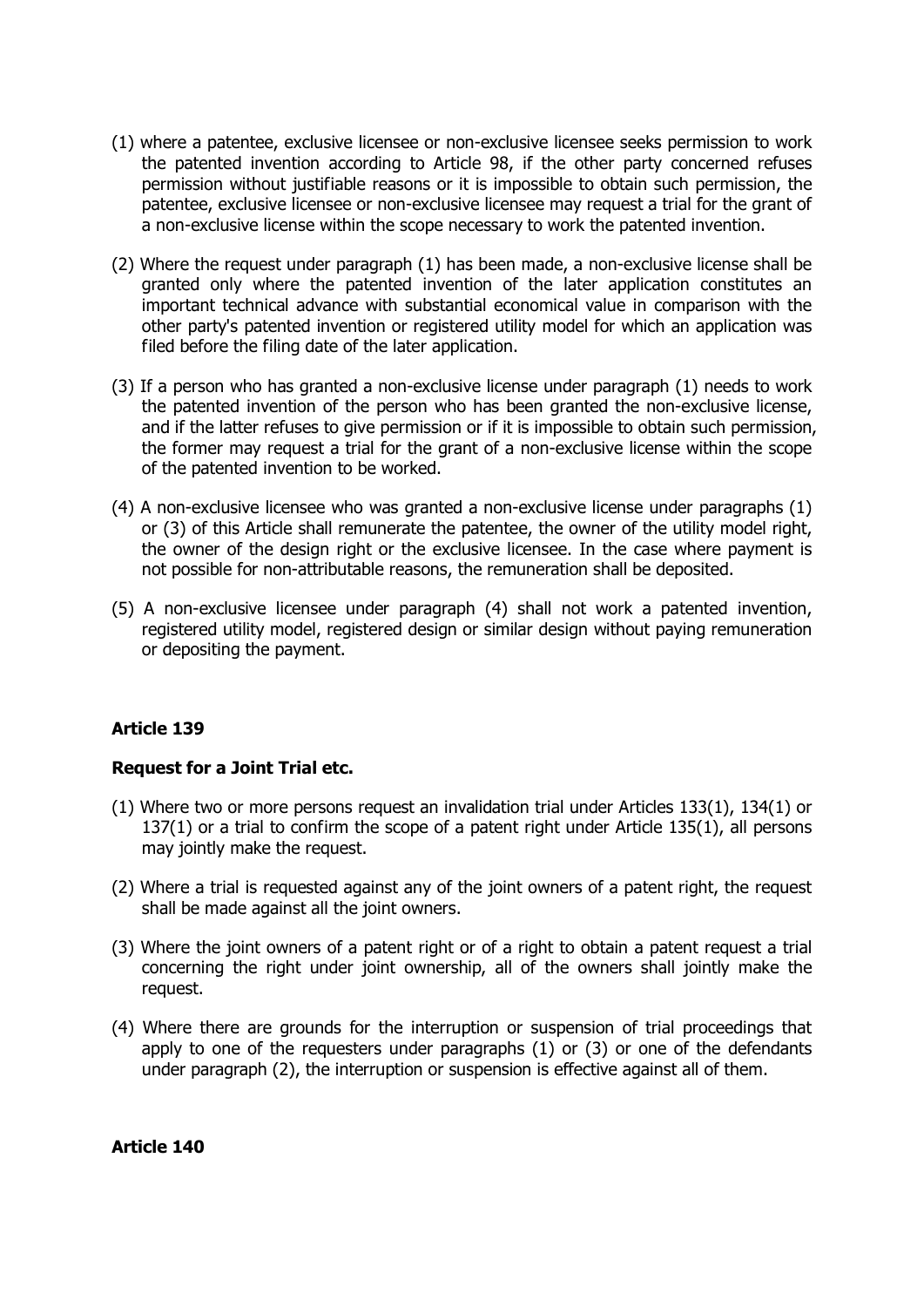## **Formal Requirements of a Request for a Trial**

- (1) A person requesting a trial shall submit a written request to the President of the IPT, stating the following:
	- (i) the names and residential addresses of the party (and, if the party is a juridical person, the name and business address);
	- (ibis) the name and residential or business address of the representative, if any (and, if the representative is a patent juridical person, the name and business address of the patent juridical person and the name of the designated patent attorney);
	- (ii) the indication of the trial case; and
	- (iii) the purport and grounds of the request.
- (2) The gist of a written request for a trial submitted under paragraph (1) may not be changed with amendment; however, this provision shall not apply when such amendment falls under any of the following subparagraphs;
	- (i) where an amendment (including addition of a patentee) is made to correct the stated matter of the patentee among parties under subparagraph (1)(i);
	- (ii) where the grounds of the request under paragraph (1)(iii) is amended; or
	- (iii) where, in the case of a trial to confirm the scope of a patent right requested by a patentee or an exclusive licensee, the requester amends the description and drawing(s) of the invention specified in the written request (the invention of the defendant which is contended by the requester) in order to make the invention to be identical to the invention being worked by the defendant if the defendant argues, on the basis of a comparison, that the invention specified in the written request differs from the invention being worked by the defendant.
- (3) When a trial to confirm the scope of a patent right is requested under Article 135(1), the description and the necessary drawing(s) that can be compared with the patented invention shall be attached to the written request.
- (4) In addition to stating the particulars referred to in paragraph (1), a written request for a trial under Article 138(1) must state the following:
	- (i) the number and title of his patent required to be worked;
	- (ii) the number, title and date of registration of the other party's patent, registered utility model or registered design to be worked; and
	- (iii) the scope, duration and remuneration for the non-exclusive license on a patented invention, a registered utility model or a registered design.
- (5) When a trial for correction under Article 136(1) is requested, the corrected description or drawing(s) shall be attached to the written request for a trial.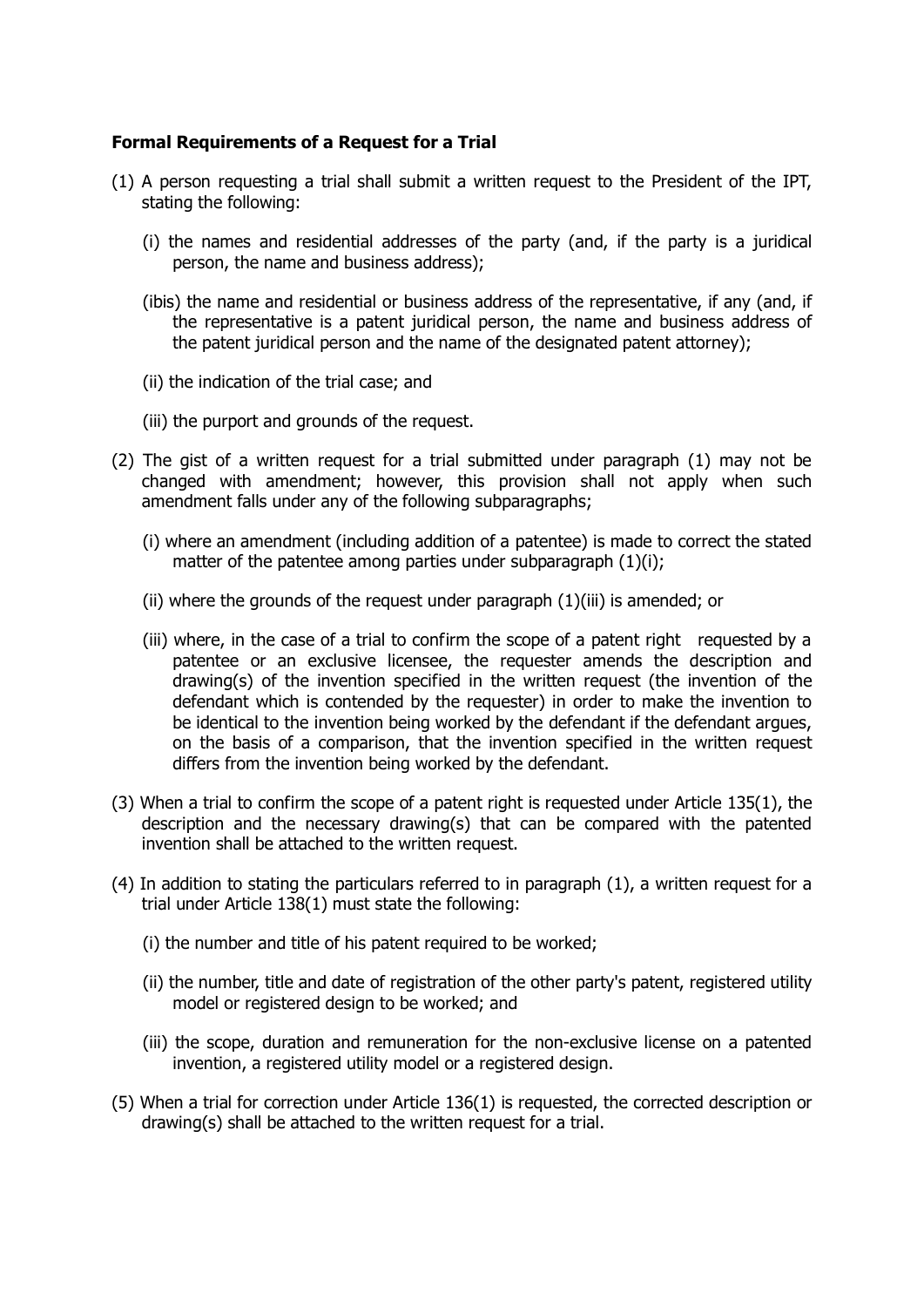## **Article 140bis**

## **Formal Requirements of a Request for a Trial against a Decision to Reject a Patent Application**

- (1) Notwithstanding Article 140(1), a person who requests a trial against a decision to reject a patent application under Article 132ter shall submit a written request to the President of the IPT stating the following:
	- (i) the name and residential address of the requester (if the requester is a juridical person, the name and business address);
	- (ibis) the name and residential or business address of the representative, if any (and, if the representative is a patent juridical person, the name and business address of the patent juridical person and the name of the designated patent attorney);
	- (ii) the filing date and application number of the application;
	- (iii) the title of the invention;
	- (iv) the date of the decision;
	- (v) the indication of the trial case; and
	- (vi) the purport and grounds of the request.
- (2) Where a request for a trial under paragraph (1) is amended, the gist of the request shall not be changed. However, this shall not apply under either of the following subparagraphs:
	- (i) where an amendment (including addition of a requester) is made to correct the stated matter of requester under subparagraph (1)(i); or
	- (ii) where the grounds of the request under subparagraph  $(1)(vi)$  are amended.

## **Article 141**

## **Dismissal of a Request for a Trial by a Ruling**

- (1) A presiding administrative patent judge shall order the requester to make an amendment within a designated period in either case of the following subparagraphs:
	- (i) where the written request for a trial does not comply with Articles 140(1) and (3) to (5) or 140bis(1);
	- (ii) where a trial-related procedure falls under any of the following items:
		- (a) where the procedure does not comply with Articles 3(1) or 6;
		- (b) where the fees under Article 82 have not been paid; or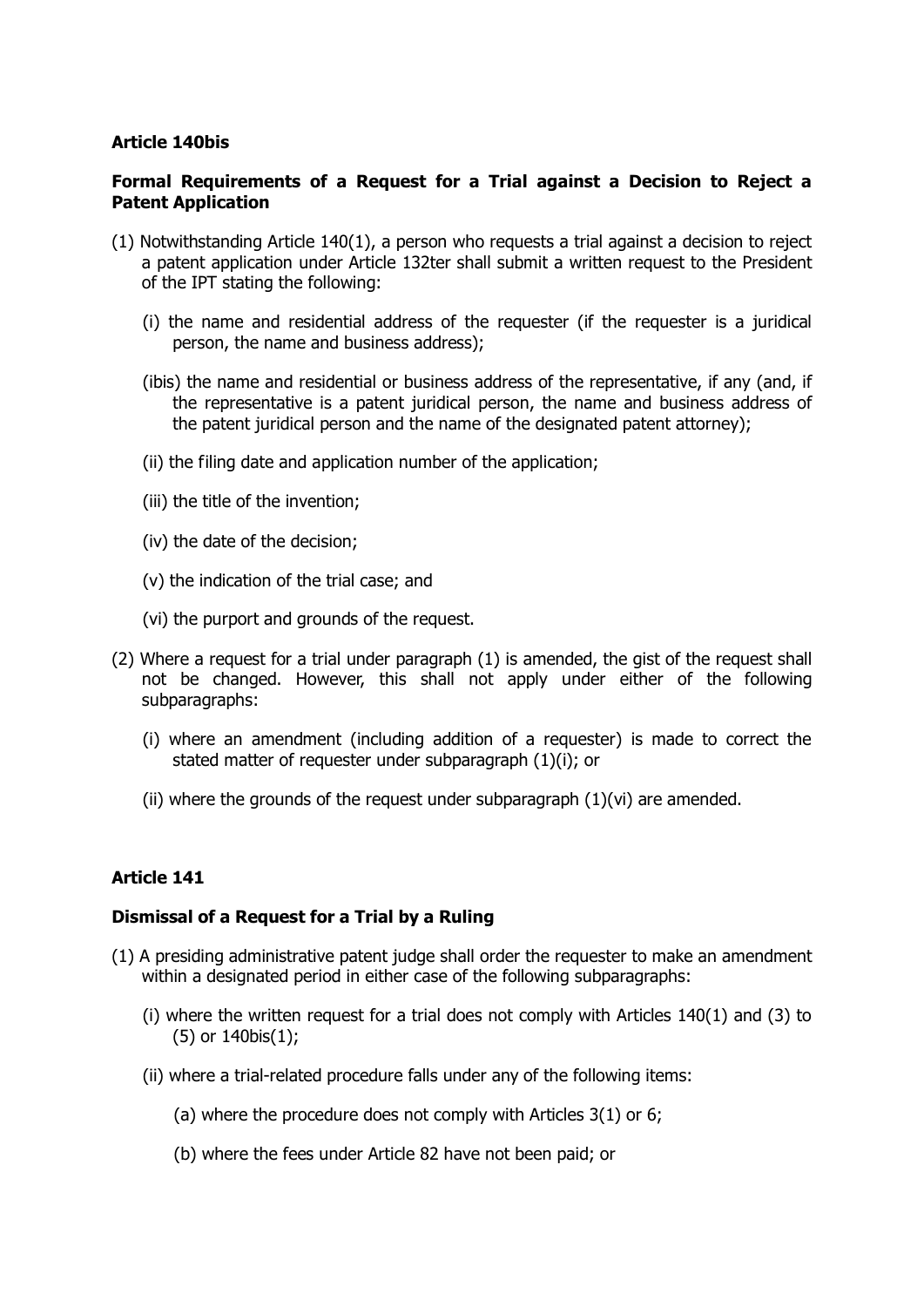- (c) where the procedure does not comply with the formalities prescribed in this Act or Presidential Decree.
- (2) Where a person ordered to make an amendment under paragraph (1) fails to do so within the designated period, the presiding administrative patent judge shall dismiss the written request for a trial by a ruling.
- (3) A ruling to dismiss a request for a trial under paragraph (2) shall be in writing and shall state the reasons for the ruling.
- (4) Deleted.
- (5) Deleted.
- (6) Deleted.

## **Dismissal of a Request for a Trial Containing Incurable Defects by a Trial Decision**

Where a request for a trial contains unlawful defects that cannot be corrected by amendment, the request may be dismissed by a trial decision without giving the defendant an opportunity to submit a written response.

## **Article 143**

## **Administrative Patent Judges**

- (1) When a trial is requested, the President of the IPT shall direct the administrative patent judges to handle the trial.
- (2) The qualifications of administrative patent judges shall be prescribed by Presidential Decree.
- (3) An administrative patent judge shall conduct official trial duties for a trial in an independent manner.

## **Article 144**

## **Designation of Administrative Patent Judges**

- (1) For each trial, the President of the IPT shall designate administrative patent judges to constitute a board under Article 146.
- (2) Where an administrative patent judge designated under paragraph (1) is ineligible to handle a trial, the President of the IPT may appoint another administrative patent judge to replace the designated administrative patent judge.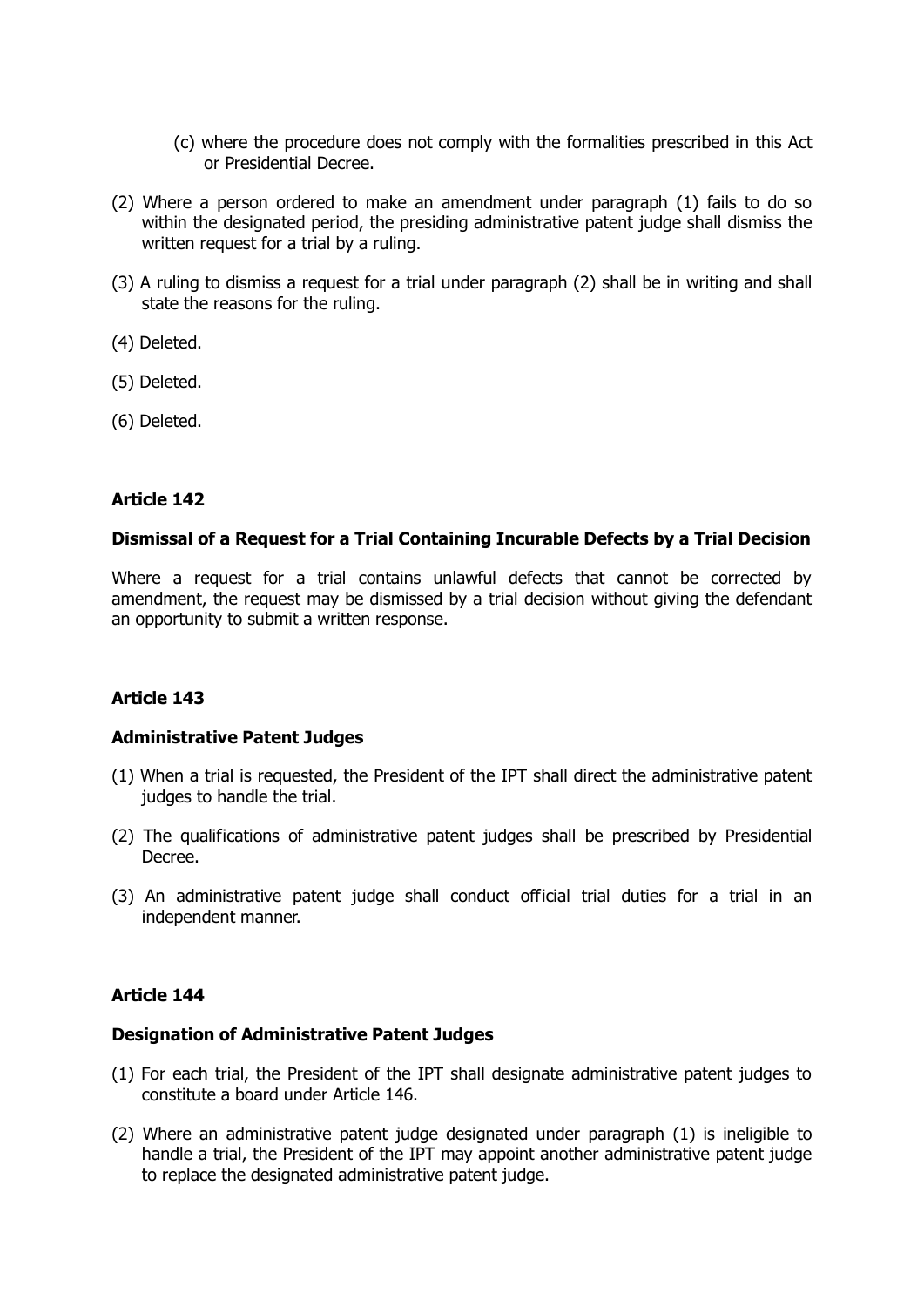#### **Presiding Administrative Patent Judge**

- (1) The President of the IPT shall select one of the administrative patent judges designated under Article 144(1) as the presiding administrative patent judge.
- (2) A presiding administrative patent judge shall preside over all matters related to the trial.

## **Article 146**

#### **Board for a Trial**

- (1) A trial must be conducted by a board of three or five administrative patent judges.
- (2) The board referred to in paragraph (1) shall make its decisions by a majority vote.
- (3) The consultations of administrative patent judges shall not be open to the public.

## **Article 147**

#### **Submission of a Written Response etc.**

- (1) When a trial has been requested, the presiding administrative patent judge shall deliver a copy of the written request to the defendant and shall give the defendant an opportunity to submit a written response within a designated period.
- (2) Upon receipt of the written response under paragraph (1), the presiding administrative patent judge shall deliver a copy of the written response to the requester.
- (3) The presiding administrative patent judge may directly interrogate the parties in relation to the trial.

## **Article 148**

#### **Exclusion of an Administrative Patent Judge**

An administrative patent judge shall be excluded from exercising his functions in a trial where the administrative patent judge falls under any of the following subparagraphs:

- (i) the administrative patent judge or the present or former spouse of the administrative patent judge is a party or intervener;
- (ii) the administrative patent judge is or was a blood relative of a party or intervener;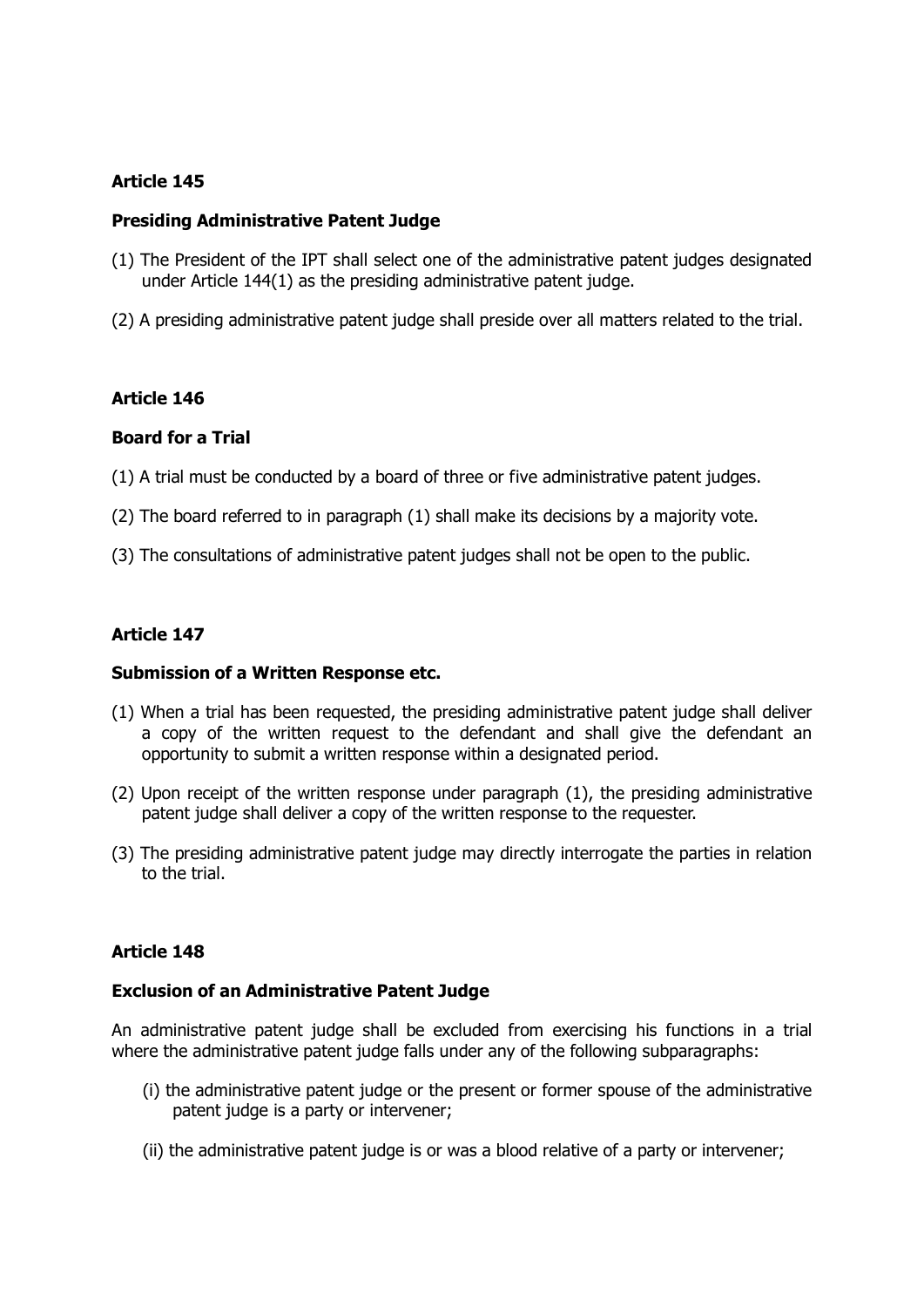- (iii) the administrative patent judge is or was a legal representative of a party or intervener;
- (iv) the administrative patent judge has become a witness or expert witness or was an expert witness;
- (v) the administrative patent judge is or was a representative of a party or intervener;
- (vi) the administrative patent judge participated as an examiner or administrative patent judge in a decision to grant a patent or a trial decision related to the case; or
- (vii) the administrative patent judge has a direct interest.

## **Request for Exclusion**

Where there are grounds for exclusion under Article 148, a party or intervener may request that an administrative patent judge be excluded.

## **Article 150**

#### **Recusation of an Administrative Patent Judge**

- (1) In circumstances where the participation of an administrative patent judge would prejudice the fairness of a trial, a party or intervener may present a petition to recuse the administrative patent judge.
- (2) After a party or intervener has made a written or oral statement with regard to a case before an administrative patent judge, the party or intervener may not present a petition to recuse the administrative patent judge, except when the party or intervener did not know grounds for recusation existed or the grounds for recusation arose later.

## **Article 151**

#### **Indication of Grounds for Exclusion or Recusation**

- (1) A person who presents a petition for exclusion or recusation under Articles 149 or 150 shall submit a document to the President of the IPT stating the grounds for the petition. However, in oral proceedings, an oral statement may be made.
- (2) The underlying causes for exclusion or recusation must be substantiated within three days from the date on which the petition was presented.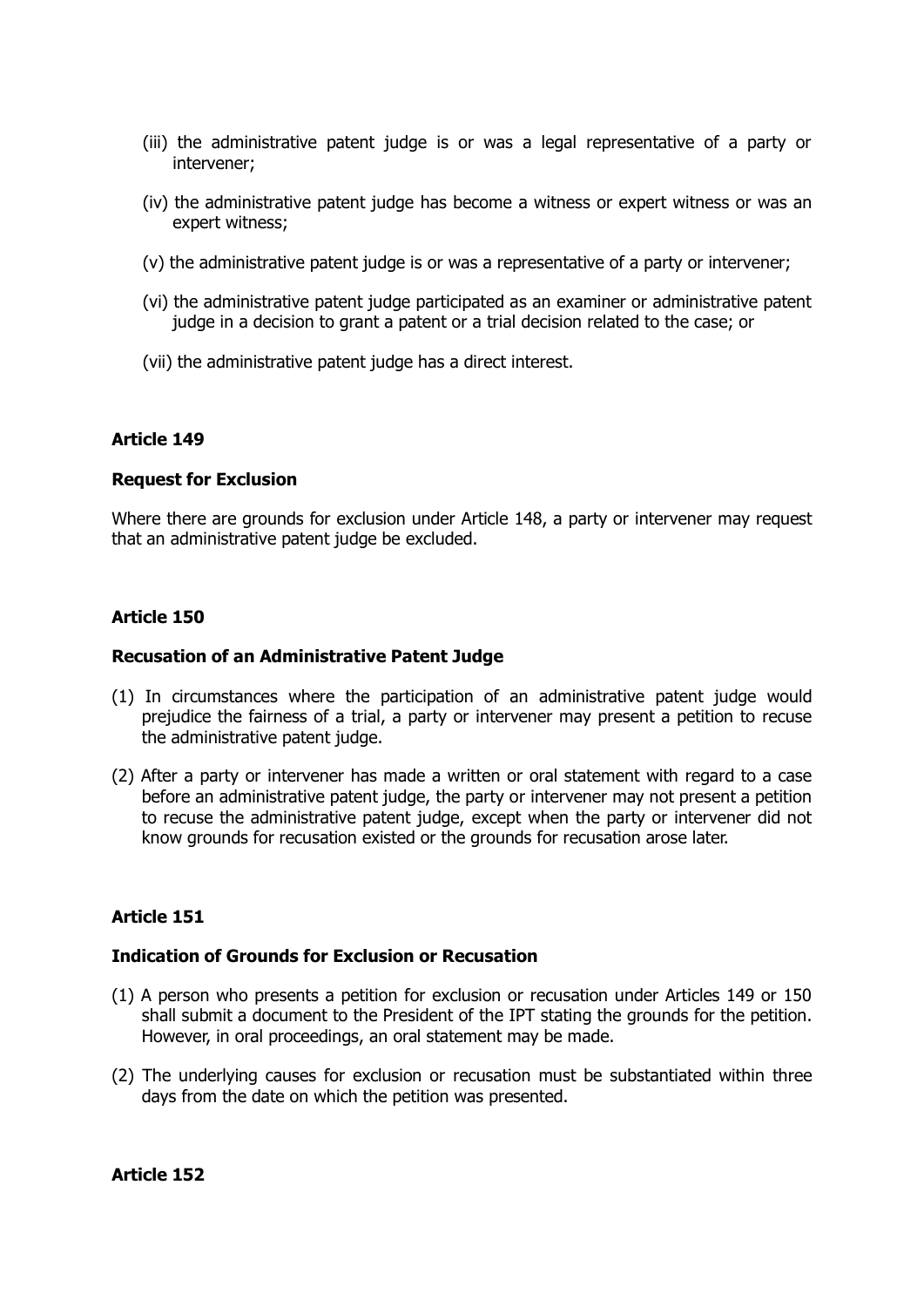## **Ruling on a Petition for Exclusion or Recusation**

- (1) A ruling on a petition for exclusion or recusation shall be made by trial.
- (2) An administrative patent judge subject to a petition for exclusion or recusation may not participate in the trial of the petition. However, he/she may state an opinion.
- (3) A ruling made under paragraph (1) shall be in writing and shall state the grounds for the ruling.
- (4) An appeal may not be made against a ruling made under paragraph (1) of this Article.

## **Article 153**

## **Suspension of Trial proceedings**

When a petition for exclusion or recusation has been presented, trial proceedings shall be suspended until a ruling has been made, except when the trial requires urgent attention.

## **Article 153bis**

## **Administrative patent judges Recusing Themselves**

Where Articles 148 or 150 apply to administrative patent judges, the administrative patent judges may recuse themselves from trial proceedings related to the case with the consent of the President of the IPT.

## **Article 154**

## **Trial Proceedings etc.**

- (1) Trial proceedings are conducted by oral proceedings or documentary proceedings. However, when a concerned party requests oral proceedings, the trial proceedings must be conducted by oral proceedings unless a trial decision can obviously be made by documentary proceedings alone.
- (2) deleted.
- (3) Except when public order or morality is likely to be injured, oral proceedings are conducted in public.
- (4) Where trial proceedings are conducted by oral proceedings in accordance with paragraph (1), the presiding administrative patent judge shall designate the date and place of the hearings and deliver a document containing such information to the parties and interveners of the case unless the parties or interveners have already been notified.
- (5) Where trial proceedings are conducted by oral proceedings under paragraph (1), an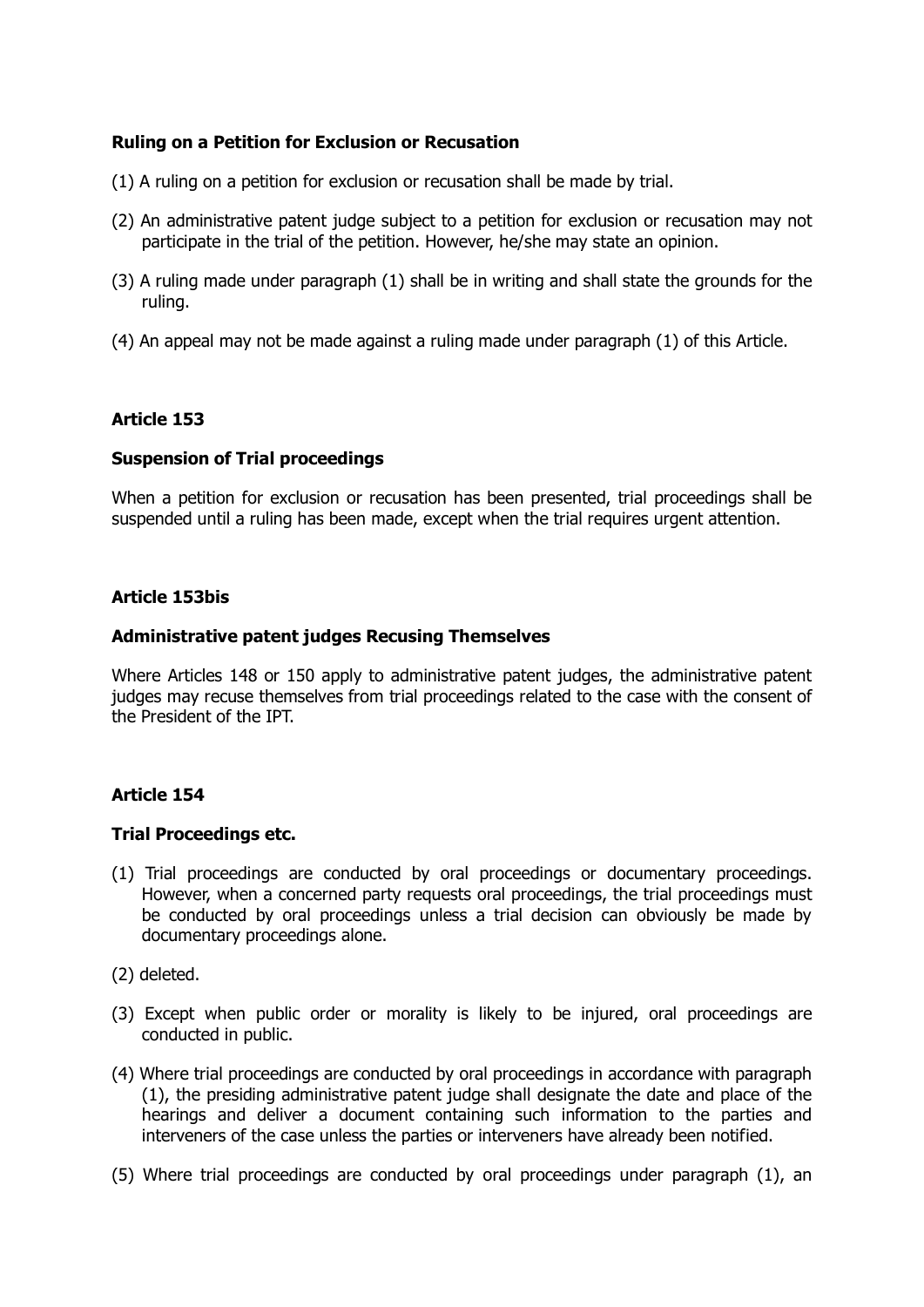official designated by the President of the IPT shall, under the direction of the presiding administrative patent judge, prepare a protocol setting forth the gist of the proceedings and other necessary matters for every designated date.

- (6) The presiding administrative patent judge and the official who has prepared the protocol under paragraph (5) shall sign the protocol and affix their seals to the protocol.
- (7) Articles 153, 154 and 156 to 160 of the Civil Procedure Act apply *mutatis mutandis* to the protocol under paragraph (5).
- (8) Articles 143, 259, 299 and 367 of the Civil Procedure Act apply mutatis mutandis to a trial.

### **Article 155**

#### **Intervention**

- $(1)$  A person with the right to request a trial under Article 139 $(1)$  may intervene in the trial before the closure of the trial proceedings.
- (2) An intervener under paragraph (1) may continue a trial even after the request for the trial has been withdrawn by the original party.
- (3) A person with an interest in the result of a trial may intervene in the trial before the closure of the trial proceedings to assist one of the parties.
- (4) An intervener under paragraph (3) may undertake every trial-related procedure.
- (5) Where grounds for suspending a trial proceeding apply to an intervener under paragraphs (1) or (3), the suspension is also effective against the original party.

### **Article 156**

#### **Request for an Intervention and Ruling thereon**

- (1) To intervene in a trial, a person shall submit a request for an intervention to the presiding administrative patent judge.
- (2) The presiding administrative patent judge shall deliver the copy of a request for an intervention to the parties and other interveners and give them an opportunity to submit arguments within a designated period.
- (3) Where a request for an intervention is made, the ruling shall be made by a trial.
- (4) The ruling under paragraph (3) shall be in writing and shall state the grounds for the ruling.
- (5) An appeal may not be made against the ruling under paragraph (3).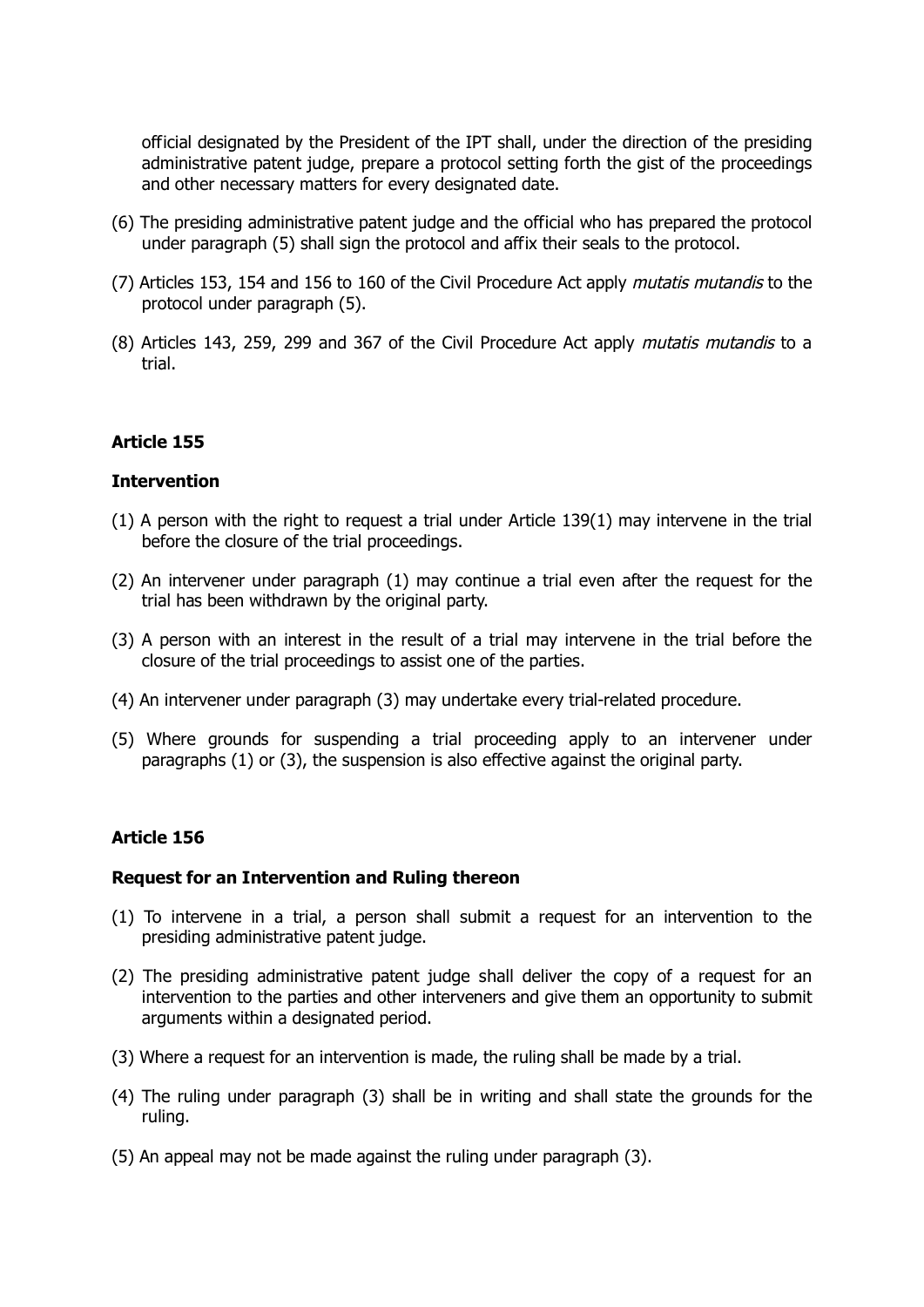### **Taking and Preserving Evidence**

- (1) For a trial, evidence may be taken or preserved upon a petition of a party, intervener, interested party or ex officio.
- (2) The provisions of the Civil Procedure Act related to taking and preserving evidence apply mutatis mutandis to any taking and preserving of evidence under paragraph (1). However, the administrative patent judge may not impose a fine for negligence, or order a person to appear or require the deposit of money as security.
- (3) A request to preserve evidence must be made to the President of the IPT before a request for a trial and to the presiding administrative patent judge of the case while the trial is pending.
- (4) Where the petition for preservation of evidence has been made under paragraph (1) before a request for a trial, the President of the IPT designates an administrative patent judge to be responsible for the petition.
- (5) Where evidence has been taken or preserved  $ex$  officio under paragraph (1), the presiding administrative patent judge shall notify the parties, interveners and interested parties accordingly and shall give them an opportunity to submit written arguments within a designated period.

# **Article 158**

### **Continuation of Trial Proceedings**

Notwithstanding the failure of a party or intervener to take any proceedings within the period prescribed by law or designated under this Act, or the failure to appear on the date designated under Article 154(4), the presiding administrative patent judge may proceed with the trial proceedings.

# **Article 159**

### **Ex officio Trial Proceedings**

- (1) Grounds that have not been pleaded by a party or intervener in a trial may be reviewed; however, in such cases, the parties and interveners shall be given an opportunity within a designated period to state their opinions regarding the grounds.
- (2) In a trial, a review may not be made on the purport of a request which is not requested by the requester.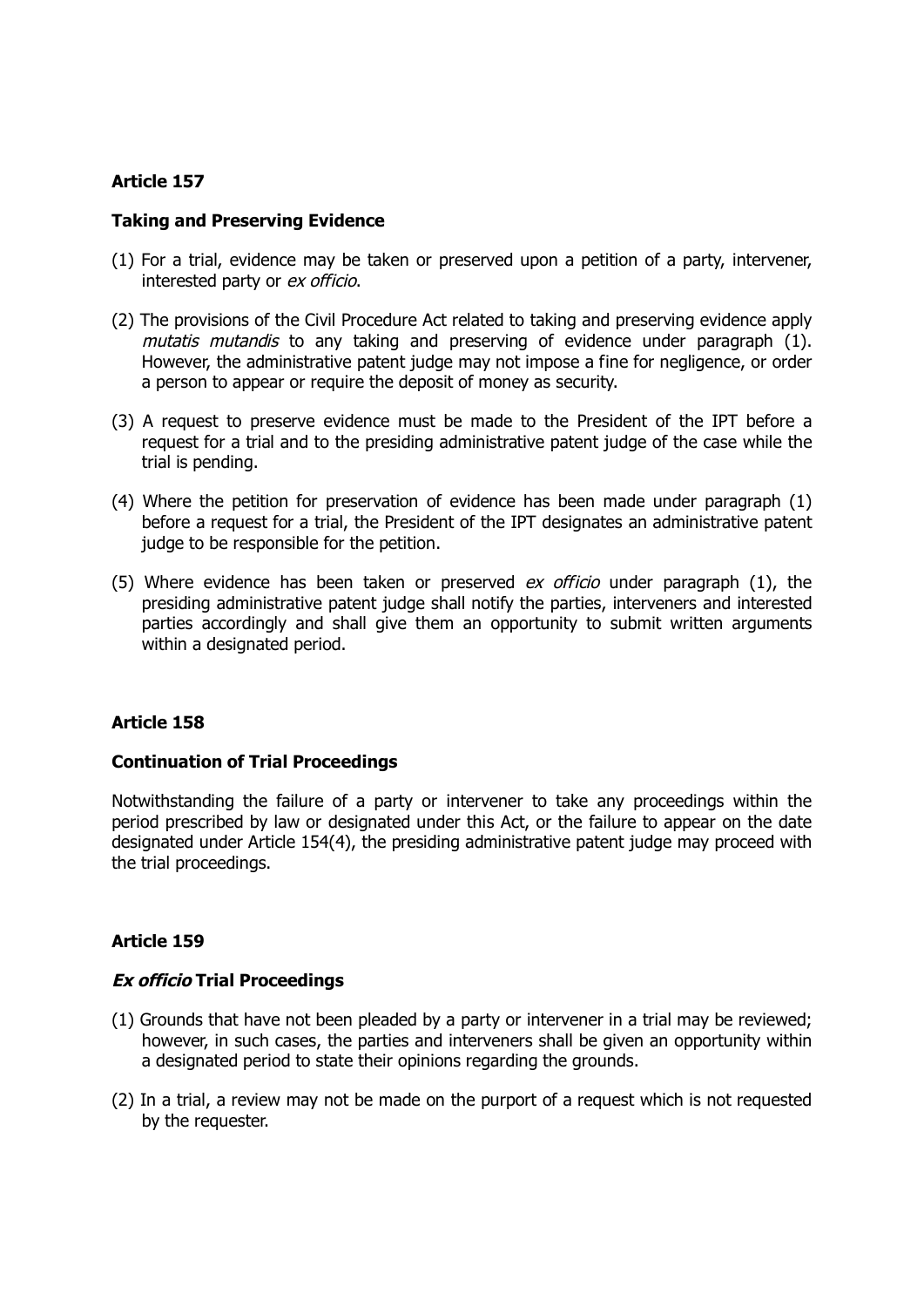### **Joint or Separate conduct of Trial Proceedings or Trial Decisions**

When reviewing two or more trial proceedings where one or both parties are the same, an administrative patent judge may either conduct the proceedings or make trial decisions jointly or separately.

### **Article 161**

#### **Withdrawal of a Request for a Trial**

- (1) A request for a trial may be withdrawn by the requester before the trial decision has become final and binding; however, the consent of the defendant for the withdrawal shall be obtained where a response has already been submitted.
- (2) Where a request for a trial for invalidating a patent under Article 133(1) or for confirming the scope of a patent right under Article 135 has been made with regard to two or more claims, the request may be withdrawn for each of the claims.
- (3) Where a request for a trial or a request for a trial for each claim is withdrawn under paragraphs (1) or (2), the request is deemed never to have been made.

### **Article 162**

### **Trial Decision**

- (1) Except as otherwise stipulated, a trial is concluded by a trial decision.
- (2) A trial decision under paragraph (1) shall be in writing, and it shall be signed and sealed by the administrative patent judges who made the trial decision; the trial decision must state the following:
	- (i) the number of the trial;
	- (ii) the name and residential address of the parties and interveners (or, if the party or intervener is a juridical person, the name and business address);
	- (iibis) the name and residential or business address of the representative, if any (or, if the representative is a patent juridical person, the name and business address of the patent juridical person and the name of the designated patent attorney);
	- (iii) the indication of the trial case;
	- (iv) the text of the trial decision (including the scope, duration and remuneration in trial cases under Article 138);
	- (v) the reasons for the trial decision (including the purport of the request and a gist of the grounds for the request); and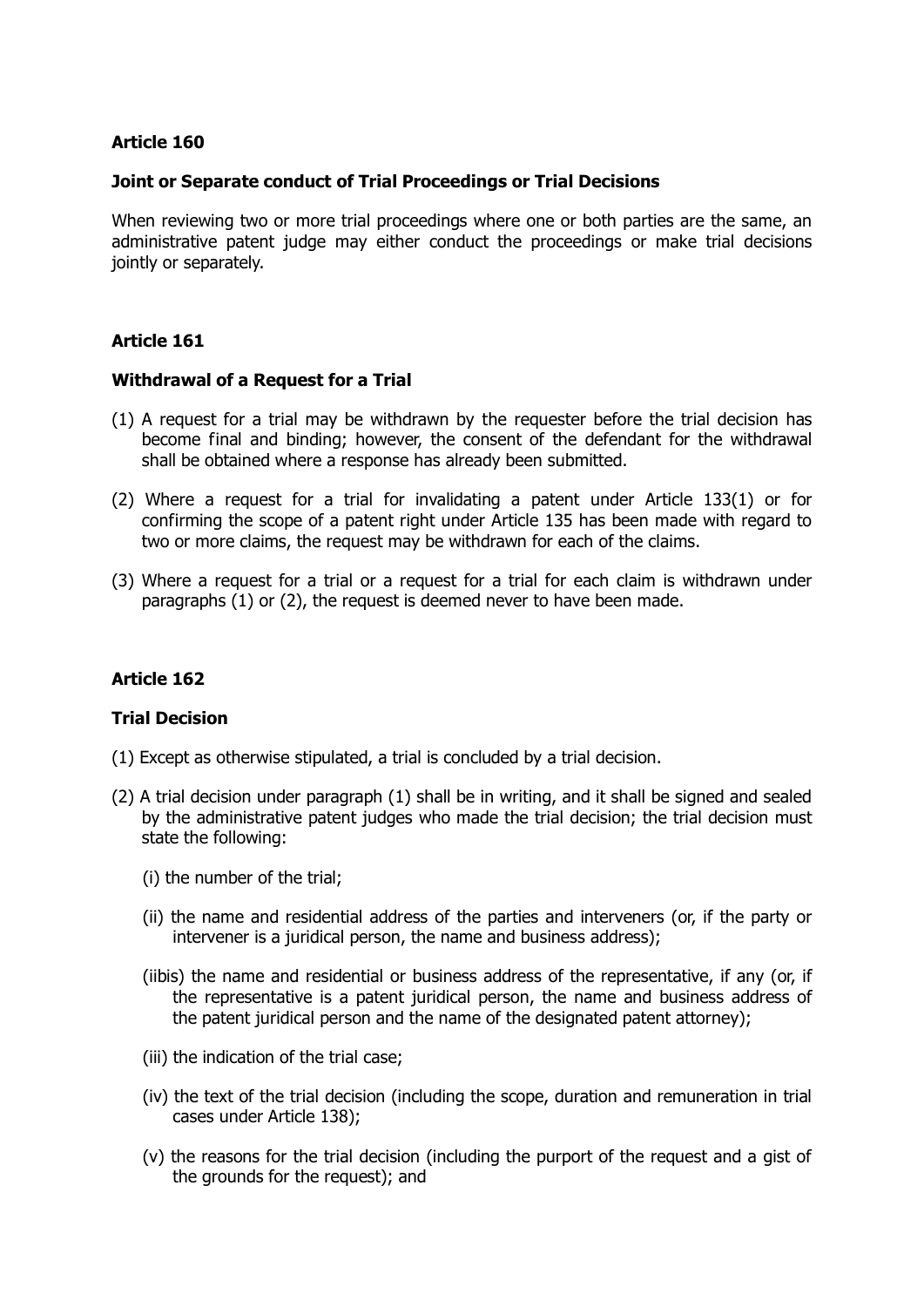- (vi) the date of the trial decision.
- (3) When ready to make a trial decision after a thorough review of a case, the presiding administrative patent judge shall notify the parties and interveners of the closure of the trial proceedings.
- (4) After giving notification of the closure of trial proceedings under paragraph (3), if necessary, the presiding administrative patent judge may reopen the review upon the petition of a party or an intervener or ex officio.
- (5) A trial decision is made within twenty days of the date on which the notification of the closure of trial proceedings is served under paragraph (3).
- (6) When a trial decision or a ruling has been made, the presiding administrative patent judge shall deliver a certified copy of the trial decision or the ruling to the parties, interveners, and persons who have requested intervention to the trial but have been rejected.

### **Res Judicata**

Where a trial decision under this Act has become final and binding, a person may not request a trial on the basis of the same facts and evidence, unless the final and binding trial decision is a dismissal.

### **Article 164**

#### **Relation to Litigation**

- (1) A trial proceedings may, if necessary, be suspended until a trial decision of another trial becomes final and binding or litigation procedures related are concluded.
- (2) The Court may, if considered necessary in the litigation procedures, suspend the litigation procedures until a trial decision on the patent becomes final and binding.
- (3) Where litigation related to the infringement of a patent right or exclusive license is filed and when litigation procedures have been terminated, the relevant Court must notify the President of the IPT accordingly.
- (4) Where an invalidation trial etc. of a patent is requested in response to a legal action against an infringement of a patent right or exclusive license under paragraph (3), the President of the IPT must notify the relevant Court under paragraph (3) accordingly. The same applies when a ruling to dismiss a request for a trial, a trial decision or a withdrawal of the request has occurred.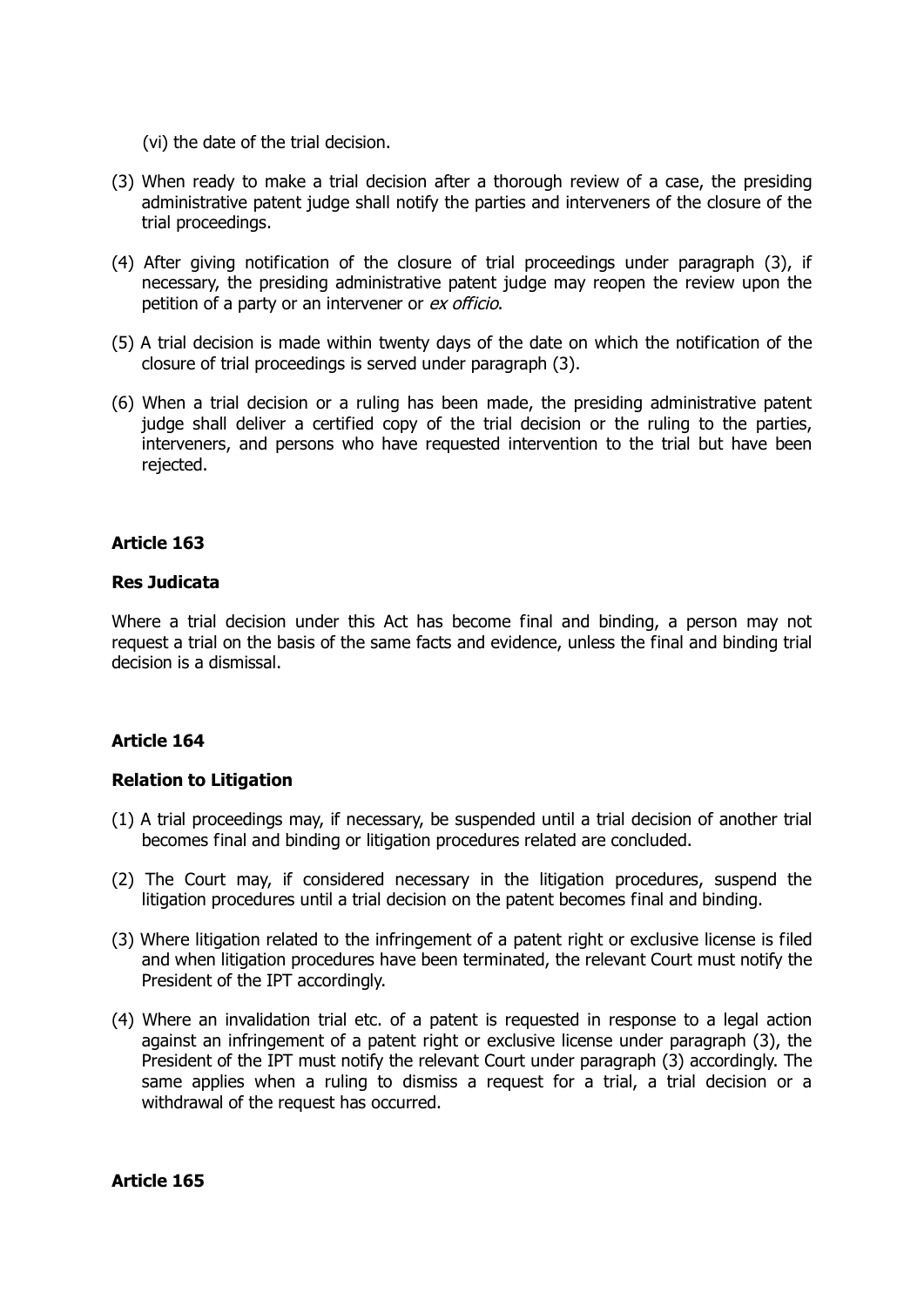### **Costs of a Trial**

- (1) The imposition of costs of a trial under Articles  $133(1)$ ,  $134(1)$ ,  $135$  and  $137(1)$  is decided either by a trial decision if a trial is terminated by a trial decision, or by a ruling if the trial is terminated in a manner other than by a trial decision.
- (2) Articles 98 to 103, 107(1) and (2), 108, 111, 112 and 116 of the Civil Procedure Act apply *mutatis mutandis* to the costs of trials under paragraph (1).
- (3) The requester shall bear the costs of trials under Article 132ter and 136 or 138.
- (4) Article 102 of the Civil Procedure Act applies *mutatis mutandis* to the costs borne by the requester under paragraph (3).
- (5) Upon the request of a concerned party, the President of the IPT shall determine the total costs of a trial after the trial decision or ruling has become final and binding.
- (6) The extent, amount and payment of the costs of a trial, as well as the payment of the costs for undertaking any procedural acts in the trial, are governed by the relevant provisions of the Act of Civil Procedure Costs, unless they are incompatible.
- (7) The payment that a party has paid or will pay to a patent attorney who represents the party in a trial is considered an element of the trial costs within the extent of the costs prescribed by the Commissioner of the KIPO. If two or more patent attorneys represent the party in a trial, the party is deemed to have been represented by a single patent attorney.

### **Article 166**

### **Title of Enforcement of Costs or Remuneration**

A final and binding ruling under this Act on the costs of a trial decided by the President of the IPT or on the remuneration decided by the administrative patent judge, has the same effect as an enforceable title of liability; an official of the IPT shall give the enforceable writ.

**Article 167**

**Deleted**

**Article 168**

**Deleted**

**Article 169**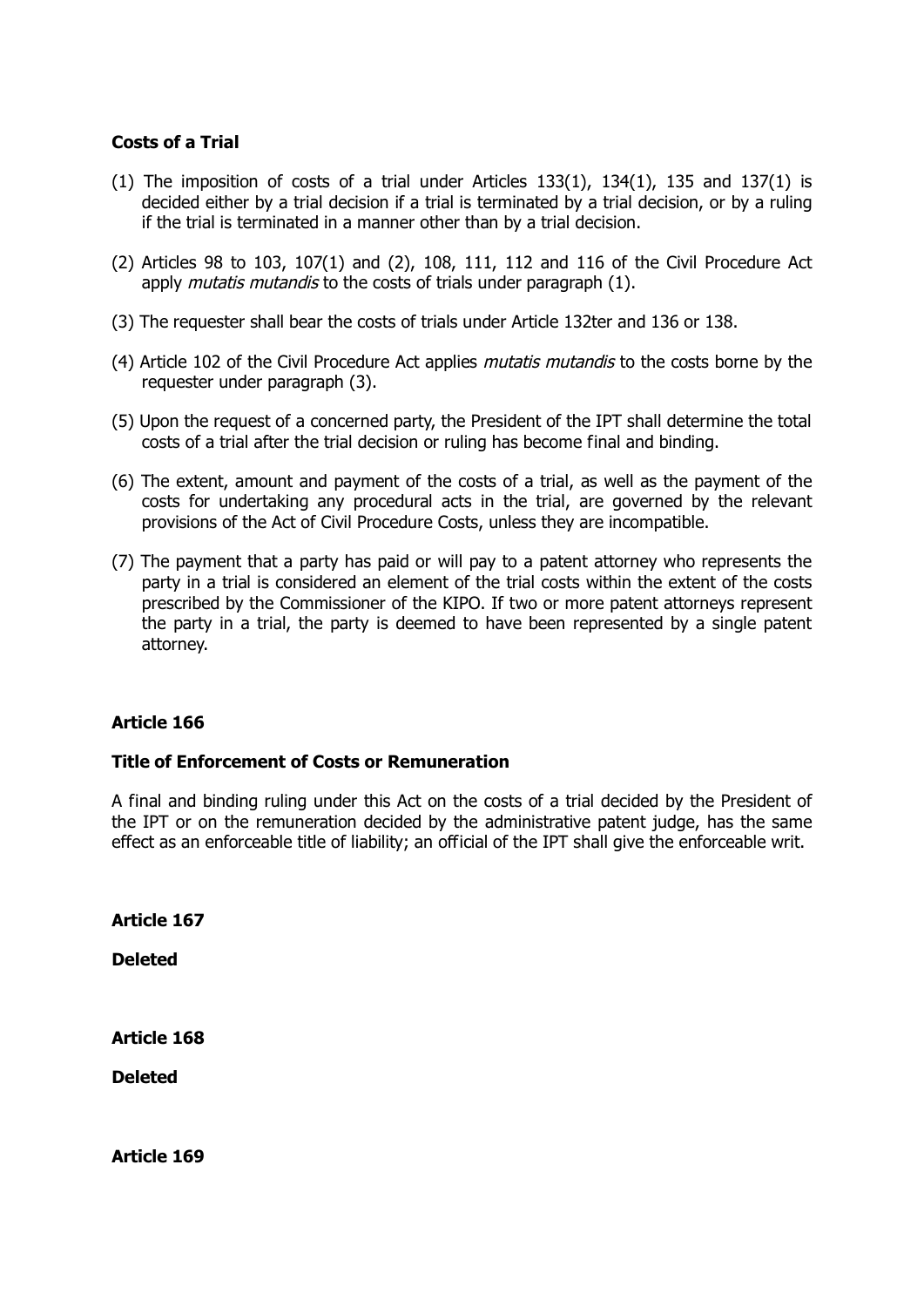# **Deleted**

# **Article 170**

# **Mutatis Mutandis Application of Provisions on Examination to Trial against a Decision to Reject a Patent Application**

- (1) Articles  $47(1)(i)$  and (ii), 51, 63 and 66 apply *mutatis mutandis* to a trial against a decision to reject a patent application . In such cases, in the main sentence of Article 51(1), the expression "Article  $47(1)(ii)$  or (iii)" reads "Article  $47(1)(ii)$ ", and "an amendment" reads "an amendment (except an amendment filed before a request for a trial against a decision to reject a patent application under Article 132ter)".
- (2) Article 63, which applies *mutatis mutandis* under paragraph  $(1)$ , applies only if new grounds for rejection have been found that differ from the original grounds for a decision of rejection.

# **Article 171**

### **Special Provisions for a Trial against a Decision to Reject a Patent Application**

Articles 147(1) and (2), 155 and 156 shall not apply to a trial against a decision to reject a patent application or a decision of reject an application to register an extension of the term of a patent right.

# **Article 172**

# **Effects of Examination Proceedings**

Proceedings previously undertaken during the course of an examination remain effective in a trial against a decision to reject a patent application or a decision to reject an application to register an extension of the term of a patent right.

**Articles 173**

**Deleted**

**Articles 174**

**Deleted**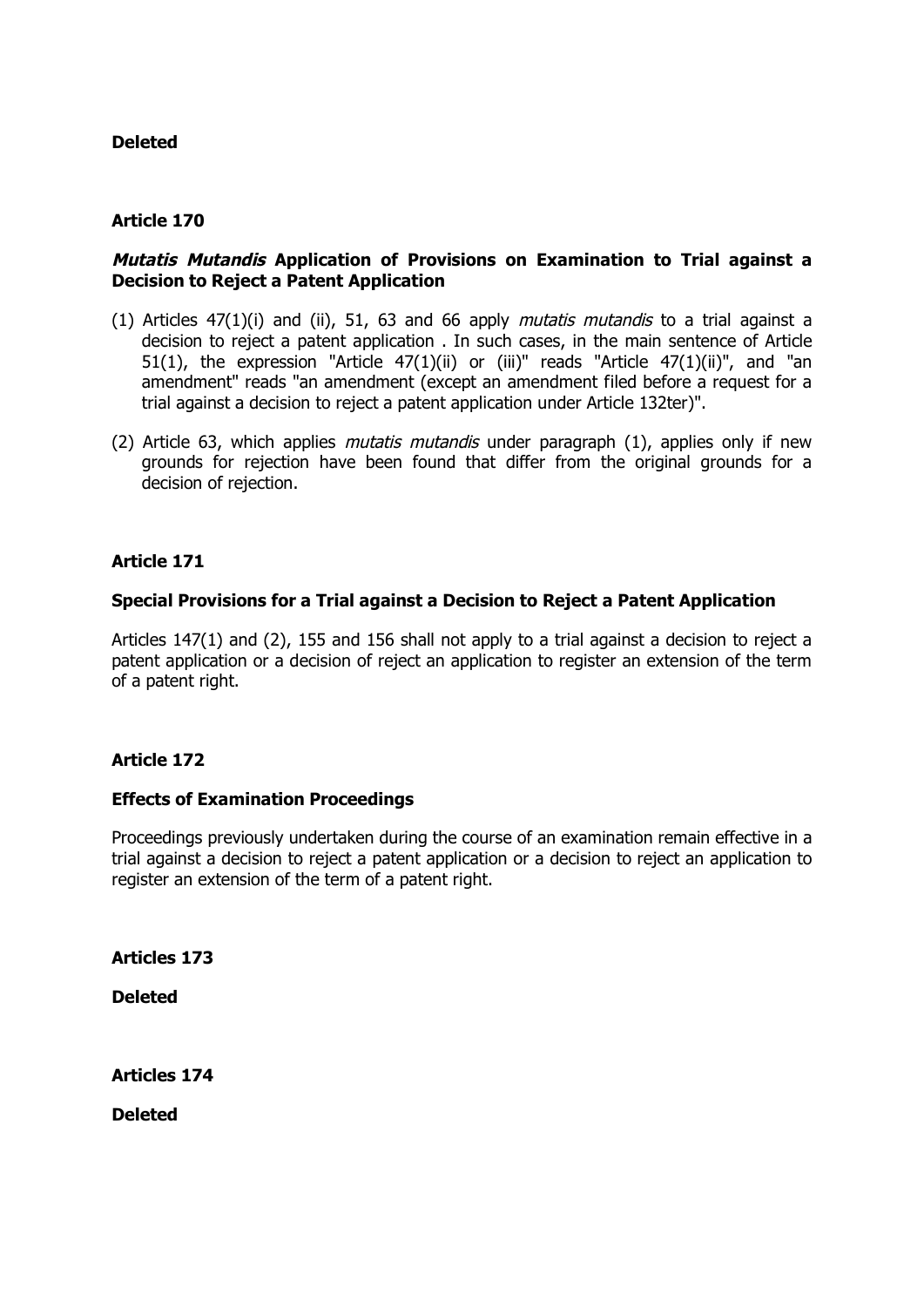# **Deleted**

# **Article 176**

### **Cancellation of a Decision of Rejection etc.**

- (1) Where an administrative patent judge considers that a request for a trial under Article 132ter is well grounded, the administrative patent judge shall cancel the examiner's decision to reject a patent application or an application to register an extension of the term of a patent right as a trial decision.
- (2) Where a decision to reject a patent application or an application to register an extension of the term of a patent right is cancelled in a trial, a trial decision that the issue shall be submitted for examination can be made.
- (3) In a trial decision under paragraphs (1) and (2) of this Article, the reasons constituting the basis for the cancellation are binding on the examiner in that specific case.

**Article 177**

**Deleted**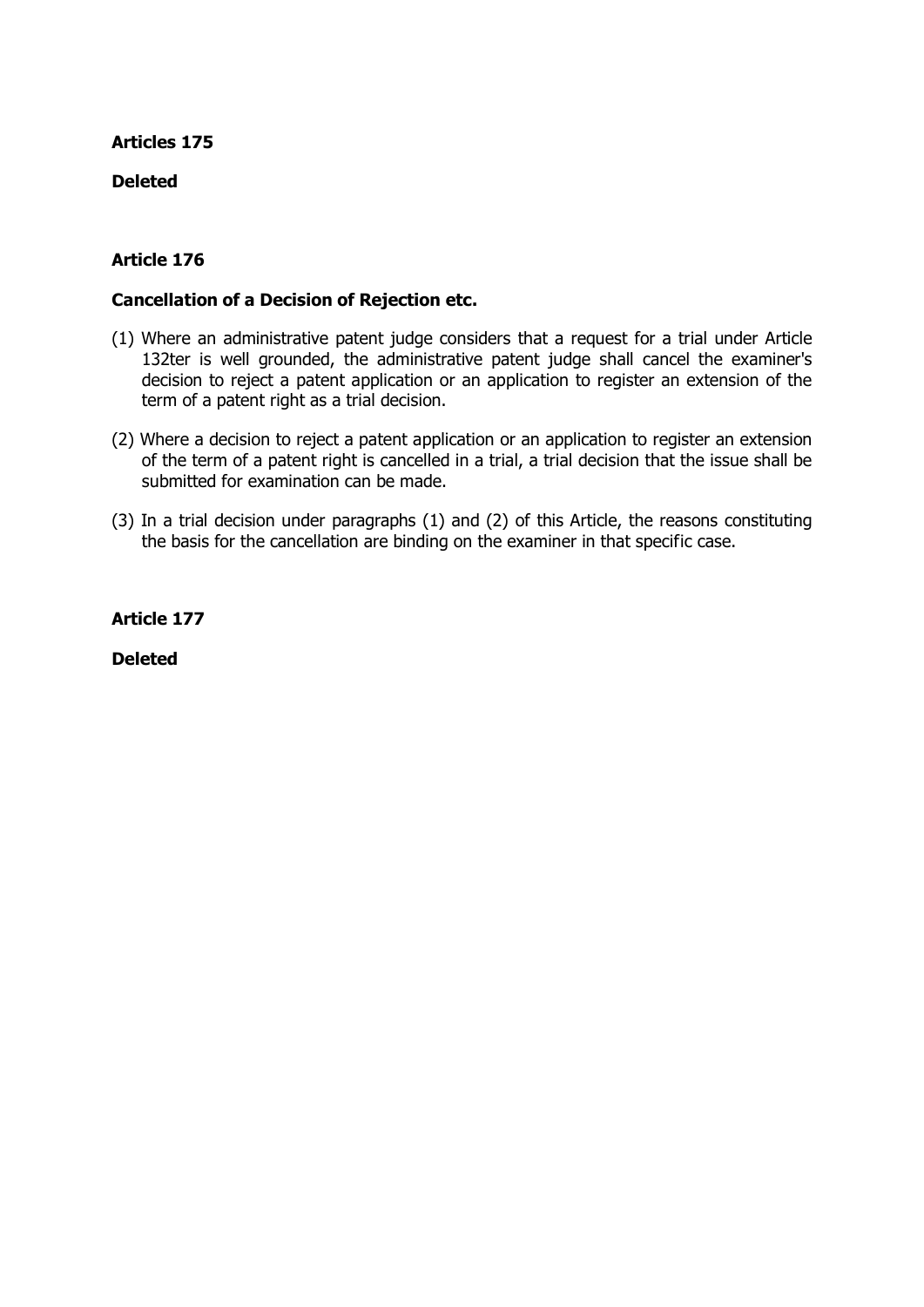# **CHAPTER VIII RETRIAL**

# **Article 178**

### **Request for a Retrial**

- (1) Any party may request a retrial against a trial decision that has become final and binding.
- (2) Articles 451 and 453 of the Civil Procedure Act apply *mutatis mutandis* to a request for a retrial under paragraph (1).

### **Article 179**

### **Request for a Retrial on Trial Decision of Fraudulent**

- (1) Where the parties in a trial colluded to bring about a trial decision that damages the rights or interests of a third party, the third party may request a retrial against a trial decision that has become final and binding.
- (2) In a request for a retrial under paragraph (1), the parties of the trial must be joint defendants.

### **Article 180**

### **Period for Requesting a Retrial**

- (1) A retrial must be requested within thirty days of the date on which the requester becomes aware of the grounds for a retrial after the trial decision has become final and binding.
- (2) Where a retrial is requested because of defects in an authority of representation, the period designated in paragraph (1) is counted from the day after the date on which the requester or the requester's legal representative becomes aware, by means of a delivery of a certified copy of the trial decision, that the trial decision has been given.
- (3) A person may not request a retrial more than three years after the date on which the trial decision became final and binding.
- (4) Where grounds for a retrial arise after a trial decision becomes final and binding, the period prescribed in paragraph (3) is counted from the day after the date on which the grounds arose.
- (5) Paragraphs (1) and (3) shall not apply to a request for a retrial made on the grounds that the trial decision conflicts with an earlier trial decision that is final and binding.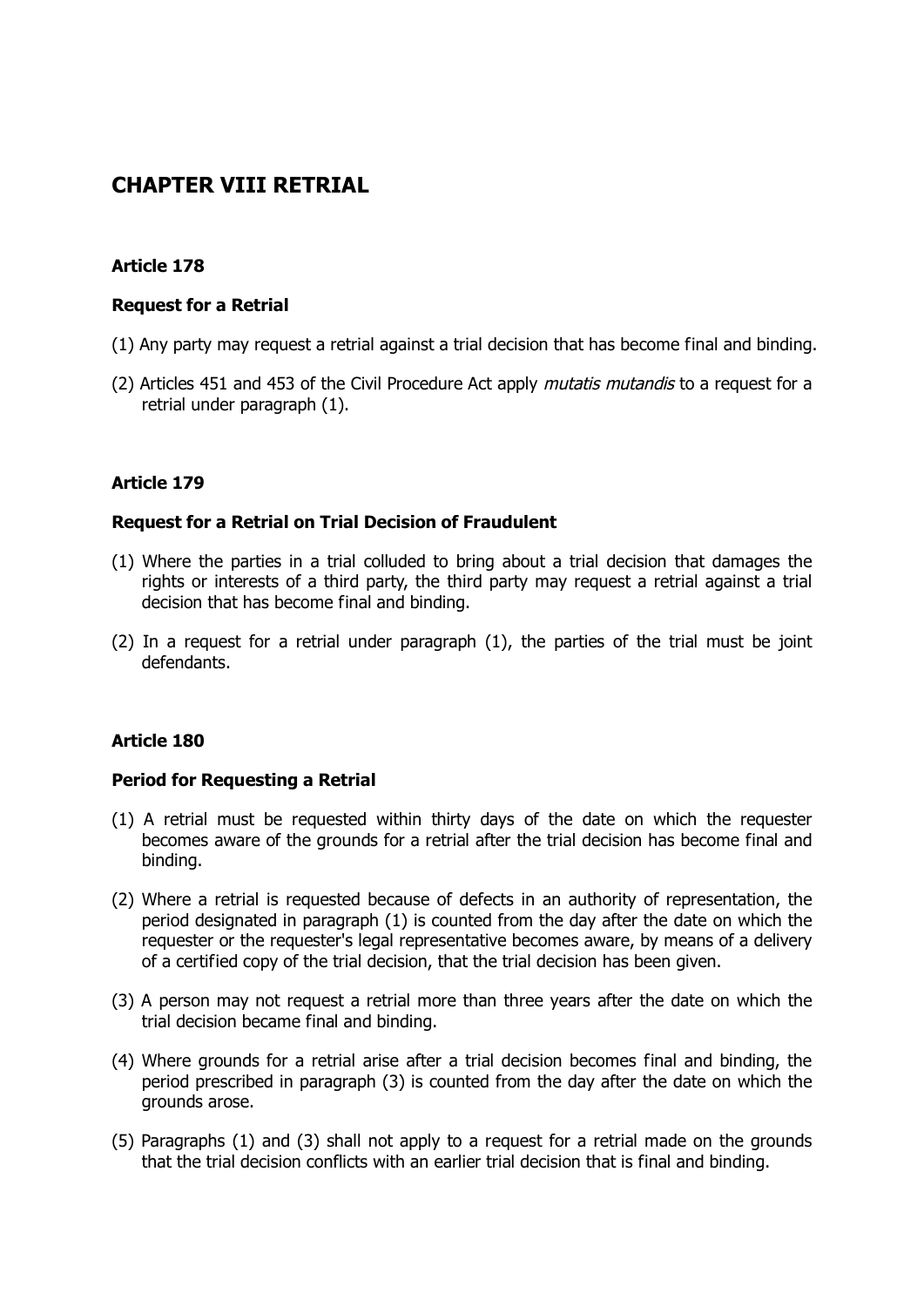### **Restriction on Effects of a Patent Right Restored by a Retrial**

- (1) In any of the following cases, a patent right is not effective for any product imported into the Republic of Korea, or manufactured or acquired in good faith in the Republic of Korea, after a trial decision has become final and binding but before a request for a retrial is registered:
	- (i) where the patent right whose patent or registration of the extension of the term was concluded to be invalid, has been restored by a retrial;
	- (ii) after a trial decision that a working did not fall under the scope of the patent right became final and binding, where a trial decision to the contrary at a retrial has become final and binding; or
	- (iii) after a trial decision to reject a patent application or an application to register an extension of the term of a patent right was became final and binding, where the establishment of a patent right or the extension of the term of a patent right has been registered through a retrial.
- (2) A patent right under paragraph (1) of this Article does not extend to any of the following acts:
	- (i) working the invention concerned in good faith after the trial decision has become final and binding but before a request for a retrial is registered;
	- (ii) In the case of an invention of a product, acts of manufacturing, assigning, leasing, importing or offering for assignment or lease any product used exclusively for manufacturing the said product in good faith after a trial decision has become final and binding but before a request for a retrial is registered; and
	- (iii) In the case of an invention of a process, acts of manufacturing, assigning, leasing, importing or offering for assignment or lease any product used exclusively for working the said process in good faith after a trial decision has become final and binding but before a request for a retrial is registered.

# **Article 182**

### **Non-exclusive License for Prior User of a Patent Right Restored by a Retrial**

For cases that fall under any subparagraph of Article 181(1), when a person has, in good faith, worked an invention as a business in the Republic of Korea, or has been making preparations to work the invention, after a trial decision became final and binding but before a request for a retrial is registered, the person is entitled to have a non-exclusive license on the patent right within the scope of the objective of the invention or the business related to the invention that the person is working or making preparations to work.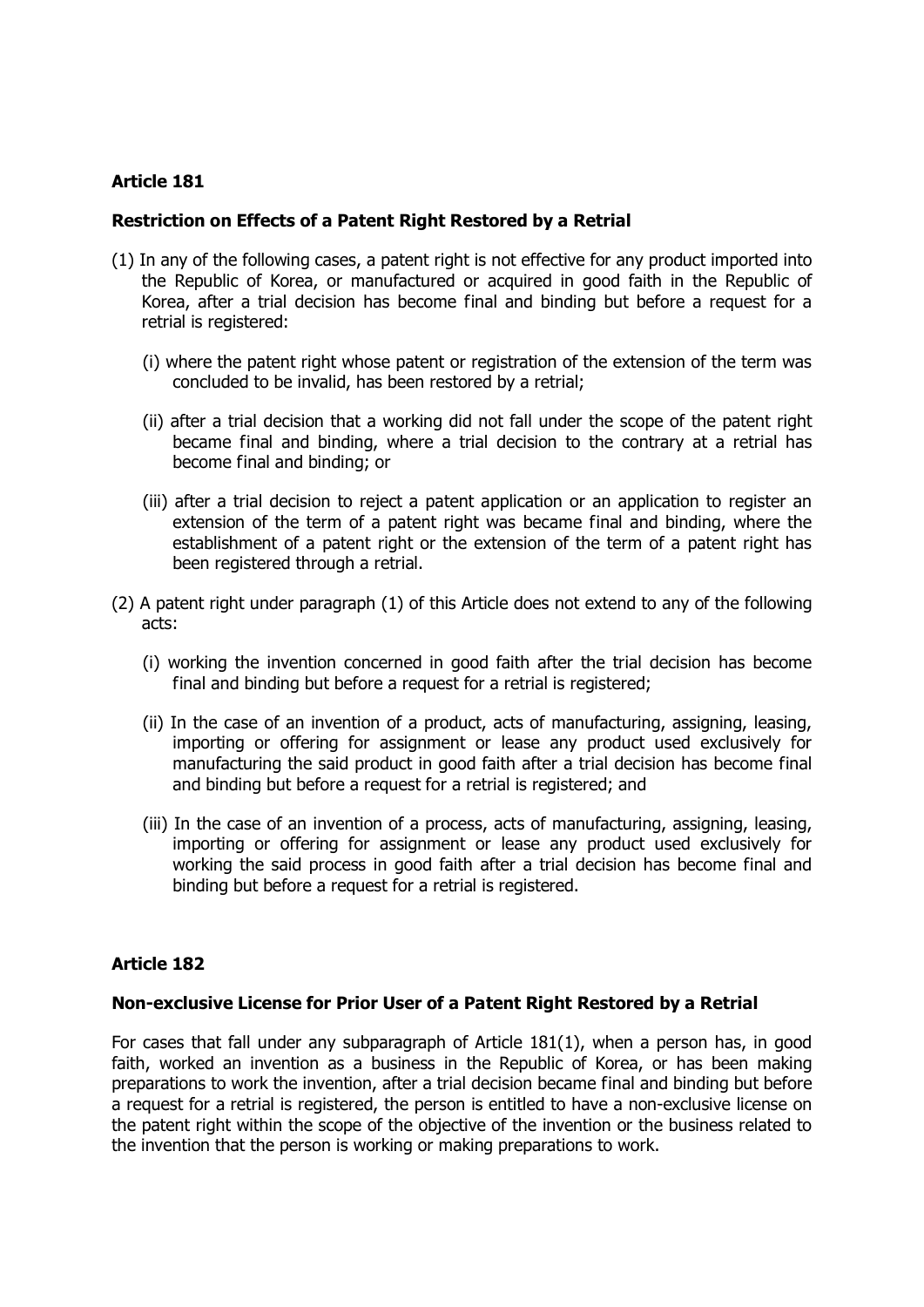### **Non-exclusive License for Person Deprived of a Non-exclusive License by a Retrial**

- (1) Where, after a trial decision to grant a non-exclusive license under Article 138(1) or (3) has become final and binding, a trial decision to the contrary becomes final and binding at a retrial, a person who has, in good faith, worked the invention as a business in the Republic of Korea or has been making preparations to work the invention under a nonexclusive license, before a request for a retrial is registered, the person is entitled to have a non-exclusive license on the patent right or on the exclusive license existing at the time when the trial decision at the retrial becomes final and binding, within the objective of the non-exclusive license and the scope of the invention.
- (2) Article 104(2) applies *mutatis mutandis* to the case referred to in paragraph  $(1)$ .

### **Article 184**

### **Mutatis mutandis Application of Provisions on Trial to Retrial**

The provisions on the trial-related procedure apply *mutatis mutandis* to a proceeding for a retrial against a trial decision, unless they are incompatible.

### **Article 185**

### **Mutatis mutandis Application of the Civil Procedure Act**

Article 459(1) of the Civil Procedure Act applies *mutatis mutandis* to a request for a retrial.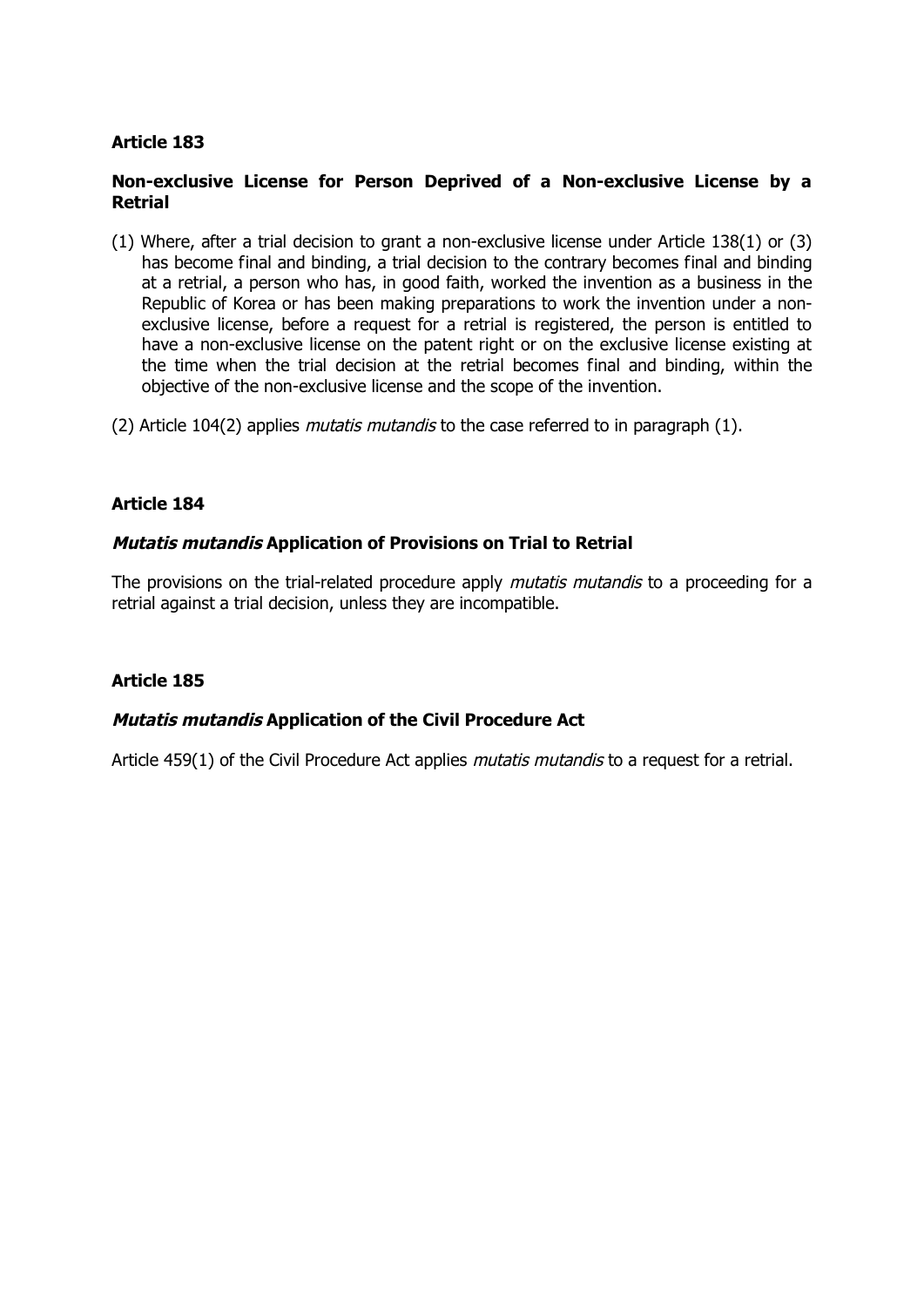# **CHAPTER IX LITIGATION**

# **Article 186**

### **Action against a Trial Decision etc.**

- (1) The Patent Court of Korea has exclusive jurisdiction over any action against a trial decision or a ruling to dismiss a request for a trial or retrial.
- (2) The action prescribed in paragraph (1) may be brought by a person who is a party or intervener in the trial or by any person who has requested an intervention in the trial or retrial but has had the request rejected.
- (3) The action prescribed in paragraph (1) may be brought within the thirty-day period after the date on which a certified copy of the trial decision or ruling was received.
- (4) The period prescribed in paragraph (3) may not be changed.
- (5) For the period referred to in paragraph (4), a presiding administrative patent judge may ex officio determine an additional period for the benefit of a person residing in an area that is remote or difficult to access.
- (6) An action which relates to the matters for which a trial may be requested may not be brought unless the action relates to a trial decision.
- (7) An action under paragraph (1) against a trial decision on remuneration under Article 162(2)(iv) and a trial decision or ruling on trial costs under Article 165(1) may not be brought independently.
- (8) Any person who has received a judgment from the Patent Court may appeal to the Supreme Court.

# **Article 187**

### **Qualification for Defendant**

In an action under Article 186(1), the Commissioner of the KIPO shall be the defendant. However, in an action against the trial decision under Articles 133(1), 134(1), 135(1), 137(1), 138(1) and (3) or a retrial thereof, the requester or the defendant of the trial or retrial shall be the defendant.

### **Article 188**

### **Notification of Institution of Action and Delivery of Original Copy of Judgment**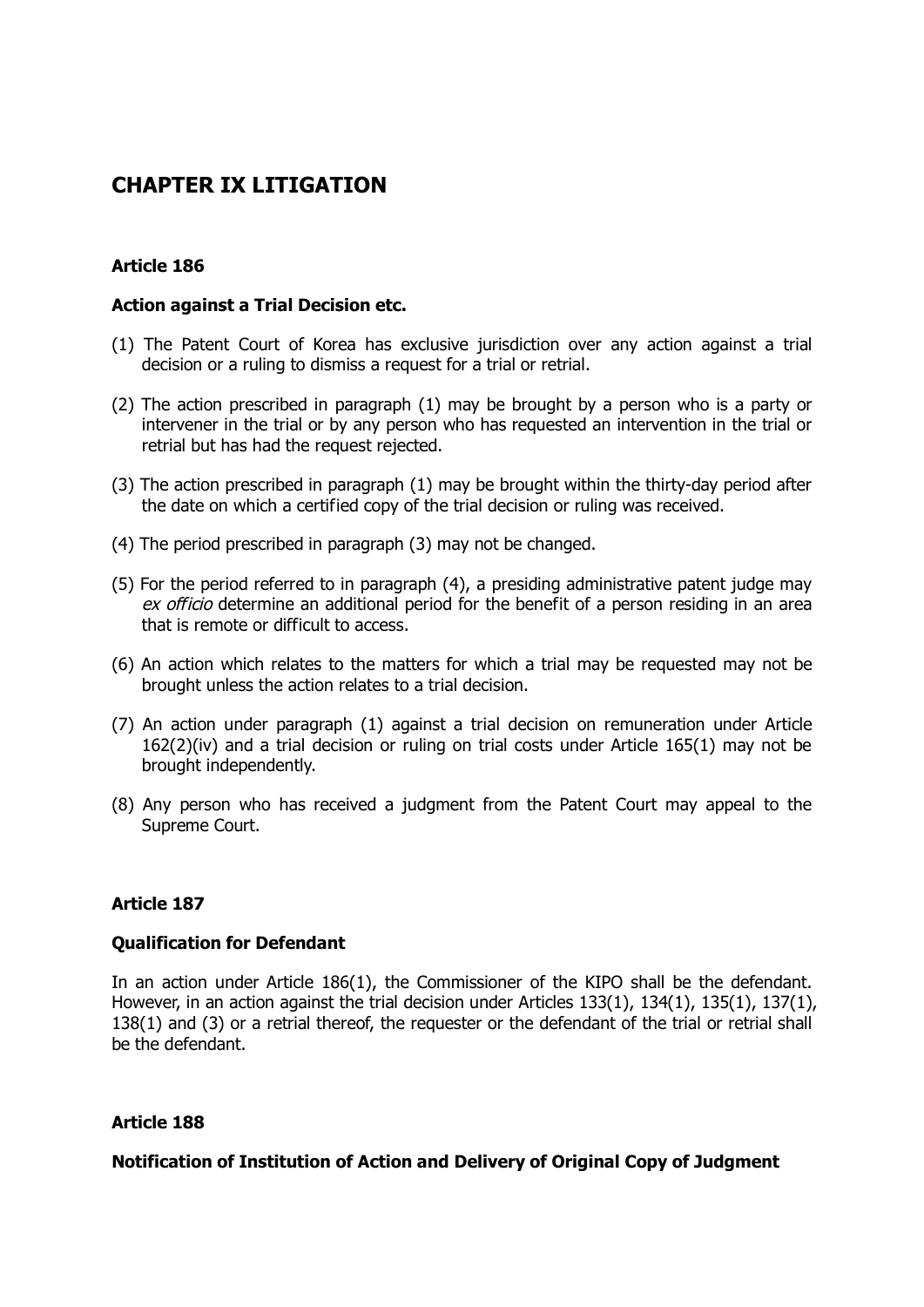- (1) When an action under Article 186(1) is brought or an appeal is filed under Article 186(8), the Patent Court shall immediately notify the President of the IPT accordingly.
- (2) When an action under the proviso of Article 187 has been concluded, the Patent Court shall immediately deliver an original copy of the judgment on respective actions to the President of the IPT.

### **Article 188bis**

#### **Exclusion or Recusation of a Technical Examiner**

- (1) Article 148 of the Patent Act and Articles 42 to 45, 47 and 48 of the Civil Procedure Act apply *mutatis mutandis* to the exclusion or recusation of a technical examiner prescribed by Article 54bis of the Court Organization Act.
- (2) The court to which a technical examiner belongs shall decide on a petition for exclusion or recusation of the technical examiner under paragraph (1) as a ruling
- (3) Where grounds for exclusion or recusation exist, technical examiners may recuse themselves from conducting legal proceedings with the consent of the President of the Patent Court.

# **Article 189**

### **Cancellation of a Trial Decision or Ruling**

- (1) Where the Patent Court considers that an action under Article 186(1) is well grounded, the Patent Court shall cancel the trial decision or ruling by judgment.
- (2) Where the cancellation of a trial decision or ruling becomes final and binding under paragraph (1), the administrative patent judge shall review the case again and make a new trial decision or ruling.
- (3) The reasons for a judgment on an action under paragraph (1) that constitute the basis for a cancellation are binding on the IPT with respect to the case concerned.

### **Article 190**

#### **Action against Decision on Amount of Compensation or Remuneration**

- (1) A person who is dissatisfied with a trial decision, ruling or award regarding the amount of compensation or remuneration under Articles 41(3) or (4), 106(3), 110(2)(ii) or 138(4) may bring an action before the court.
- (2) An action under paragraph (1) must be filed within thirty days from the date on which a certified copy of the trial decision, ruling or award was received.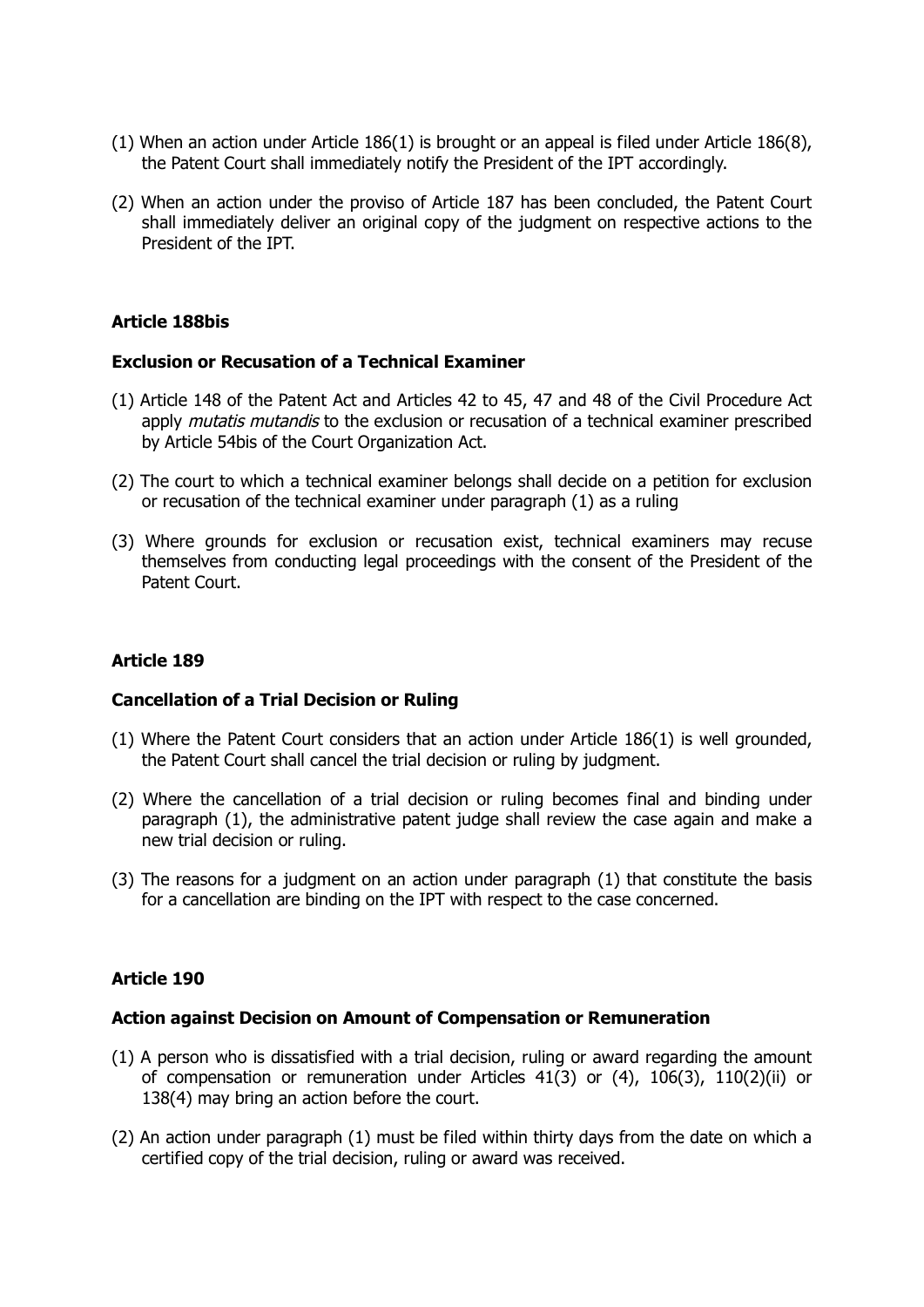(3) The period prescribed in paragraph (2) may not be changed.

# **Article 191**

### **Defendant in an Action Related to Compensation or Remuneration**

In an action under Article 190, the following persons are the defendants:

- (i) for compensation under Article 41(3) or (4), the government agency or applicant liable for payment of compensation;
- (ii) for compensation under Article 106(3), the government agency, patentee, exclusive licensee or non-exclusive licensee liable for payment of compensation; or
- (iii) for remuneration under Articles  $110(2)$ (ii) or  $138(4)$ , the non-exclusive licensee, exclusive licensee, patentee or owner of a utility model or design registration.

### **Article 191bis**

### **Compensation for Patent Attorneys and Costs of Litigation**

Article 109 of the Civil Procedure Act applies *mutatis mutandis* to the compensation for patent attorneys who provide representation in litigations. In this case, "attorneys" are regarded as "patent attorneys".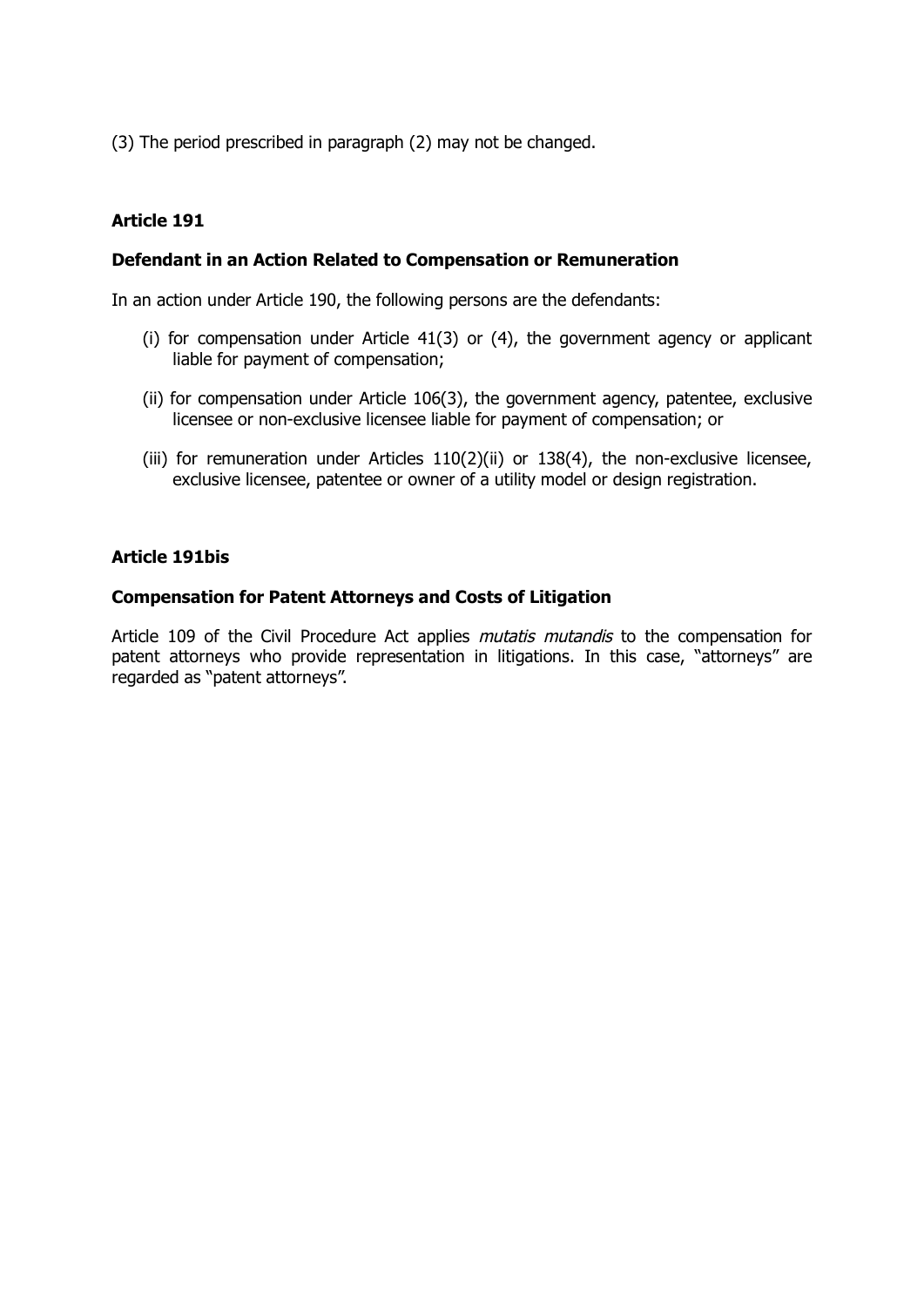# **CHAPTER X INTERNATIONAL APPLICATIONS UNDER THE PATENT COOPERATION TREATY**

### **Part I. International Application Procedure**

### **Article 192**

### **Persons Capable of International Application**

Any person who falls under any of the following subparagraphs may file an international application with the Commissioner of the KIPO:

- (i) a national of the Republic of Korea;
- (ii) a foreigner who has a residential or business address in the Republic of Korea;
- (iii) a person who does not fall under subparagraph (i) or (ii) but who files an international application under the name of a representative falling under subparagraph (i) or (ii); or
- (iv) a person who meets the requirements prescribed by Ordinance of the Ministry of Knowledge Economy.

### **Article 193**

### **International Application**

- (1) A person filing an international application shall submit to the Commissioner of the KIPO a written application, description, claim(s), drawing(s) (if necessary), and abstract prepared in a language prescribed by Ordinance of the Ministry of Knowledge Economy.
- (2) A written application prescribed under paragraph (1) must contain the following:
	- (i) an indication that the international application is to be processed according to the Patent Cooperation Treaty;
	- (ii) the designation of the Contracting States in which protection for the invention of the international application is sought;
	- (iii) if the applicant is seeking a regional patent referred to in Article 2(iv) of the Patent Cooperation Treaty among the designated States designated under subparagraph (ii), a purport to that effect;
	- (iv) the name or title, the residential or business address and the nationality of the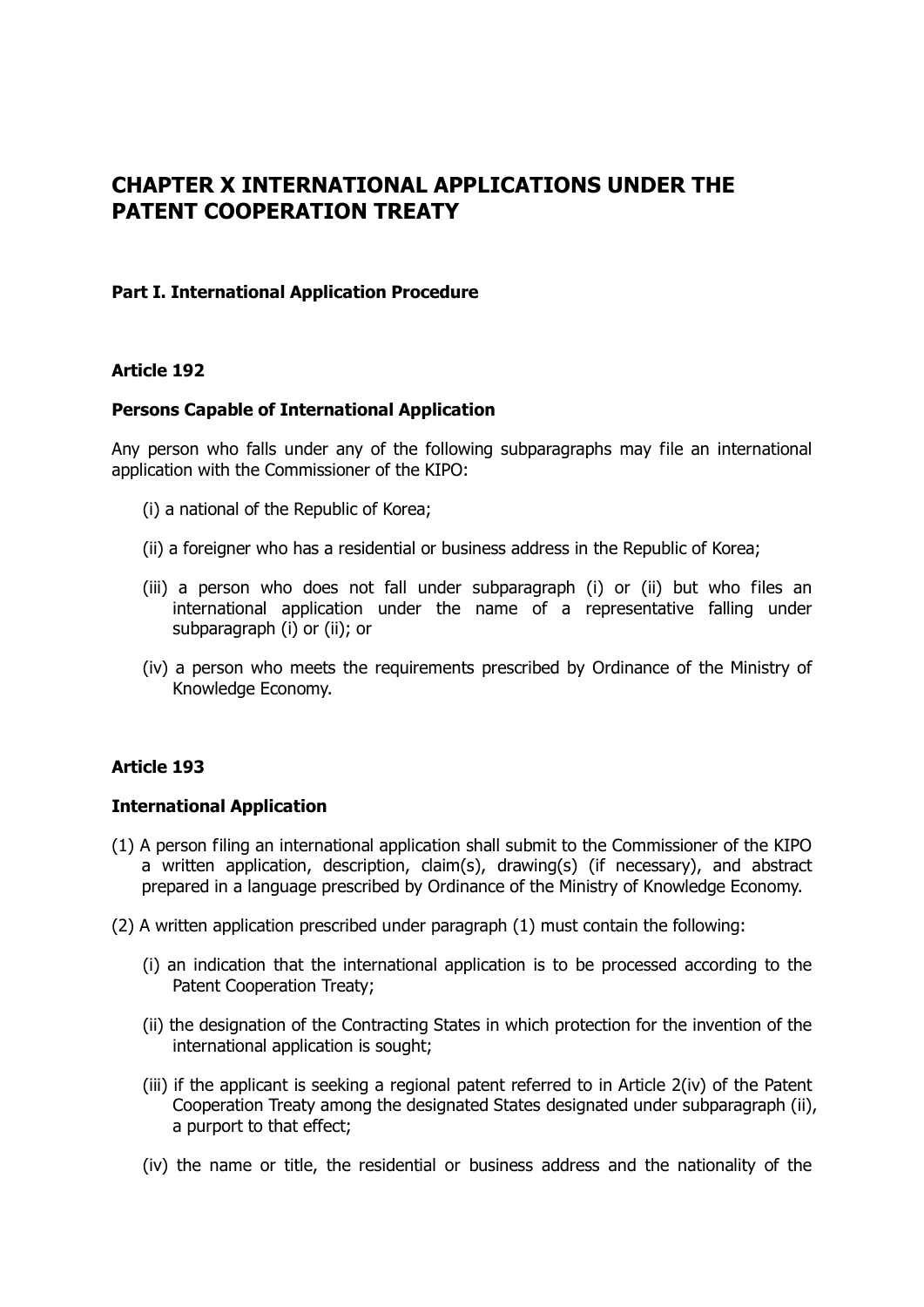applicant;

- (v) the name and residential or business address of the representative (if any);
- (vi) the title of the invention; and
- (vii) the name and residential or business address of the inventor (where the national law of a designated State requires that these indications be furnished).
- (3) The description under paragraph (1) shall describe the invention clearly and in detail so that a person with ordinary skill in the art to which the invention pertains may easily work the invention.
- (4) The claim(s) under paragraph (1) shall clearly and concisely describe the matters for which protection is sought and be sufficiently supported by the description.
- (5) Other necessary matters not prescribed in paragraphs (1) to (4) concerning an international application is prescribed by Ordinance of the Ministry of Knowledge Economy.

# **Article 194**

### **Establishment etc. of the Filing Date of an International Application**

- (1) The Commissioner of the KIPO shall establish the date of receiving the international application as the international filing date under Article 11 of the Patent Cooperation Treaty (referred to as "an international filing date", hereinafter); however, this provision shall not apply to any of the following cases:
	- (i) the applicant does not meet the requirements prescribed in Article 192;
	- (ii) the international application is not prepared in the language prescribed under Article 193(1);
	- (iii) the international application does not contain a description or claim(s) under Article 193(1); or
	- (iv) the elements listed in Article 193(2)(i) and (ii) or the name or title of the applicant are not indicated.
- (2) Where an international application falls under the proviso of paragraph (1), the Commissioner of the KIPO shall order the applicant to amend the defect within a designated period in writing.
- (3) Where an international application refers to a drawing or drawings not included in the application, the Commissioner of the KIPO shall notify the applicant accordingly.
- (4) The Commissioner of the KIPO shall deem the international filing date as the date of receiving the document relating to an amendment when the applicant ordered under paragraph (2) has complied with the order within the designated period, or the date of receiving the drawing(s) when the notified applicant under paragraph (3) has furnished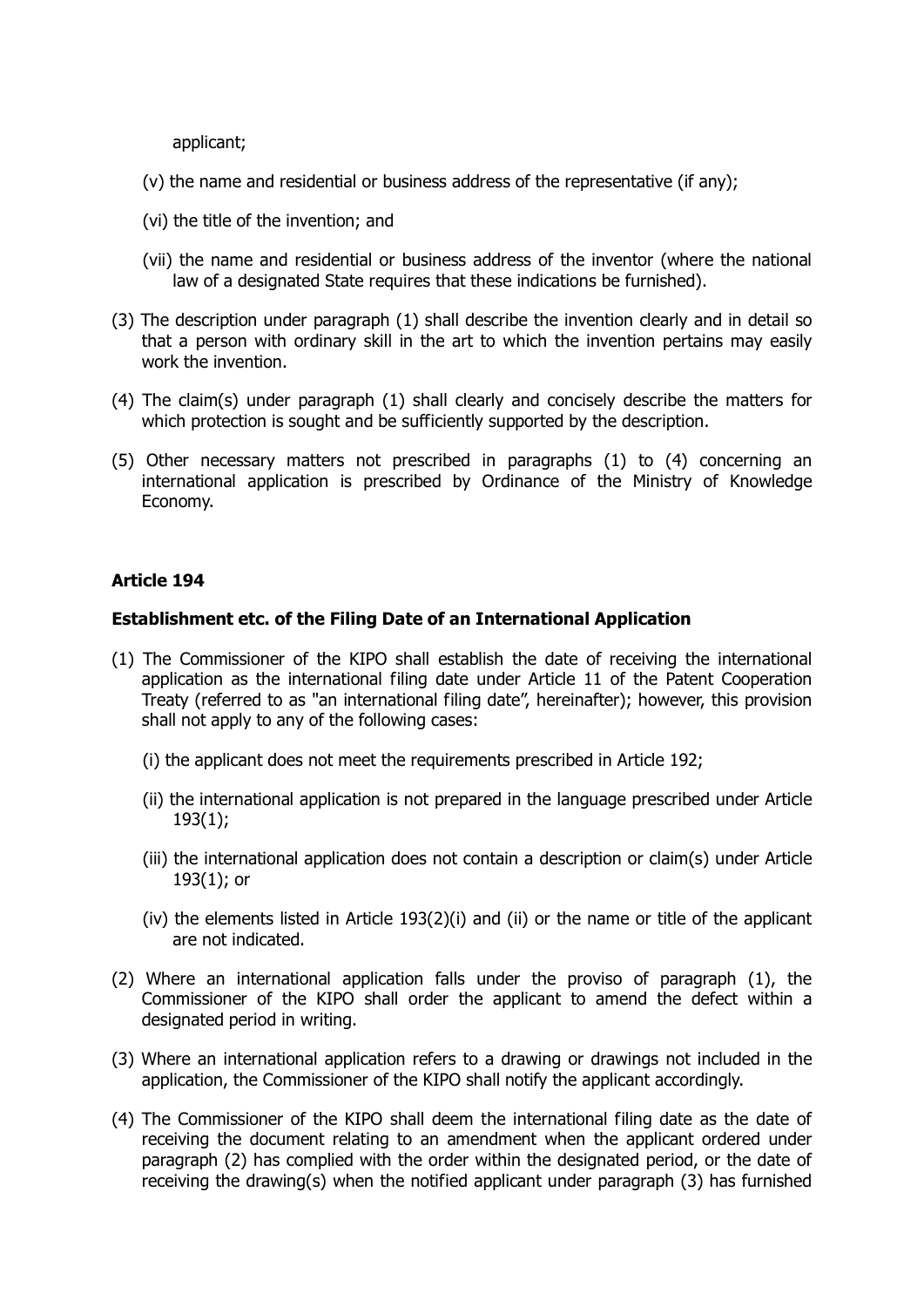the drawing(s) within the period prescribed by Ordinance of the Ministry of Knowledge Economy. If the notified applicant under paragraph (3) does not furnish the drawing(s) within the period prescribed by Ordinance of the Ministry of Knowledge Economy, reference to the drawing(s) is deemed to be nonexistent.

### **Article 195**

#### **Order to Amendment**

The Commissioner of the KIPO shall order the applicant to make an amendment within a designated period if the international application does not:

- (i) contain the title of the invention;
- (ii) contain an abstract;
- (iii) comply with Articles 3 or 197(3); or
- (iv) comply with the requirements prescribed by Ordinance of the Ministry of Knowledge Economy.

### **Article 196**

#### **International Application Deemed to have been Withdrawn**

(1) An international application is deemed to have been withdrawn if:

- (i) an applicant ordered to make an amendment under Article 195 fails to make an amendment within the designated period :
- (ii) the official fees are not paid within the period prescribed by Ordinance of the Ministry of Knowledge Economy, and Article 14(3)(a) of the Patent Cooperation Treaty therefore applies; or
- (iii) it is an international application with an international filing date established under Article 194, and it falls under any of subparagraphs of proviso of Article 194(1) within the period prescribed by Ordinance of the Ministry of Knowledge Economy.
- (2) If any portion of official fees to be paid related to an international application has not been paid within the period prescribed by Ordinance of the Ministry of Knowledge Economy, and Article 14(3)(b) of the Patent Cooperation Treaty therefore applies, the designation of the designate State for which the official fees have not been paid is deemed to have been withdrawn.
- (3) If an international application, or part of the designation of the states, is deemed to have been withdrawn under paragraphs (1) or (2), the Commissioner of the KIPO shall notify the applicant accordingly.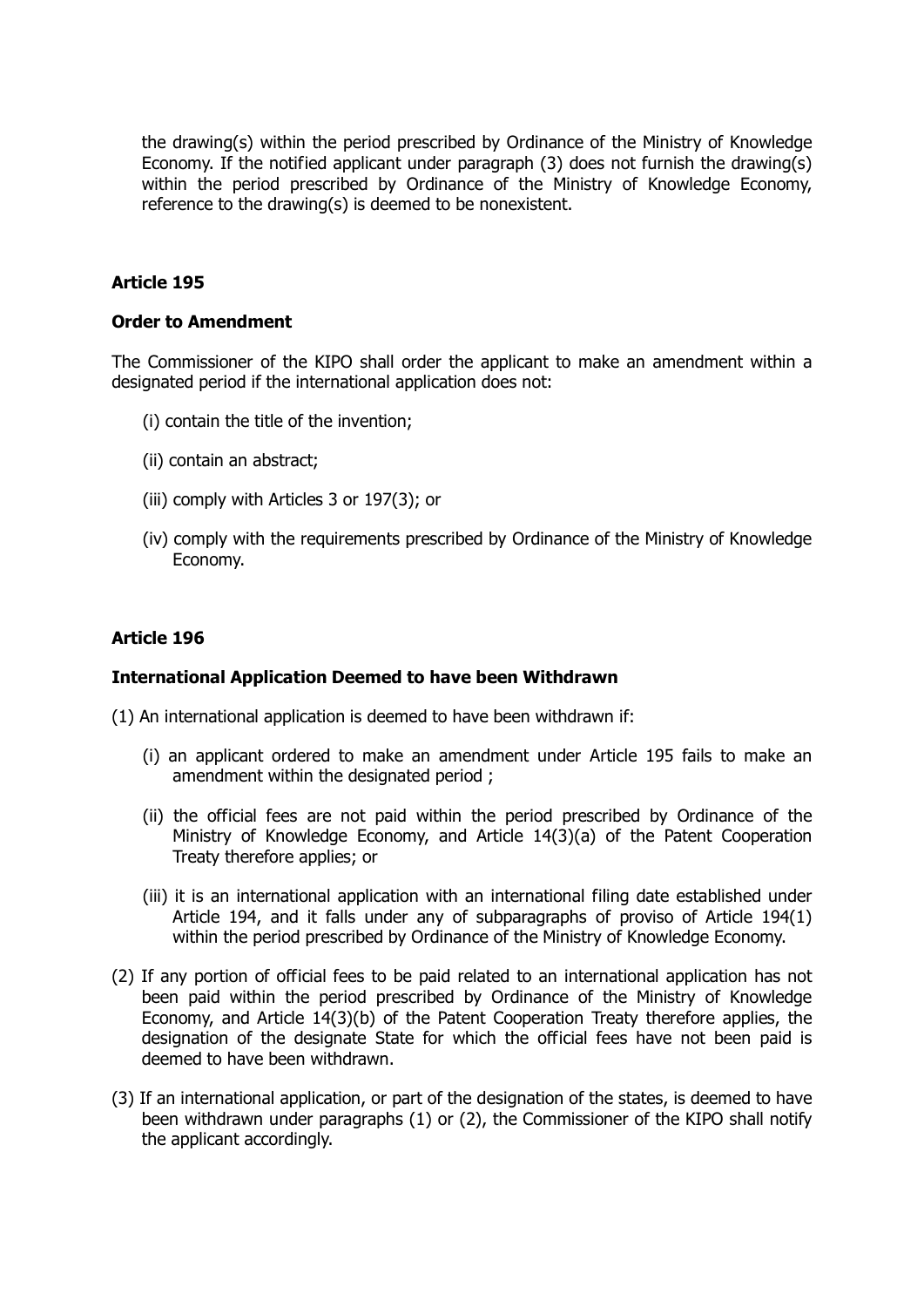#### **Common Representative etc.**

- (1) Where two or more applicants jointly file an international application, the procedure under Articles 192 to 196 and 198 may be undertaken by a common representative of the applicants.
- (2) Where two or more applicants jointly file an international application and do not designate a common representative, a common representative may be designated as prescribed by Ordinance of the Ministry of Knowledge Economy.
- (3) An applicant who intends to use a representative to undertake a procedure under paragraph (1) shall appoint a patent attorney as the representative unless the procedure is undertaken by a legal representative under Article 3.

### **Article 198**

#### **Official Fees**

- (1) An applicant for an international application shall pay the required fees.
- (2) Necessary matters concerning official fees, proceedings and payment period under paragraph (1) are prescribed by Ordinance of the Ministry of Knowledge Economy.

### **Article 198bis**

### **International Search and International Preliminary Examination**

- (1) The KIPO shall perform duties as an international searching authority and as an international preliminary examining authority for an international application in accordance with the convention concluded with the International Bureau as prescribed in Article 2(xix) of the Patent Cooperation Treaty.
- (2) Necessary matters concerning the performance of duties under paragraph (1) are prescribed by Ordinance of the Ministry of Knowledge Economy.

### **Part II. Special Provisions on International Patent Applications**

### **Article 199**

### **Patent Application Based on an International Application**

(1) Where the international filing date of an international application is established under the Patent Cooperation Treaty and the Republic of Korea is designated as a designated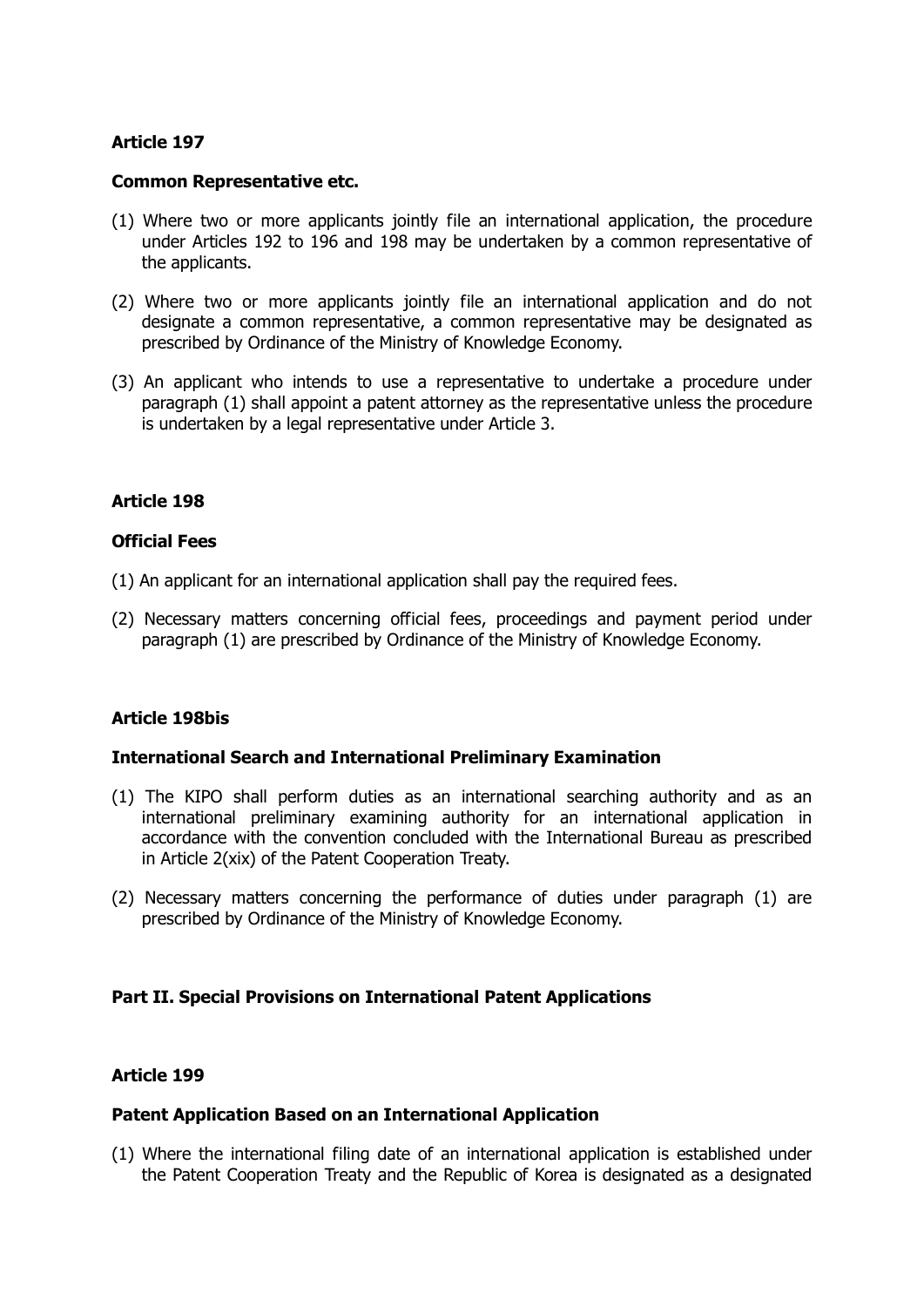State for obtaining a patent, the international application is deemed to be a patent application filed on its international filing date.

(2) Article 54 shall not apply to an international application deemed to be a patent application under paragraph (1) (referred to as "an international patent application", hereinafter).

### **Article 200**

#### **Special Provision Concerning Inventions Not Deemed to be Publicly Known etc.**

Notwithstanding Article 30(2), a person intending to apply Article 30(1)(i) to the invention claimed in an international patent application may submit to the Commissioner of the KIPO a written statement stating purport of such intention and a document proving the relevant facts within the period prescribed by Ordinance of the Ministry of Knowledge Economy.

### **Article 201**

### **Translation of International Patent Applications**

- (1) An applicant who has filed an international patent application in a foreign language shall submit to the Commissioner of the KIPO a Korean translation of the description, claim(s), drawing(s) (only the descriptive text of the drawing(s)) and abstract filed on the international filing date within two years and seven months (referred to as " period for submitting domestic documents", hereinafter) from the priority date as defined in Article 2(xi) of the Patent Cooperation Treaty (referred to as " priority date", hereinafter). However, when an applicant who has filed an international patent application in a foreign language amends the claim(s) under Article 19(1) of the Patent Cooperation Treaty, the Korean translation of the amended claim(s) may be submitted as a replacement for the Korean translation of the claim(s) submitted on the date of international application.
- (2) Where a translation of the description and claim(s) under paragraph (1) is not submitted within the period for submitting domestic documents, the international patent application is deemed to have been withdrawn.
- (3) An applicant who has submitted the translation referred to in paragraph (1) may submit a new translation to replace the earlier translation only within the period for submitting domestic documents, unless the applicant requested an examination.
- (4) Matters disclosed in the description, claim(s) and the descriptive text of the drawing(s) of an international patent application filed on the international filing date but not disclosed in the translation under paragraphs (1) or (3) (referred to as "the translated version", hereinafter) that was submitted within the period for submitting domestic documents (or the date of the request for an examination where the applicant has made the request within the period, which is referred to as "the reference date") are deemed not to have been disclosed in the description, claim(s) and the descriptive text of the drawing(s) of the international patent application filed on the international filing date.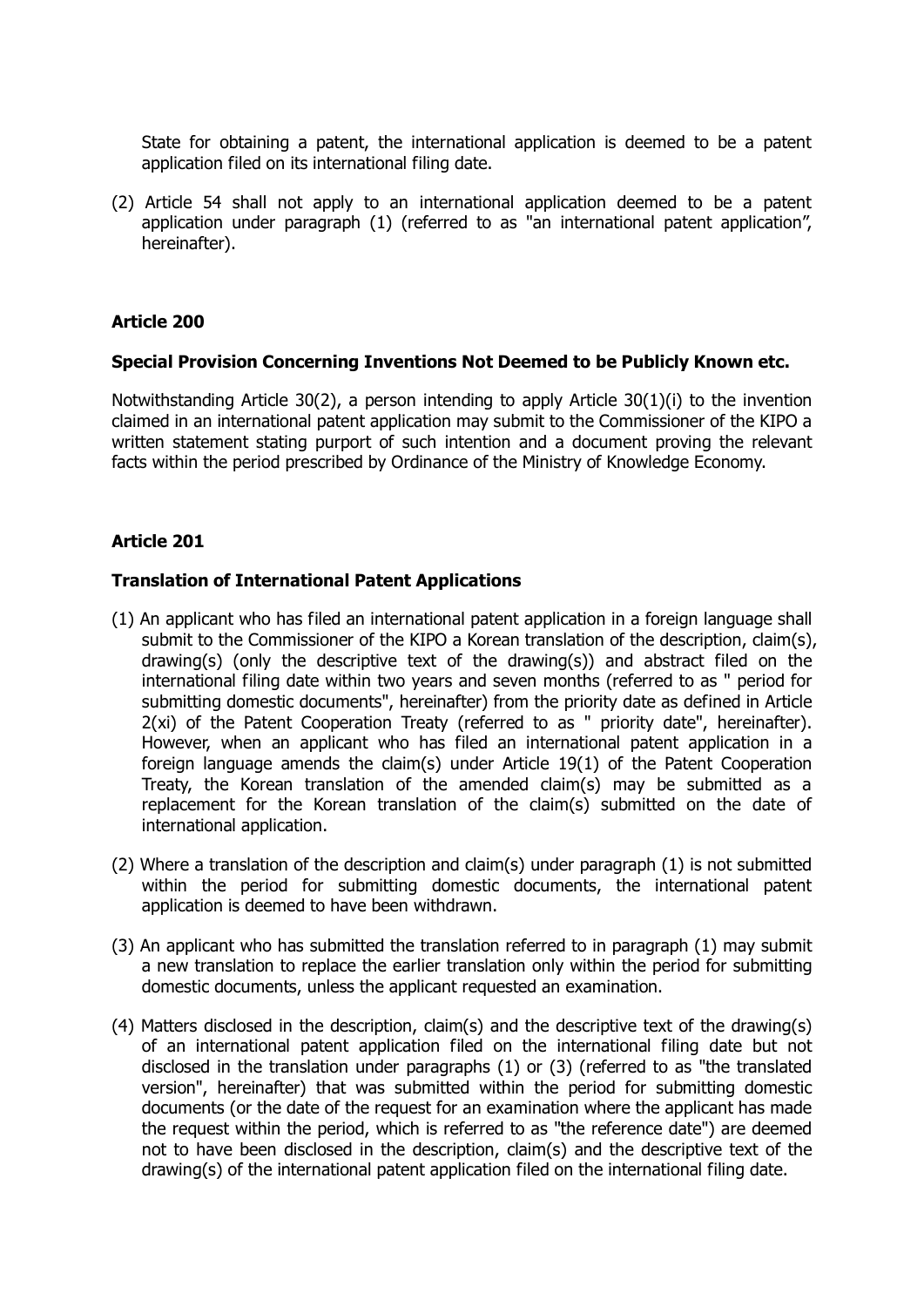- (5) A written application of an international patent application submitted on the international filing date is deemed to be a written patent application submitted under Article 42(1).
- (6) A translated version of the description, claim(s), drawing(s) and abstract of an international patent application (or the description, claim(s), drawing(s) and abstract submitted on the international filing date for an international patent application filed in Korean) is deemed to be the description, drawing(s) and abstract submitted under Article 42(2).
- (7) Article 204(1) and (2) shall not apply when a Korean translation of the amended claim(s) is submitted in accordance with the proviso of paragraph (1).
- (8) Where a Korean translation of the amended claim(s) has been submitted under the proviso of paragraph (1), the claim(s) submitted at the international filing date is not recognized.

### **Special Provisions on Priority Claim**

- (1) Articles 55(2) and 56(2) shall not apply to an international patent application.
- (2) In applying Article 55(4) to an international patent application, "the description or drawing(s) originally attached to a written application of a patent application" reads "the description, claim(s) and the drawing(s) (only the descriptive text of the drawing(s)) submitted on the international filing date under Article 201(1), and the translated version of the documents under Article 201(4) or the drawing(s) (excluding the descriptive text of the drawing(s)) of the international application submitted on the international filing date", and "laid open" reads "international publication under Article 21 of the Patent Cooperation Treaty".
- (3) Where an earlier application is an international patent application or international utility model registration application under Article 34(2) of the Utility Model Act, the following provisions shall apply when Article 55(1), (3)to (5) or Article 56(1) are applied:
	- (i) "The description or drawing(s) originally attached to the written application" in the main sentence of Article 55(1) or (5) and Article (3) reads "the description, claim(s) or drawing(s) of an international application submitted on the international filing date."
	- (ii) "The description or drawing(s) originally attached to a written application of the earlier application" in Article 55(4) reads "the description, claim(s) or drawing(s) of an international application submitted on the international filing date of the earlier application", and "laid open with regard to the earlier application" reads "international publication of the earlier application under Article 21 of the PCT."
	- (iii) "When more than one year and three months has elapsed after the filing date" in the main sentence of Article 56(1) reads "when more than one year and three months has elapsed after the international filing date or the reference date under Article 201(4) of this Act and Article 35(4) of the Utility Model Act, whichever is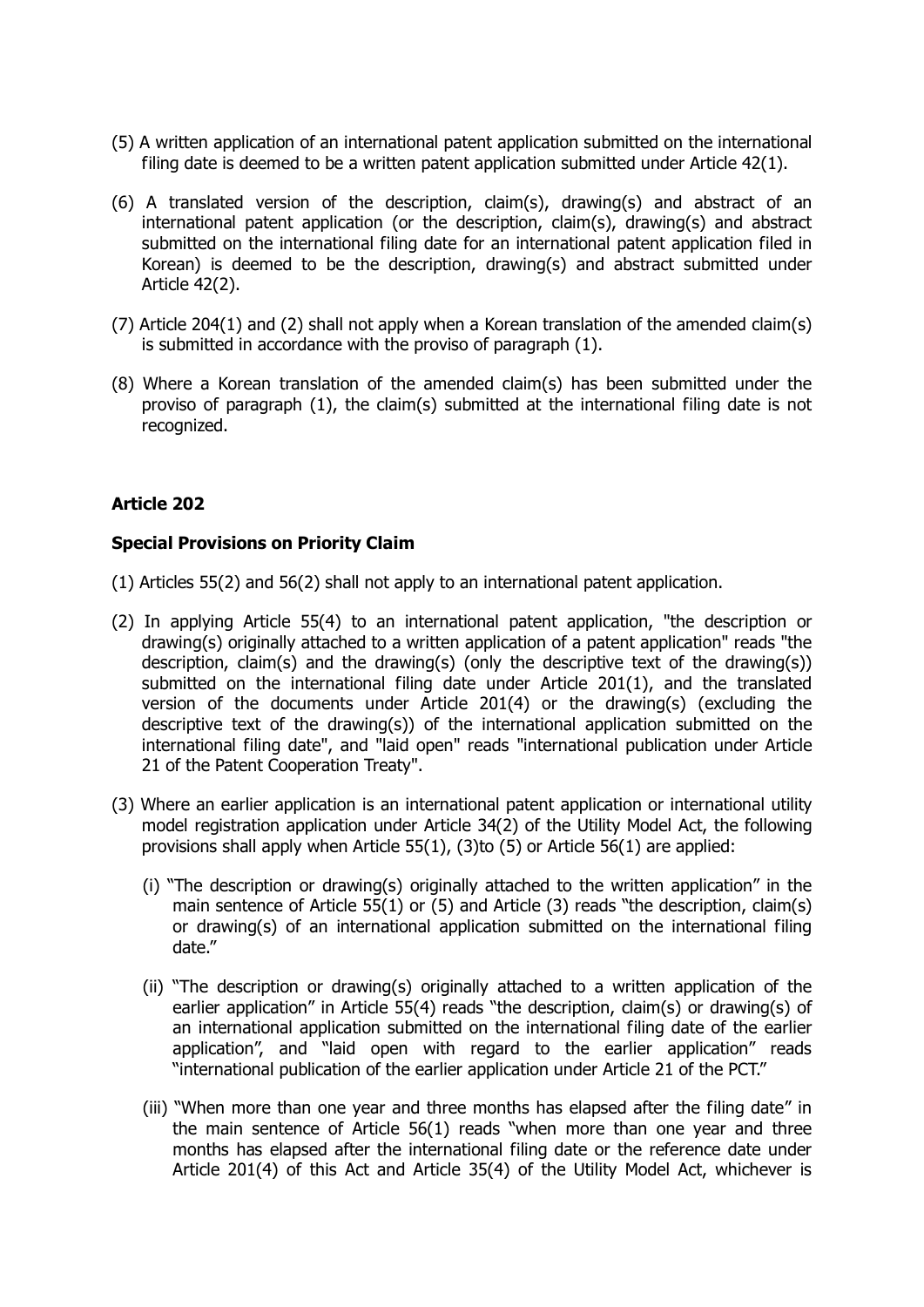later".

- (4) Where the earlier application under Article 55(1) is an international application deemed as a patent application or a utility model registration application under Article 214(4) of this Act or Article 40(4) of the Utility Model Act, the following subparagraphs apply when Article 55(1), (3), (4), or (5) or Article 56(1) are applied:
	- (i) "The description or drawing(s) originally attached to a written application" in the main sentence of Article 55(1) or (5) and Article (3) reads "the description, claim(s) or drawing(s) of an international application as of the date that could have been recognized as an international filing date under Article 214(4) of this Act or Article 40(4) of the Utility Model Act."
	- (ii) "The description or drawing(s) originally attached to a written application of the earlier application" in Article 55(4) reads "the description, claim(s) or drawing(s) of an international application of the earlier application as of the date that could have been recognized as an international filing date under Article 214(4) of this Act or Article 40(4) of the Utility Model Act."
	- (iii) "When more than one year and three months have elapsed after the filing date" in the main sentence of Article 56(1) reads "when more than one year and three months have elapsed from the date that could have been recognized as the international filing date under Article 214(4) of this Act or Article 40(4) of the Utility Model Act or at the time a ruling is made under Article 214(4) of this Act or Article 40(4) of the Utility Model Act, whichever is later".

# **Article 203**

# **Submission of Documents**

- (1) An applicant for an international patent application shall submit a document within the period for submitting domestic documents to the Commissioner of the KIPO, stating the items in the following subparagraphs; an applicant who has filed an international patent application in a foreign language shall submit the translated version in accordance with Article 201(1):
	- (i) the name and residential address of the applicant (and, if the applicant is a juridical person, the name and business address);
	- (ii) the name and residential or business address of the representative, if any (and, if the representative is a patent juridical person, the name and business address and the name of the appointed patent attorney);
	- (iii) deleted;
	- (iv) the title of the invention;
	- (v) the name and residential or business address of the inventor; and
	- (vi) the international filing date and the international application number.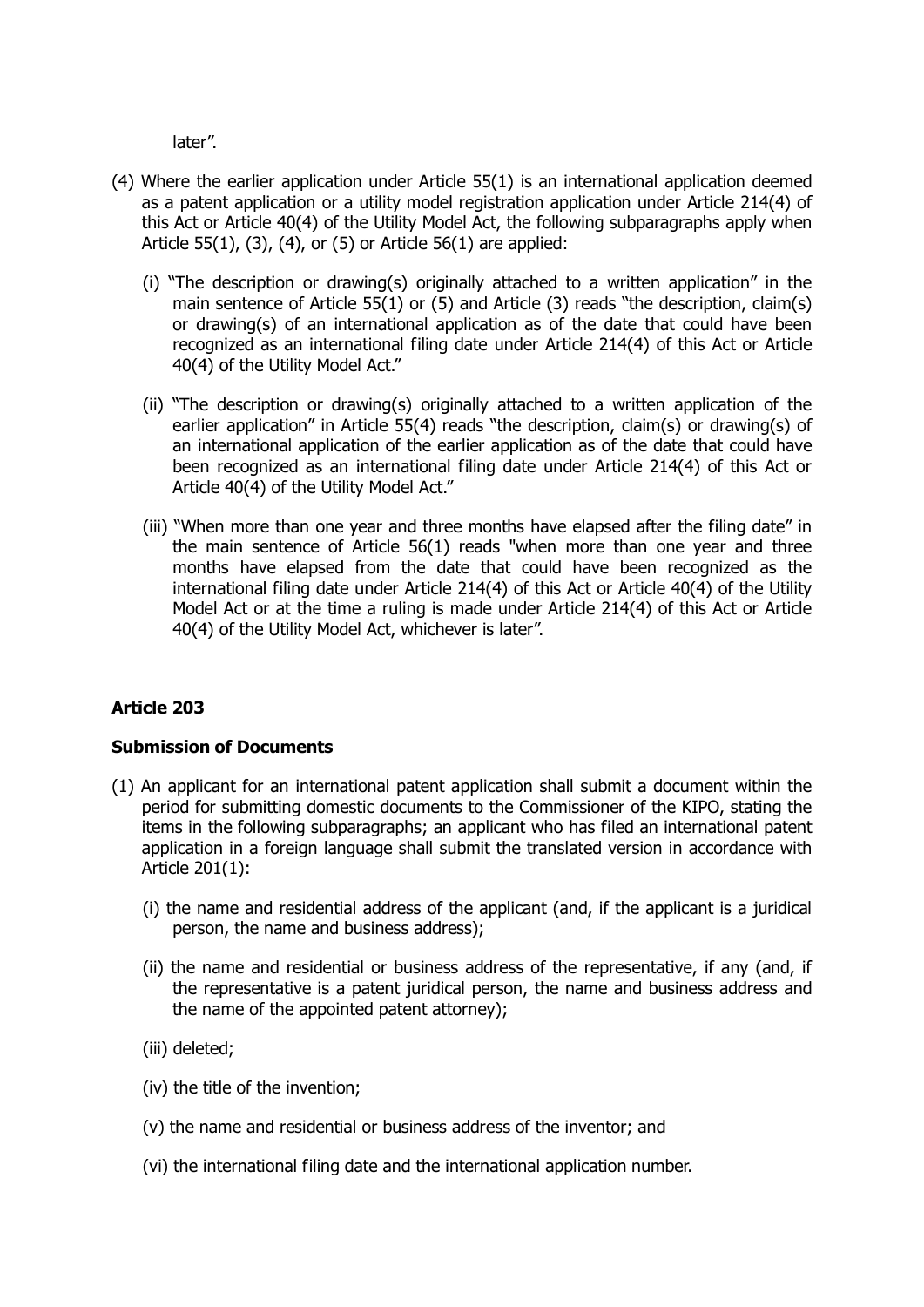- (2) The Commissioner of the KIPO shall order an applicant to make amendments within a designated period under either of the following subparagraphs:
	- (i) where the document prescribed in the former sentence of paragraph (1) was not submitted within the period for submitting domestic documents; or
	- (ii) where the document prescribed in the former sentence of paragraph (1) violates the formalities prescribed in this Act or any order under this Act.
- (3) Where a person ordered to make an amendment under paragraph (2) fails to make an amendment within the designated period, the Commissioner of the KIPO may invalidate the international patent application.

### **Amendment after Receipt of the International Search Report**

- (1) Where an applicant amends the claim(s) of an international patent application after receiving an international search report under Article 19(1) of the Patent Cooperation Treaty, the applicant shall submit to the Commissioner of the KIPO, no later than the reference date (which, if the reference date is the date on which a request is made to examine the patent application, refers to the time at which the request to examine the patent application is made. The same applies to below of this Article and Article 205) one of the following:
	- (i) in the case of an international patent application filed in a foreign language, a translated version of the amendment; or
	- (ii) in the case of an international patent application filed in Korean, a copy of the amendment.
- (2) Where a translated version or copy of the amendment is submitted under paragraph (1), the scope of claim(s) under Article 47(1) is deemed to have been amended according to the translated version or copy of the amendment. However, when an amendment (only for international patent application filed in Korean) is delivered to the KIPO until the reference date according to Article 20 of the Patent Cooperation Treaty, the scope of claim(s) is deemed to have been amended according to the amendment.
- (3) Where an applicant of an international patent application submits a statement under Article 19(1) of the Patent Cooperation Treaty to the International Bureau, the applicant shall submit to the Commissioner of the KIPO one of the following document until the reference date:
	- (i) in the case of an international patent application filed in a foreign language, a translated version of the statement; or
	- (ii) in the case of an international patent application filed in Korean, a copy of the statement.
- (4) Where an applicant of an international patent application does not complete the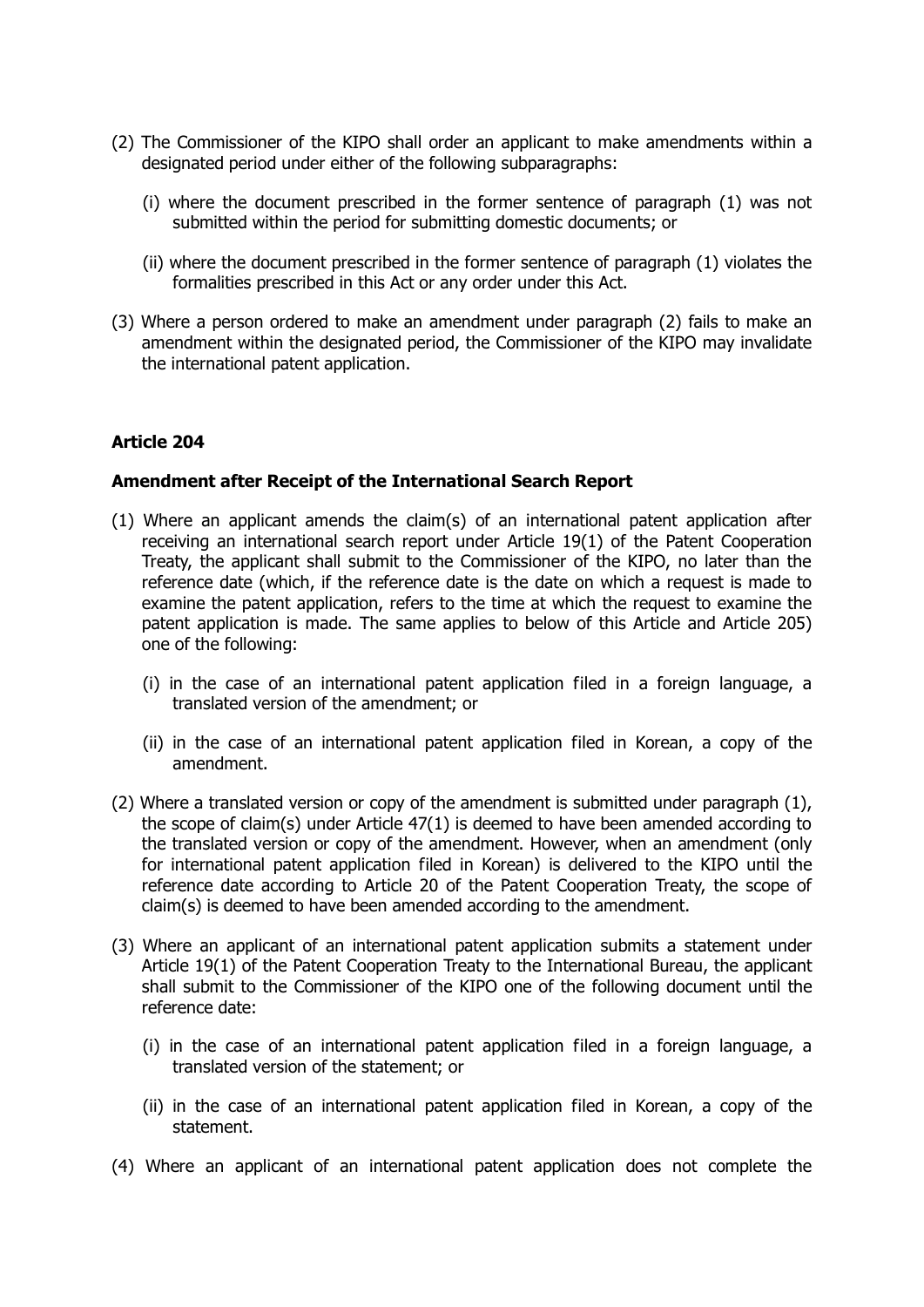procedure under paragraphs (1) or (3) before the reference date, an amendment or statement under Article 19(1) of the Patent Cooperation Treaty is deemed to not have been submitted. However, in the case of an international patent application filed in Korean, the same shall not apply if an amendment or statement is delivered to the KIPO until the reference date according to Article 20 of the Patent Cooperation Treaty.

# **Article 205**

### **Amendment before Establishment of the International Preliminary Examination Report**

- (1) Where an applicant amends the description, claim(s) or drawing(s) of an international patent application under Article 34(2)(b) of the Patent Cooperation Treaty, the applicant shall submit to the Commissioner of the KIPO until the reference date one of the following:
	- (i) in the case of an international patent application filed in a foreign language, a translated version the amendment; or
	- (ii) in the case of an international patent application filed in Korean, a copy of the amendment.
- (2) Where a translated version or copy of an amendment is submitted under paragraph (1), the description and drawing(s) under Article 47(1) are deemed to have been amended according to the translated version or copy. However, when an amendment (only where the application is an international application filed in Korean) is delivered to the KIPO by the reference date according to Article 36(3)(a) of the Patent Cooperation Treaty, the description and drawing(s) are deemed to be amended according to the amendment.
- (3) Where an applicant of an international patent application has not completed the procedure under paragraph (1) by the reference date, the amendment under Article 34(2)(b) of the Patent Cooperation Treaty is deemed not to have been submitted. However, the amendment is deemed to have been submitted when the amendment (only where the application is an international application filed in Korean) is delivered to the KIPO by the reference date according to Article 36(3)(a) of the Patent Cooperation Treaty.

### **Article 206**

### **Special Provision on Patent Administrator for Overseas Residents**

- (1) Notwithstanding Article 5(1), an overseas applicant of an international patent application may, before the reference date, undertake a patent-related procedure without a patent administrator.
- (2) Overseas residents who have submitted a translated version of an international patent application under paragraph (1) shall appoint a patent administrator and report that fact to the Commissioner of the KIPO within the period prescribed by Ordinance of the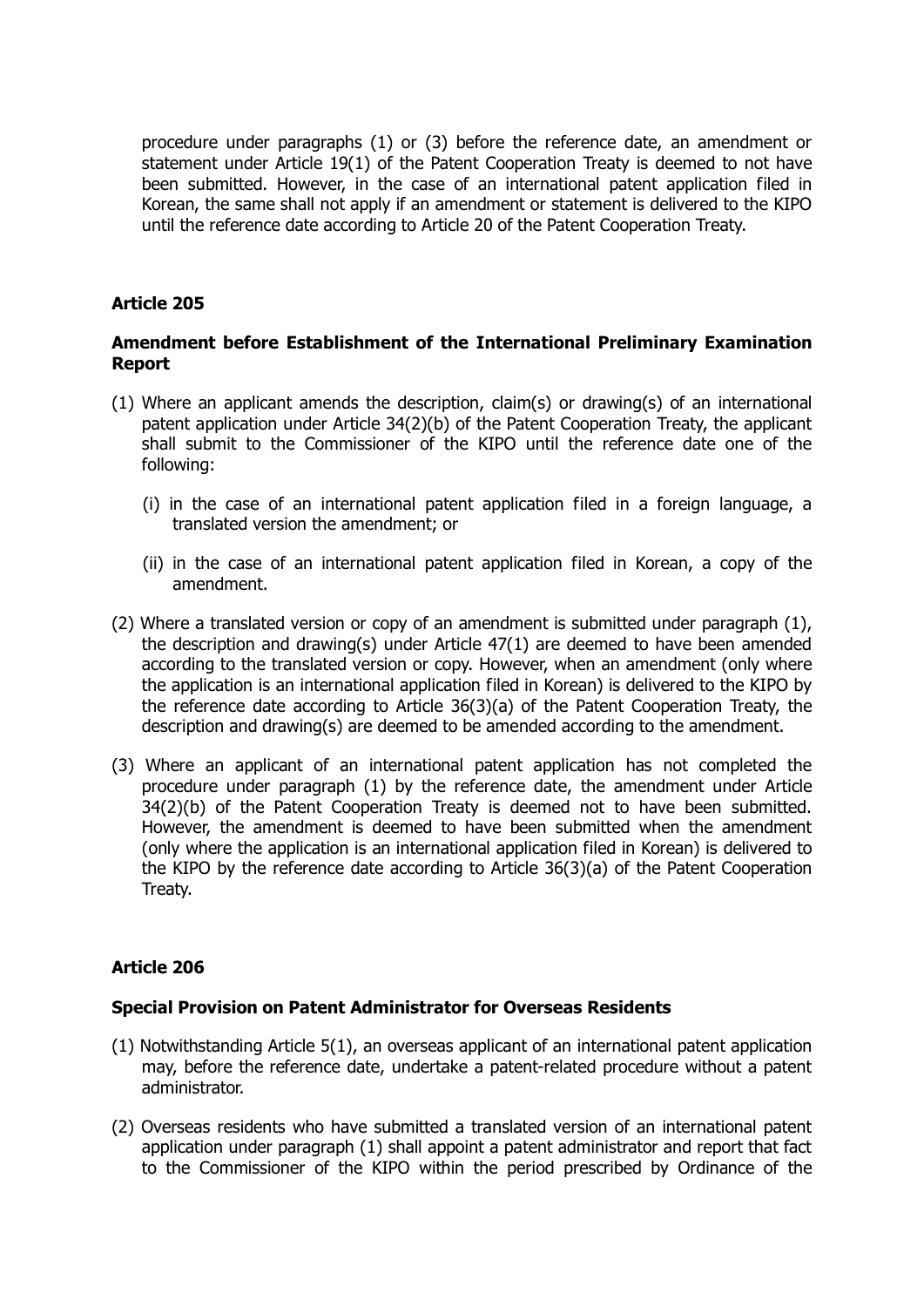Ministry of Knowledge Economy.

(3) An international application is deemed to have been withdrawn if the appointment of a patent administrator is not reported within the period prescribed under paragraph (2).

# **Article 207**

### **Special Provision on the Time and Effect of Laying Open an Application**

- (1) For the laying open of an international patent application, "more than one year and six months after the date prescribed in any of the following subparagraphs" in Article 64(1) is deemed "when the period for submitting domestic documents has elapsed (where the applicant made a request for examination within the period for submitting domestic documents and where the international application has been internationally laid open according to Article 21 of the Patent Cooperation Treaty, the time shall be more than one year and six months after the priority date or the date of request for examination, whichever is later)".
- (2) Notwithstanding paragraph (1), with regard to an international application filed in Korean, when the international application is laid open according to Article 21 of the Patent Cooperation Treaty before the international application is laid open according to paragraph (1), the international application is deemed to have been laid open at the time of the laying open according to Article 21 of the Patent Cooperation Treaty.
- (3) The applicant of an international patent application may, after the domestic laying open (in the case of an international application filed in Korean, after an international laying open according to Article 21 of the Patent Cooperation Treaty, the same applies hereinafter in this paragraph) and after having given a warning in the form of a document describing the contents of the invention claimed in the international patent application, demand of a person who has worked the invention as a business, after the warning but before the registration of a patent right, the payment of compensation equivalent to what the applicant would normally receive for working the invention. Even in the absence of a warning, the same demand may be made of a person who worked the invention as a business before the registration of a patent right and who had known that the invention was the one claimed in the international patent application domestically laid open. However, the applicant may not exercise the right to demand compensation until the patent has been registered.

# **Article 208**

### **Special Provision on Amendment**

- (1) Notwithstanding Article 47(1), no amendment (excluding the amendments under Article 204(2) and 205(2)) to an international patent application may be made unless all of the following subparagraphs are satisfied:
	- (i) the fees prescribed under Article 82(1) have been paid;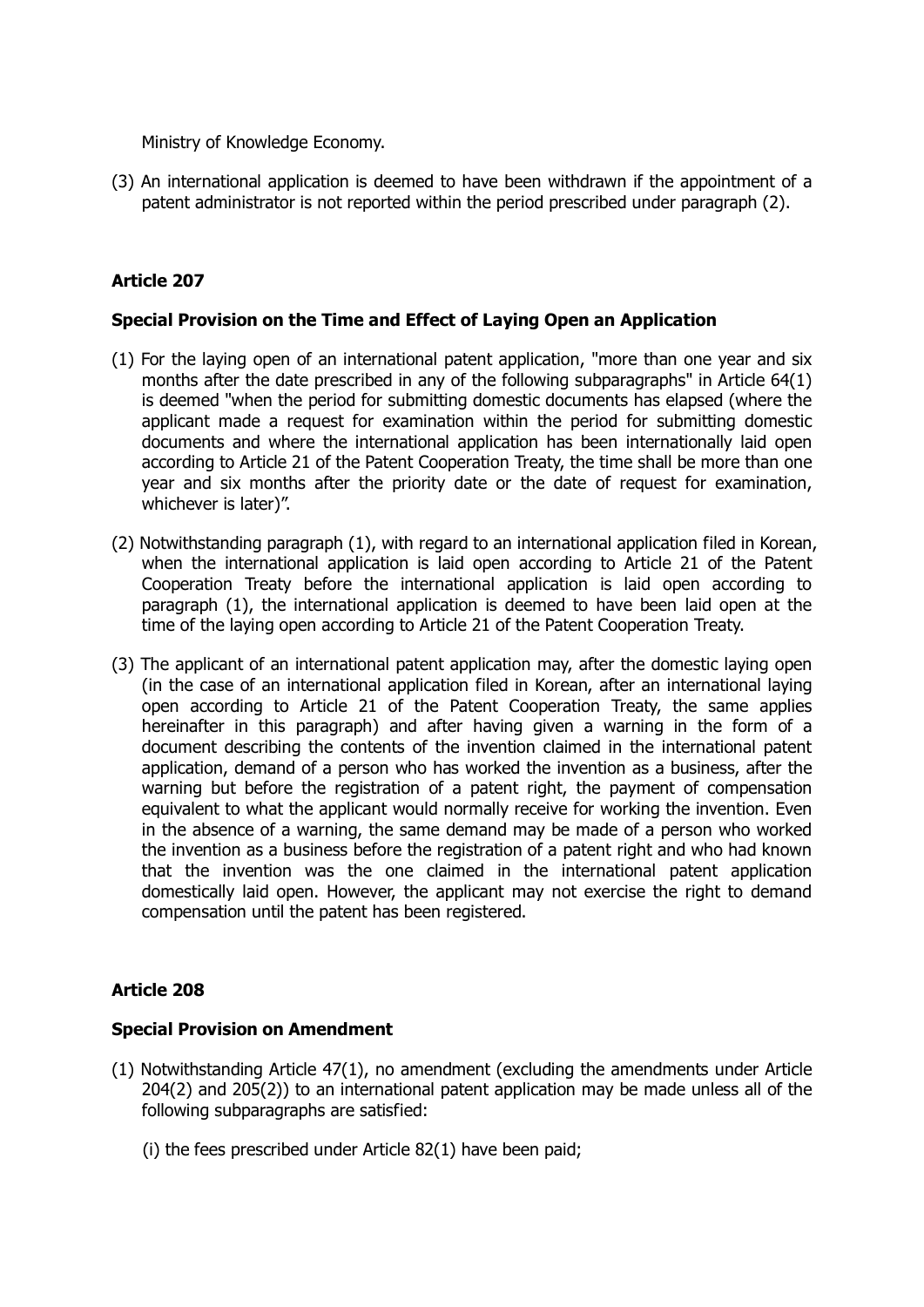- (ii) a translated version of the application (except for an international patent application filed in Korean) under Article 201(1) has been submitted; and
- (iii) the reference date (which, if the reference date is the date on which a request is made to examine the international patent application, refers to the time of day on which the request to examine the patent application is made) has passed.
- (2) Deleted.
- (3) With regard to the scope of an amendment made to an international patent application filed in foreign language, "the matters disclosed in the description or the drawing(s) originally attached to the written patent application" in Article 47(2) reads "the matters disclosed in a translated version of the description, claim(s) or the drawing(s) (only the descriptive text of the drawing(s)) of the international patent application submitted on the international filing date or the matters disclosed in the drawing(s) (except in the descriptive text of the drawing(s)) of the international patent application".
- (4) Deleted.
- (5) Deleted.

#### **Restriction on Time of Conversion of Application**

Notwithstanding Article 53(1) of this Act, a person may not convert a international application, which is deemed to have been a utility model registration application under Article 34(1) of the Utility Model Act, to a patent application unless the person pays the official fees referred to in Article 17(1) of the Utility Model Act and submits a translated version of the international application in accordance with Article 35(1) of the Utility Model Act (except where the application for international utility model registration was filed in Korean); (in the case where the converted application is based on an international application deemed to have been filed on a date that can be recognized as the international application date under Article 40(4) of the Utility Model Act, after a ruling under Article 40(4) of the Utility Model Act has been made).

### **Article 210**

#### **Restriction on time of a Request for an Examination**

Notwithstanding Article 59(2), an applicant of an international patent application may not request an examination of the application until the proceedings (except for international patent applications filed in Korean) under Article 201(1) have been taken and the fees under Article 82(1) have been paid. A person other than the applicant of an international patent application may not request an examination of the international patent application until the period under Article 201(1) has elapsed.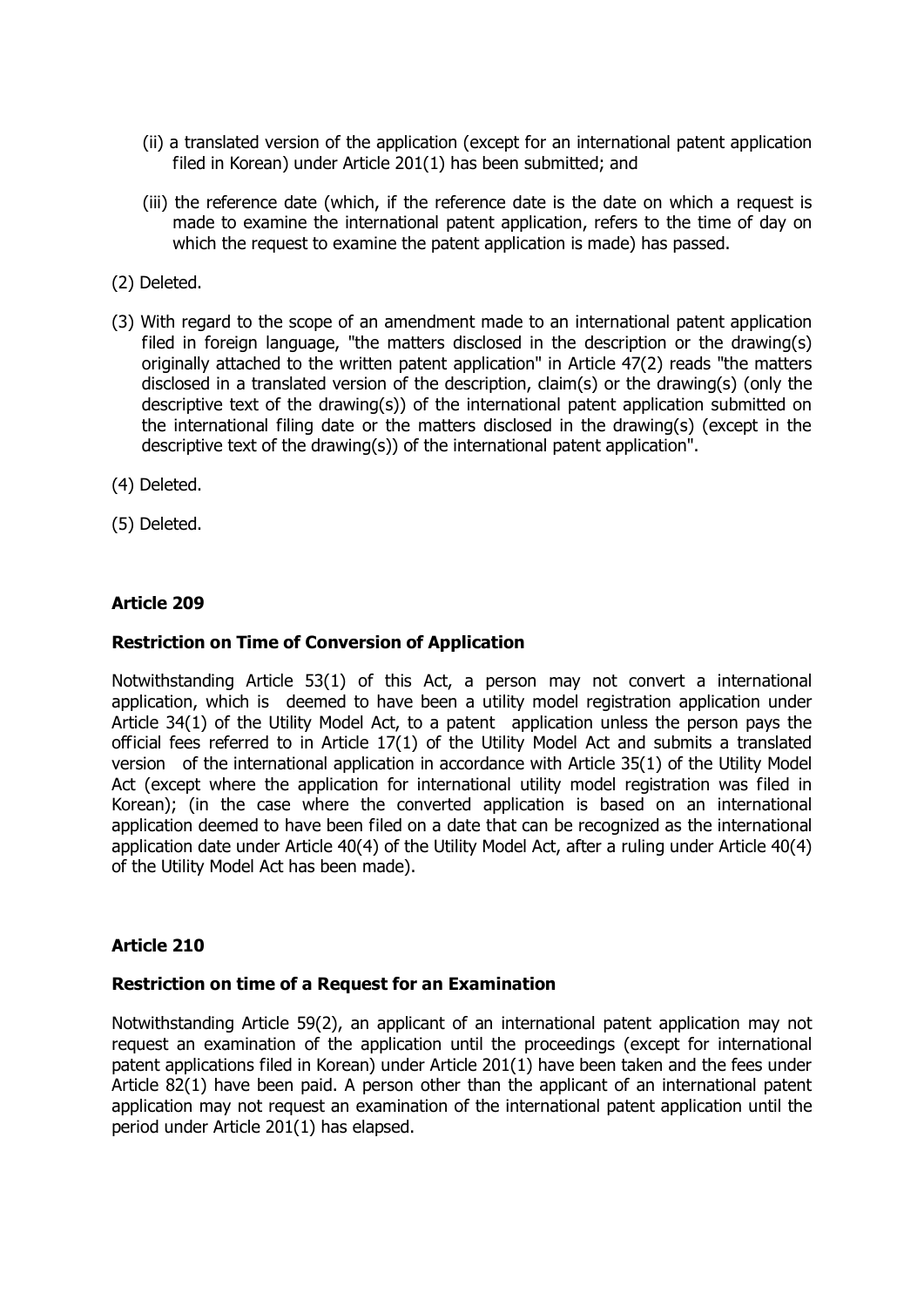### **Order Concerning Submission of Documents Cited in the International Search Report etc.**

The Commissioner of the KIPO may require an applicant of an international patent application to submit, within a designated period, copies of the documents cited in the international search report under Article 18 of the Patent Cooperation Treaty or the International Preliminary Examination Report under Article 35 of the Patent Cooperation Treaty.

**Article 212**

**Deleted**

### **Article 213**

### **Special Provisions on an Invalidation Trial of a Patent**

A request of a trial may be made to invalidate a patent for an international patent application filed in a foreign language on the grounds that the patented invention does not fall under either of the following subparagraphs or under any subparagraph of Article 133(1):

- (i) the invention commonly disclosed in the description, claim(s) or the drawing(s) (only the descriptive text of the drawing(s)) of an international application submitted on the international filing date and in the translated version; or
- (ii) the invention disclosed in the drawing(s) (excluding the descriptive text of the drawing(s)) of an international application submitted on the international filing date.

### **Article 214**

### **International Application Deemed to be a Patent Application by a Ruling**

- (1) An applicant of an international application may request the Commissioner of the KIPO as provided by Ordinance of the Ministry of Knowledge Economy to make the decision referred to in Article 25(2)(a) of the Treaty within the period prescribed by the Ordinance of the Ministry of Knowledge Economy, if the international application (pertaining exclusively to a patent application) in which the Republic of Korea is a designated State referred to in Article 4(1)(ii) of the Patent Cooperation Treaty applies to any of the following:
	- (i) where the receiving office referred to in Article 2(xv) of the Patent Cooperation Treaty has made a refusal referred to in Article 25(1)(a) of the Treaty;
	- (ii) where the receiving office referred to in Article 2(xv) of the Patent Cooperation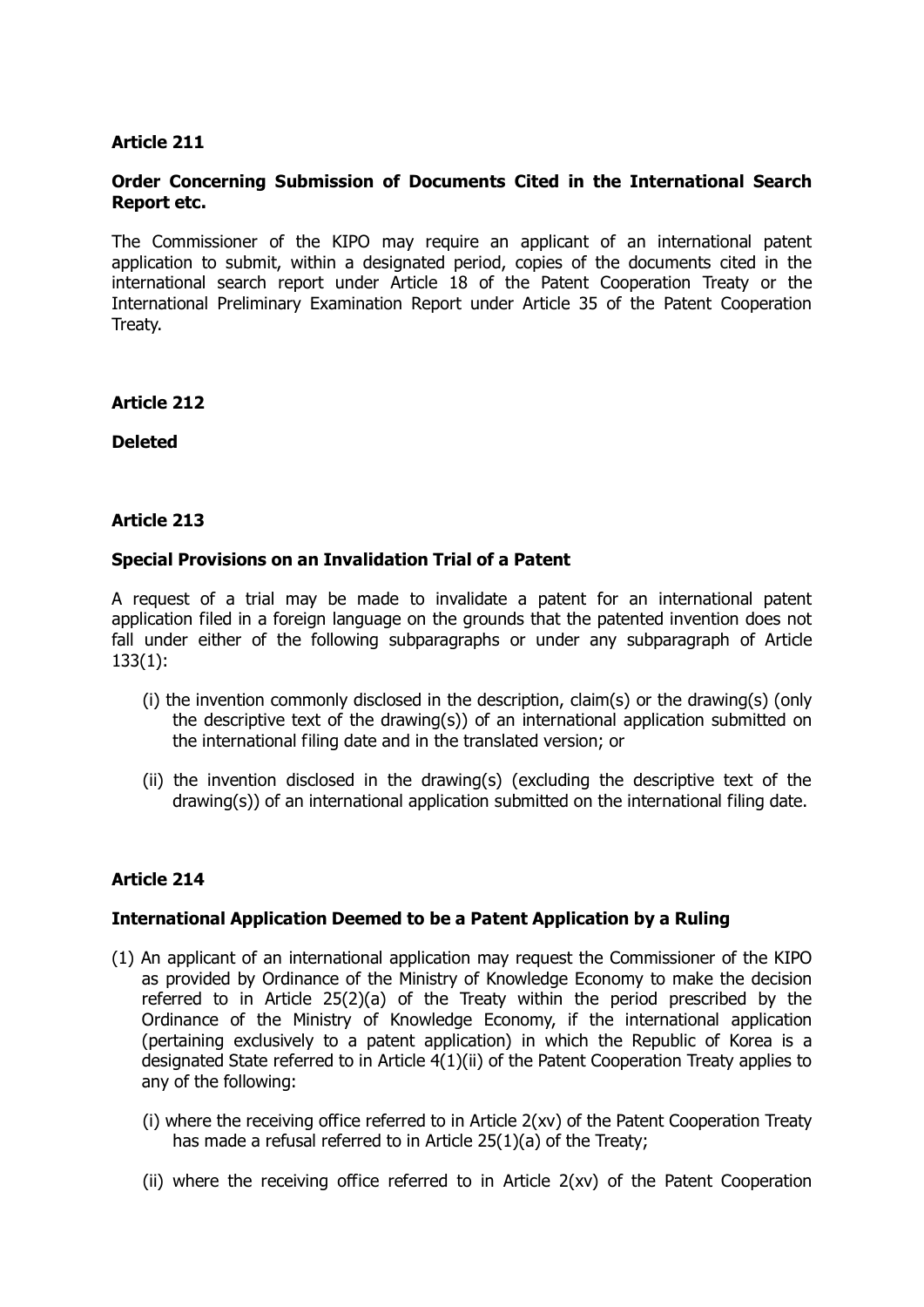Treaty has made a declaration referred to in Article 25(1)(a) or (b) of the Treaty; or

- (iii) the International Bureau has made a finding referred to in Article  $25(1)(a)$  of the Treaty on an international patent application.
- (2) A person who makes a request under paragraph (1) shall submit, to the Commissioner of the KIPO, a translated version of the description, claim(s) and the drawing(s) (only the descriptive text of the drawing(s)) as well as other documents related to the international application prescribed by Ordinance of the Ministry of Knowledge Economy.
- (3) Where a request is made under paragraph (1), the Commissioner of the KIPO shall decide by a ruling whether the refusal, declaration or finding referred to in the request is justified under the Patent Cooperation Treaty and its Regulations.
- (4) Where the Commissioner of the KIPO decides that the refusal, declaration or finding under paragraph (3) is not justified under the Patent Cooperation Treaty and its Regulations, the international application concerned is Deemed to be a patent application filed on the date that would have been recognized as the international filing date if the refusal, declaration or finding had not been made.
- (5) Where a ruling is made under paragraph (3) as to whether a refusal, declaration or finding is justified, the Commissioner of the KIPO shall deliver a certified copy of the ruling to the applicant of an international application.
- (6) Articles 199(2), 200, 201(4) to (8), 202(1) and (2), 208, 210 and 213 apply mutatis mutandis to an international application deemed to be a patent application under paragraph (4).
- (7) For the laying open of an international application deemed to be a patent application under paragraph (4), "filing date of an application for a patent" in Article 64(1) reads "priority date referred to in Article 201(1)."

# **CHAPTER XI SUPPLEMENTARY PROVISIONS**

# **Article 215**

# **Special Provisions for a Patent or Patent Right with Two or More Claims**

Where Articles 65(6), 84(1)(ii), 85(1)(i) (only for extinguishment), 101(1)(i), 104(1)(i), (iii) or (v), 119(1), 133(2) or (3), 136(6), 139(1), 181 and 182 of this Act and Article 26(1)(ii), (iv) or (v) of the Utility Model Act apply to a patent or patent right with two or more claims, a patent is deemed to have been granted for each claim, and a patent right is deemed to have been established for each claim.

# **Article 215bis**

### **Special Provisions for Registering a Patent Application with Two or More Claims**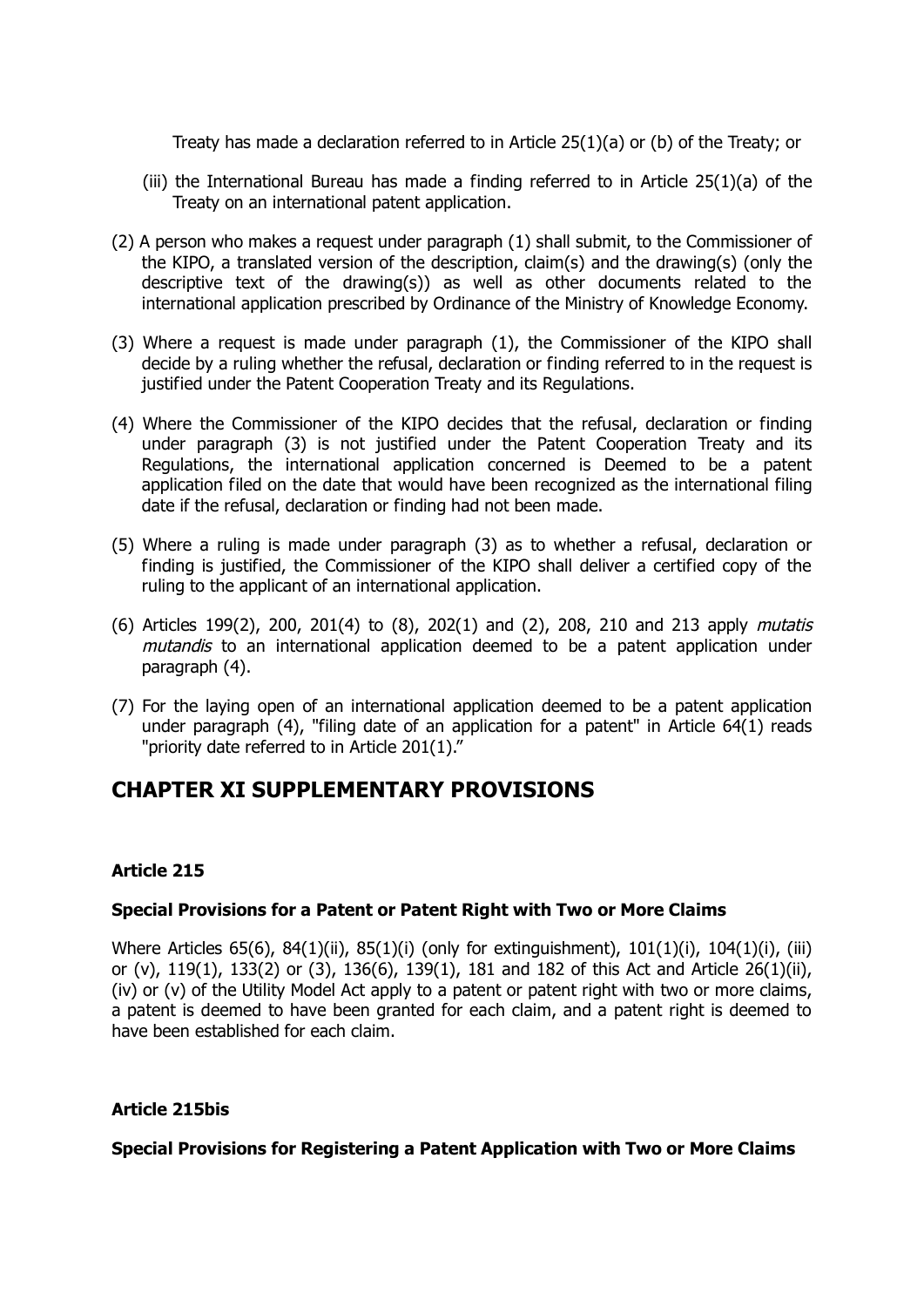- (1) Where a person who has received a decision to grant a patent for a patent application with two or more claims pays the patent fees, the person may abandon the claims individually.
- (2) Necessary matters concerning abandoning the claim(s) under paragraph (1) are prescribed by Ordinance of the Ministry of Knowledge Economy.

#### **Inspection of Documents etc.**

- (1) A person may request the Commissioner of the KIPO or the President of the IPT for a certificate concerning a patent or a trial, a certified copy or extract of documents, or to inspect or copy the Patent Register or other documents.
- (2) The Commissioner of the KIPO or the President of the IPT may reject the request referred to in paragraph (1) if it relates to documents concerning a patent application that has not been registered or laid open, or if it relates to matters liable to contravene public order or virtuous manners and customs.

### **Article 217**

### **Prohibition on Opening or Carrying out Documents Related to a Patent Application, Examination, Trial, Retrial or the Patent Register etc.**

- (1) The documents related to a patent application, examination, trial, retrial or the Patent Register shall not be carried out except for any of the following cases:
- (i) where documents related to a patent application or examination are carried out for the purpose of prior art searches etc. under Article 58(1) or (2) ;
- (ii) where documents related to a patent application, examination, trial, retrial or the Patent Register are carried out for the purpose of commissioning the affairs of digitizing patent documents under Article 217bis(1) of this Act; or
- (iii) where documents related to a patent application, examination, trial, retrial or the Patent Register are carried out for the purpose of on-line remote performance of duties under Article 30 of the Electronic Government Act.
- (2) A response shall not be given to a request for an expert opinion, testimony or an inquiry on the contents of a patent application, examination, trial, or retrial that are pending, nor on the contents of a decision of patentability, trial decision or ruling.

### **Article 217bis**

#### **Agency for Digitizing Patent Documents**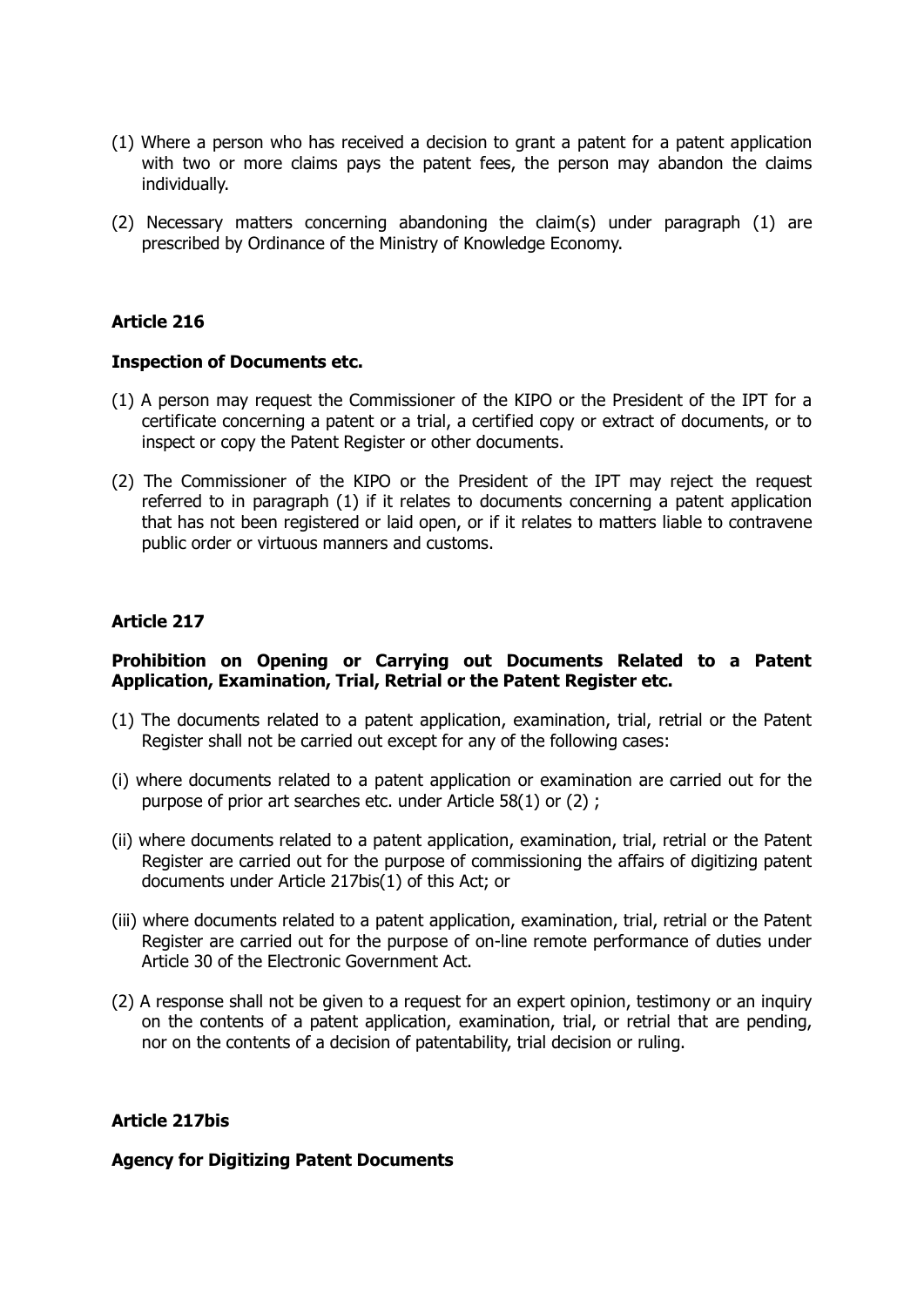- (1) When considered necessary for dealing effectively with patent procedures, the Commissioner of the KIPO may entrust a juridical person that meets the standards of facilities and human resources as prescribed by Ordinance of the Ministry of Knowledge Economy with the affairs for digitizing documents related to patent applications, examinations, trials, retrials or the Patent Register through an electronic information processing system and the technology for using the electronic information processing system or the similar affairs concerned(referred to as " the affairs for digitizing patent documents", hereinafter).
- (2) Deleted.
- (3) Present or former officers or employees of a person entrusted with digitizing patent documents under paragraph (1) (referred to as "an agency for digitizing patent documents", hereinafter) may not divulge or appropriate an invention disclosed in a pending application about which they obtained knowledge during the course of their duties.
- (4) The Commissioner of the KIPO may, under paragraph (1), convert into electronic form a written patent application or other documents prescribed by Ordinance of the Ministry of Knowledge Economy that were not submitted as electronic documents as prescribed in Article 28ter (1), and may save them in a file of an electronic information processing system operated by the KIPO or the IPT.
- (5) The contents of a file under paragraph (4) of this Article are deemed to be the same as the contents of the documents concerned.
- (6) The method of digitizing patent documents under paragraph (1) and other matters necessary for digitizing patent documents are determined by Ordinance of the Ministry of Knowledge Economy.
- (7) Where an agency digitizing patent documents fails to meet the standards of facilities and human resources as prescribed by Ordinance of the Ministry of Knowledge Economy in accordance with paragraph (1) and fails to comply with a request from the Commissioner of the KIPO to take corrective action, the Commissioner may cancel the commission of the affairs for digitizing patent documents. In such cases, the Commissioner shall give the agency a prior opportunity to present its opinions.

### **Delivery of Documents**

Necessary matters concerning procedures etc. of the delivery of the documents under this Act are prescribed by Presidential Decree.

**Article 219**

### **Delivery by Public Notification**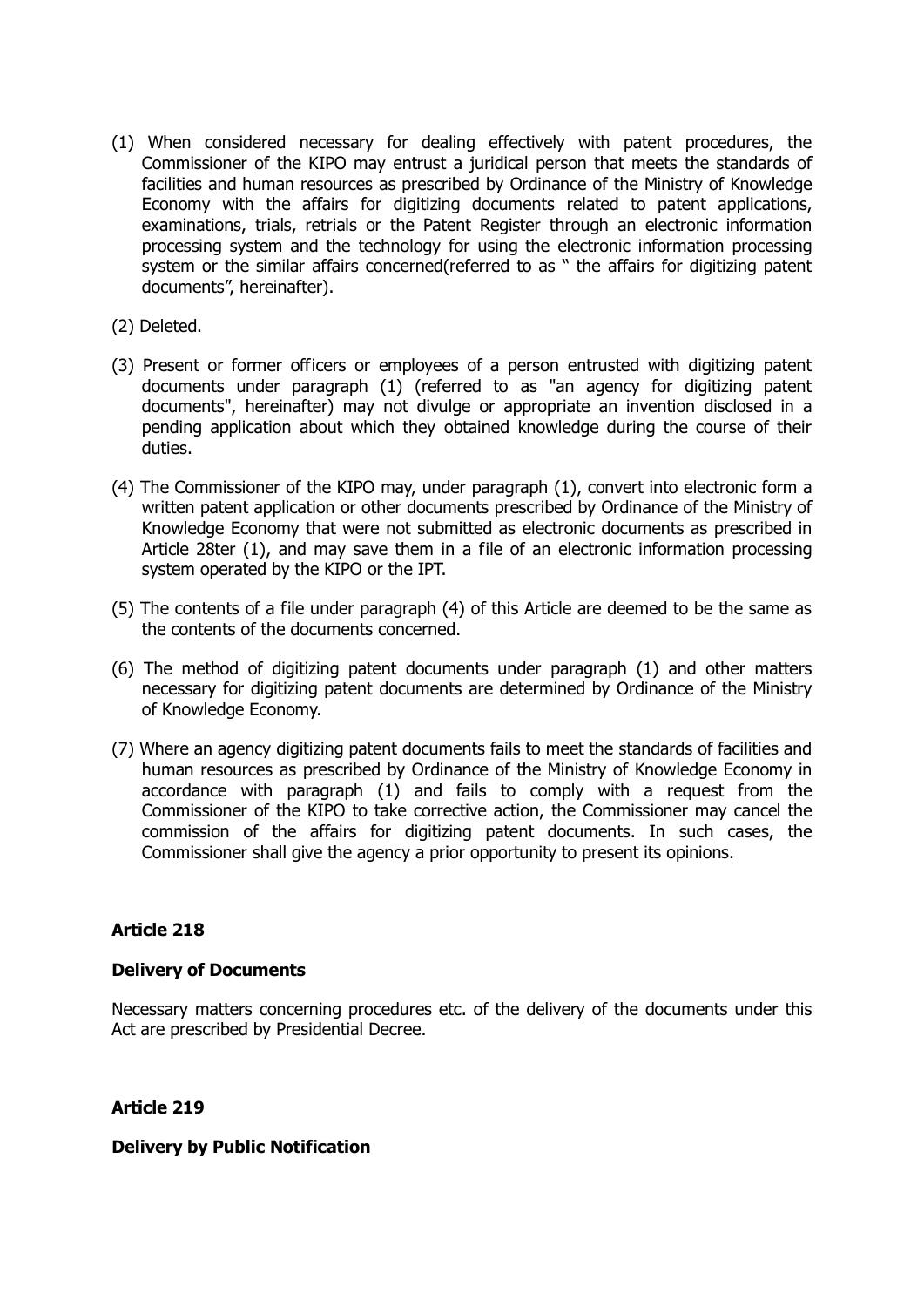- (1) When documents cannot be delivered because the residential or business address of the addressee is unclear, the documents shall be delivered by public notification.
- (2) The public notification is conducted by publishing a notice in the Patent Gazette that the documents to be delivered are available at any time to the addressee.
- (3) The first public notification is effective after passing two weeks from the date on which the public notification is published in the Patent Gazette; however, a subsequent public notification for the same party is deemed to have been served on the day after its publication in the Patent Gazette.

### **Delivery of Documents to Overseas Residents**

- (1) Documents to be delivered to an overseas resident who has a patent administrator shall be delivered to the patent administrator.
- (2) Documents to be delivered to an overseas resident who does not have a patent administrator may be sent to the overseas resident by registered airmail.
- (3) When documents have been sent by registered airmail under paragraph (2), the documents are deemed to have been served on the mailing date.

### **Article 221**

### **Patent Gazette**

- (1) The KIPO shall publish the Patent Gazette.
- (2) The Patent Gazette may be published in electronic format under conditions determined by Ordinance of the Ministry of Knowledge Economy.
- (3) When publishing the Patent Gazette in electronic media, the Commissioner of the KIPO shall publicize on an information communication network matters regarding the Patent Gazette's publication, main contents and public notification.

### **Article 222**

#### **Submission of Documents etc.**

The Commissioner of the KIPO or examiner may order a concerned party to submit documents and articles necessary for dealing with proceedings unrelated to the proceedings of a trial or retrial.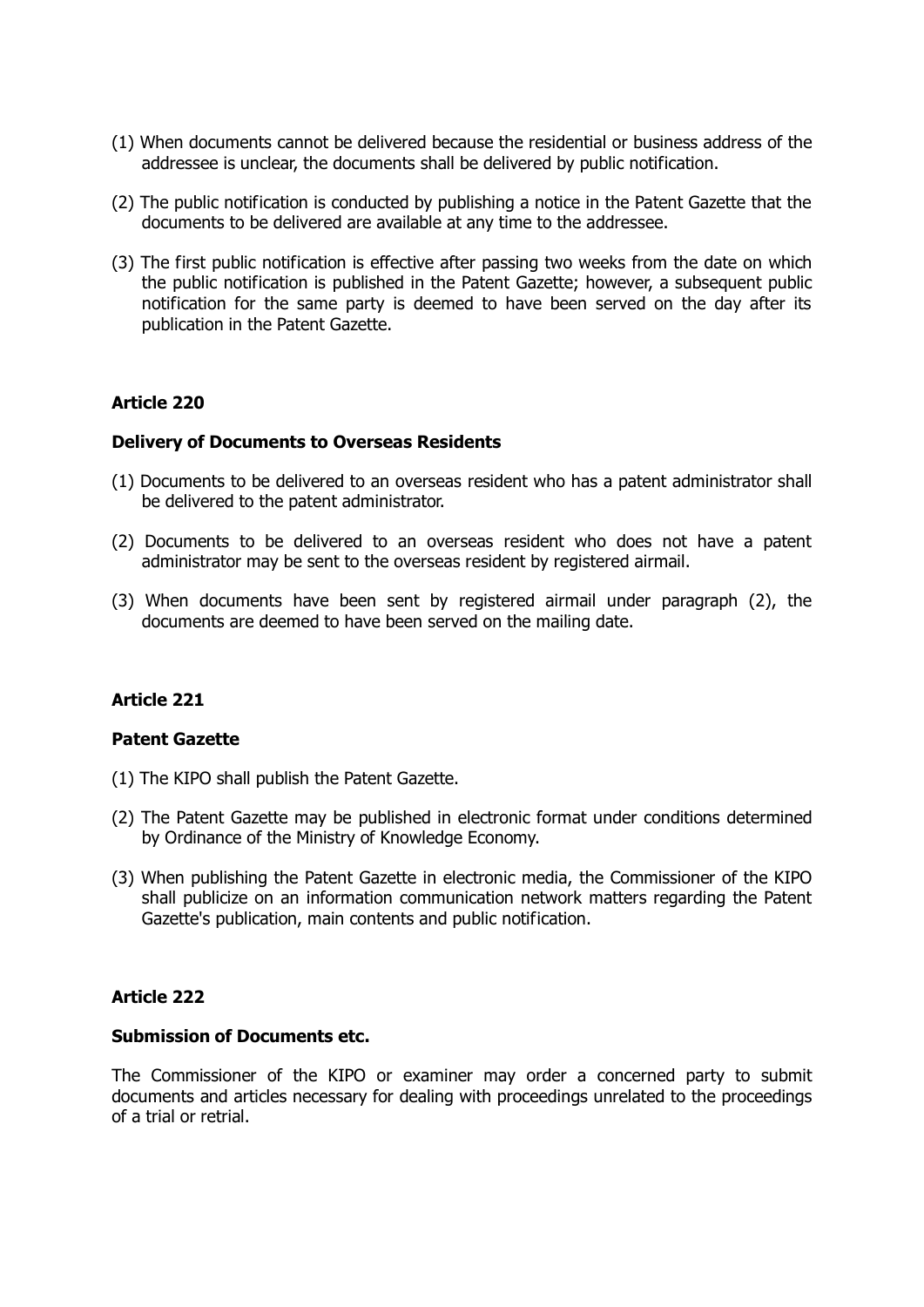### **Patent Indication**

A patentee or an exclusive or non-exclusive licensee may put on a manufactured product an indication of the patent for an invention of either a product or a process. If the indication is not possible to be placed on the product, the indication may be put on the product's container or package.

### **Article 224**

### **Prohibition of False Indication**

A person may not perform any of the following acts:

- (i) the act of marking with an indication that a patent has been granted or a patent application has been filed or with any sign likely to cause easily confusion of the indication, a product that a patent has not been granted or that a patent application is not pending or manufactured by a process that a patent has not been granted or a patent application is not pending, or the product's container or package;
- (ii) the act of assigning, leasing or displaying a product that has been marked with an indication referred to in subparagraph (i);
- (iii) for the purpose of manufacturing, using, assigning or leasing a product referred to in subparagraph (i), the act of marking advertisements, signboards or tags, with an indication that a patent has been granted or a patent application had been filed or manufactured by a process that a patent has been granted or a patent application is pending, or marking with any sign likely to cause easily confusion of the indication; or
- (iv) for the purpose of using, assigning or leasing a process for which a patent has not been granted or a patent application is not pending, the act of marking advertisements, signboards or tags, with an indication that a patent has been granted or a patent application had been filed for the process, or marking with any sign likely to cause easily confusion of the indication.

# **Article 224bis**

### **Restriction on Appeal**

- (1) A ruling to dismiss an amendment, a decision of patentability, a trial decision or a ruling to dismiss a request for a trial or retrial may not be appealed under any other Act, and any measure against which an appeal is not permitted under this Act may not be appealed under any other Act.
- (2) Any appeal against measures other than those under paragraph (1) is subject to the Administrative Appeals Act or the Administrative Litigation Act.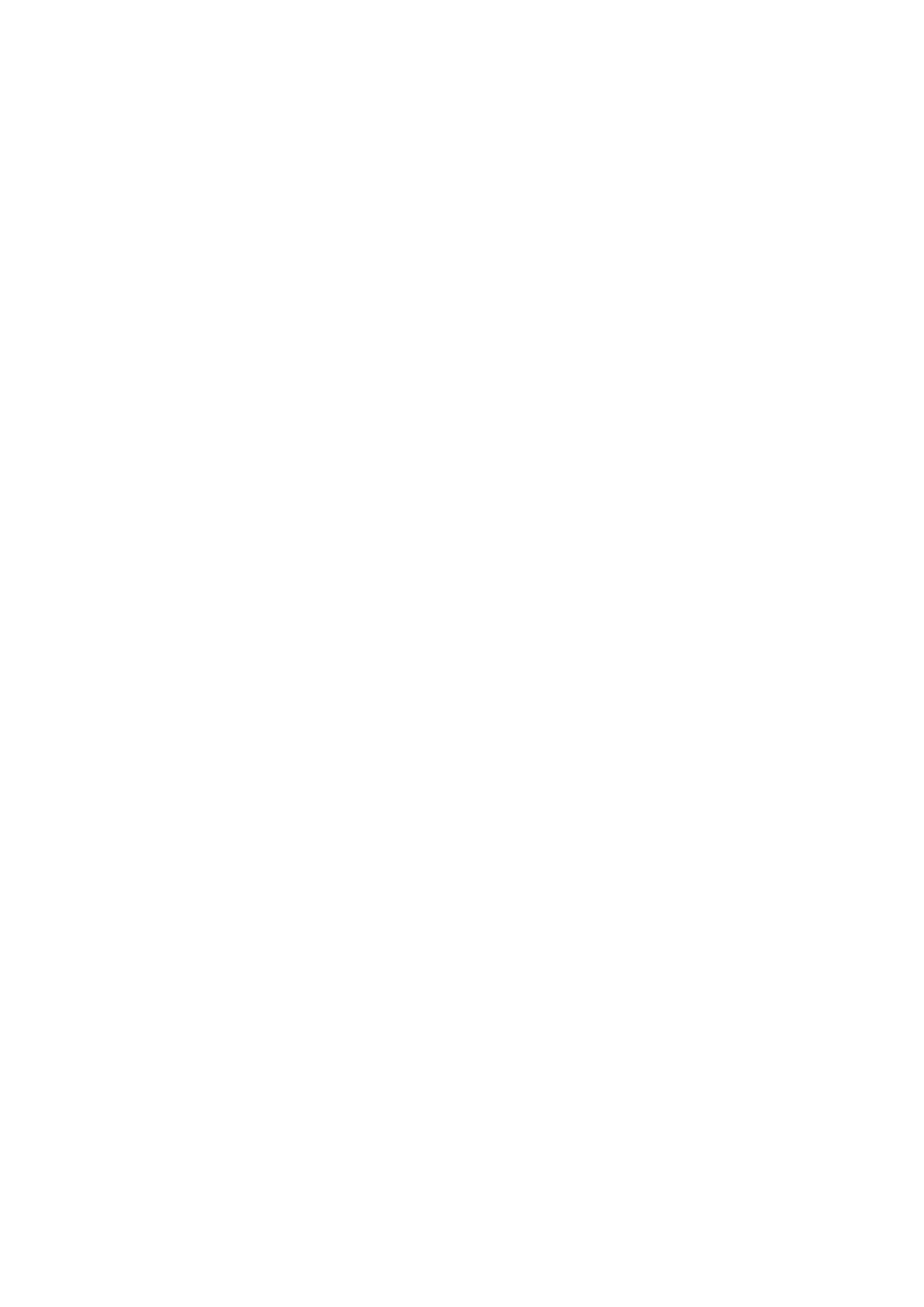# **CHAPTER XII PENAL PROVISIONS**

# **Article 225**

### **Offense of Infringement**

- (1) A person who infringes a patent right or exclusive licensee is liable to imprisonment with labor not exceeding seven years or to a fine not exceeding 100 million won.
- (2) Prosecution for offenses under paragraph (1) is initiated when an injured party files a complaint.

### **Article 226**

### **Offense of Divulging Secrets etc.**

Any present or former employees of the KIPO or the IPT who have divulged or appropriated an invention disclosed in a pending application (including an invention disclosed in an international application) to which they had access during the course of their duties are liable to imprisonment with labor not exceeding five years or to a fine not exceeding 50 million won.

### **Article 226bis**

### **Officers and Employees of Special Agency deemed to be Public Officials**

When applying Article 226, a person who is a present or former officer or employee of a specialized organization prescribed under Article 58(1) or agency for digitizing patent documents is deemed to be a present or former employee of the KIPO.

# **Article 227**

### **Offense of Perjury**

- (1) A witness, expert witness or interpreter who, having taken an oath under the law, has made a false statement or given a false expert opinion or interpreted falsely before the IPT is liable to imprisonment with labor not exceeding five years or to a fine not exceeding 10 million won.
- (2) A person who has committed an offense under paragraph (1) and confesses it before the trial decision becomes final and binding may be partially or totally reduced the sentence.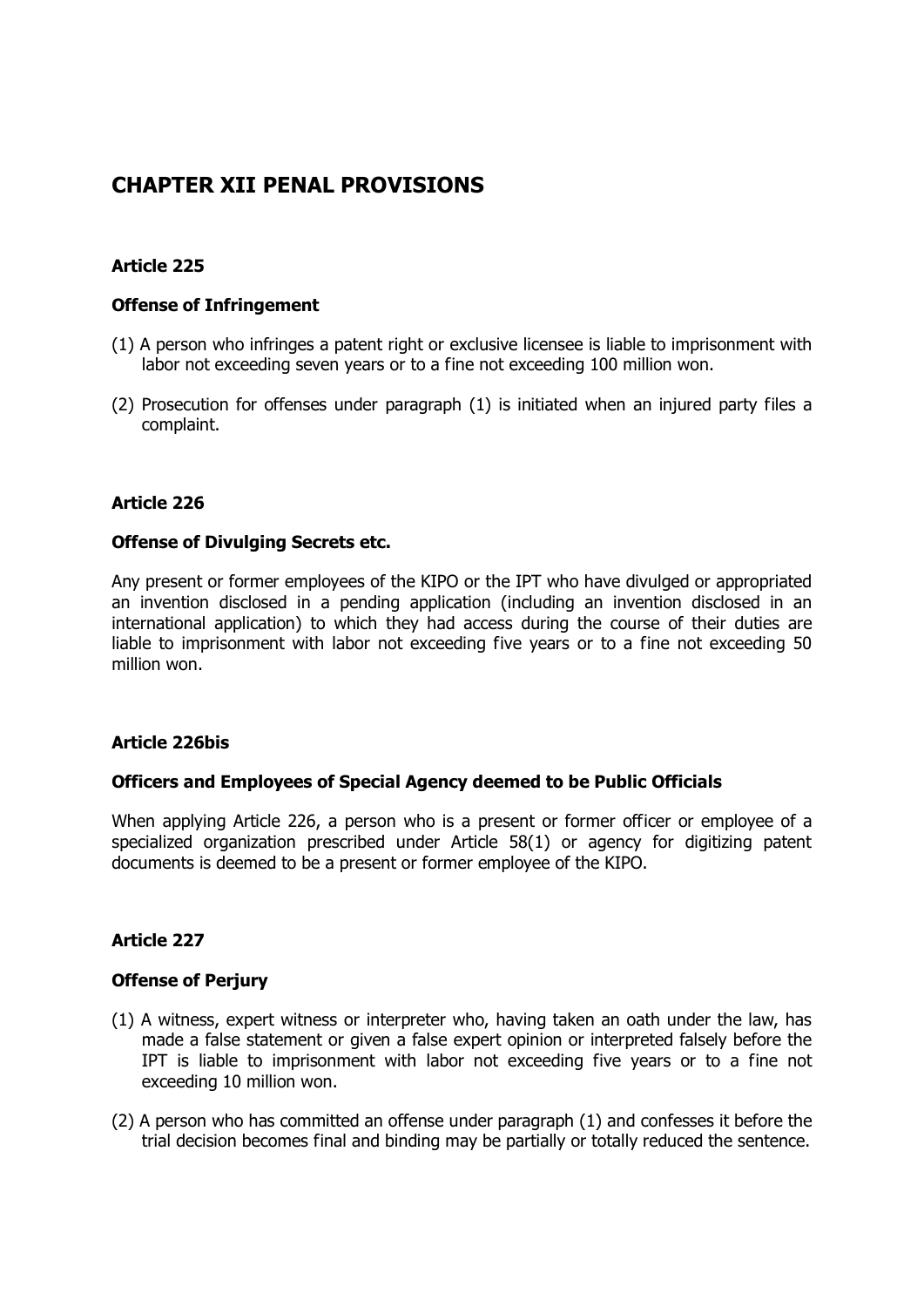### **Offense of False Indication**

A person who violates Article 224 is liable to imprisonment with labor not exceeding three years or to a fine not exceeding 20 million won.

### **Article 229**

### **Offense of Fraud**

A person who has obtained a patent, the registration of an extension of the patent term, or a trial decision by means of a fraudulent or any other unjust act is liable to imprisonment with labor not exceeding three years or to a fine not exceeding 20 million won.

### **Article 230**

### **Dual Liability**

Where a representative director of a juridical person or a representative, an employee or any other servant of a juridical person or natural person violates Articles 225(1), 228 or 229 with regard to the business of the juridical person or natural person, the juridical person is liable to a fine as prescribed in either of the following subparagraphs, and the natural person is liable to a fine prescribed in the relevant Article, in addition to the offender:

- (i) under Article 225(1), a fine not exceeding 300 million won;
- (ii) under Articles 228 or 229, a fine not exceeding 60 million won.

However, this provision shall not apply where the juridical person or natural person exercised reasonable care and supervision with regard to the business to prevent the acts of violation.

### **Article 231**

### **Confiscation etc.**

- (1) Any product that is the subject of an infringing act under Article 225(1) or any product arising out of the infringing act shall be confiscated or, upon request of the injured party, a judgment must be made requiring the article to be delivered to the injured party.
- (2) Where a product is delivered to an injured party under paragraph (1), the injured party may claim compensation for damages in excess of the value of the product.

**Article 232**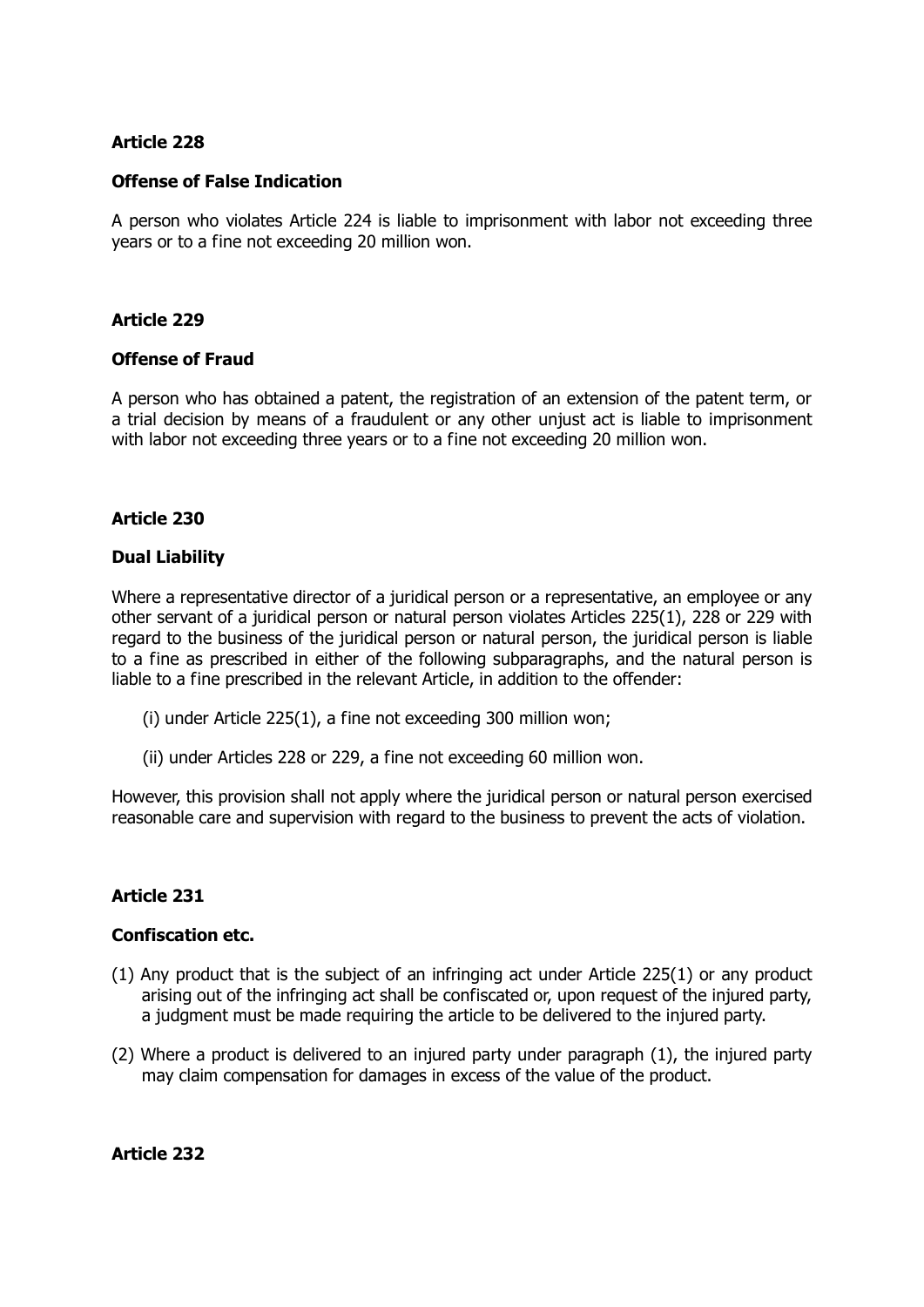### **Administrative Fine**

- (1) A person who commits any of the following acts is liable to an administrative fine not exceeding 500,000 won:
	- (i) making a false statement before the IPT after having taken an oath under Articles 299(2) and 367 of the Civil Procedure Act;
	- (ii) failing to comply, without justifiable reasons, with an order of the IPT to submit or show documents or other materials related to taking or preserving evidence;
	- (iii) deleted; or
	- (iv) failing to comply, without justifiable reasons, with a subpoena of the IPT to appear as a witness, expert witness or interpreter, or refusing to take an oath, make a statement, testify, give an expert opinion or interpret.
- (2) The administrative fine referred to in paragraph (1) is imposed and collected by the Commissioner of the KIPO as prescribed by Presidential Decree.
- (3) Any person who objects to the imposition of an administrative fine under paragraph (2) may lodge a protest with the Commissioner of the KIPO within thirty days of the date of being notified of the imposition.
- (4) The Commissioner of the KIPO, upon receipt of a protest under paragraph (3) by a person who was fined under paragraph (2), shall immediately notify the competent court accordingly; the competent court shall adjudicate the case of the administrative fine under the Noncontentious Case Litigation Procedure Act.
- (5) Where no objection has been raised within the period prescribed in paragraph (3) and where the fine has not been paid, the Commissioner of the KIPO shall collect it in accordance with the rules of collecting national taxes in arrears through the head of the competent tax office.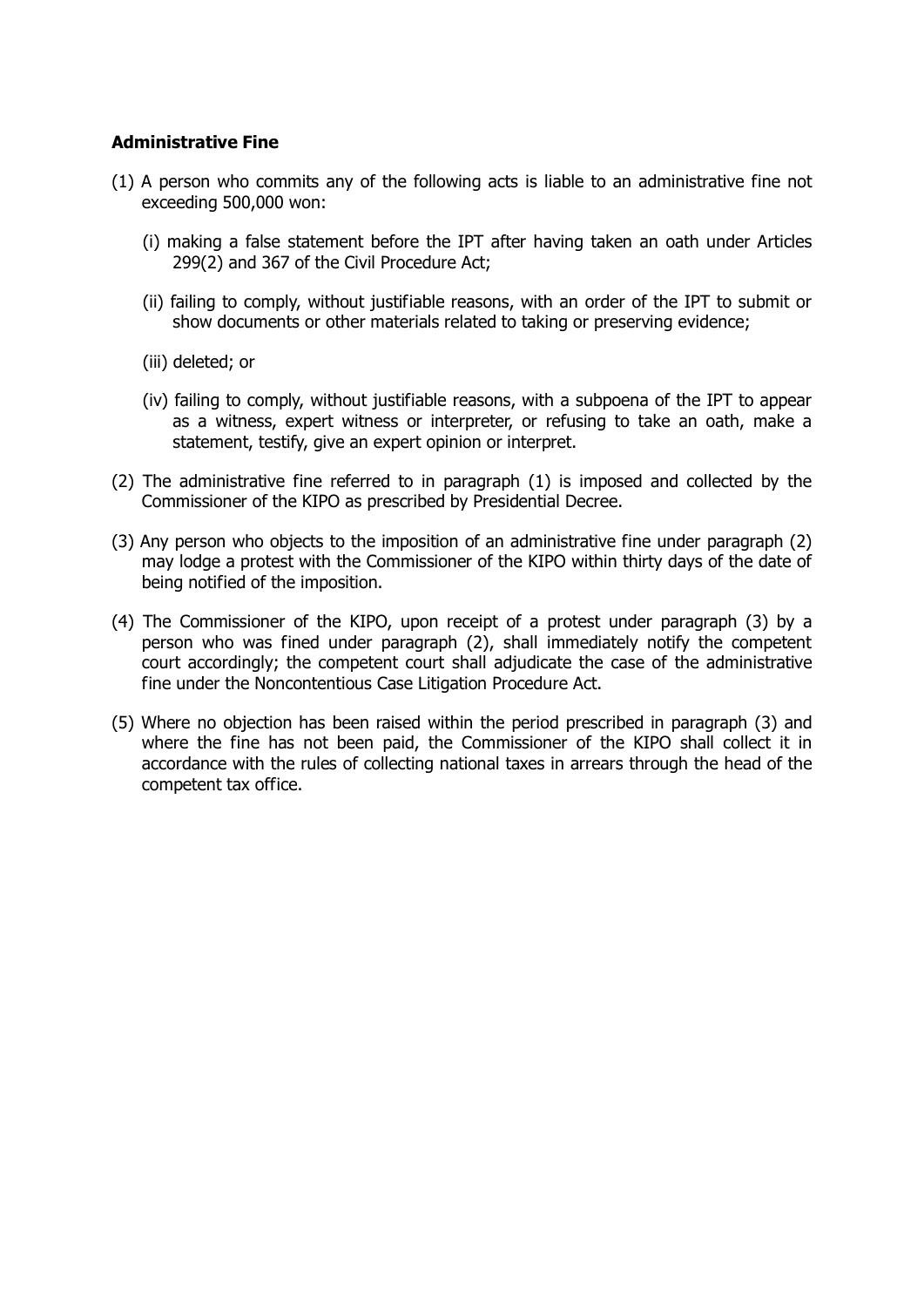#### **ADDENDUM**

<No. 4207, January 13, 1990>

#### **Article 1 Date of Entry into Force**

This Act enters into force on September 1, 1990. However, Articles 201, 205 and 211 of this Act, regarding Chapter II of the Patent Cooperation Treaty, enter into force on the date on which Chapter II of the Patent Cooperation Treaty enters into force in the Republic of Korea.

#### **Article 2 General Transitional Measures**

This Act applies to matters that occur before this Act enters into force except for the special cases prescribed in Articles 3 and 9 of this Addendum. However, this act does not affect the validity under the previous provisions.

#### **Article 3 Transitional Measures on Patent Applications etc.**

Any appeal against an examination or a decision to reject a patent application initiated before this Act enters into force is subject to the previous provisions.

#### **Article 4 Transitional Measures on Trials Related to the Granting of a Patent Right**

Any trial, appeal, retrial or litigation related to a patent whose application was filed before this Act enters into force is subject to the previous provisions.

### **Article 5 Transitional Measures on the Submission of Priority Documents for Inventions under the Treaty**

When priority is claimed in a patent application in the Republic of Korea before this Act enters into force, the period for submitting the priority documents for the inventions in the patent application is subject to the previous provisions.

#### **Article 6 Transitional Measures on the Dismissal of Amendments**

An amendment made before this Act enters into force is subject to the previous provisions.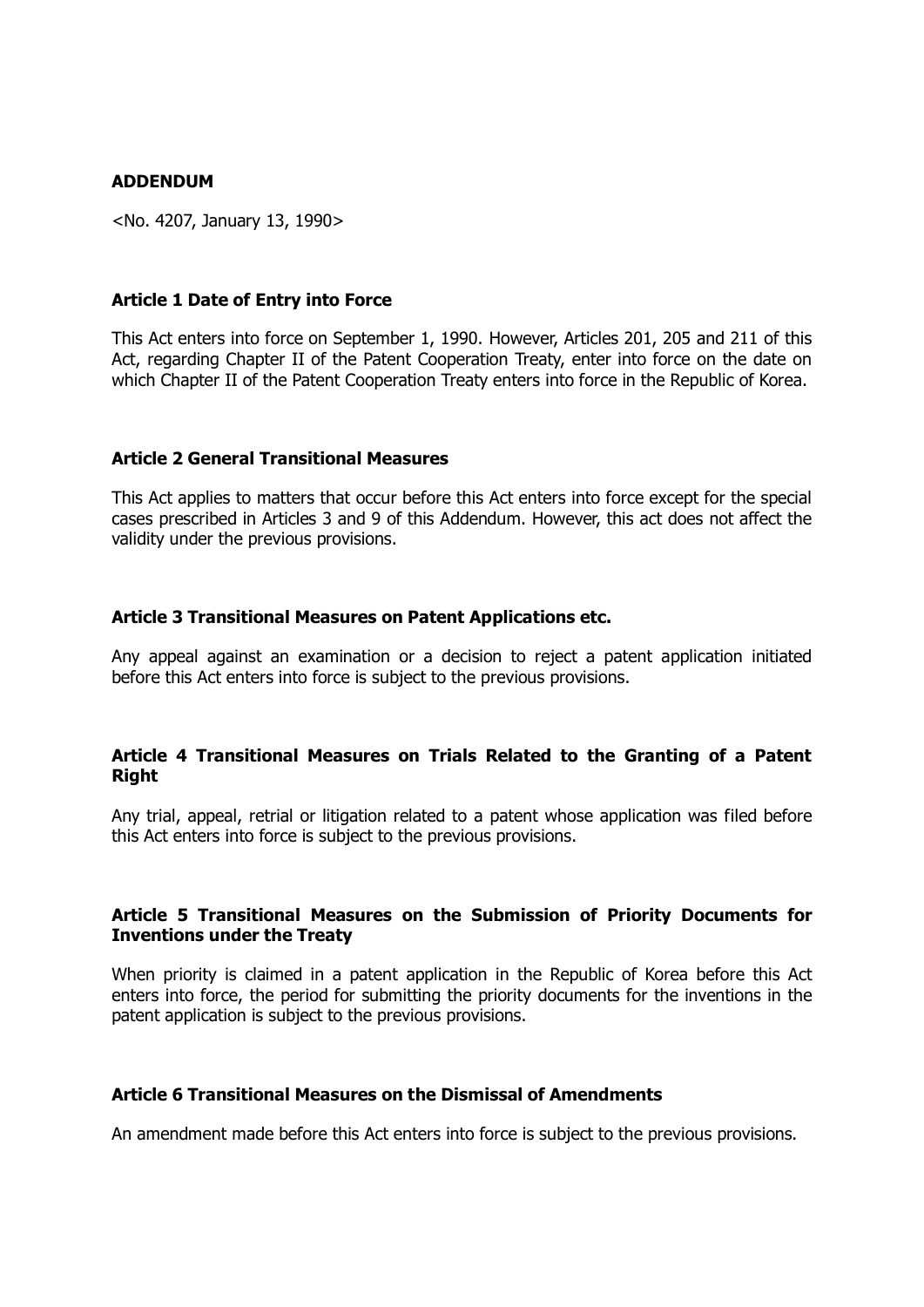### **Article 7 Transitional Measures on the Term of a Patent Right**

The term of a patent right for any patent granted before this Act enters into force is subject to the previous provisions.

### **Article 8 Transitional Measures on Expropriation of a Patent Right**

Any limitation, expropriation, or revocation of patent right, or any disposition or litigation on the working of a patent right requested before this Act enters into force are subject to the previous provisions.

### **Article 9 Transitional Measures on the Procedure and Expenses of Trials and Compensation for Damages etc.**

The procedure, expenses and compensation for damages in a trial, appeal, retrial or litigation that were requested before this Act enters into force are subject to the previous provisions.

### **ADDENDUM (Government Organization Act)**

<No. 4541, March 6, 1993>

# **Article 1 Date of Entry into Force**

This Act enters into force on the date of its promulgation. (Proviso deleted.)

### **Article 2 and Article 3 Deleted**

### **Article 4 Amendment of Other Acts by the New Establishment of the Ministry of Commerce, Industry and Energy**

 $(1)$  to  $<$ 46 $>$  Deleted.

<47> The following provisions of the Patent Act are amended as follows.

In Articles 16(1), 28(4), 42(6), 79(2), 82(3), 83(2) and (3), 90(1)(vi), 192(iv), 193(1) and (5), 194(4), 195(iv), 196(1)(ii) to (iii) and (2), 197(2), 198(2), 200, 206(2) and 214(1) and (2), "Ordinance of the Ministry of Commerce and Industry" reads "Ordinance of the Ministry of Knowledge Economy".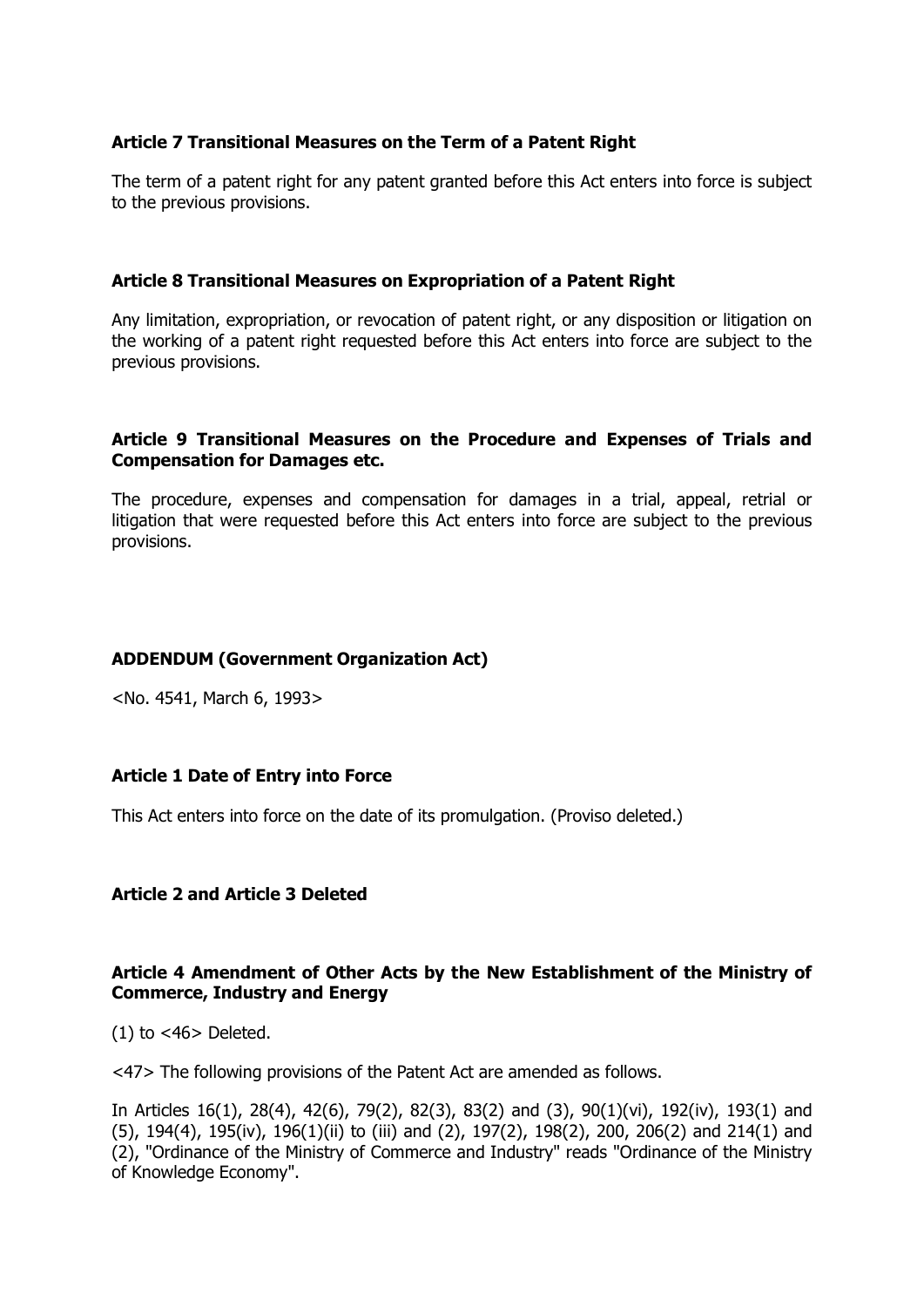<48> to <100> Deleted.

# **Article 5 Deleted**

## **ADDENDUM**

<No. 4594, December 10, 1993>

## **Article 1 Date of Entry into Force**

This Act enters into force on January 1, 1994.

## **Article 2 Transitional Measures on the Period for Refunding Patent Fees etc.**

The provisions on the refund of patent fees and other fees paid by mistake before this Act enters into force are subject to the previous provisions.

## **Article 3 Application Examples on Refunding Patent Fees**

Amended Article 84(1)(ii) and (iii) of this Act, which concerns refunding patent fees due to a final and binding decision on the invalidation of a patent, apply to final and binding decisions on invalidation made after this Act enters into force.

# **ADDENDUM (Invention Promotion Act)**

<No. 4757, March 24, 1994>

## **Article 1 Date of Entry into Force**

This Act enters into force on the date of its promulgation.

**Articles 2 Deleted**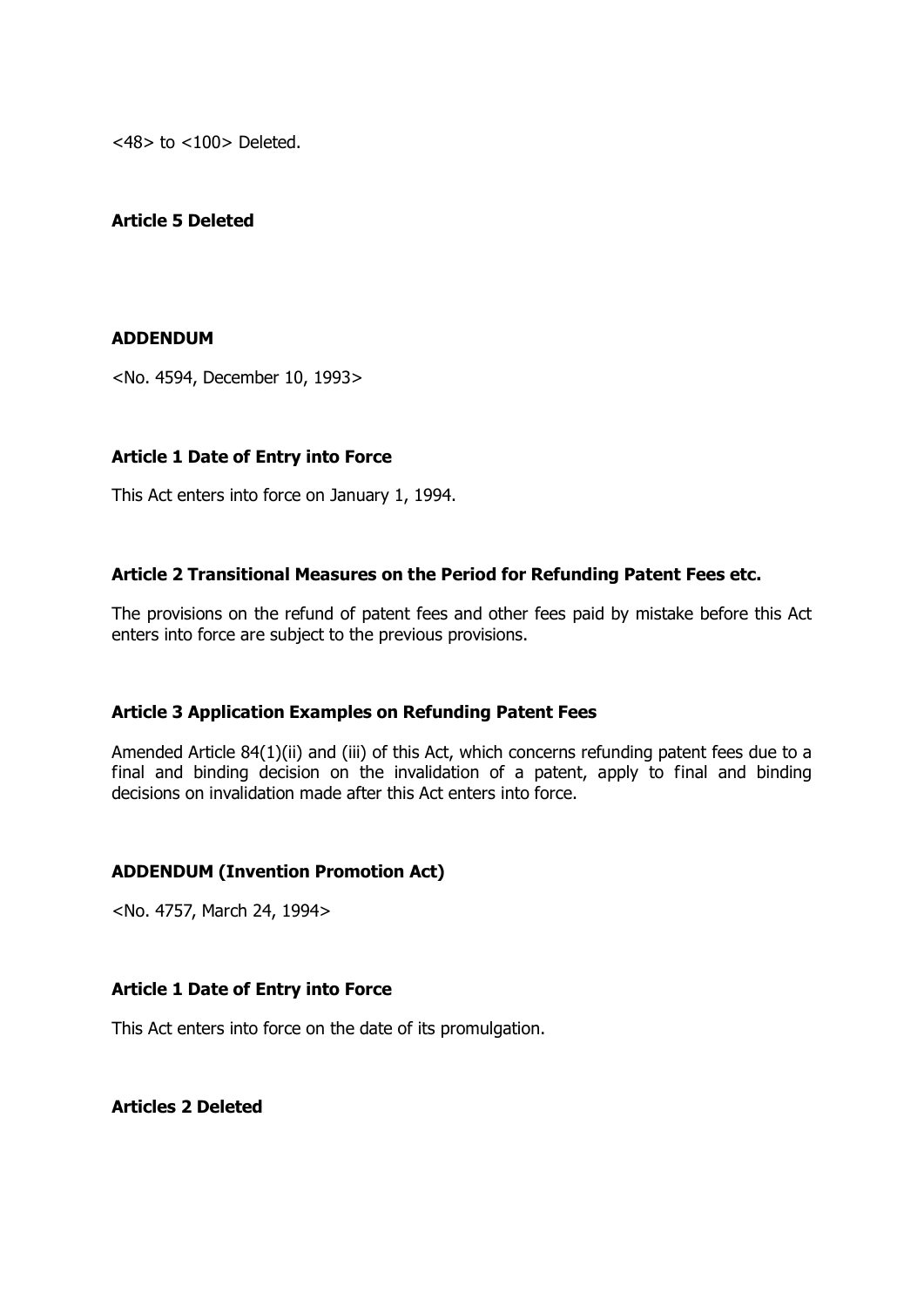# **Article 3 Amendment of Other Acts**

The provisions of the Patent Act are amended as follows:

Article 40(4) is deleted.

## **Articles 4 and 5 Deleted**

## **ADDENDUM**

<No. 4892, January 5, 1995>

## **Article 1 Date of Entry into Force**

This Act enters into force on March 1, 1998.

## **Article 2 Transitional Measures on Pending Cases**

(1) Any request for a trial or appeal against a decision of rejection, a decision of cancelation, or a decision to dismiss an amendment that is lodged before this Act enters into force is deemed, under this Act, to have been lodged at the IPT and to be pending in the IPT.

(2) Any request for an appeal against a trial decision or any immediate appeal against a decision to dismiss a request for a trial that is lodged before this Act enters into force is deemed under this Act to have been lodged at the Patent Court and to be pending in the Patent Court.

## **Article 3 Transitional Measures on Cases that May Be Appealed**

(1) Where the decision of a trial, the decision to dismiss a request for a trial, a decision of rejection, or a decision to dismiss an amendment by the examiner has been given when this Act enters into force, and if no appeal is brought to the Board of Appeals under the previous provisions within thirty days of the enforcement date of this Act, then, under Article 186(1) of this Act, a person may file a litigation against the decision of a trial and against the decision to dismiss a request for trial; or, under Article 132ter or 132quater of this Act, the person may request a trial against a decision of rejection or against the decision to dismiss an amendment by the examiner. However, this provision shall not apply if the period for appeal has expired under the previous provisions when this Act enters into force.

(2) Where a trial decision of the Board of Appeal, a decision to dismiss a request for an appeal and a decision to dismiss an amendment by an administrative patent judge has been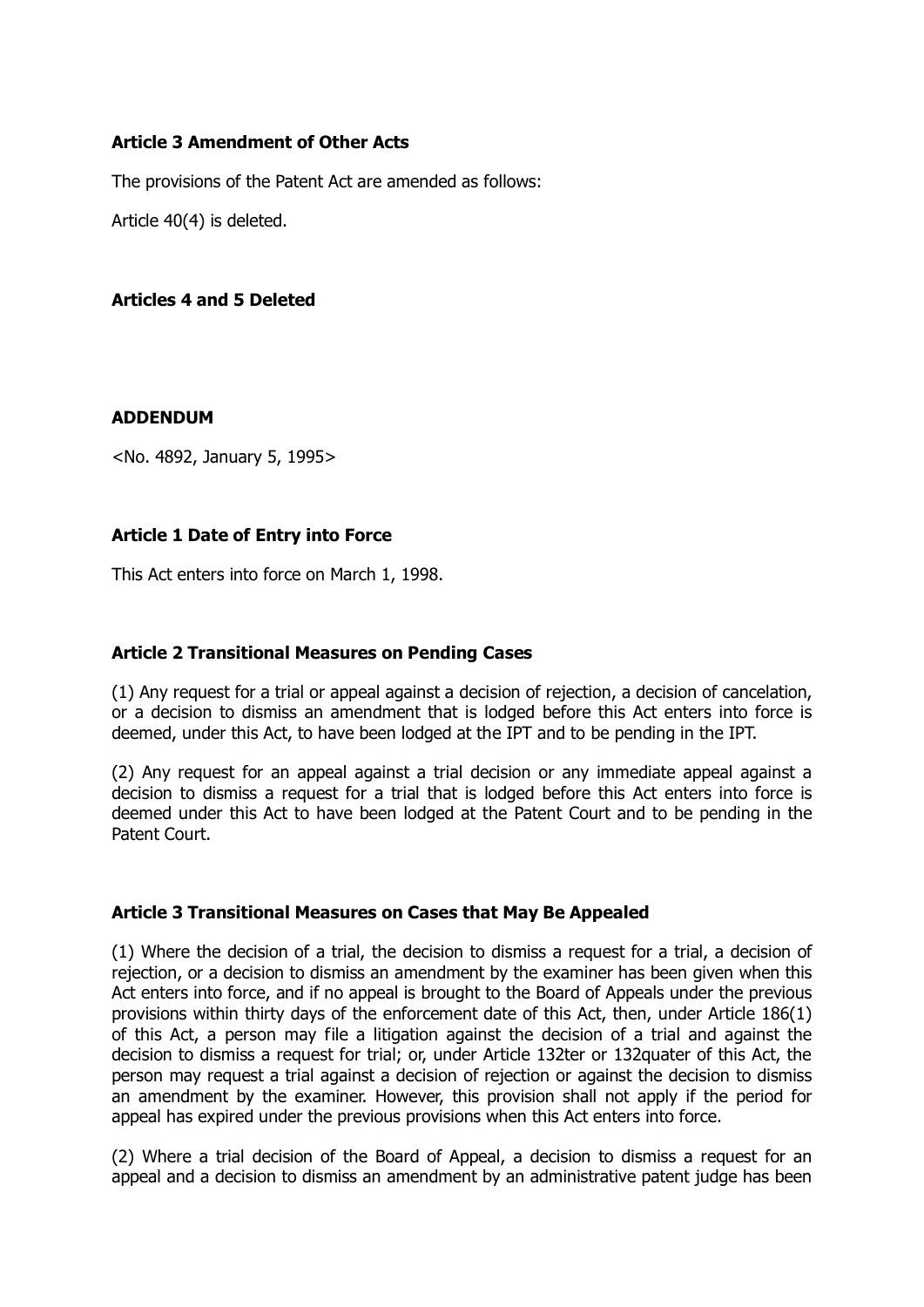given when this Act enters into force, and if the decision has not been appealed at the Supreme Court, a person may lodge an appeal with the Supreme Court. However, this provision shall not apply if the period for appeal has expired under the previous provisions when this Act enters into force.

(3) Any case in which an appeal has been lodged at the Supreme Court under paragraph (2) of this Article before this Act enters into force is deemed to have been lodged at the Supreme Court under this Act or to be pending in the Supreme Court.

## **Article 4 Transitional Measures on Retrials**

Articles 2 and 3 of the addendum apply *mutatis mutandis* to a pending retrial.

#### **Article 5 Transfer etc. of Documents**

(1) The Commissioner of the KIPO shall immediately transfer the documents of a pending case referred to in Article 2(1) of this addendum (including those applied *mutatis mutandis* under Article 4 of this addendum) to the President of the IPT.

(2) The Commissioner of the KIPO shall immediately transfer the documents of a pending case referred to in Article 2(2) of this addendum (including those applied *mutatis mutandis* under Article 4 of this addendum) to the presiding administrative patent judge. In this case, matters necessary for the transfer etc. of documents are prescribed by Supreme Court regulations.

#### **Article 6 Amendment of Other Acts**

In Article 37(5) of the Government Organization Act, "business of an examination, a trial and a trial of appeal "reads "business of an examination and a trial"

#### **ADDENDUM**

<No. 5080, December 29, 1995>

#### **Article 1 Date of Entry into Force**

This Act enters into force on July 1, 1996.

**Article 2 Transitional Measures on the Invention of Substances to be**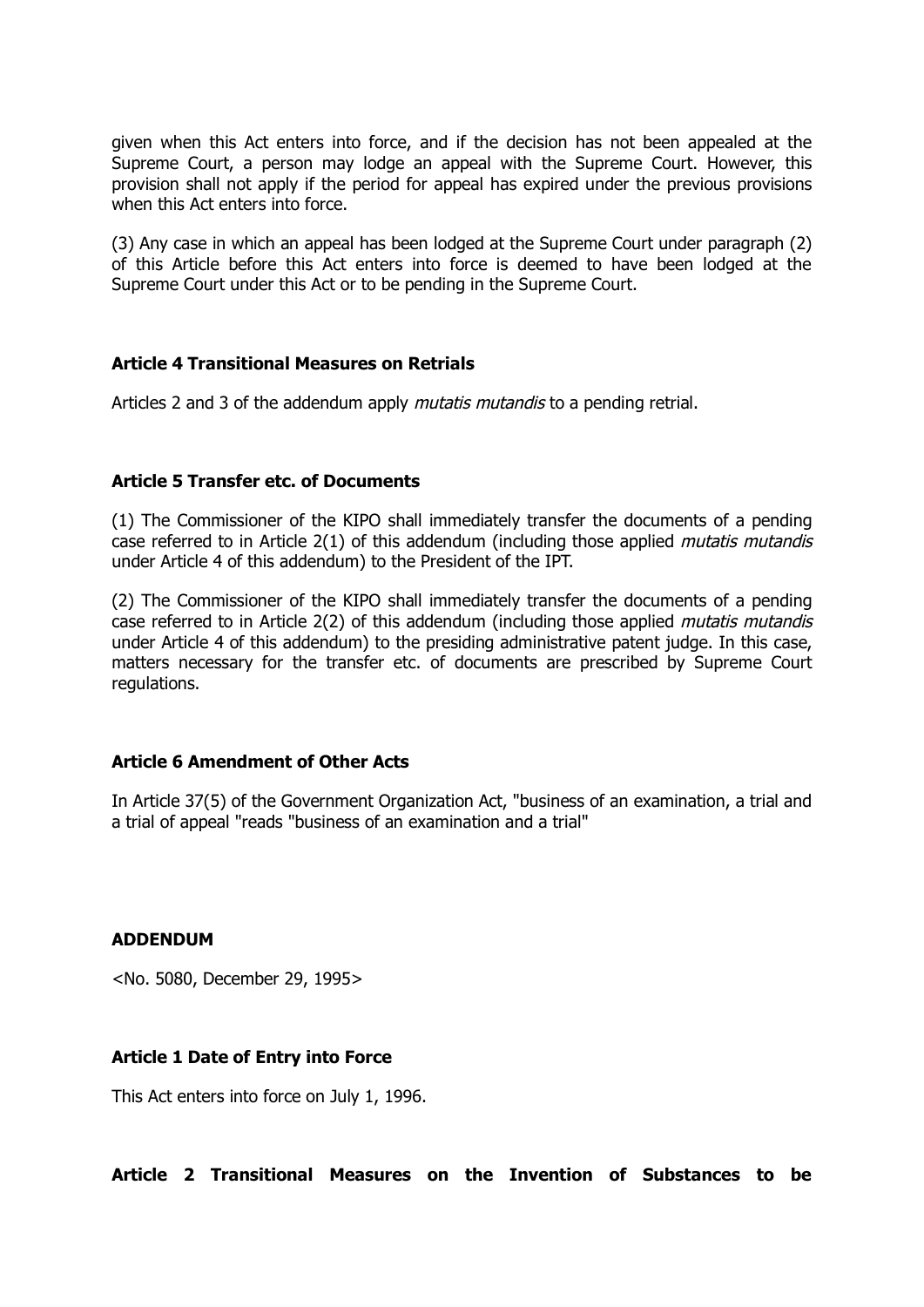## **Manufactured by a Nuclear Conversion Method**

(1) When this Act enters into force, where an applicant has a patent application pending in the KIPO (and no certified copy of the decision to grant the patent has been transmitted), and the invention is for a substance that is manufactured by a nuclear conversion method as stated in the description or drawings attached to the original patent application, the applicant may amend the description or drawings within six months of this Act entering into force.

(2) The amendment referred to in paragraph (1) of this Article is considered as that made before a copy of the decision on the public notice of application has been transmitted.

## **Article 3 Transitional Measures on the Term of a Patent Right**

(1) This Act shall not apply to a patent whose term has expired under the previous provisions before this Act enters into force.

(2) The previous provisions apply to the term of any patent that exists when this Act enters into force and to any patent whose term is reduced when this Act enters into force among the pending patent applications at the KIPO.

## **Article 4 Special Case of Recognizing an Ordinary License for those Preparing an Working Project**

(1) Where a patent on an invention of a substance to be manufactured by a nuclear conversion method is established under amended Article 32 of this Act, the person conducting or preparing to work the invention in the Republic of Korea before January 1, 1995, is entitled to have an ordinary license to the patent on the invention, limited to the object of the invention or the working.

(2) Where the term of a patent is extended by the enforcement of this Act, a person who is preparing to work the invention in the Republic of Korea before January 1, 1995, in anticipation of the expiry of the patent under the previous provisions is entitled to have an ordinary license for the patent, limited to the object of the invention and business that the person is preparing, during the period extended by the enforcement of this Act from the end of the period prescribed by the previous provisions.

(3) A person who holds an ordinary license under paragraphs (1) and (2) of this Article shall pay reasonable compensation to the patentee or exclusive licensee.

(4) Article 118(2) of this Act applies *mutatis mutandis* to the ordinary license referred to in paragraphs (1) and (2) of this Article.

## **Article 5 Transitional Measures on the Procedure and Expenses of Trials and Liability for Damages etc.**

Any procedure, expense, liability for damages etc. for a trial, appeal, retrial and litigation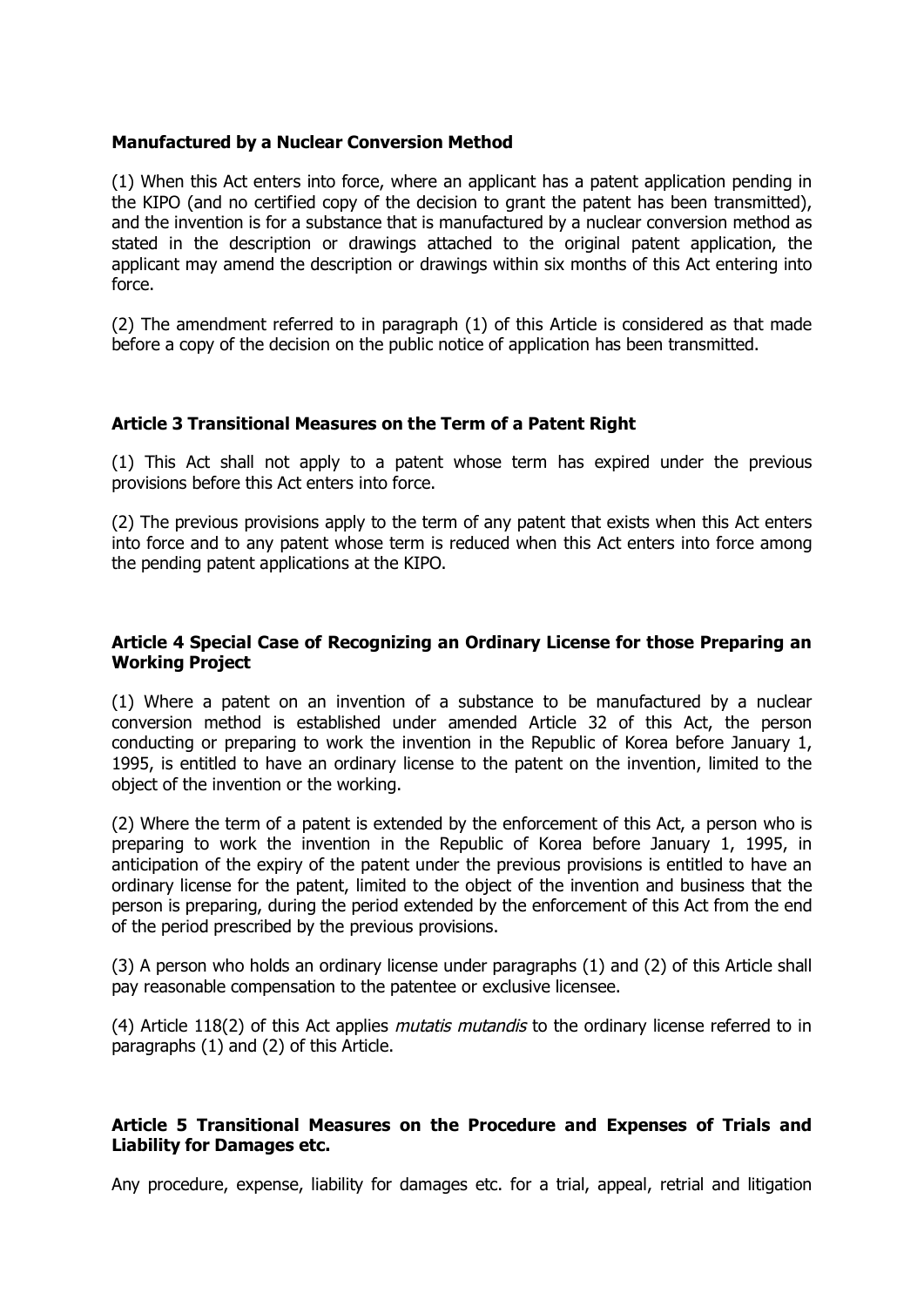requested against any act committed before this Act enters into force is subject to the previous provisions

## **ADDENDUM**

<No. 5329, April 10, 1997>

## **Article 1 Date of Entry into Force**

This Act enters into force on July 1, 1997. However, Articles 15(2), 16(1) and (2), 46, 132ter, 140bis, 164(1), 170, 171(2), 172, 176(1) and (2), 224bis of this Act and Articles 2(1) and 3(1) of the addendum of the amended Patent Act, Act No. 4892, enter into force on March 1, 1998.

## **Article 2 Special Example on Oppositions Against a Patent**

(1) In applying Article 6 of this Act, "request an appeal against a decision of rejection under Article 167" reads "request an appeal against a decision of rejection or cancelation under Article 167" until February 28, 1998.

(2) In applying Article 164(1) of this Act, "until the decision of other trials or appeals has become final and binding" reads "a decision on an opposition to a patent, of other trials or appeals, has become final and binding" until February 28, 1998.

(3) In applying Article 170(1) of this Act, "Articles 50, 51, 63 and 66 to 75" in the first part of the same paragraph reads "Articles 51, 63 and 66", and the latter part of the same paragraph is deemed to be deleted until February 28, 1998; in applying paragraph (3) of the same Article, "Article 51(4) to (6)" in the same paragraph reads "Article 51(1) and (5)" until February 28, 1998.

(4) In applying Article 171(3) and (4) of this Act, "a decision of rejection" in the same paragraph reads "a decision for rejection or cancelation" until February 28, 1998.

(5) In applying Article 172 of this Act, "procedure for the patent, which was taken for the examination or trial" reads "procedure for the patent, which was taken for the opposition against examination and patent or trial" until February 28, 1998.

(6) In applying Article 176 of this Act, "shall reverse the decision of rejection or decision on a trial" reads "shall reverse or revoke the decision of rejection, decision of cancelation or decision on a trial" until February 28, 1998.

## **Article 3 Transitional Measures on Modification of the System for Opposition to a Patent**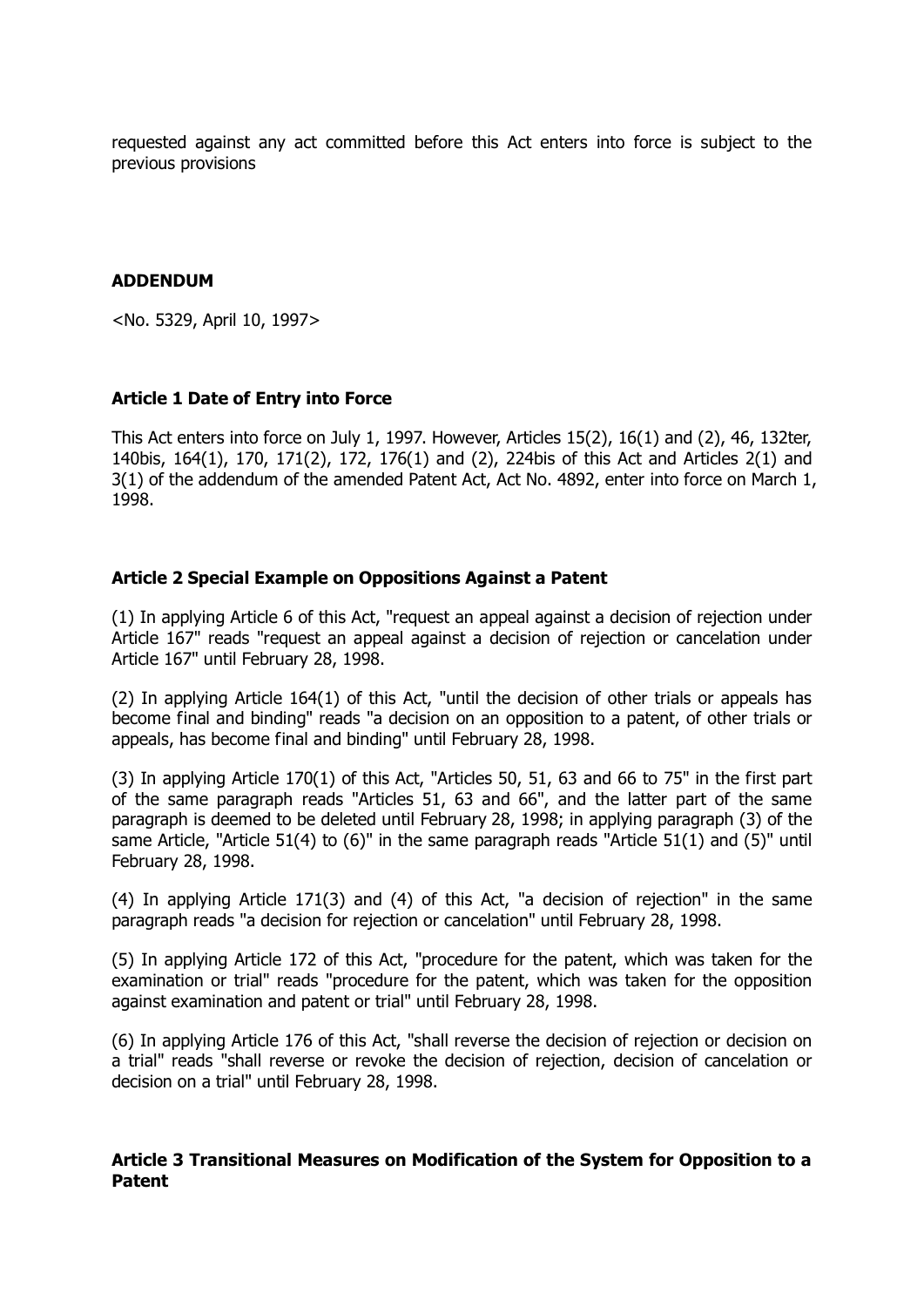(1) Where a copy of the decision to publish a patent application has been transmitted, with respect to a patent application that is pending in the KIPO when this Act enters into force, the application and any patent, patent right, trial or retrial related to the patent application is subject to the previous provisions.

(2) Notwithstanding amended Article 29(3) of this Act, where a patent application for which a copy of the decision to publish the application has been served or a patent application applying for the same invention as an invention or device described in the description or drawing(s) attached to the original patent application after the application date of the utility model registration is subject to the previous provisions.

## **Article 4 Transitional Measures on Penal Provisions**

The application of penal provisions against acts committed before this Act enters into force is subject to the previous provisions.

# **Article 5 Amendment of Other Acts**

(1) The following provisions of the Trademark Act are amended as follows:

Article 16(2) is amended as follows and paragraph (3) in the same Article is newly created as follows:

(2) Where an amendment of a trademark or the designated goods of an application for trademark registration filed before the transmittal of a certified copy of the decision to publish the application is considered to change the gist of the application after the establishment of the trademark right, the trademark application is deemed to have been filed when a document of the amendment was submitted.

(3) Where an amendment of a trademark or the list of designated goods of an application for trademark registration filed after the transmittal of a certified copy of the decision to publish the application is considered to have violated Article 15 of this Act after the establishment of the trademark right, the trademark application is deemed that a trademark right which the application for the trademark has not been made the amendment is granted.

Article 89(2) of this Act becomes paragraph (4) of the same Article, and paragraphs (2) and (3) of the same Article are newly created as follows:

(2) The Trademark Gazette may be published in electronic media as prescribed by ordinance of the Ministry of Knowledge Economy.

(3) When publishing the Trademark Gazette in electronic media, the Commissioner of the KIPO shall use an electronic network to publicize matters regarding the Trademark Gazette's publication, main contents and service.

(2) The following provisions of the Industrial Design Act are amended as follows:

"Articles 77 and 78(1) in this Act" in Article 30 reads "Articles 68 and 78 in this Act," and the later part of the same Article is deleted.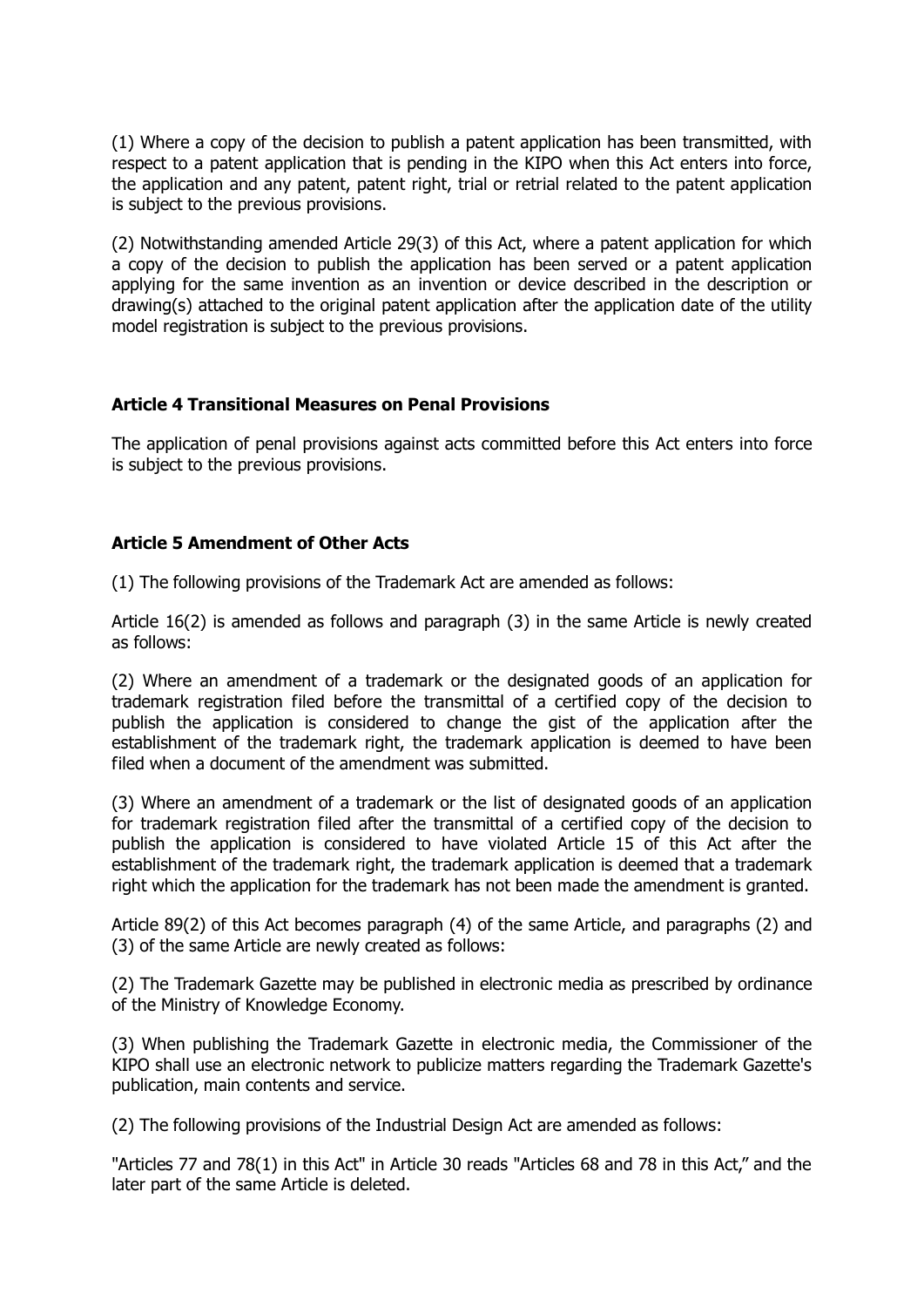Article 78(2) becomes paragraph (4), and paragraphs (2) and (3) in the same Article are newly created as follows:

(2) The Design Gazette may be published in electronic media as prescribed by ordinance of the Ministry of the Commerce, Industry and Energy.

(3) When publishing the Design Gazette in electronic media, the Commissioner of the KIPO shall use an electronic network to publicize matters regarding the Design Gazette's publication, main contents and service.

#### **ADDENDUM**

<No. 5576, September 23, 1998>

## **Article 1 Date of Entry into Force**

This Act enters into force on January 1, 1999. However, Articles 193(1) and 198bis of this Act, amendments concerning the effect of the description, claim(s), drawing(s) and abstract of an international patent application made in the Korean language under Article 201(6) of this Act, amendments concerning the exemption of submission of translations for an international patent application made in the Korean language under Article 208(1) of this Act and amendments concerning the exemption of submission of translations for an international patent application made in the Korean language under Article 210 of this Act, enter into force on the day on which a convention that the Government of the Republic of Korea concludes with the International Bureau in connection with the appointment of an international searching authority enters into force, and amended Articles 6, 11, 29, 36, 49, 53, 55, 56, 59, 69, 87, 88, 102, 104, 133, 202, 209 and 215 of this Act and Articles 21 and 22 of the Industrial Design Act in Article 5(2) of the addendum enter into force on July 1, 1999.

#### **Article 2 General Transitional Measures**

When this law enters into force, any examination, patent registration, patent right, opposition to a patent, trial, review and litigation related to a patent application filed after January 1, 1999, is subject to the previous provisions.

## **Article 3 Application of Disposition of Procedures Related to Filing a Patent Application by Means of Electronic Documents**

The provisions on procedures related to filing a patent application and oppositions to the grant of a patent under amended Articles 28ter and 217bis(5) of this Act apply to any patent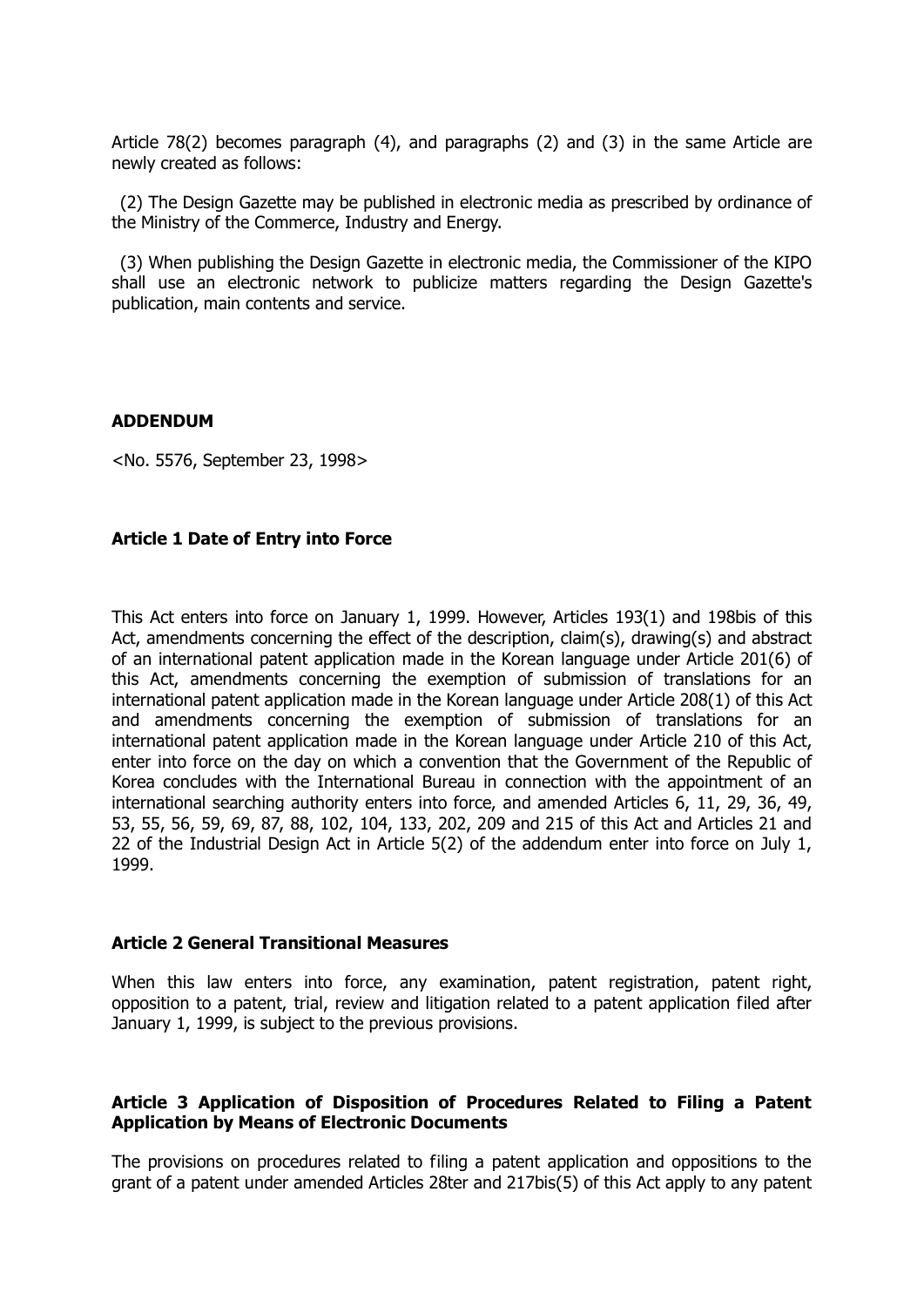application filed after January 1, 1999.

#### **Article 4 Application of Requirements for Patents**

Amended Article 29(3) of this Act applies when an invention for which a patent application filed after this Act enters into force (referred to as "a later-filed invention" in this Article) is the same as a device described in the description or drawing(s) attached to a written application for utility model registration filed before this Act enters into force and laid open after the filing date of the patent application for a later-filed invention.

## **Article 5 Amendment of Other Acts**

(1) The following provisions of the Industrial Design Act are amended as follows:

"Articles 3 to 28 of the Patent Act" in Article 4 reads "Article 3 to 28quinquies of the Patent Act";

Articles 21 and 22 are deleted;

"Article 218 of the Patent Act" in Article 81 reads "Article 217bis of the Patent Act," and "Article 231 of the Patent Act" in Article 89 reads "Articles 229bis and 231 of the Patent Act."

(2) The following provisions of the Trademark Act are amended as follows:

"Article 28 of the Patent Act" in Article 5 reads "Article 28 to 28quinquies the Patent Act," and "Article 218 of the Patent Act" in Article 92 reads "Article 217bis of the Patent Act."

## **ADDENDUM (National Basic Living Security Act)**

<No. 6024, September 7, 1999>

#### **Article 1 Date of Entry into Force**

This Act enters into force on October 1, 2000. (Proviso deleted.)

**Article 2 Deleted**

## **Article 3 Amendment of Other Acts**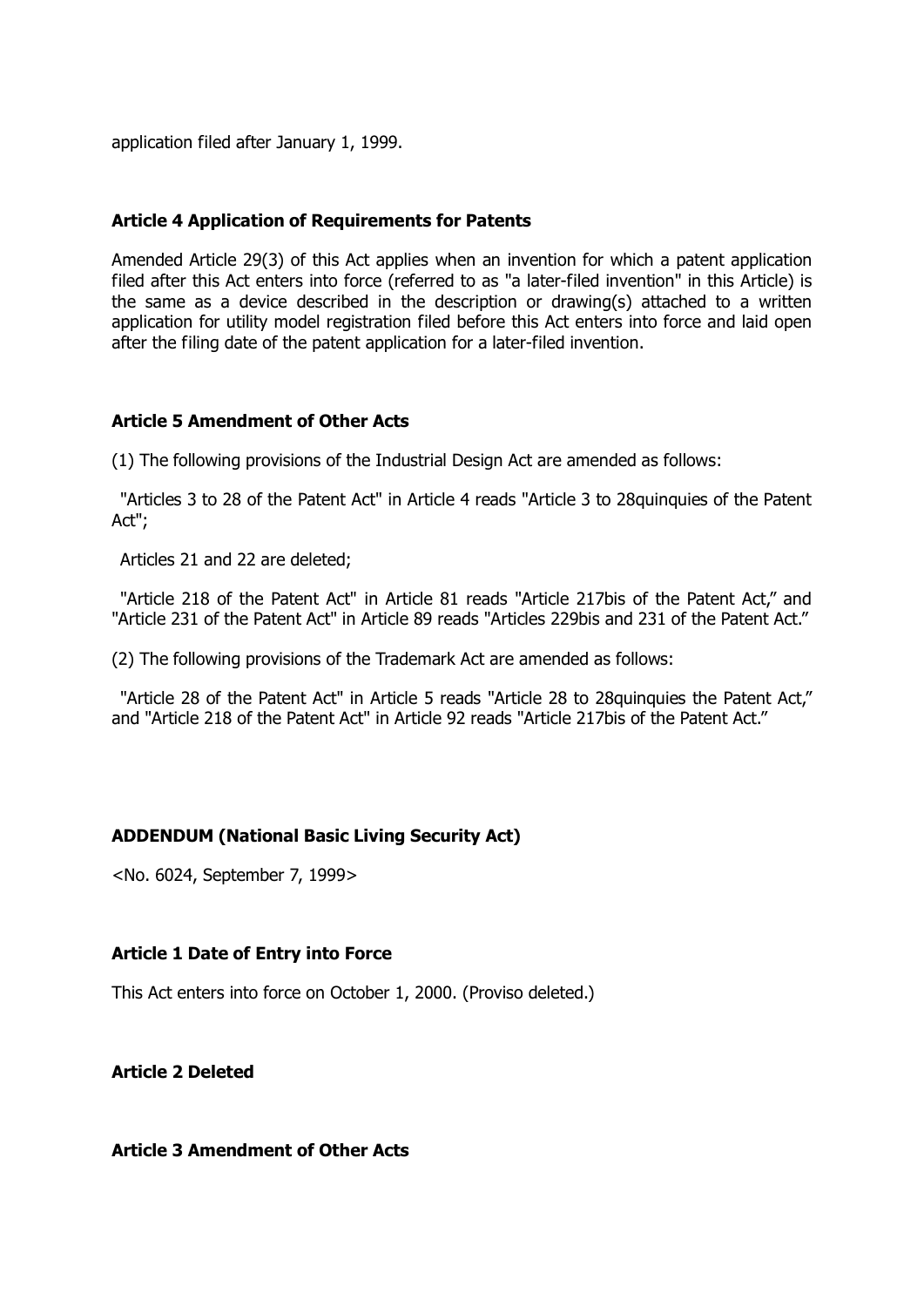(1) to (6) Deleted.

(7) The following provisions of the Patent Act are amended as follows:

"An entitled person under Article 3 of the National Basic Livelihood Security Law" of Article 83(2) reads "the recipient under the provision of Article 5 of the National Basic Livelihood Security Act."

(8) to (10) Deleted

# **Article 4 to Article 13 Deleted**

## **ADDENDUM**

<No. 6411, February 3, 2001>

# **Article 1 Date of Entry into Force**

This Act enters into force on July 1, 2001. However, amended Articles 56(1), 84(2) and (3), Article 217(1) and Article 229bis of this Act enter into force on the day this Act is promulgated.

## **Article 2 Application of Requirements for Patents**

Amended Articles 29(1)(ii) and 30(1)(i)(c) of this Act apply to a patent application initiated after this Act enters into force.

## **Article 3 General Transitional Measures**

The previous provisions apply to an examination, patent registration, patent right, opposition to a patent, trial, retrial and litigation related to a patent application made under the previous provisions when this Act enters into force, except under any of the following circumstances:

(i) where an opposition to a patent is made, Article 136(9) of this Act as applied mutatis mutandis under amended Article 77(3) of this Act applies;

(ii) where a patent application or patent right is deemed to have retroactive effect, amended Article 81bis of this Act applies;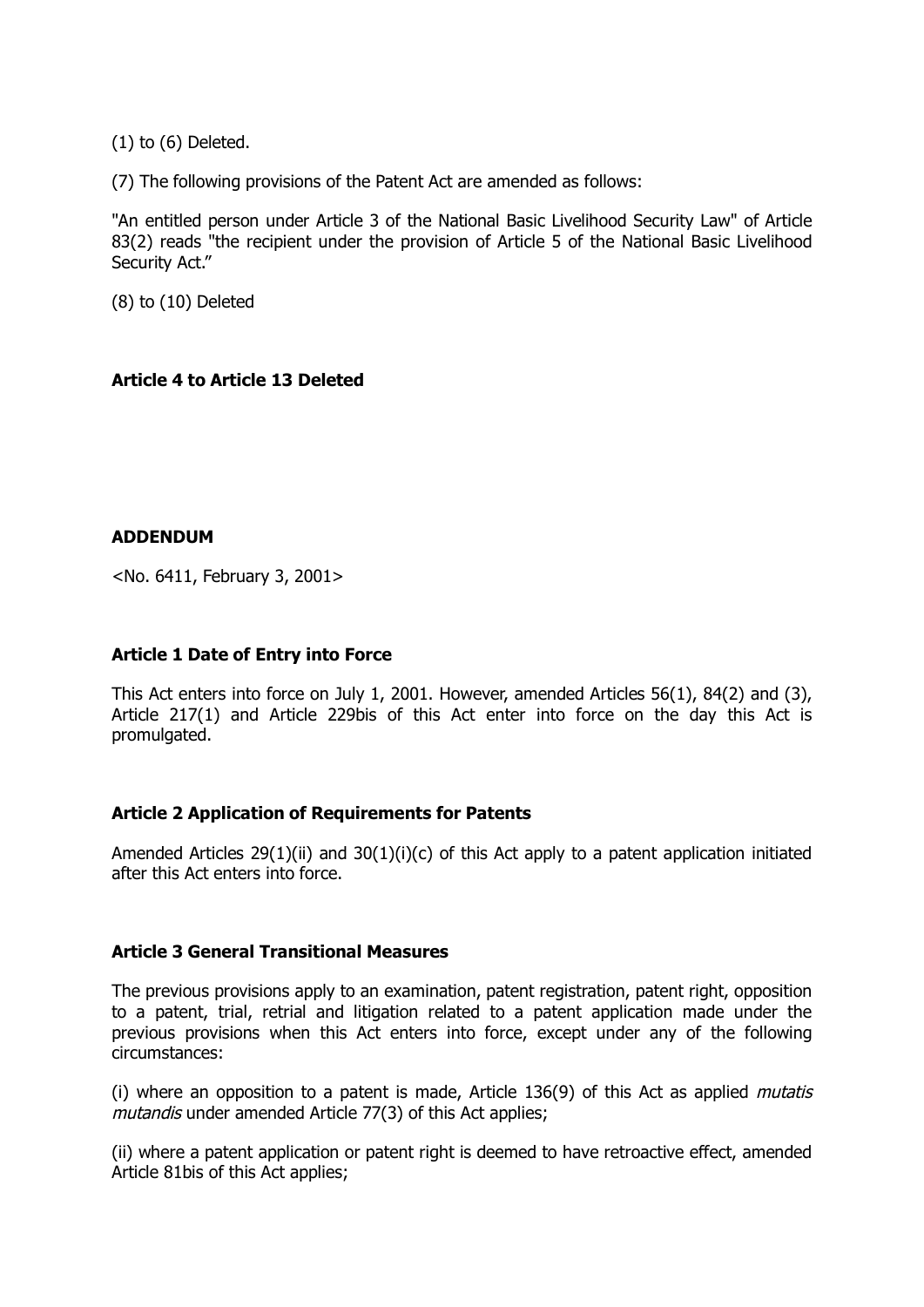(iii) where a trial to invalidate a patent is requested, amended Article 133bis(1) and (2) of this Act, amended Articles 136(3) to (5), (7) to (11), 139(3), 140(1), (5) and 136(1) of this Act as applied *mutatis mutandis* under amended Article 133bis(3) of this Act applies;

(vi) where a trial against a trial decision to reject a patent application is requested, the exception of amended Article 140bis(1) and (3) of this Act applies; or

(v) where individual claims of a patent application with two or more claims are abandoned, amended Article 215bis of this Act applies

#### **ADDENDUM**

<No. 6582, December 31, 2001>

## **Article 1 Date of Entry into Force**

This Act enters into force six months after its promulgation.

## **Article 2 Transitional Measures on National and Public Patent Rights**

A patent right and the right to obtain a patent for official inventions created by the faculty of national and public schools owned by the State and local government entities may be transferred to the organization of the school concerned when this Act enters into force.

## **Article 3 Transitional Measures on National and Public Utility Model Rights**

For official utility models and a utility model right for an official creation, the right to obtain a utility model, the utility model right and transferring the right to obtain a utility model by the faculty of national and public schools owned by the State and local government entities, amended Article 39 of this Act and the addendum as applied *mutatis mutandis* under Article 20 of the Utility Model Act and Article 24 of the Industrial Design Act apply when this Act enters into force.

## **ADDENDUM (Civil Procedure Act)**

<No. 6626, January 26, 2002>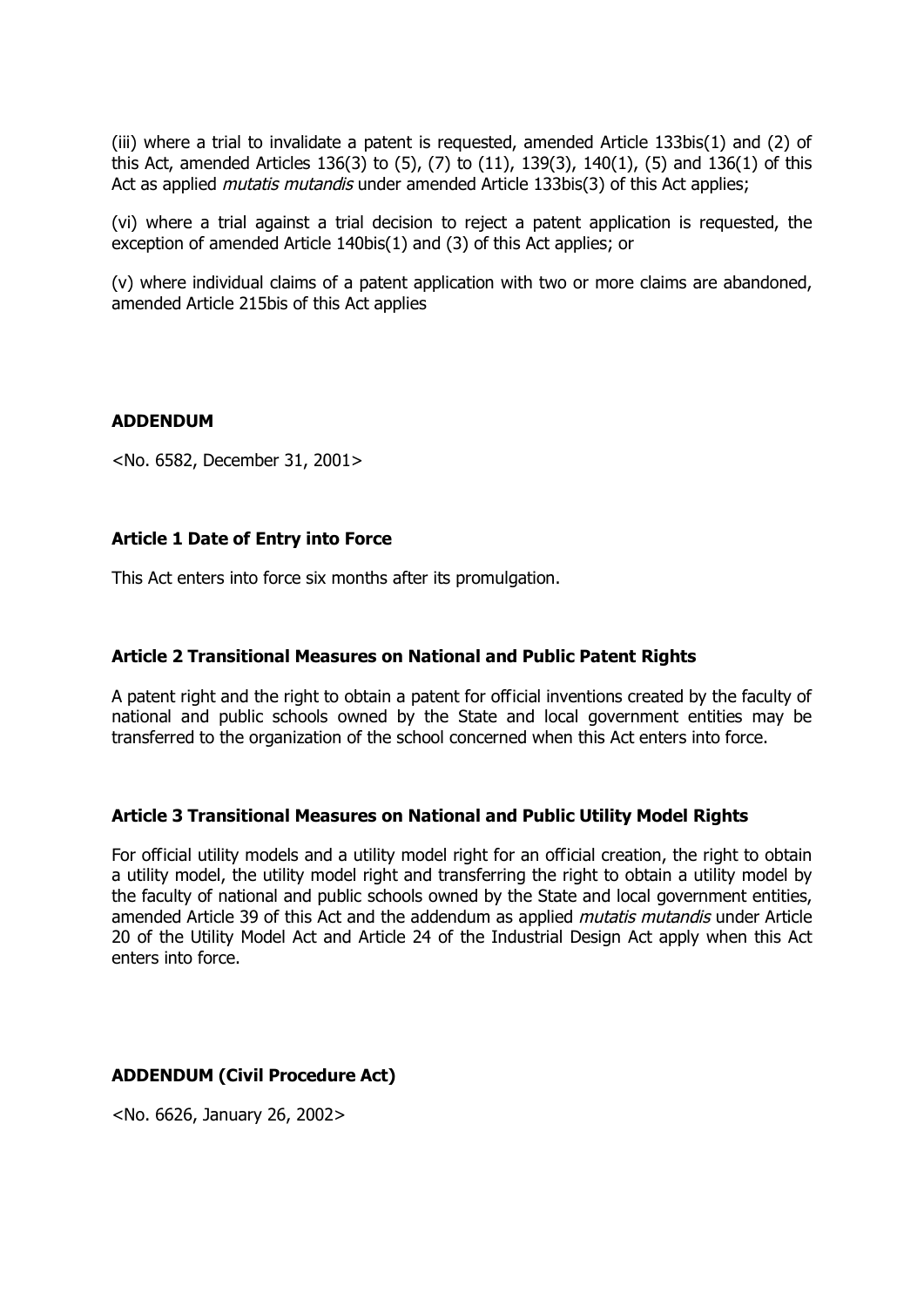# **Article 1 Date of Entry into Force**

This Act enters into force on July 1, 2002.

## **Articles 2 to 5 Deleted**

## **Article 6 Amendment of Other Acts**

(1) to (22) Deleted.

(23) The following provisions of the Patent Act are amended as follows:

"Article 9 of the Civil Procedure Act" in Article 13 reads "Article 11 of the Civil Procedure Act."

"Articles 142, 143 and 145 to 149 of the Civil Procedure Act" in Article 154(7) reads "Articles 153, 154 and 156 to 160 of the Civil Procedure Act", and "Articles 133, 271 and 339 of the Civil Procedure Act" in Article 154(8) reads "Articles 143, 299 and 367".

"Articles 89 to 94, 98(1) and (2), 99, 101, 102 and 106 of the Civil Procedure Act" in Article 165(2) reads "Articles 98 to 103, 107(1) and (2), 108, 111, 112 and 116 of the Civil Procedure Act" and "Article 93 of the Civil Procedure Act" in Article 165(4) reads "Article 102 of the Civil Procedure Act".

"Articles 422 and 424 of the Civil Procedure Act" in Article 178(2) reads "Articles 451 and 453 of the Civil Procedure Act."

"Article 429(1) of the Civil Procedure Act" in Article 185 reads "Article 459(1) of the Civil Procedure Act."

"Articles 38 to 41, 43 and 44 of the Civil Procedure Act" in Article 188bis(1) reads "Articles 42 to 45, 47 and 48 of the Civil Procedure Act."

"Articles 271(2) and 339 of the Civil Procedure Act" in Article 232(1)(i) reads "Articles 299(2) and 367 of the Civil Procedure Act."

(24) to (29) deleted

**Article 7 Deleted**

#### **ADDENDUM**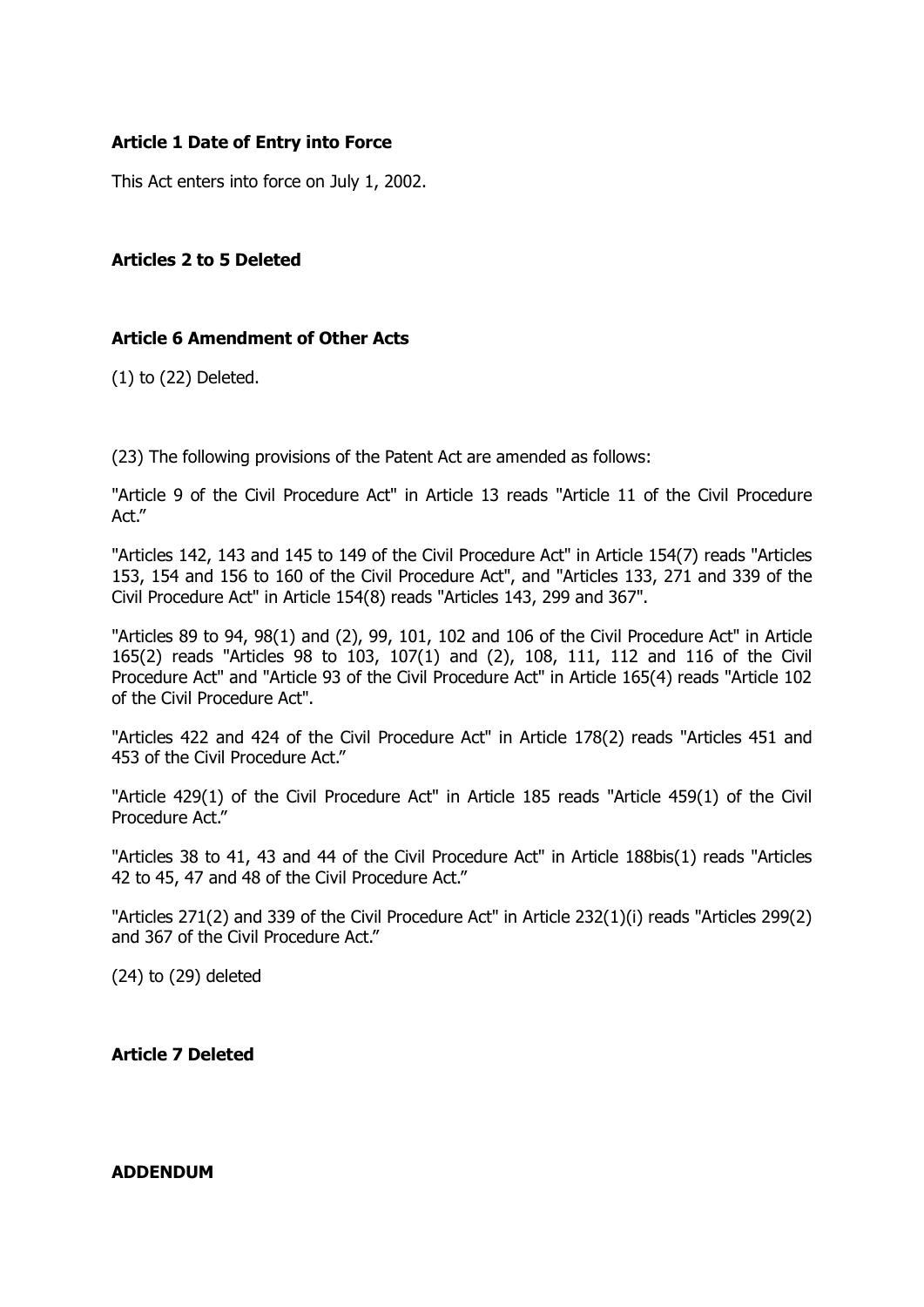<No. 6768, December 11, 2002>

## **Article 1 Date of Entry into Force**

This Act enters into force five months after its promulgation; however, the amended Article 201(1) of this Act enters into force three months after its promulgation.

## **Article 2 Application of Treatment of Oppositions against the Grant of a Patent**

Amended Article 78bis of the Act applies to an opposition against the granting of a patent initially filed after the enforcement of this Act.

## **Article 3 Transitional Measures on Domestic Period for Submitting the Documents of an International Patent Application**

Notwithstanding amended Article 201(1) of this Act, the previous provisions apply to an international patent application of which the domestic period for submitting documents expires when this Act enters into force.

# **ADDENDUM (Industrial Design Protection Act)**

<No. 7289, December 31, 2004>

## **Article 1 Date of Entry into Force**

This Act enters into force after six months after its promulgation.

# **Article 2 to Article 4 Deleted**

## **Article 5 Amendment of Other Acts**

 $(1)$  to  $(7)$  deleted

(8) The following provisions of the Patent Act are amended as follows:

In Article 55(3), "Industrial Design Act" [uijang] reads the "Industrial Design Protection Act"[dizain].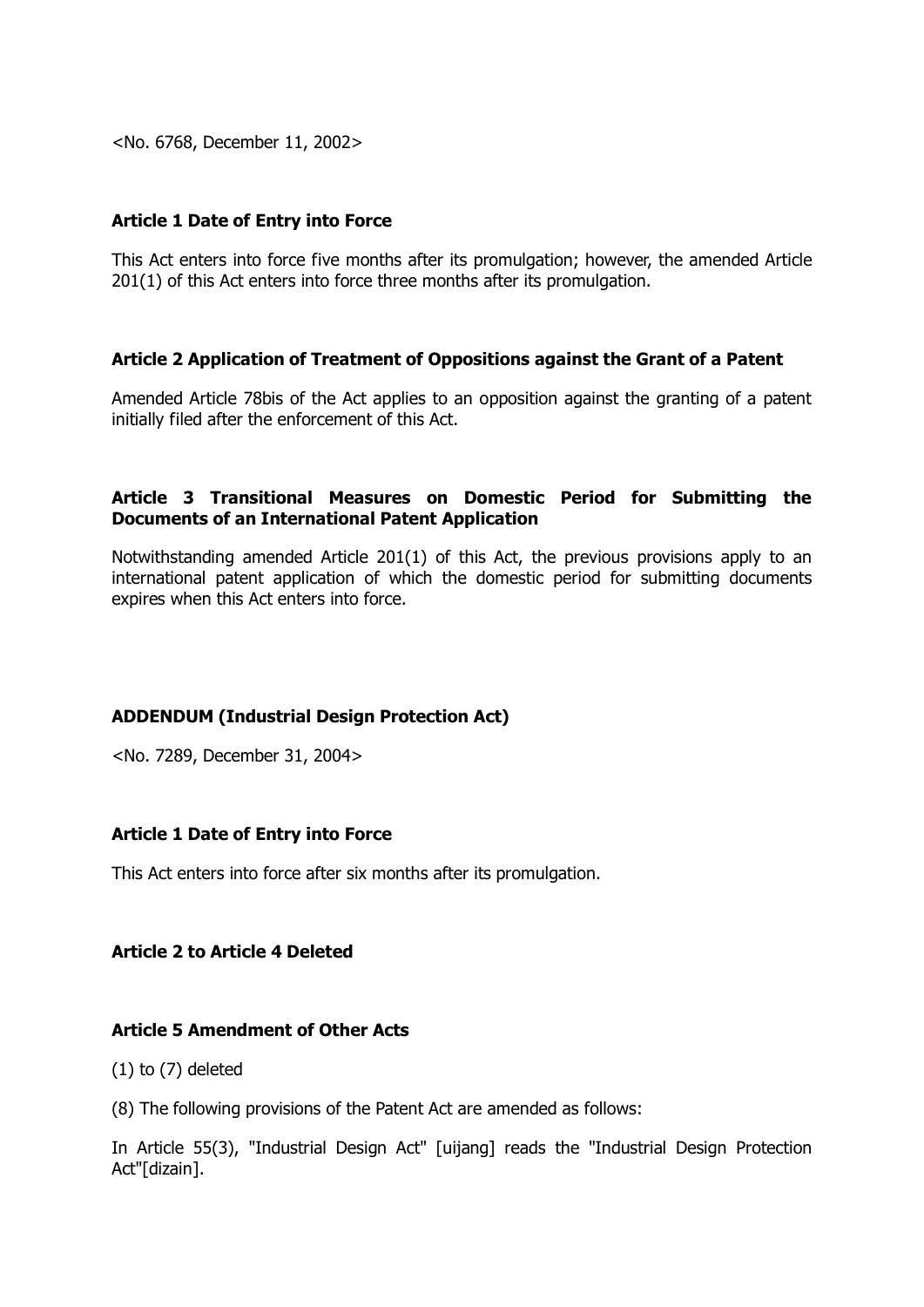In Article 98, "registered design" [uijang] reads "registered design" [dizain], "design" [uijang] reads" design" [dizain], "design right" [uijang] reads "design right" [dizain] and "holder of design right" [uijang] reads "holder of design right" [dizain].

In Article 102(4), "Industrial Design Act" [uijang] reads "Industrial Design Protection Act" [dizain] and "design right" [uijang] reads "design right" [dizain].

In Article 105, "Design Right" [uijang] in the title reads "Design Right" [dizain], and "design right" [uijang] in paragraph (1) of the same Article reads "design right" [dizain], "holder of original design right" [uijang] reads "holder of original design right" [dizain], and "original design right" [uijang] reads "original design right"[dizain], and, in paragraph (2) of the same Article, "design right" [uijang] reads "design right" [dizain] and "Industrial Design Act" [uijang] reads the "Industrial Design Protection Act" [dizain].

In Article 132-2 (1), "design" [uijang] reads "design" [dizain].

In the main part of Article 138(4), "the owner of the design right" [uijang] reads "the owner of the design right" [dizain], and, in paragraph (5) of the same Article, "registered design" [uijang] reads "registered design" [dizain] and "design" [uijang] reads "design" [dizain].

In Article 140(4)(ii) and (iii), "registered design" [uijang] reads "registered design" [dizain].

In Article 191(iii), "holder of design right" [uijang] reads "holder of design right" [dizain].

(9) or (16) Deleted.

In these articles, the English word "design" remains unchanged but, in the Korean version, the word for design, "uijang," has been changed to the more widely used term "dizain."

## **ADDENDUM (Civil Act)**

<No. 7427, March 31, 2005>

#### **Article 1 Date of Entry into Force**

This Act enters into force on the date of its promulgation; however, (deleted) Article 7 of this Addendum (except for paragraph (2) and paragraph (29)) enters into force on January 1, 2008.

**Articles 2 to 6 deleted**

#### **Article 7 Amendment of Other Laws**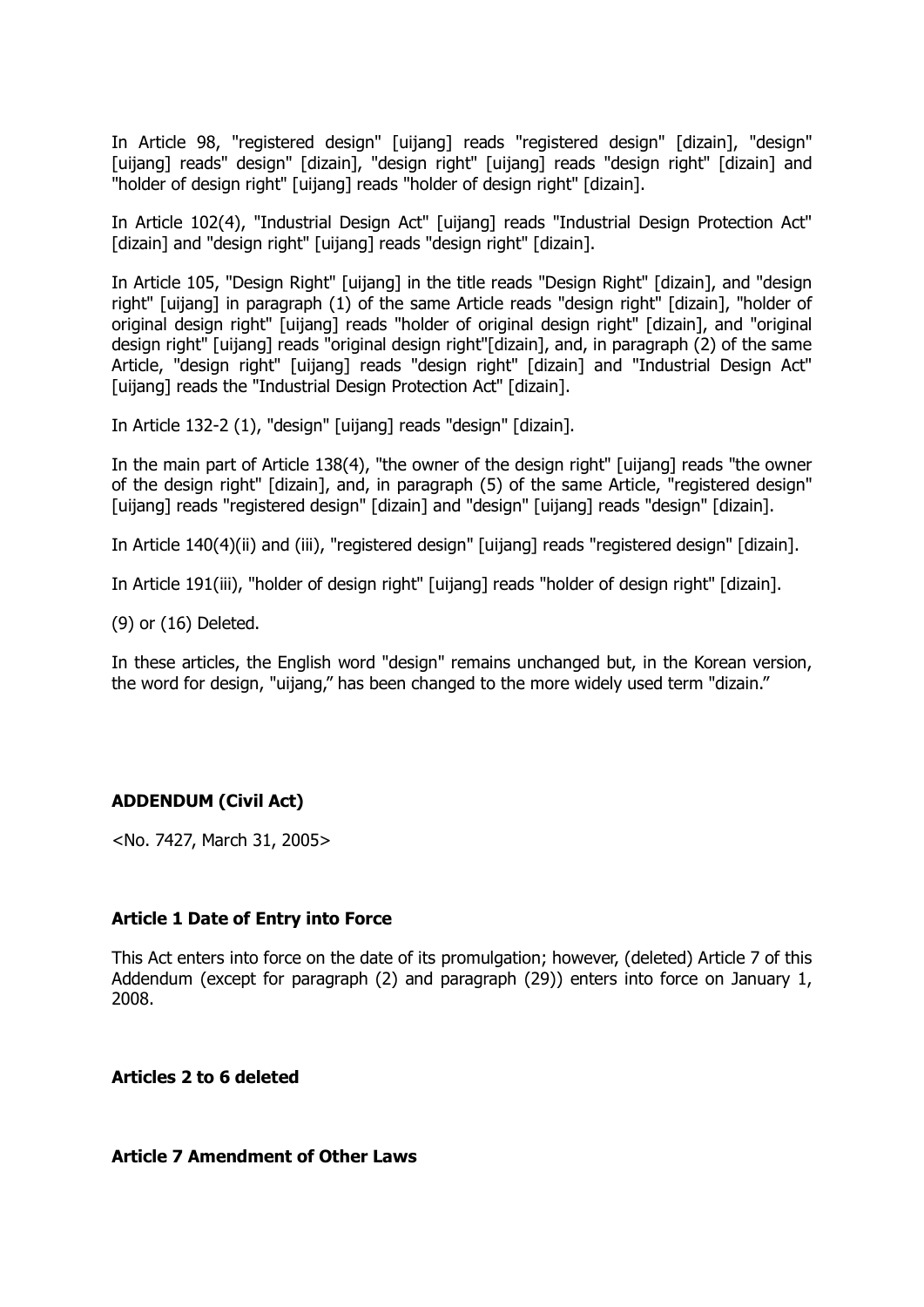(1) to (23) Deleted.

<24> The Patent Act is partly amended as follows:

"Blood relative, head of the household, family member" in Article 148(ii) reads "blood relative."

(25) to (29) Deleted.

## **ADDENDUM**

<No. 7554, May 31, 2005>

This Act enters into force six months after its promulgation; however, the amended Article 81ter enters into force on September 1, 2005.

# **ADDENDUM (Invention Promotion Act)**

<No. 7869, March 3, 2006>

# **Article 1 Date of Entry into Force**

This Act enters into force six months after its promulgation. (proviso deleted.)

## **Articles 2 to 5 Deleted**

## **Article 6 Amendment of Other Laws**

- (1) The Patent Act is partly amended as follows:
- Articles 39 and 40 are both deleted.
- (2) and (3) Deleted.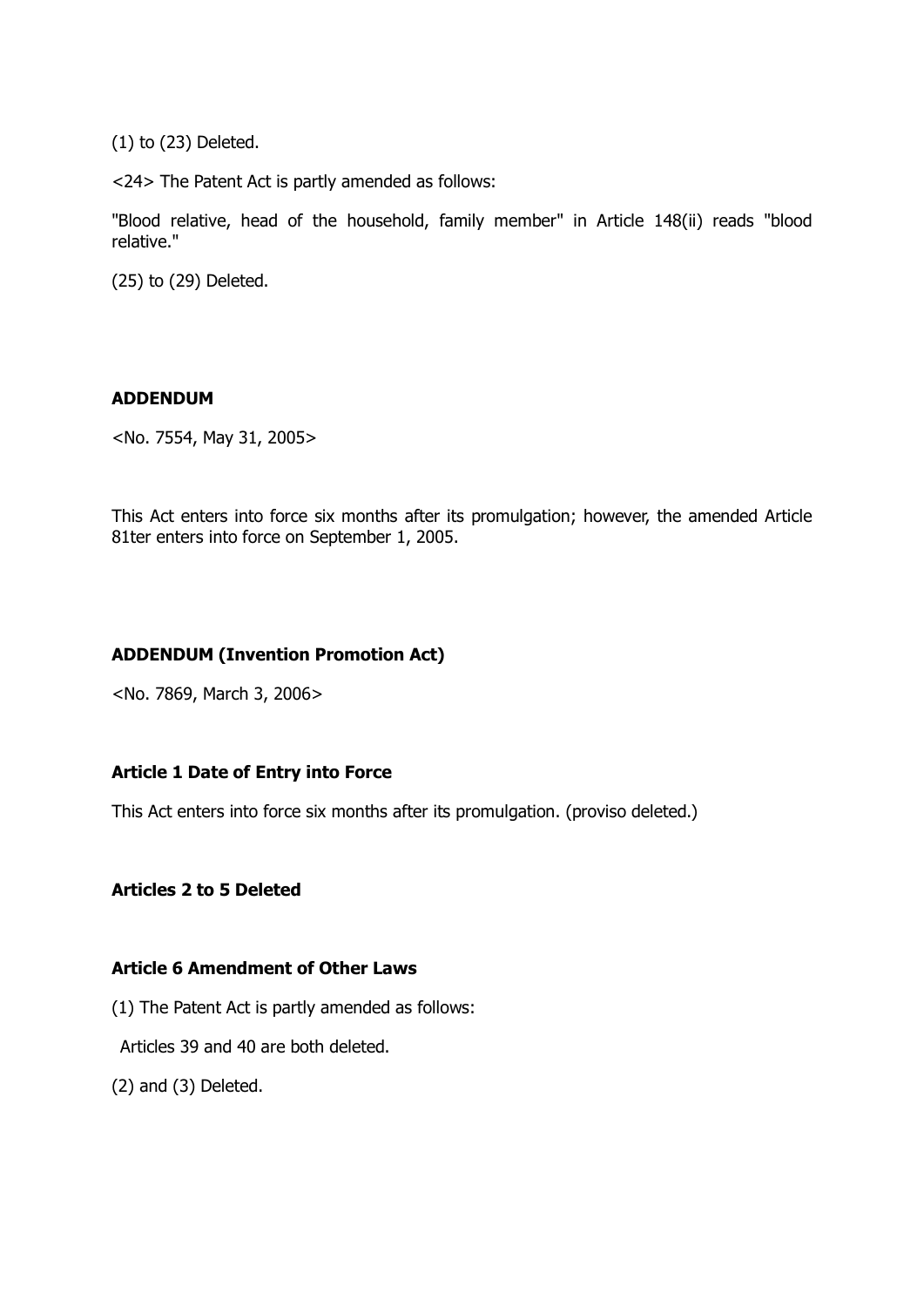<No. 7871, March 3, 2006>

## **Article 1 Date of Entry into Force**

This Act enters into force on the date of its promulgation; however, the following amendments enter into force on October 1, 2006: the amendments to Articles 3(3), 6, 7bis, 11(1), 20(vii), 21(vi), 29(1), 29(3) and 29(4), which are related to the Utility Model Act; the amendments to Articles 31, 36(3), 49, 52, 53, 55(1), 55(3) and 55(4), which are related to the Utility Model Act; the amendments to Articles 56(1), 58, 58bis, 59ter, 62, 63bis, 64, 87(2), 88(4) and 102(4), which are related to the Utility Model Act; the amendments to Articles 104(1), 133(1), 133bis(4), 135(1), 154(8), 193(1) and 202(3), which are related to the Utility Model Act; the amendments to Articles 202(4), 204 and 205, which are related to reference dates; the amendments to Articles 208(3), 209, 213 and 215, which are related to the Utility Model Act; and the amendments to Article 229bis; in addition, the following amendments enter into force on July 1, 2007: the amendments to Articles 3(2), 4, 15(1), 35 and 55(3), which are related to an opposition to a patent; the amendments to Articles 57(1), 65(6), 69 to 78, 78bis, 84(1), 132ter, 136(1), 136(6), 137(1), 140bis, 148, 164(1), 165(3) and 165(4), which are related to an opposition to a patent; the amendments to Articles 171(2), 172, 176(1), 176(2), 181(1), 212, 214(5), 215 and 217(1), which are related to an opposition to a patent; the amendments to Articles 217(2), 217bis(1) and 217bis(2), which are related to an opposition to a patent; the amendments to Article 224bis(1), which is related to an opposition to a patent; and the amendments to Articles 226(2) and 228.

## **Article 2 Application Examples on Patent Requirements, etc.**

The application of amended Articles 29(1)(i), 30(1) and 36(4) begins with the first patent application filed after this Act enters into force.

## **Article 3 Application Examples on the Refund of Patent Fees**

The application of amended Articles 84(2) and 84(3) begins when a decision to cancel a patent, a trial decision to invalidate a patent or a trial decision to invalidate the registration of the extended term of a patent right becomes final and binding after this Act enters into force.

## **Article 4 Application Examples on the Modification of a Patent Invalidation Trial**

The application of the amended proviso of Article 133(1) (except for subparagraphs (vii) and (viii)) begins when a patent right is established and registered after this Act enters into force.

## **Article 5 Application Examples on Remuneration for Patent Attorneys**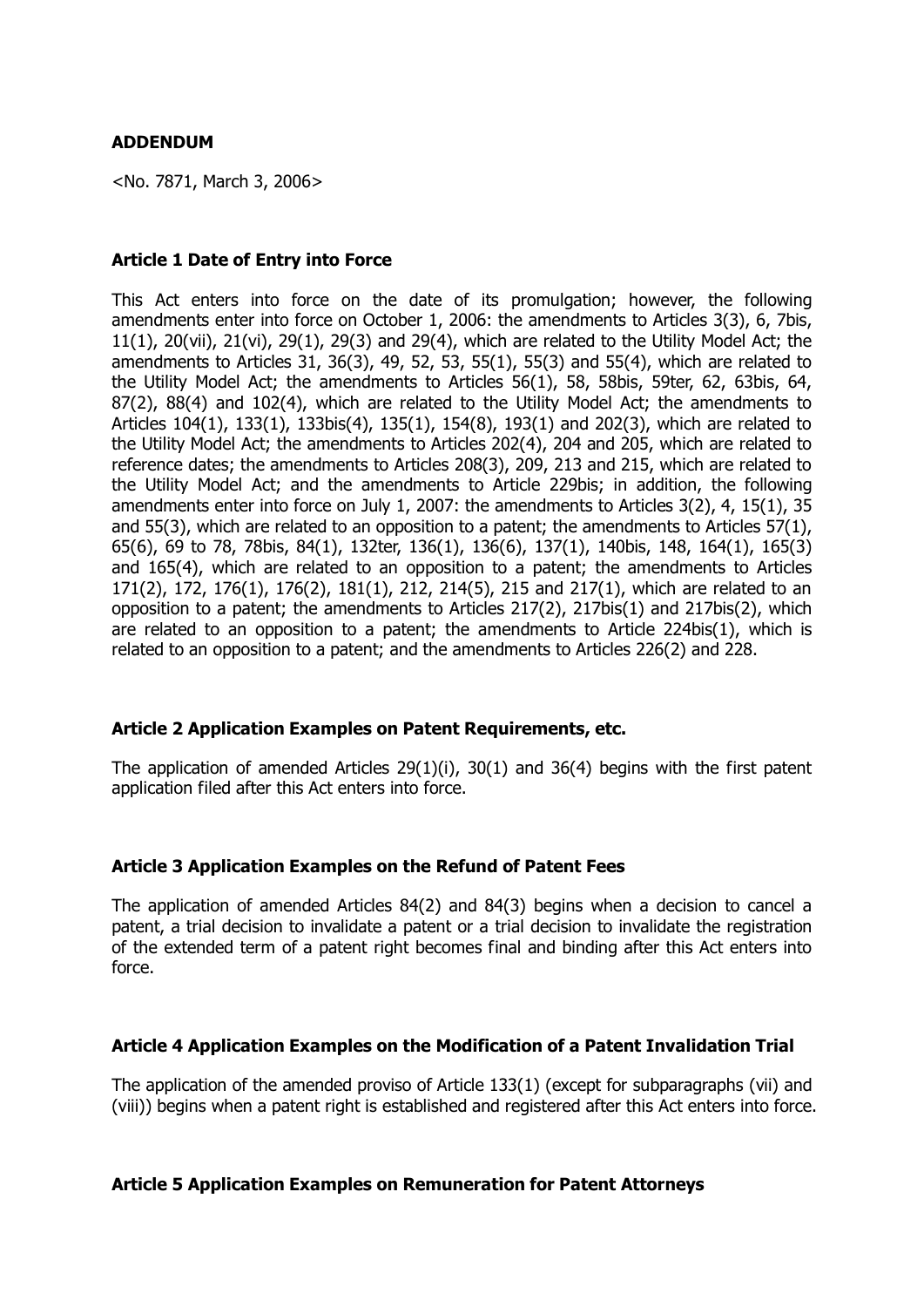The application of amended Article 191bis begins when a patent attorney represents a relevant party in a litigation after this Act enters into force.

## **Article 6 General Transitional Measures**

Where a patent application is submitted before this Act enters into force, any examination, patent registration, patent right, trial, retrial or lawsuit of that application is subject to the previous provisions; however, amended Article 133bis(4) applies in a request for a trial to invalidate a patent, and amended Article 135(1) applies in a request for a trial to confirm the scope of rights.

#### **Article 7 Transitional Measures Regarding Abolishment of Opposition to Patents**

An opposition to any patent rights established and registered before July 1, 2007, are subject to the previous provisions.

**ADDENDUM** (Act on Promotion of the Digitization of Administrative Affairs, etc. for the Creation of Electronic Government)

<No. 8171, January 3, 2007>

#### **Article 1 Date of Entry into Force**

This Act enters into force six months after its promulgation. (Proviso deleted.)

## **Articles 2 to 5 Deleted**

#### **Article 6 Amendment of Other Laws**

(1) to (3) Deleted.

(4) A partial amendment to the Patent Act (No. 7871) is partly amended as follows:

"Act on Promotion of the Digitization of Administrative Affairs, etc. for the Creation of Electronic Government" in Article 217(1)(iii) reads "Electronic Government Act."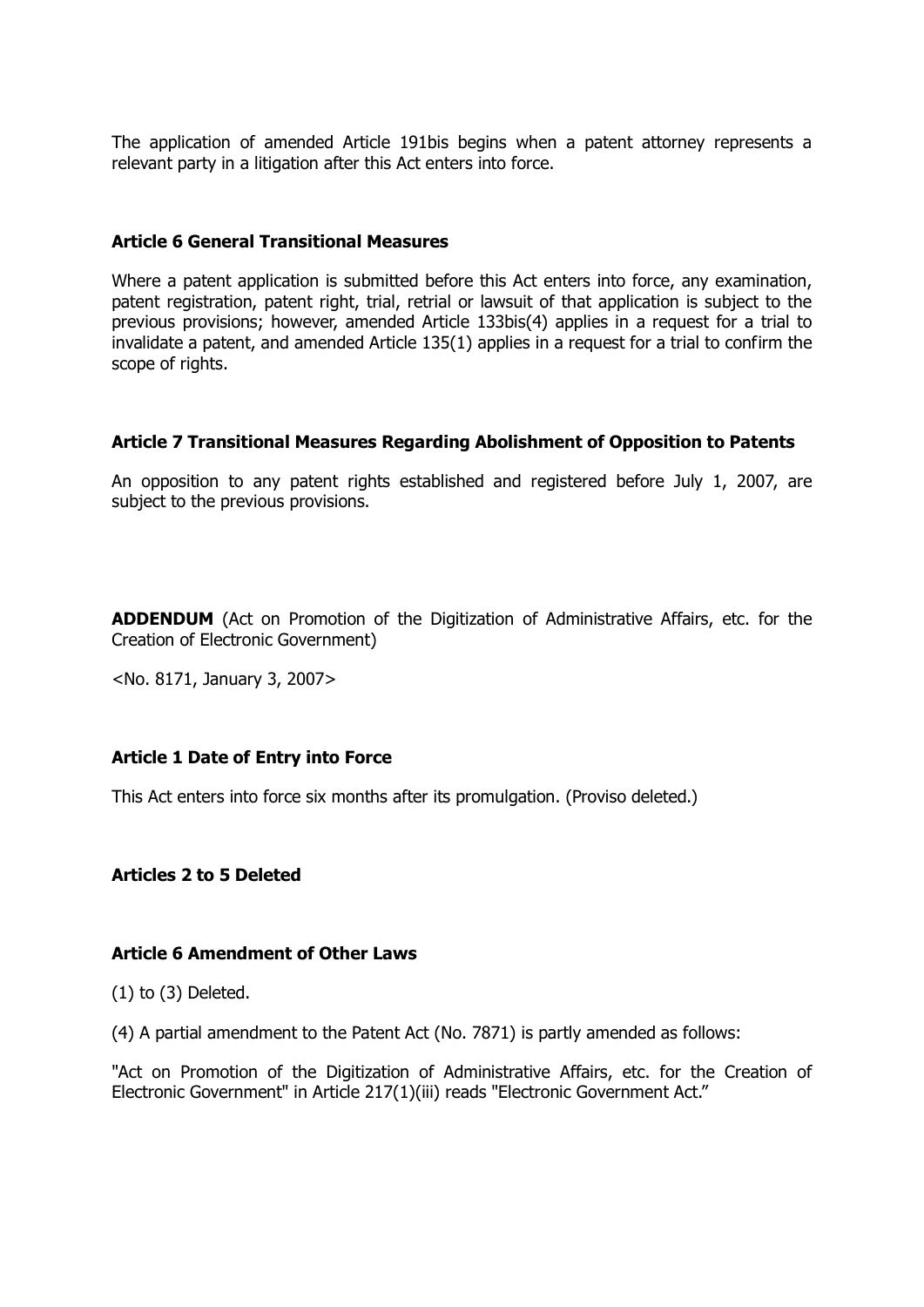## **ADDENDUM**

<No. 8197, January 3, 2007>

## **Article 1 Date of Entry into Force**

This Act enters into force on July 1, 2007.

## **Article 2 Application Examples on Patent Applications, etc.**

The application of amended Articles 42, 47(1) and 55(3), the proviso of Article 59(2), Articles 62(iv) and 63bis, the proviso of Article 64(1), the latter part of Article 170(1), and the latter part of Article 174(2) begins when the first patent application is filed after this Act enters into force.

## **Article 3 Application Examples on Cancellation of the Designation as a Specialized Search Organization**

The application of amended Article 58bis begins when the first violation occurs after the Act enters into force.

## **Article 4 Application Examples on the Refund of Fees for Patent Applications, etc.**

The application of amended Article  $84(1)(iv)$  begins when the first patent application is filed after this Act enters into force.

## **Article 5 Application Examples on Patent Correction in a Patent Invalidation Trial**

The application of amended Articles 133bis and 137 begins when the first patent invalidation trial is requested after this Act enters into force.

# **Article 6 Application Examples on Correction of Descriptions and Drawings in a Trial to Confirm the Scope of Rights**

The application of amended Article 140(2)(ii) begins with the first trial to confirm the scope of rights is requested after this Act enters into force.

## **Article 7 General Transitional Measures**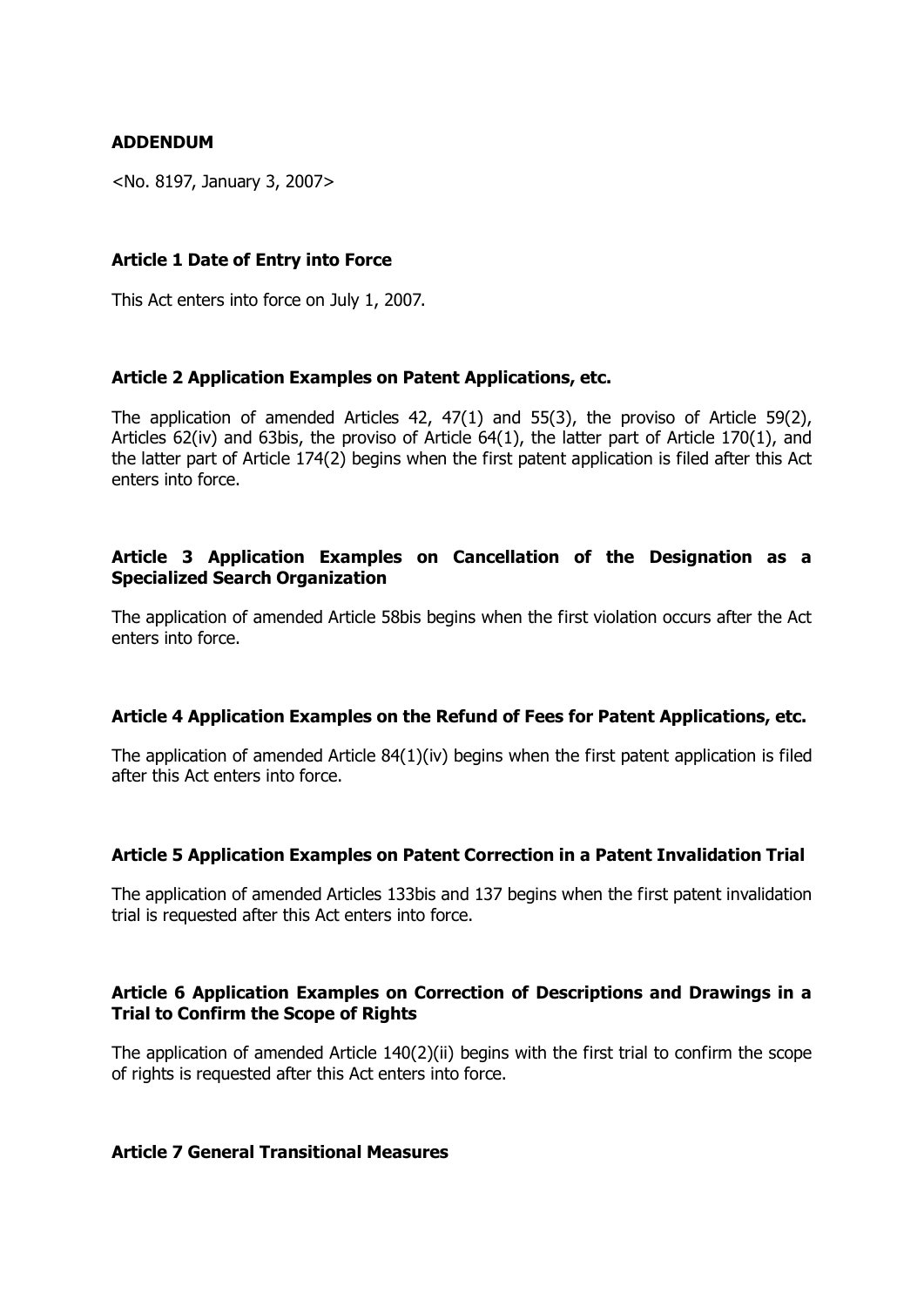Where a patent application is submitted before the Act enters into force, any examination, trial, retrial or lawsuit of that application is subject to the previous provisions.

## **ADDENDUM (Invention Promotion Act)**

<No. 8357, April 11, 2007>

## **Article 1 Date of Entry into Force**

This Act enters into force on the date of its promulgation; however, (deleted) amended Article 6(4) of this Addendum enters into force on July 1, 2007.

#### **Articles 2 to 5 Deleted**

## **Article 6 Amendment of Other Laws**

(1) and (2) Deleted.

(3) The Patent Act is partly amended as follows:

"Article 29 of the Invention Promotion Act" in Article 109 reads "Article 41 of the Invention Promotion Act."

(4) A partial amendment to the Patent Act (No. 8197) is partly amended as follows:

"Article 8(1) of the Invention Promotion Act" in Article 118(2), 119(1) and 136(7) reads "Article 10(1) of the Invention Promotion Act."

## **Article 7 Deleted**

#### **ADDENDUM**

<No. 8462, May 17, 2007>

#### **Article 1 Date of Entry into Force**

This Act enters into force six months after its promulgation.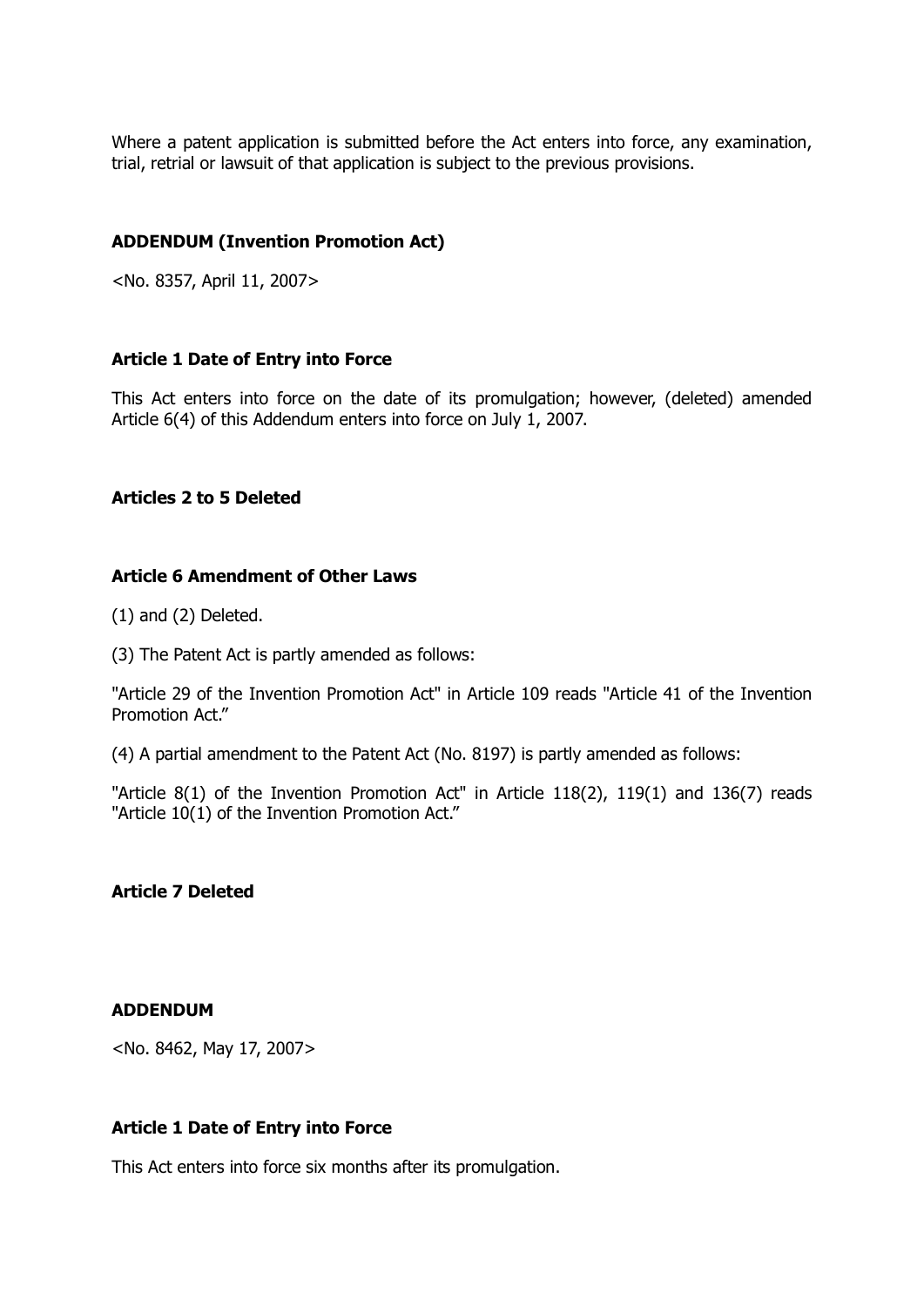## **Articles 2 Application Examples on Refunding Patent Fees, etc.**

Amended Article 84(3) of this Act also applies to patent fees and other fees if the refund period specified in the previous provisions has not elapsed when this Act enters into force.

## **ADDENDUM**

<No. 9381, January 30, 2009>

## **Article 1 Date of Entry into Force**

This Act enters into force on July 1, 2009. However, enforcement of amended Articles 15(1), 29(4), 55, 56, 58(1), 63(2), 81ter, 90(6), 140, 140bis(2), 202, 204, 205, 207, 208, 214, 216, 226, 226bis and 227 to 230 of this Act begins on the promulgation date of the Act.

## **Article 2 Special Examples on Patent Requirements, etc., for International Patent Applications filed in Korean**

Enforcement of amended Articles 29(4), 204, 205, and 207 of this Act begins when the first international patent application is filed in Korean on or after January 1, 2009.

## **Article 3 Special Examples on Amendments, etc., made to Patent Applications**

Enforcement of amended Articles 47, 51(1) (main body) and the amended portion related to deletion of Article 47(4) begins with the first amendment made after this Act enters into force. If the amendment is made to a patent application filed before this Act enters into force, "the periods (in case of subparagraph (iii), at the time of a retrial" in the proviso except for subparagraphs of the Article  $47(1)$  reads "the period", "Where the applicant requests a retrial under Article 67bis." in the subparagraph (iii) of the same paragraph reads "Where the trial against a decision to reject a patent application is requested, 30 days from the date of request of the trial", and "47(i)(ii) or (iii)" in Article  $51(1)$  (main body) reads "47(1)(ii)".

## **Article 4 Special Examples on a Request for Retrial**

Enforcement of amended Articles 47 and 51 related to the request for retrial and amended Article 67bis begins with the first patent application filed after this Act enters into force.